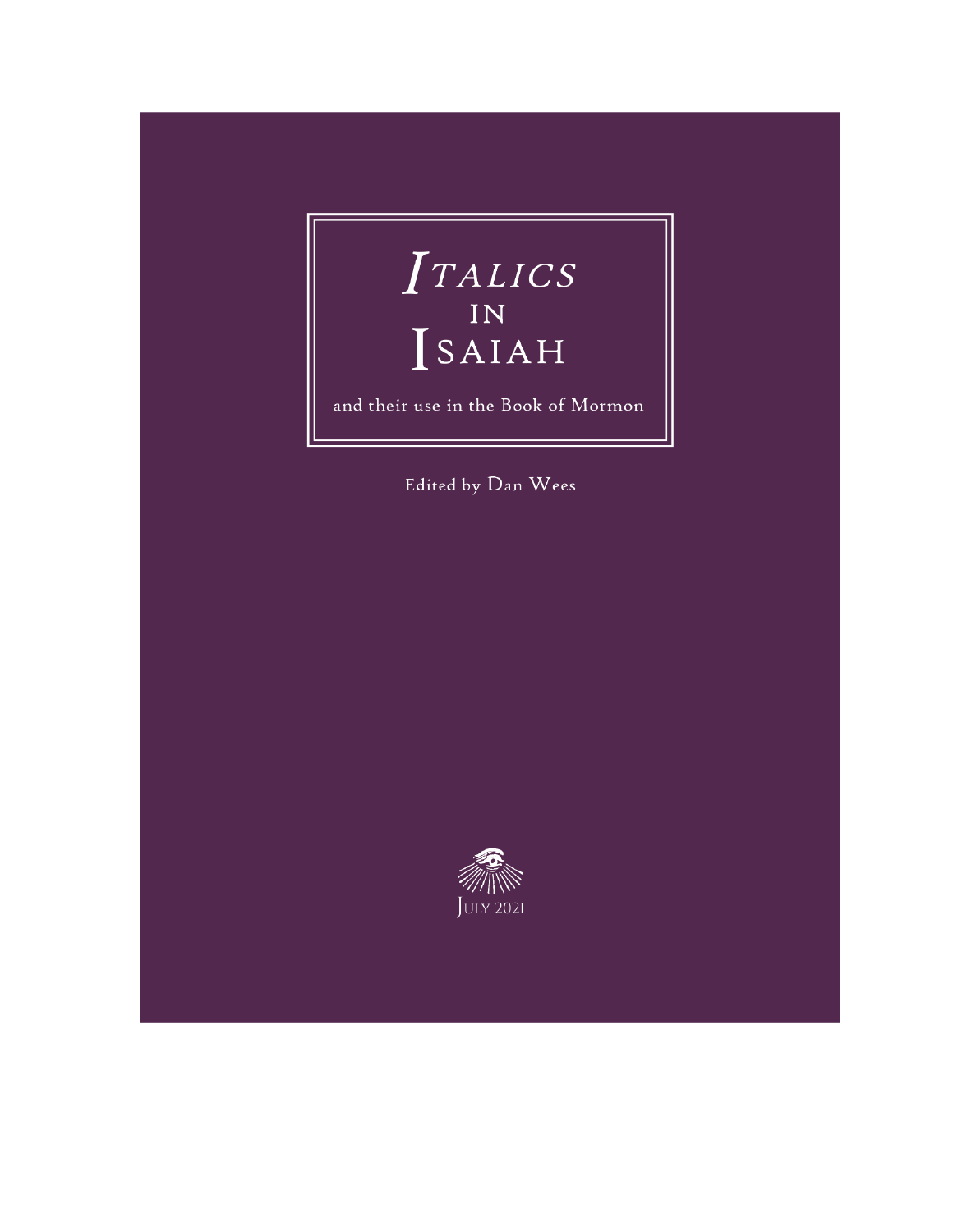#### *Italics* in Isaiah and their use in the Book of Mormon.

Edited by Dan Wees. Revised 5 March 2022

**h** he introduction of Lehi's family into the *Book of Mormon* showcases a particular dilemma. The The introduction of Lehi's family into the *Book of Mormon* showcases a particular dilemma. The group needs to obtain a set of engraved *Brass Plates*, containing the first part of the *Old Testament*, to travel with them as they leave Jerusalem for a new land. They know of a man named Laban in possession of the very item they desire. Once they have procured the brass plates, they begin to read and learn from them. One of the Old Testament books that figured prominently in their studies is the book of *Isaiah*. So much so, that twenty-one mostly complete chapters from these ancient writings can be found in the Book of Mormon.

 The inclusion of these chapters in the Book of Mormon (BOM) is often seen as proof of the presence of the 1769 *Authorized King James Version* (AKJV) Bible within its pages. To be sure, these chapters plus the *New Testament* parallels in Third Nephi, account for about a third of the text.

 The Book of Mormon is the primary volume of sacred text for The Church of Jesus Christ of Latterday Saints. The Bible is also considered sacred writing but is not embraced in an equal manner because of skepticism about proper translation practices, and a belief that these deficiencies have hampered the integrity of the words throughout the ages. Nonetheless, members of the Latter-day Saint religion accept the AKJV as canon. In the case of parallel passages in Isaiah, every copy of the BOM in the last half century openly acknowledges the similarities by inviting the reader to "Compare Isaiah."

 The encouragement to *compare* is the focus of this study. The reader will be exposed to twenty-one chapters of Isaiah, with the corresponding BOM comparison shown directly below it. You will quickly identify many variations to the words of Isaiah; some are only punctuation while others are significantly different - many falling somewhere between.

 Scholars agree the text of the BOM was *dictated* as opposed to being a literal *translation* from the original record. Though the evidence supporting this is overwhelming, it is also true that the book draws heavily on passages from the AKJV. This was accomplished by either divine influence, rote memorization, direct analysis of the AKJV, or a meld of some/all of these techniques.

 One feature of transparency the AKJV Bible offers the student, is the use of *Italics* to help patch sentences more seamlessly.

"[I]talicized words in the King James Bible are words that were added by the translators to help the reader. This is usually necessary when translating from one language to another because word meanings and idioms change. So, to produce a more readable translation, the King James translators (1604-1611) added certain words to the Bible text. However, to make sure that everyone understood that these words were not in the available manuscripts they set them in italics" (biblebelievers.com).

 Some have taken this to mean that *italicized words* might be less vital, or open to a wider dimension of interpretation.

 *Italics* **in Isaiah** highlights every instance of these special words from the twenty-one chapters, by placing them in *italicized bold-red* type for ease of identification. If the comparative verse from the BOM matches Isaiah exactly, then the match is highlighted in **bold-black** type. If there is a difference, it is highlighted in **bold-blue** text.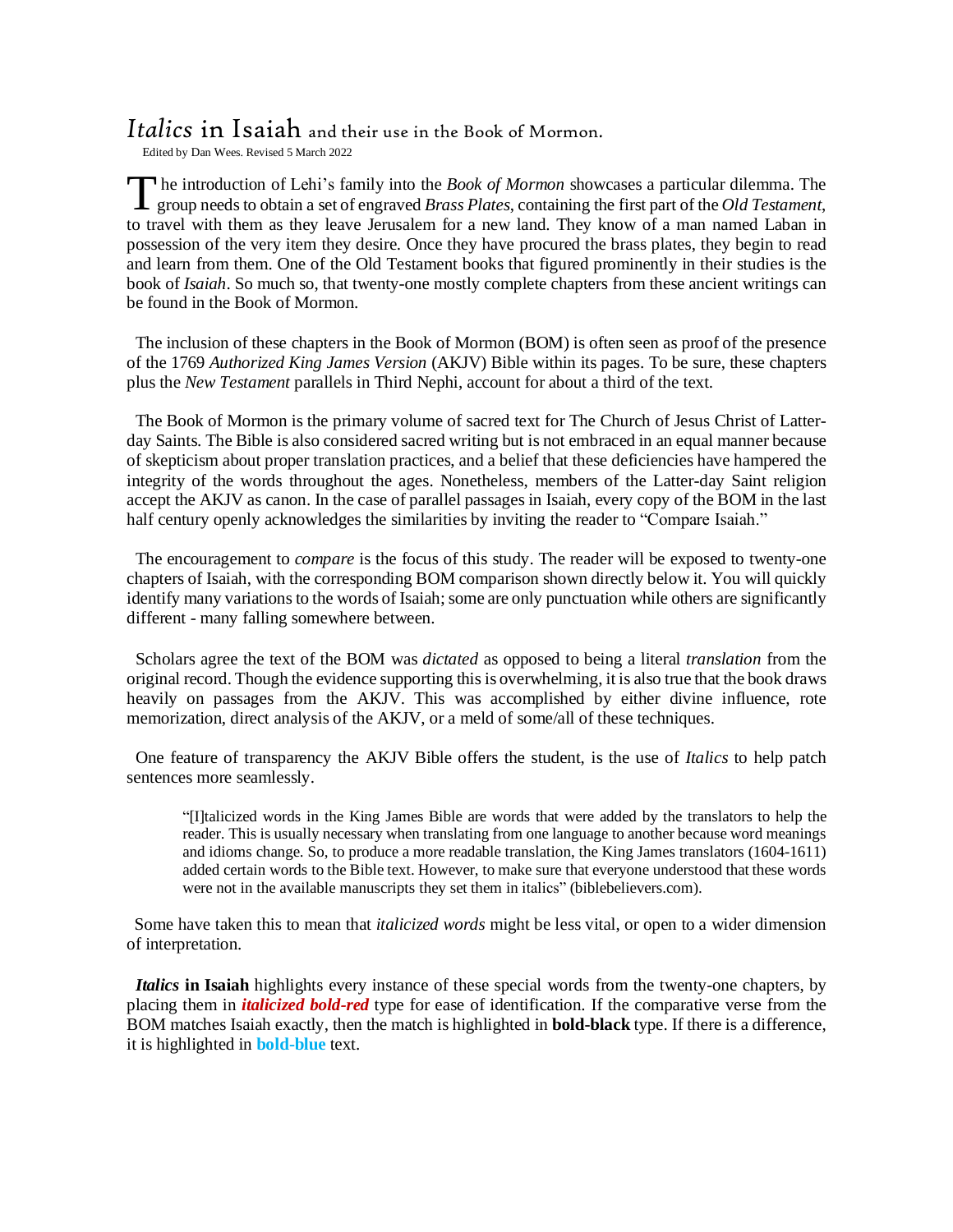#### **THE BOOK OF ISAIAH - II**

Though the Isaiah passages found in 2 Nephi 12 are not the first ones to surface in the BOM, they are *the first to appear in the numerical order of the twenty-one chapters being highlighted - namely Isaiah* chapters 2-14, 29, and 48-54. By the time this exercise is complete, it will become clear that particular focus was placed on many of these italicized words by the author and/or scribes of the Book of Mormon.

#### **>>Isaiah 2:1 / 2 Nephi 12:1<<**

Even when no instance of italics appear in a verse, it is still presented to show what *other* differences occur in the comparisons. In this case, the BOM offers additional or modified punctuation, which is true of most verses in this study. Non-*italic* differences are underlined.

Isaiah 2:1 The word that Isaiah the son of Amoz saw concerning Judah and Jerusalem. **2 Nephi 12:1** The word that Isaiah, the son of Amoz, saw concerning Judah and Jerusalem:

#### **>>Isaiah 2:2 / 2 Nephi 12:2<<**

These passages match except for one word: *that*. This word is replaced in the BOM with **when**. It is the beginning of a pattern in these Isaiah comparisons, showing a penchant for altering words in italics the author deemed to be incorrect. The BOM passage could have eliminated the word *that* completely by changing it to read, "And it shall come to pass in the last days: the mountain of the…" Instead, the use of the word **when** feels more prophetic, and ends up being seen by the faithful as such, since both Isaiah and Nephi predicted the events of 24 July 1847 and beyond.

| Isaiah 2:2<br>2 Nephi 12:2        | And it shall come to pass in the last days,<br><b><i>that</i></b> the mountain of the LORD's house shall be established<br>in the top of the mountains, and shall be exalted above the hills;<br>and all nations shall flow unto it.<br>And it shall come to pass in the last days,<br>when the mountain of the Lord's house shall be established<br>in the top of the mountains, and shall be exalted above the hills,<br>and all nations shall flow unto it.                                                                                                                 |
|-----------------------------------|--------------------------------------------------------------------------------------------------------------------------------------------------------------------------------------------------------------------------------------------------------------------------------------------------------------------------------------------------------------------------------------------------------------------------------------------------------------------------------------------------------------------------------------------------------------------------------|
| <b>Isaiah 2:3</b><br>2 Nephi 12:3 | And many people shall go and say, Come ye, and let us go up to the mountain of<br>the LORD, to the house of the God of Jacob; and he will teach us of his ways,<br>and we will walk in his paths: for out of Zion shall go forth the law,<br>and the word of the LORD from Jerusalem.<br>And many people shall go and say, Come ye, and let us go up to the mountain of<br>the Lord, to the house of the God of Jacob; and he will teach us of his ways,<br>and we will walk in his paths; for out of Zion shall go forth the law,<br>and the word of the Lord from Jerusalem. |
| Isaiah 2:4<br>2 Nephi 12:4        | And he shall judge among the nations, and shall rebuke many people: and they shall<br>beat their swords into plowshares, and their spears into pruninghooks:<br>nation shall not lift up sword against nation, neither shall they learn war any more.<br>And he shall judge among the nations, and shall rebuke many people: and they shall<br>beat their swords into plow-shares, and their spears into pruning-hooks—<br>nation shall not lift up sword against nation, neither shall they learn war any more.                                                               |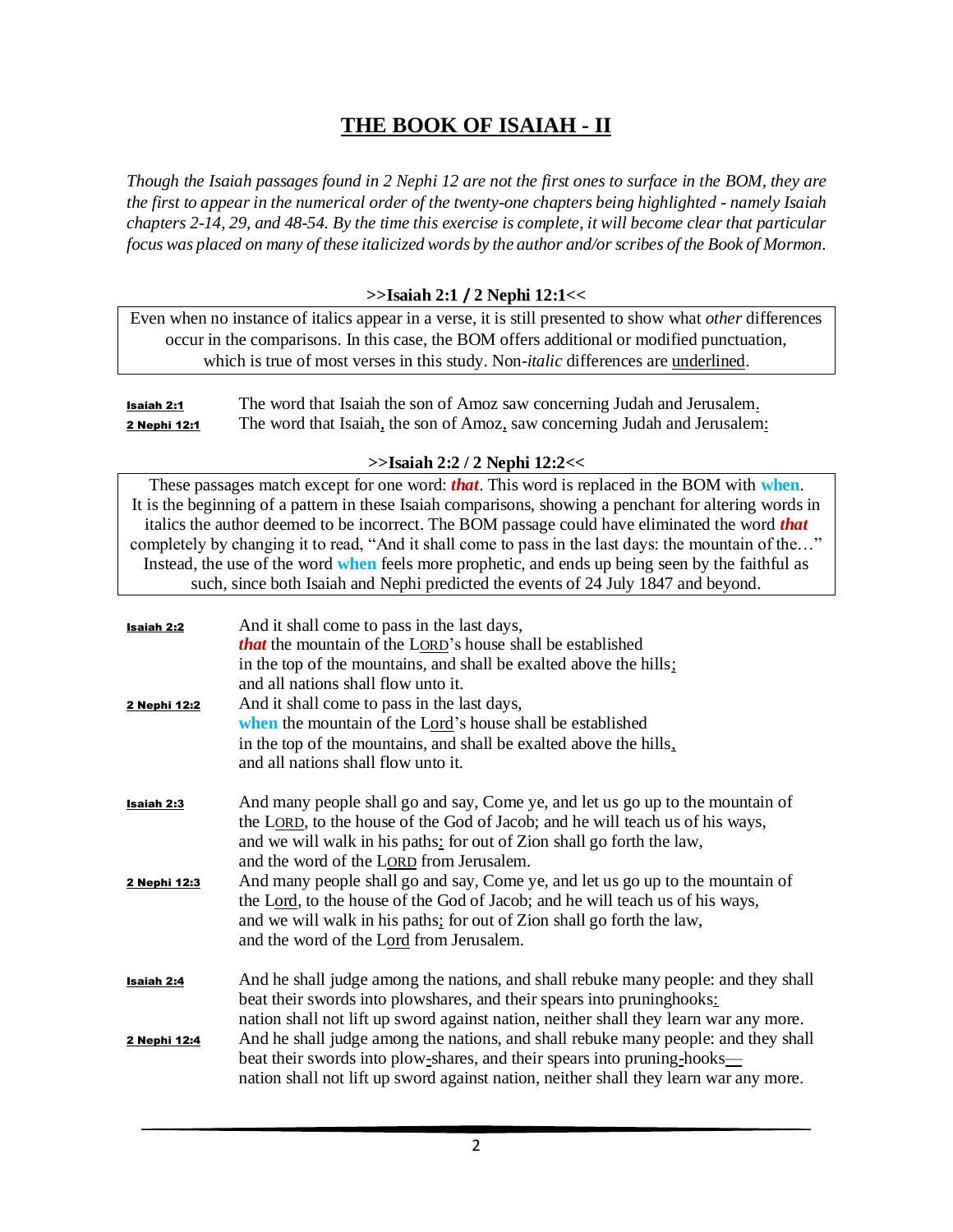| Isaiah 2:5   | O house of Jacob, come ye, and let us walk in the light of the LORD.  |
|--------------|-----------------------------------------------------------------------|
| 2 Nephi 12:5 | O house of Jacob, come ye and let us walk in the light of the Lord;   |
|              | yea, come, for ye have all gone astray, every one to his wicked ways. |

#### **>>Isaiah 2:6 / 2 Nephi 12:6<<**

| Where 2 Nephi 12:2 was a subtle change, this modification is more aggressive.<br>Isaiah likens the house of Jacob to Philistines by stating they are soothsayers. The BOM clarifies this<br>by helping the reader understand they were tempted to hearken unto the soothsayers. |                                                                                                                                                                                                                                                                                                 |  |
|---------------------------------------------------------------------------------------------------------------------------------------------------------------------------------------------------------------------------------------------------------------------------------|-------------------------------------------------------------------------------------------------------------------------------------------------------------------------------------------------------------------------------------------------------------------------------------------------|--|
| <b>Isaiah 2:6</b>                                                                                                                                                                                                                                                               | Therefore thou hast forsaken thy people the house of Jacob,<br>because they be replenished from the east, and <i>are</i> soothsayers like<br>the Philistines, and they please themselves in the children of strangers.<br>Therefore, O Lord, thou hast forsaken thy people, the house of Jacob, |  |
| 2 Nephi 12:6                                                                                                                                                                                                                                                                    | because they be replenished from the east, and <b>hearken unto</b> soothsayers like<br>the Philistines, and they please themselves in the children of strangers.                                                                                                                                |  |
| Isaiah 2:7                                                                                                                                                                                                                                                                      | Their land also is full of silver and gold, neither is there any end of their treasures;<br>their land is also full of horses, neither is there any end of their chariots:                                                                                                                      |  |
| 2 Nephi 12:7                                                                                                                                                                                                                                                                    | Their land also is full of silver and gold, neither is there any end of their treasures;<br>their land is also full of horses, neither is there any end of their chariots.                                                                                                                      |  |
| <b>Isaiah 2:8</b>                                                                                                                                                                                                                                                               | Their land also is full of idols; they worship the work of their own hands,<br>that which their own fingers have made:                                                                                                                                                                          |  |
| 2 Nephi 12:8                                                                                                                                                                                                                                                                    | Their land is also full of idols; they worship the work of their own hands,<br>that which their own fingers have made.                                                                                                                                                                          |  |
| <b>Isaiah 2:9</b>                                                                                                                                                                                                                                                               | And the mean man boweth down, and the great man humbleth himself:<br>therefore forgive them not.                                                                                                                                                                                                |  |
| 2 Nephi 12:9                                                                                                                                                                                                                                                                    | And the mean man boweth not down, and the great man humbleth himself not,<br>therefore, forgive him not.                                                                                                                                                                                        |  |
| <b>Isaiah 2:10</b>                                                                                                                                                                                                                                                              | Enter into the rock, and hide thee in the dust,<br>for fear of the LORD, and for the glory of his majesty.                                                                                                                                                                                      |  |
| 2 Nephi 12:10                                                                                                                                                                                                                                                                   | $\overline{O}$ ye wicked ones, enter into the rock, and hide thee in the dust,<br>for the fear of the Lord and the glory of his majesty shall smite thee.                                                                                                                                       |  |
| Isaiah 2:11                                                                                                                                                                                                                                                                     | The lofty looks of man shall be humbled,<br>and the haughtiness of men shall be bowed down,                                                                                                                                                                                                     |  |
| 2 Nephi 12:11                                                                                                                                                                                                                                                                   | and the LORD alone shall be exalted in that day.<br>And it shall come to pass that the lofty looks of man shall be humbled,<br>and the haughtiness of men shall be bowed down,<br>and the Lord alone shall be exalted in that day.                                                              |  |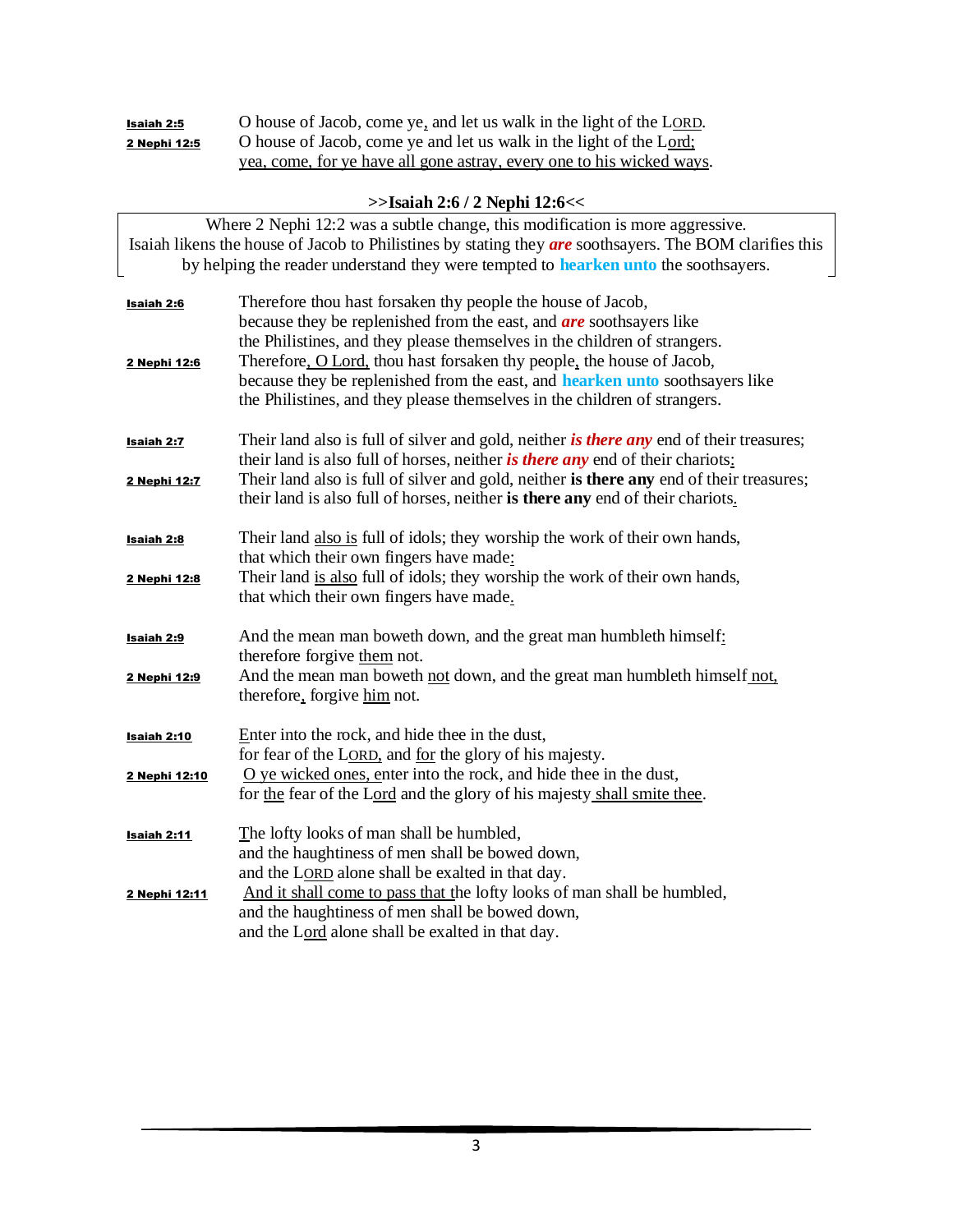#### **>>Isaiah 2:12 / 2 Nephi 12:12<<**

The 2 Nephi 12:12 changes embellish the words chosen in Isaiah. Toward the end of the verse, the word *that* is replaced in favor of **which** in the *Printer's Manuscript* (PM). Words found between \*stars\* indicate the changes came from either the PM or the OM – The *Original Manuscript*. In preparing the PM for the second edition printing of the BOM, hundreds of instances of *which* were replaced with *who*. This particular pattern can be noticed in Isaiah 2:14 / 2 Nephi 12:14 as well.

| Isaiah 2:12<br>2 Nephi 12:12        | For the day of the LORD of hosts <b>shall be</b> upon every<br><b>one that is proud and lofty, and upon every one that is lifted up:</b><br>and he shall be brought low:<br>For the day of the Lord of Hosts soon cometh upon all nations, yea, upon every<br>one; yea, upon the proud and lofty, and upon every one *which*/who is lifted up.<br>and he shall be brought low.                                                |
|-------------------------------------|-------------------------------------------------------------------------------------------------------------------------------------------------------------------------------------------------------------------------------------------------------------------------------------------------------------------------------------------------------------------------------------------------------------------------------|
| Isaiah 2:13<br>2 Nephi 12:13        | And upon all the cedars of Lebanon,<br><i>that are</i> high and lifted up, and upon all the oaks of Bashan,<br>Yea, and the day of the Lord shall come upon all the cedars of Lebanon, for<br>they are high and lifted up: and upon all the oaks of Bashan;                                                                                                                                                                   |
| Isaiah 2:14<br>2 Nephi 12:14        | And upon all the high mountains, and upon all the hills<br>that are lifted up,<br>And upon all the high mountains, and upon all the hills, and upon all the nations<br>which are lifted up, and upon every people;                                                                                                                                                                                                            |
| <u>Isaiah 2:15</u><br>2 Nephi 12:15 | And upon every high tower, and upon every fenced wall,<br>And upon every high tower, and upon every fenced wall;                                                                                                                                                                                                                                                                                                              |
| <b>Isaiah 2:16</b><br>2 Nephi 12:16 | And upon all the ships of Tarshish,<br>and upon all pleasant pictures.<br>And upon all the ships of the sea, and upon all the ships of Tarshish,<br>and upon all pleasant pictures.                                                                                                                                                                                                                                           |
| <b>Isaiah 2:17</b><br>2 Nephi 12:17 | And the loftiness of man shall be bowed down, and the haughtiness<br>of men shall be made low: and the LORD alone shall be exalted in that day.<br>And the loftiness of man shall be bowed down, and the haughtiness<br>of men shall be made low; and the Lord alone shall be exalted in that day.                                                                                                                            |
| Isaiah 2:18<br>2 Nephi 12:18        | And the idols he shall utterly abolish.<br>And the idols he shall utterly abolish.                                                                                                                                                                                                                                                                                                                                            |
| Isaiah 2:19<br>2 Nephi 12:19        | And they shall go into the holes of the rocks, and into the caves of the earth,<br>for fear of the LORD, and for<br>the glory of his majesty, when he ariseth to shake terribly the earth.<br>And they shall go into the holes of the rocks, and into the caves of the earth,<br>for the fear of the Lord shall come upon them and<br>the glory of his majesty shall smite them, when he ariseth to shake terribly the earth. |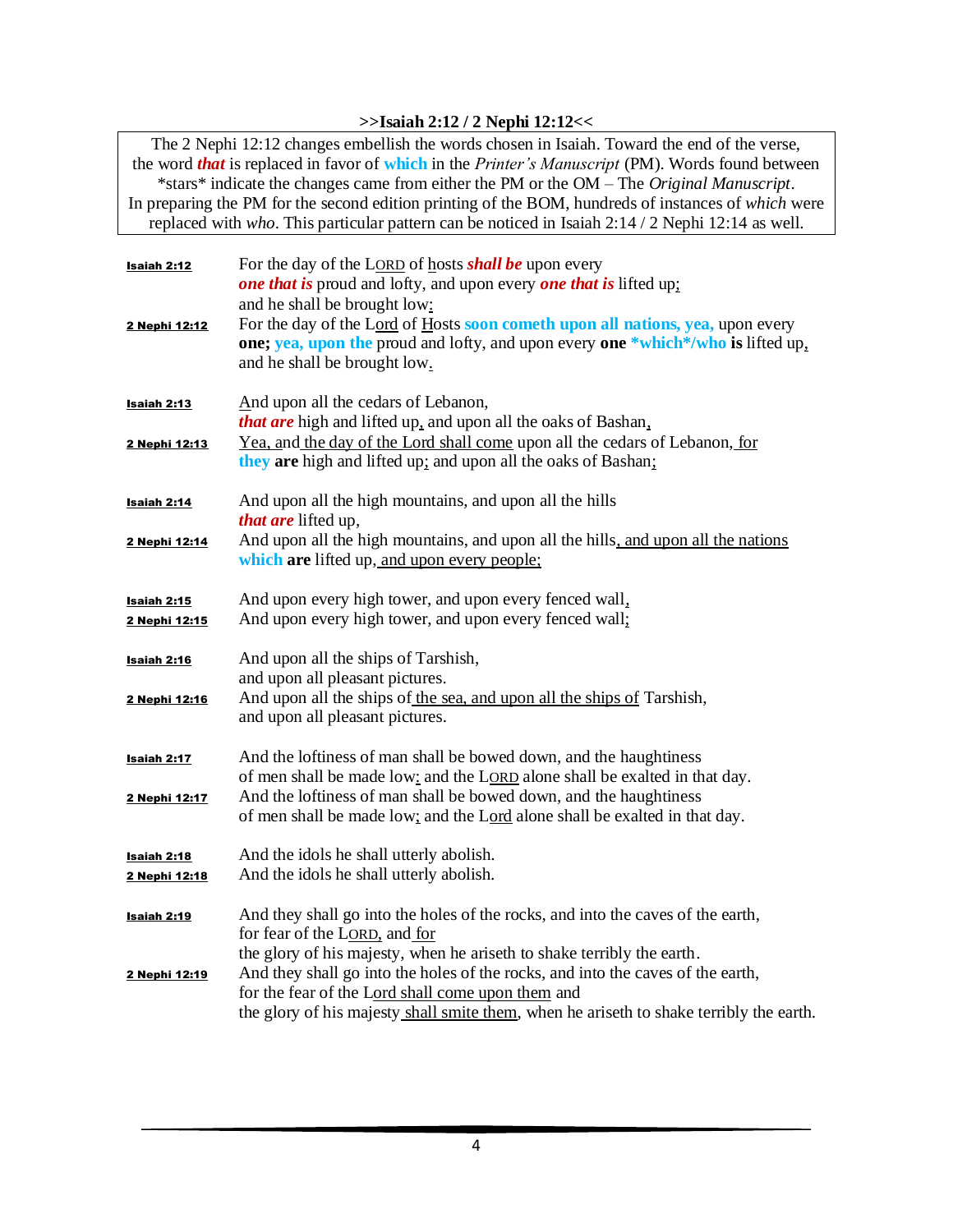#### **>>Isaiah 2:20 / 2 Nephi 12:20<<**

|                                    | Here is the first of many examples showing the intentional elimination of two innocuous words in<br><i>italics: each one.</i> When a single word has been eliminated, it is shown in the BOM passage as $[X]$ . |
|------------------------------------|-----------------------------------------------------------------------------------------------------------------------------------------------------------------------------------------------------------------|
|                                    | Multiple words are shown with more " $X$ "s, and underscore lines $\cup$ for spaces.                                                                                                                            |
|                                    |                                                                                                                                                                                                                 |
| <b>Isaiah 2:20</b>                 | In that day a man shall cast his idols of silver, and his idols of gold,                                                                                                                                        |
|                                    | which they made <i>each one</i> for himself to worship, to the moles and to the bats;                                                                                                                           |
| 2 Nephi 12:20                      | In that day a man shall cast his idols of silver, and his idols of gold,                                                                                                                                        |
|                                    | which <u>he hath</u> made $[X_X]$ for himself to worship, to the moles and to the bats;                                                                                                                         |
|                                    |                                                                                                                                                                                                                 |
| <b>Isaiah 2:21</b>                 | To go into the clefts of the rocks, and into the tops of the ragged rocks, for fear of                                                                                                                          |
|                                    | the LORD, and for the glory of his majesty,                                                                                                                                                                     |
|                                    | when he ariseth to shake terribly the earth.                                                                                                                                                                    |
| 2 Nephi 12:21                      | To go into the clefts of the rocks, and into the tops of the ragged rocks, for the fear of                                                                                                                      |
|                                    | the Lord shall come upon them and the majesty of his glory shall smite them,                                                                                                                                    |
|                                    | when he ariseth to shake terribly the earth.                                                                                                                                                                    |
|                                    |                                                                                                                                                                                                                 |
| $>>$ Isaiah 2:22 / 2 Nephi 12:22<< |                                                                                                                                                                                                                 |
|                                    | Not every instance of <i>italics</i> was addressed with a modification in the Book of Mormon.                                                                                                                   |
|                                    |                                                                                                                                                                                                                 |

- Isaiah 2:22 Cease ye from man, whose breath *is* in his nostrils: for wherein is he to be accounted of?
- 2 Nephi 12:22 Cease ye from man, whose breath **is** in his nostrils; for wherein is he to be accounted of?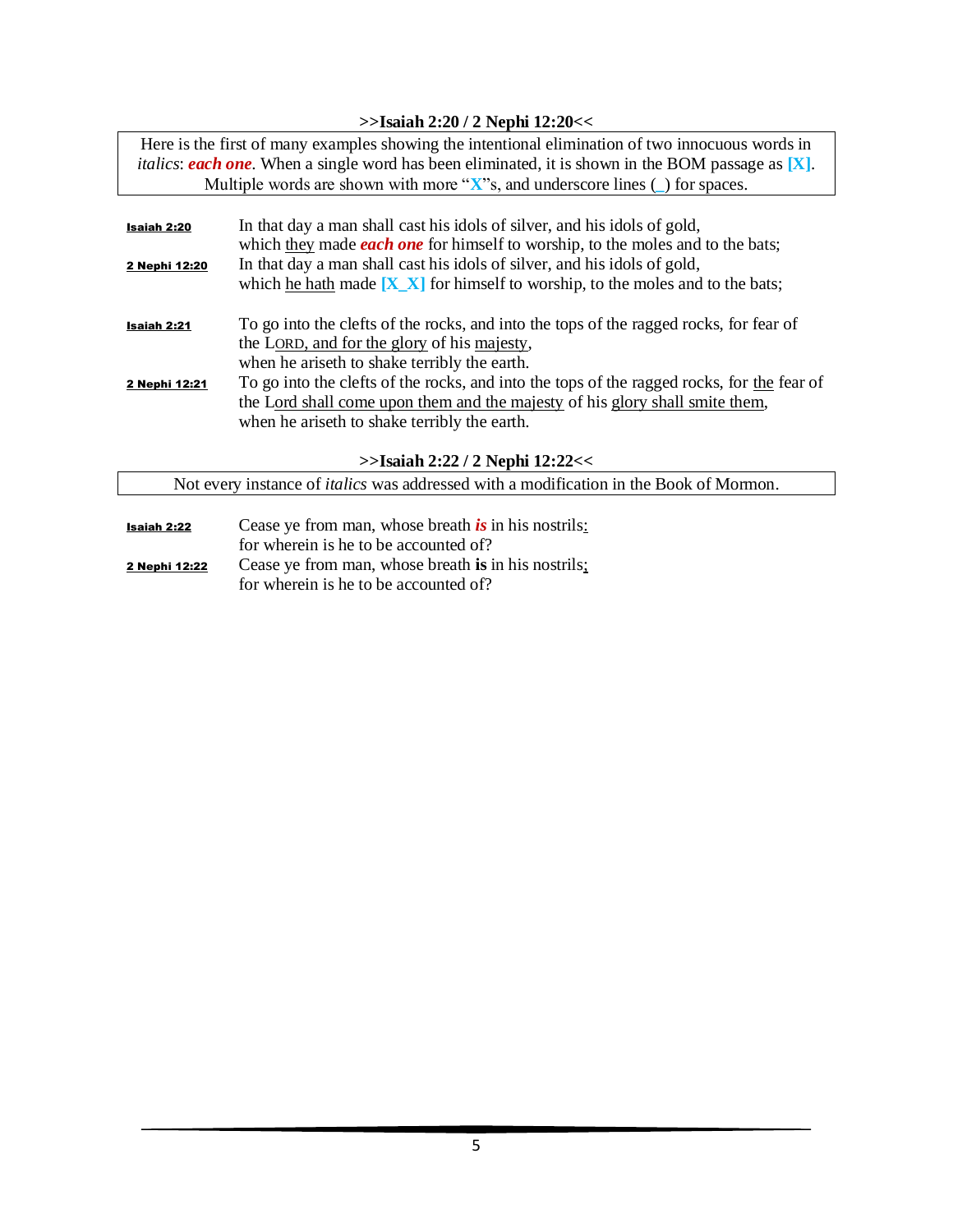## **THE BOOK OF ISAIAH - III**

| <u>Isaiah 3:1</u>   | For, behold, the Lord, the Lord of hosts, doth take away from Jerusalem and from<br>Judah the stay and the staff, the whole stay of bread, and the whole stay of water,   |
|---------------------|---------------------------------------------------------------------------------------------------------------------------------------------------------------------------|
| <u>2 Nephi 13:1</u> | For behold, the Lord, the Lord of Hosts, doth take away from Jerusalem, and from<br>Judah, the stay and the staff, the whole staff of bread, and the whole stay of water— |
| <u>Isaiah 3:2</u>   | The mighty man, and the man of war, the judge, and the prophet,<br>and the prudent, and the ancient,                                                                      |
| 2 Nephi 13:2        | The mighty man, and the man of war, the judge, and the prophet,<br>and the prudent, and the ancient;                                                                      |
| <b>Isaiah 3:3</b>   | The captain of fifty, and the honourable man, and the counsellor,<br>and the cunning artificer, and the eloquent orator.                                                  |
| 2 Nephi 13:3        | The captain of fifty, and the honorable man, and the counselor,<br>and the cunning artificer, and the eloquent orator.                                                    |
|                     | $>>$ Isaiah 3:4 / 2 Nephi 13:4 <<                                                                                                                                         |
|                     | It is not uncommon to find the italicized words <i>maintained</i> in the BOM,                                                                                             |
|                     | by adding additional text <i>around them</i> to make a difference.                                                                                                        |
|                     | The words "unto them" below is a case in point.                                                                                                                           |
|                     | And I will give children to be their princes,                                                                                                                             |
| Isaiah 3:4          | and babes shall rule over them.                                                                                                                                           |
| 2 Nephi 13:4        | And I will give children unto them to be their princes,                                                                                                                   |
|                     | and babes shall rule over them.                                                                                                                                           |
| <u>Isaiah 3:5</u>   | And the people shall be oppressed, every one by another,                                                                                                                  |
|                     | and every one by his neighbour: the child shall behave himself proudly against                                                                                            |
|                     | the ancient, and the base against the honourable.                                                                                                                         |
| 2 Nephi 13:5        | And the people shall be oppressed, every one by another,                                                                                                                  |
|                     | and every one by his neighbor; the child shall behave himself proudly against                                                                                             |
|                     | the ancient, and the base against the honorable.                                                                                                                          |
| <b>Isaiah 3:6</b>   | When a man shall take hold of his brother of the house of his father,                                                                                                     |
|                     | saying, Thou hast clothing, be thou our ruler,                                                                                                                            |
|                     | and <i>let</i> this ruin <i>be</i> under thy hand:                                                                                                                        |
| <u>2 Nephi 13:6</u> | When a man shall take hold of his brother of the house of his father,                                                                                                     |
|                     | and shall say: Thou hast clothing, be thou our ruler,                                                                                                                     |
|                     | and let not this ruin come under thy hand—                                                                                                                                |
|                     | In that day shall he swear, saying, I will not be an healer;                                                                                                              |
| <u>Isaiah 3:7</u>   | for in my house is neither bread nor clothing: make me not a ruler of the people.                                                                                         |
| 2 Nephi 13:7        | In that day shall he swear, saying: I will not be a healer;                                                                                                               |
|                     | for in my house there is neither bread nor clothing; make me not a ruler of the                                                                                           |
|                     | people.                                                                                                                                                                   |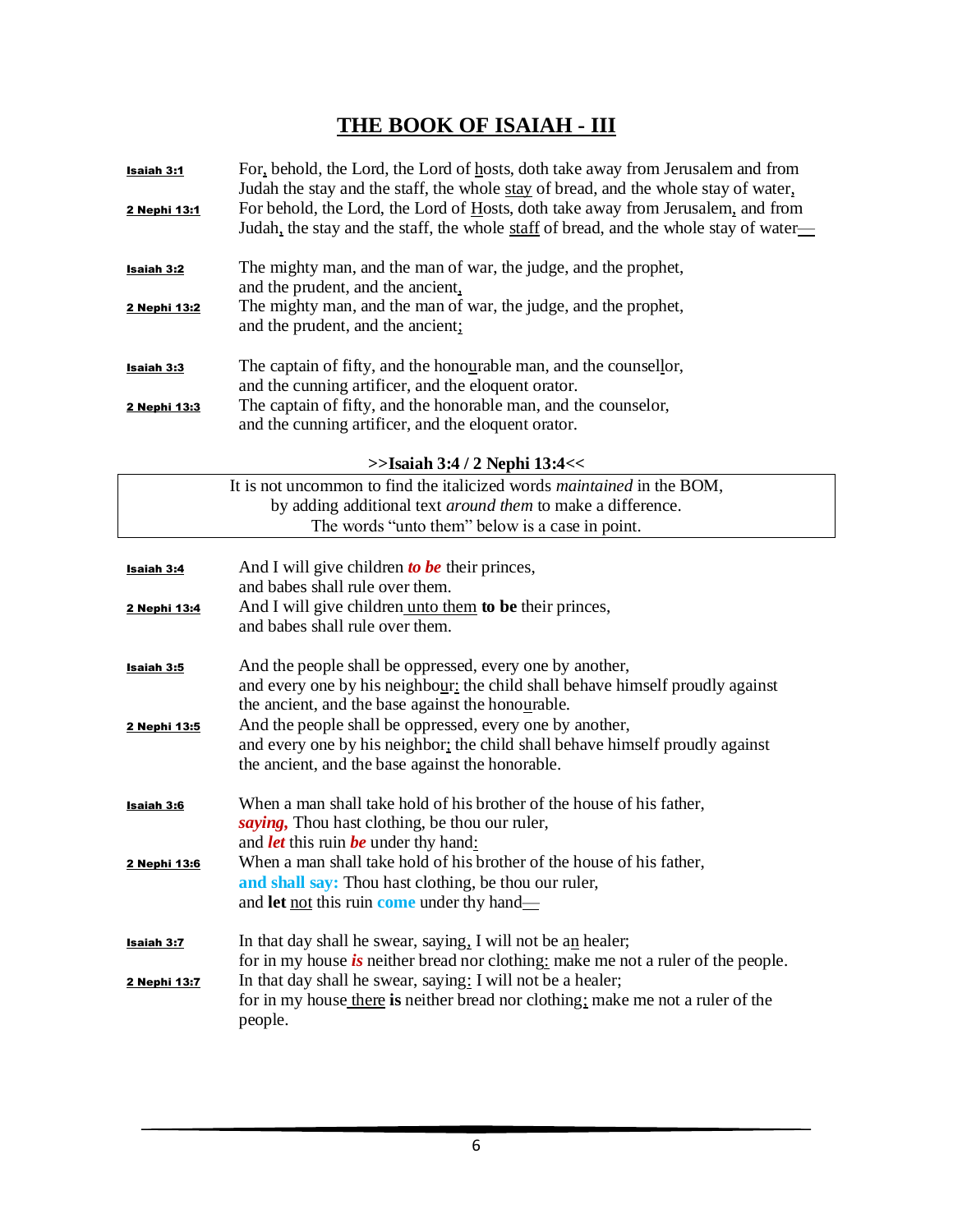|                    | $>$ Isaian 3:8 / 2 Nepni 13:8 $<<$                                                     |
|--------------------|----------------------------------------------------------------------------------------|
|                    | Here is an example where the word <i>are</i> has been changed to <b>have been</b> ,    |
|                    | in a signal to indicate the difference between present and past tenses.                |
|                    |                                                                                        |
| <u>Isaiah 3:8</u>  | For Jerusalem is ruined, and Judah is fallen: because their tongue and their           |
|                    | doings <i>are</i> against the Lord, to provoke the eyes of his glory.                  |
|                    |                                                                                        |
| 2 Nephi 13:8       | For Jerusalem is ruined, and Judah is fallen, because their tongues and their          |
|                    | doings have been against the Lord, to provoke the eyes of his glory.                   |
|                    |                                                                                        |
| <u>Isaiah 3:9</u>  | The shew of their countenance doth witness against them;                               |
|                    | and they declare their sin as Sodom, they hide $\dot{t}$ not.                          |
|                    | Woe unto their soul! for they have rewarded evil unto themselves.                      |
| 2 Nephi 13:9       | The show of their countenance doth witness against them.                               |
|                    | and doth declare their sin to be even as Sodom, and they cannot hide it.               |
|                    | Wo unto their souls, for they have rewarded evil unto themselves!                      |
|                    |                                                                                        |
| <b>Isaiah 3:10</b> | Say ye to the righteous, that <i>it shall be</i> well with him:                        |
|                    | for they shall eat the fruit of their doings.                                          |
| 2 Nephi 13:10      | Say unto the righteous that it is well with them;                                      |
|                    | for they shall eat the fruit of their doings.                                          |
|                    |                                                                                        |
| <b>Isaiah 3:11</b> | Woe unto the wicked! it shall be ill with him:                                         |
|                    | for the reward of his hands shall be given him.                                        |
| 2 Nephi 13:11      | Wo unto the wicked, for they shall $[X]$ perish $[X_X]$ ;                              |
|                    | for the reward of their hands shall be upon them!                                      |
|                    |                                                                                        |
| <b>Isaiah 3:12</b> | As for my people, children are their oppressors,                                       |
|                    | and women rule over them. O my people, they which lead thee cause thee to              |
|                    | err, and destroy the way of thy paths.                                                 |
|                    | And [X] my people, children are their oppressors,                                      |
| 2 Nephi 13:12      |                                                                                        |
|                    | and women rule over them. O my people, they who lead thee cause thee to                |
|                    | err and destroy the way of thy paths.                                                  |
|                    |                                                                                        |
| Isaiah 3:13        | The Lord standeth up to plead, and standeth to judge the people.                       |
| 2 Nephi 13:13      | The Lord standeth up to plead, and standeth to judge the people.                       |
|                    |                                                                                        |
| <b>Isaiah 3:14</b> | The Lord will enter into judgment with the ancients of his people, and the             |
|                    | princes thereof: for ye have eaten up the vineyard;                                    |
|                    | the spoil of the poor $\boldsymbol{is}$ in your houses.                                |
| 2 Nephi 13:14      | The Lord will enter into judgment with the ancients of his people and the              |
|                    | princes thereof; for ye have eaten up the vineyard and                                 |
|                    | the spoil of the poor $[X]$ in your houses.                                            |
|                    |                                                                                        |
| <u>Isaiah 3:15</u> | What mean ye <b>that</b> ye beat my people to pieces, and grind the faces of the poor? |
|                    | saith the Lord God of hosts.                                                           |
| 2 Nephi 13:15      | What mean ye? $[X]$ $Y$ e beat my people to pieces, and grind the faces of the poor,   |
|                    | saith the Lord God of Hosts.                                                           |
|                    |                                                                                        |

#### **>>Isaiah 3:8 / 2 Nephi 13:8<<**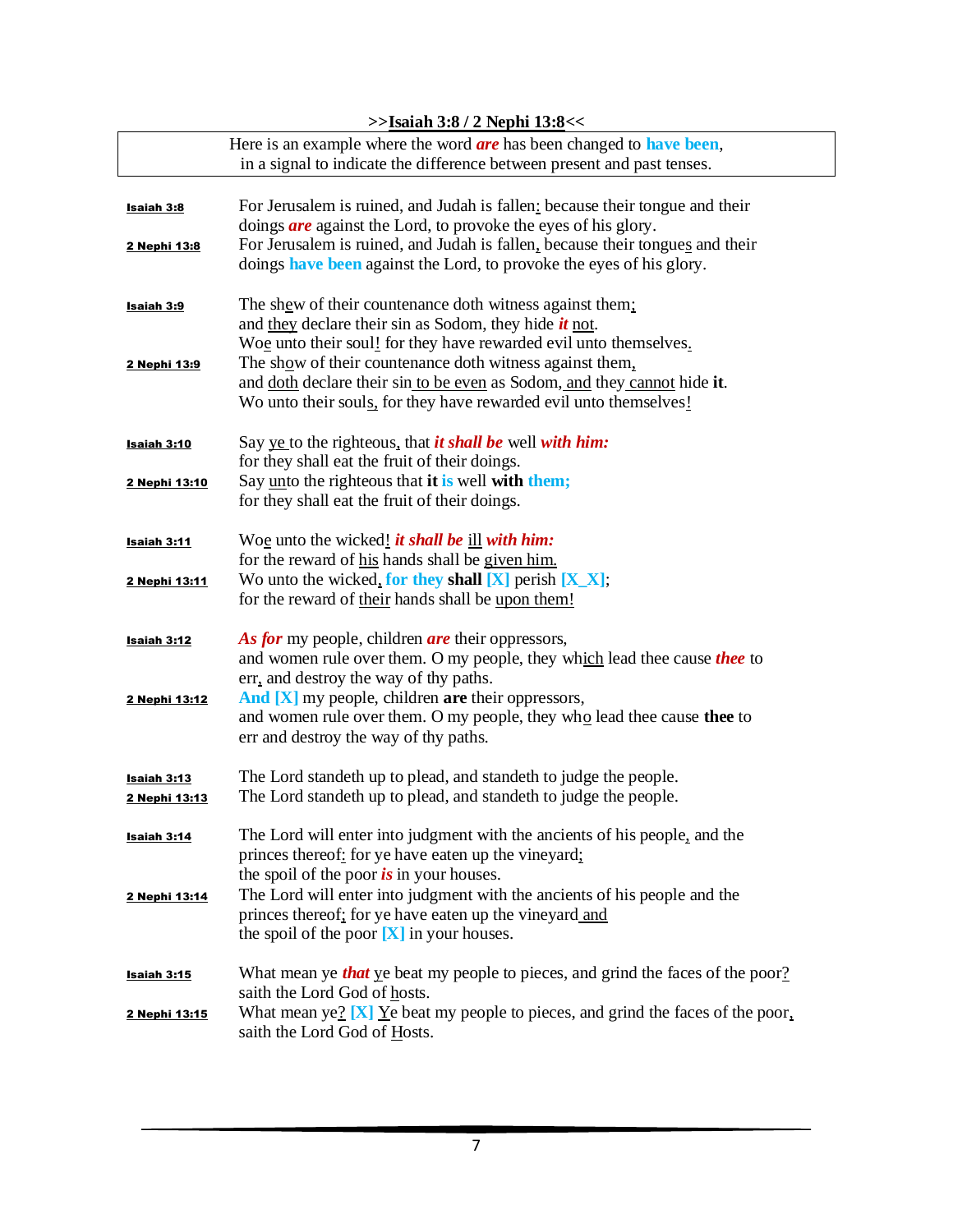| Isaiah 3:16<br>2 Nephi 13:16 | Moreover the Lord saith, Because the daughters of Zion are haughty,<br>and walk with stretched forth necks and wanton eyes,<br>walking and mincing $\alpha s$ they go, and making a tinkling with their feet:<br>Moreover, the Lord saith: Because the daughters of Zion are haughty,<br>and walk with stretched-forth necks and wanton eyes,<br>walking and minoring as they go, and making a tinkling with their feet— |
|------------------------------|--------------------------------------------------------------------------------------------------------------------------------------------------------------------------------------------------------------------------------------------------------------------------------------------------------------------------------------------------------------------------------------------------------------------------|
| Isaiah 3:17                  | Therefore the Lord will smite with a scab the crown of the head of the daughters of<br>Zion, and the Lord will discover their secret parts.                                                                                                                                                                                                                                                                              |
| 2 Nephi 13:17                | Therefore the Lord will smite with a scab the crown of the head of the daughters of<br>Zion, and the Lord will discover their secret parts.                                                                                                                                                                                                                                                                              |

#### **>>Isaiah 3:18 / 2 Nephi 13:18<<**

| Though the first use of <i>there</i> is maintained, two additional instances are removed. |                                                                                                                                                                                                                                                                                                                                                                                                                 |
|-------------------------------------------------------------------------------------------|-----------------------------------------------------------------------------------------------------------------------------------------------------------------------------------------------------------------------------------------------------------------------------------------------------------------------------------------------------------------------------------------------------------------|
|                                                                                           | The elimination of <b>about their feet</b> , gives sway to include various decorations.                                                                                                                                                                                                                                                                                                                         |
|                                                                                           |                                                                                                                                                                                                                                                                                                                                                                                                                 |
| <b>Isaiah 3:18</b>                                                                        | In that day the Lord will take away the bravery of <i>their</i> tinkling ornaments<br>about their feet, and their cauls, and their round tires like the moon,                                                                                                                                                                                                                                                   |
| 2 Nephi 13:18                                                                             | In that day the Lord will take away the bravery of their tinkling ornaments<br>$[X_X X]$ , and $[X]$ cauls, and $[X]$ round tires like the moon:                                                                                                                                                                                                                                                                |
| <b>Isaiah 3:19</b>                                                                        | The chains, and the bracelets, and the mufflers,                                                                                                                                                                                                                                                                                                                                                                |
| 2 Nephi 13:19                                                                             | The chains and the bracelets, and the mufflers;                                                                                                                                                                                                                                                                                                                                                                 |
| <b>Isaiah 3:20</b><br>2 Nephi 13:20                                                       | The bonnets, and the ornaments of the legs,<br>and the headbands, and the tablets, and the earrings,<br>The bonnets, and the ornaments of the legs,<br>and the headbands, and the tablets, and the ear-rings;                                                                                                                                                                                                   |
|                                                                                           |                                                                                                                                                                                                                                                                                                                                                                                                                 |
| Isaiah 3:21<br>2 Nephi 13:21                                                              | The rings, and nose jewels,<br>The rings, and nose jewels:                                                                                                                                                                                                                                                                                                                                                      |
| Isaiah 3:22<br>2 Nephi 13:22                                                              | The changeable suits of apparel, and the mantles,<br>and the wimples, and the crisping pins,<br>The changeable suits of apparel, and the mantles,                                                                                                                                                                                                                                                               |
|                                                                                           | and the wimples, and the crisping-pins:                                                                                                                                                                                                                                                                                                                                                                         |
| <b>Isaiah 3:23</b><br>2 Nephi 13:23                                                       | The glasses, and the fine linen, and the hoods, and the veils.<br>The glasses, and the fine linen, and hoods, and the veils.                                                                                                                                                                                                                                                                                    |
| <b>Isaiah 3:24</b><br>2 Nephi 13:24                                                       | And it shall come to pass, <b>that</b> instead of sweet smell there shall be stink;<br>and instead of a girdle a rent; and instead of well set hair baldness;<br>and instead of a stomacher a girding of sackcloth; and burning instead of beauty.<br>And it shall come to pass, $[X]$ instead of sweet smell there shall be stink;<br>and instead of a girdle, a rent; and instead of well set hair, baldness; |
|                                                                                           | and instead of a stomacher, a girding of sackcloth; $[X]$ burning instead of beauty.                                                                                                                                                                                                                                                                                                                            |
| Isaiah 3:25<br>2 Nephi 13:25                                                              | Thy men shall fall by the sword, and thy mighty in the war.<br>Thy men shall fall by the sword and thy mighty in the war.                                                                                                                                                                                                                                                                                       |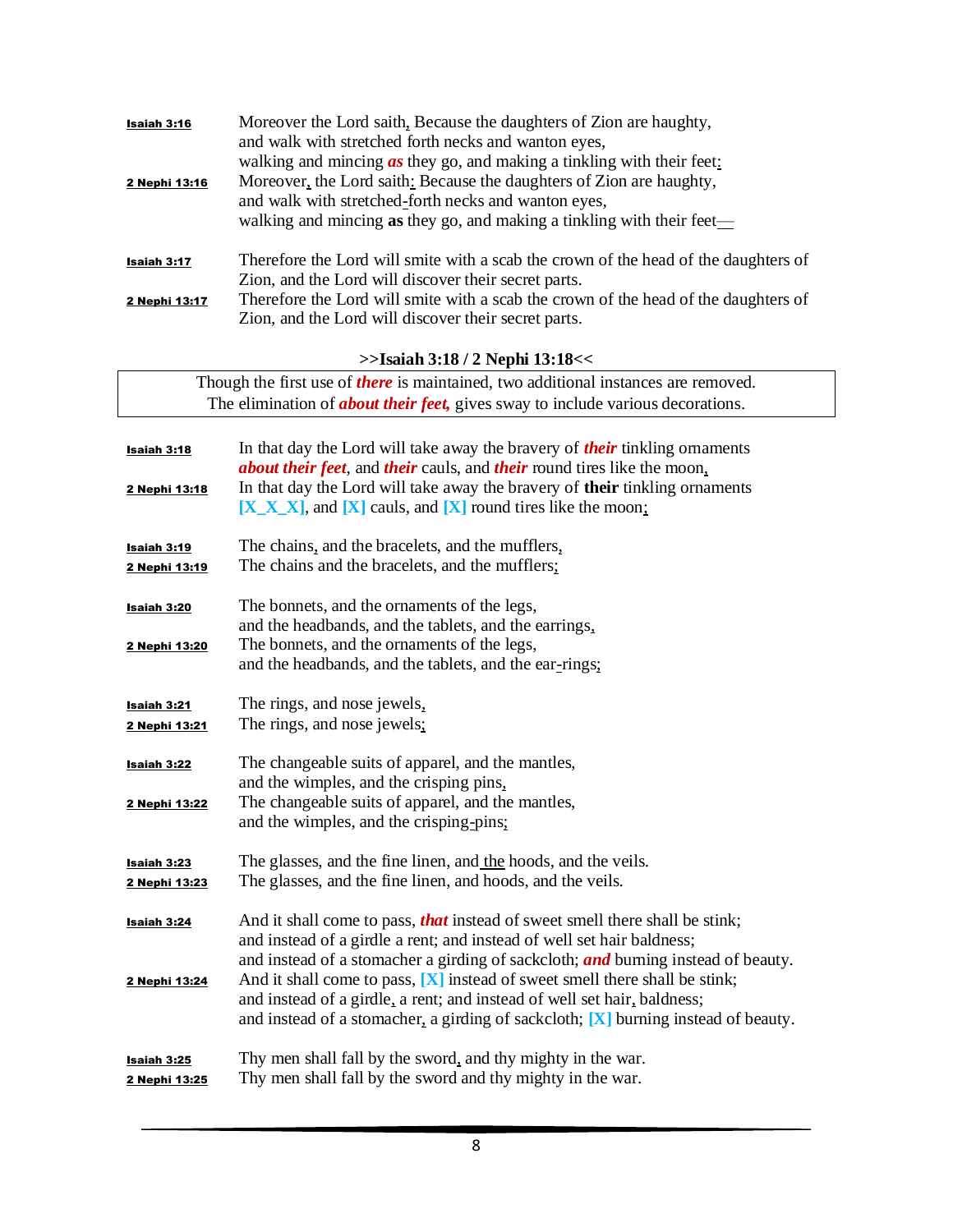| Isaiah 3:26   | And her gates shall lament and mourn;                     |
|---------------|-----------------------------------------------------------|
|               | and she <b>being</b> desolate shall sit upon the ground.  |
| 2 Nephi 13:26 | And her gates shall lament and mourn;                     |
|               | and she shall be desolate, and shall sit upon the ground. |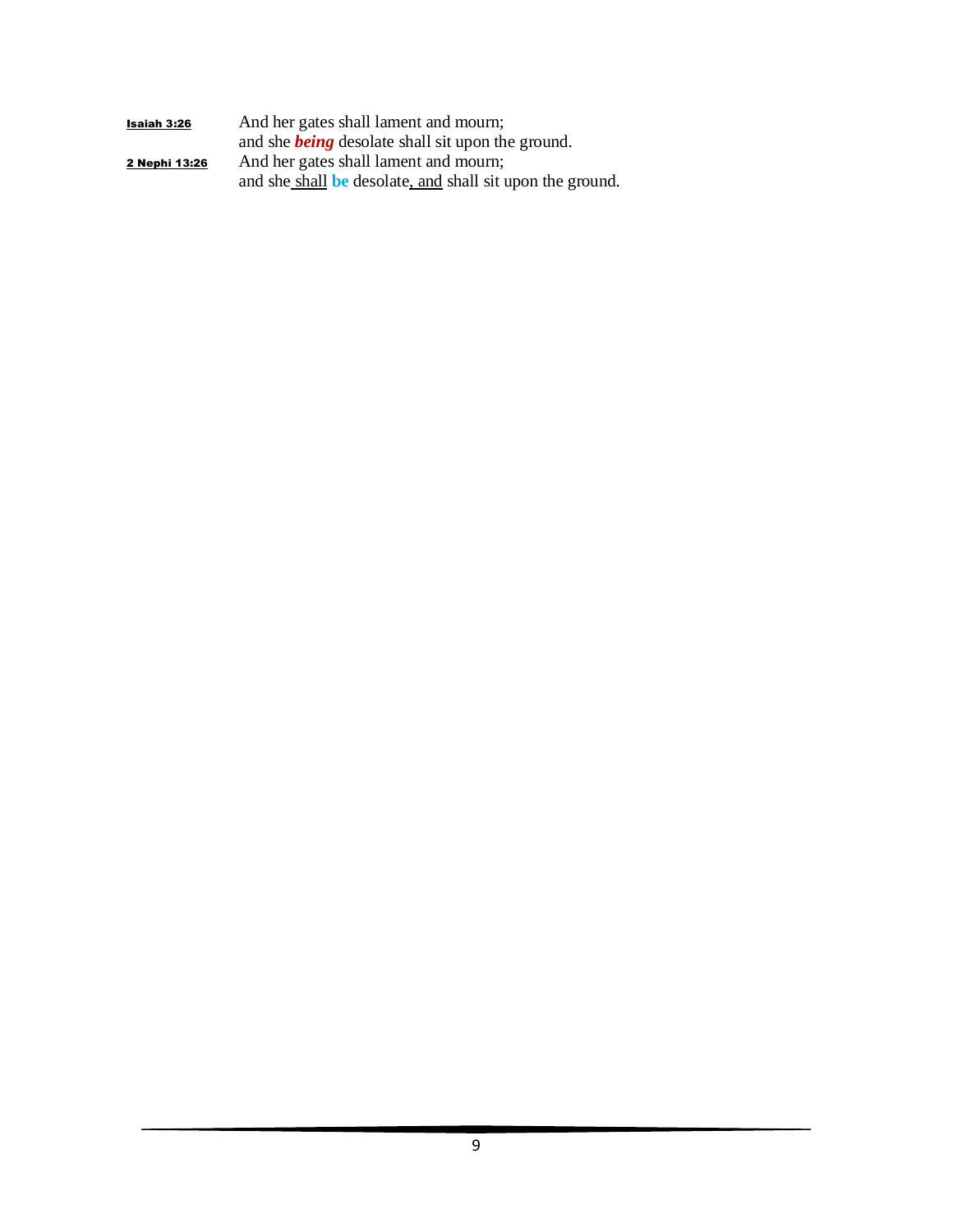# **THE BOOK OF ISAIAH - IV**

| <b>Isaiah 4:1</b> | And in that day seven women shall take hold of one man, saying,                                         |
|-------------------|---------------------------------------------------------------------------------------------------------|
|                   | We will eat our own bread, and wear our own apparel:                                                    |
|                   | only let us be called by thy name, to take away our reproach.                                           |
| 2 Nephi 14:1      | And in that day, seven women shall take hold of one man, saying:                                        |
|                   | We will eat our own bread, and wear our own apparel;                                                    |
|                   | only let us be called by thy name to take away our reproach.                                            |
| Isaiah 4:2        | In that day shall the branch of the Lord be beautiful and glorious, and                                 |
|                   | the fruit of the earth <i>shall be</i> excellent and comely <u>for</u> them that are escaped of Israel. |
| 2 Nephi 14:2      | In that day shall the branch of the Lord be beautiful and glorious;                                     |
|                   | the fruit of the earth $[X \ X]$ excellent and comely to them that are escaped of Israel.               |

**>>Isaiah 4:3 / 2 Nephi 14:3<<**

| Here is an example where the singular notion of $he$ is replaced with the plural use of they |
|----------------------------------------------------------------------------------------------|
| (*them* in the PM).                                                                          |

| <b>Isaiah 4:3</b><br>2 Nephi 14:3 | And it shall come to pass, that he that is left in Zion,<br>and <b>he that</b> remaineth in Jerusalem, shall be called holy,<br><b><i>even</i></b> every one that is written among the living in Jerusalem:<br>And it shall come to pass, $[X]$ *them*/they that are left in Zion<br>and $[X_X]$ remain in Jerusalem shall be called holy,<br>$[X]$ every one that is written among the living in Jerusalem— |
|-----------------------------------|--------------------------------------------------------------------------------------------------------------------------------------------------------------------------------------------------------------------------------------------------------------------------------------------------------------------------------------------------------------------------------------------------------------|
| <b>Isaiah 4:4</b>                 | When the Lord shall have washed away the filth of the daughters of Zion,<br>and shall have purged the blood of Jerusalem from the midst thereof<br>by the spirit of judgment, and by the spirit of burning.                                                                                                                                                                                                  |
| 2 Nephi 14:4                      | When the Lord shall have washed away the filth of the daughters of Zion,<br>and shall have purged the blood of Jerusalem from the midst thereof<br>by the spirit of judgment and by the spirit of burning.                                                                                                                                                                                                   |
| <b>Isaiah 4:5</b><br>2 Nephi 14:5 | And the Lord will create upon every dwelling place of mount Zion,<br>and upon her assemblies, a cloud and smoke by day, and the shining<br>of a flaming fire by night: for upon all the glory <b>shall be</b> a defence.<br>And the Lord will create upon every dwelling-place of mount Zion,                                                                                                                |
|                                   | and upon her assemblies, a cloud and smoke by day and the shining<br>of a flaming fire by night; for upon all the glory of Zion shall be a defence.                                                                                                                                                                                                                                                          |
| Isaiah 4:6                        | And there shall be a tabernacle for a shadow in the daytime from the heat,<br>and for a place of refuge, and for a covert from storm and from rain.                                                                                                                                                                                                                                                          |
| 2 Nephi 14:6                      | And there shall be a tabernacle for a shadow in the daytime from the heat,<br>and for a place of refuge, and a covert from storm and from rain.                                                                                                                                                                                                                                                              |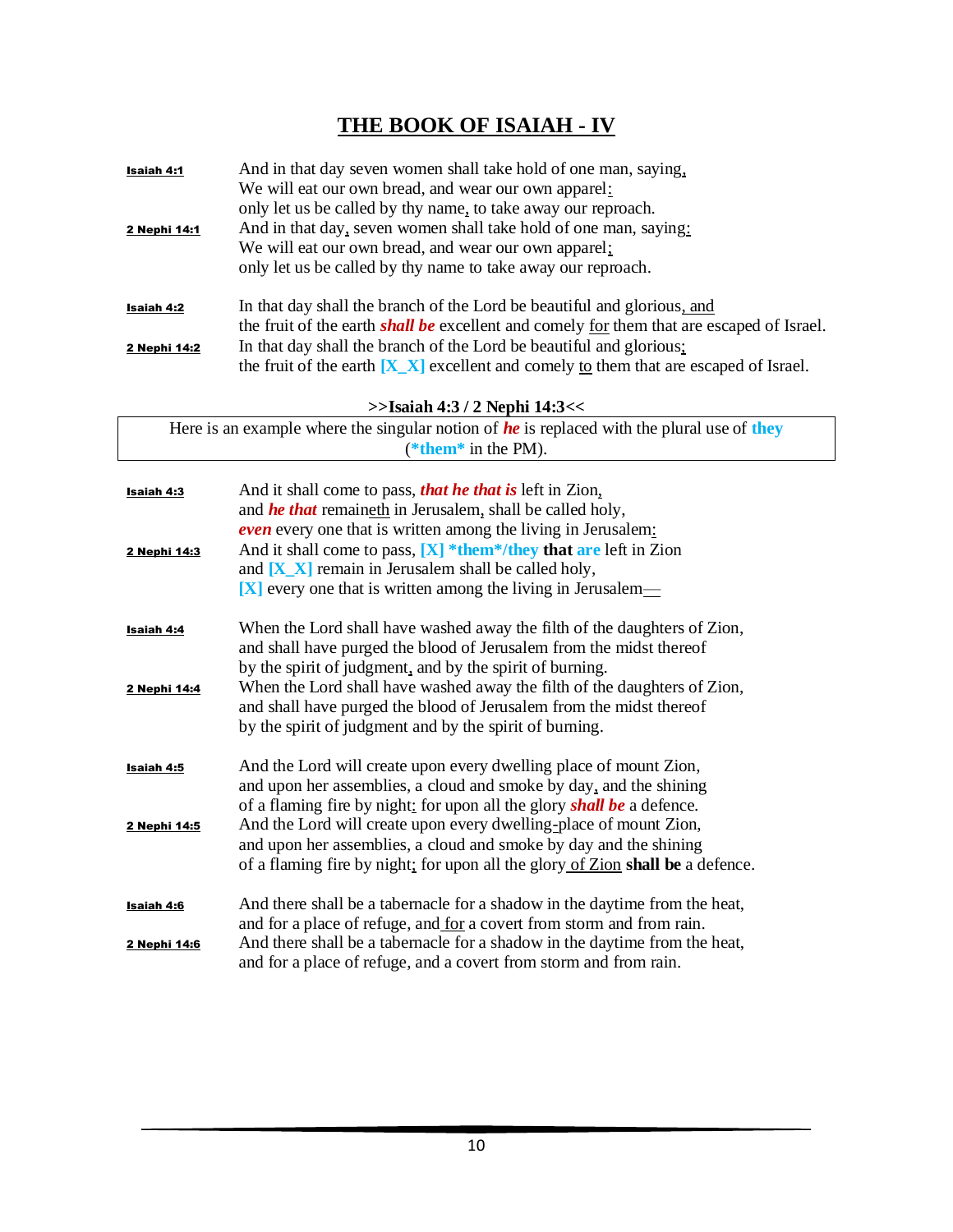## **THE BOOK OF ISAIAH – V**

| Isaiah 5:1          | Now will I sing to my wellbeloved a song of my beloved touching his vineyard.<br>My wellbeloved hath a vineyard in a very fruitful hill:                                                                                                                            |
|---------------------|---------------------------------------------------------------------------------------------------------------------------------------------------------------------------------------------------------------------------------------------------------------------|
| 2 Nephi 15:1        | And then will I sing to my well-beloved a song of my beloved, touching his vineyard.<br>My well-beloved hath a vineyard in a very fruitful hill.                                                                                                                    |
| Isaiah 5:2          | And he fenced it, and gathered out the stones thereof,<br>and planted it with the choicest vine, and built a tower in the midst of it,<br>and also made a winepress therein: and he looked that it should bring forth grapes,<br>and it brought forth wild grapes.  |
| 2 Nephi 15:2        | And he fenced it, and gathered out the stones thereof,<br>and planted it with the choicest vine, and built a tower in the midst of it,<br>and also made a wine-press therein, and he looked that it should bring forth grapes,<br>and it brought forth wild grapes. |
| Isaiah 5:3          | And now, O inhabitants of Jerusalem, and men of Judah, judge,<br>I pray you, betwixt me and my vineyard.                                                                                                                                                            |
| 2 Nephi 15:3        | And now, O inhabitants of Jerusalem, and men of Judah, judge,<br>I pray you, betwixt me and my vineyard.                                                                                                                                                            |
| Isaiah 5:4          | What could have been done more to my vineyard, that I have not done in it?<br>wherefore, when I looked that it should bring forth grapes, brought it<br>forth wild grapes?                                                                                          |
| <u>2 Nephi 15:4</u> | What could have been done more to my vineyard that I have not done in it?<br>Wherefore, when I looked that it should bring forth grapes it brought<br>forth wild grapes.                                                                                            |
| Isaiah 5:5          | And now go to; I will tell you what I will do to my vineyard:<br>I will take away the hedge thereof, and it shall be eaten up;<br>and break down the wall thereof, and it shall be trodden down:                                                                    |
| 2 Nephi 15:5        | And now go to; I will tell you what I will do to my vineyard—<br>I will take away the hedge thereof, and it shall be eaten up;<br>and I will break down the wall thereof, and it shall be trodden down;                                                             |
| Isaiah 5:6          | And I will lay it waste: it shall not be pruned, nor digged; but there shall come<br>up briers and thorns: I will also command the clouds that they rain no rain upon it.<br>And I will lay it waste; it shall not be pruned nor digged; but there shall come       |
| 2 Nephi 15:6        | up briers and thorns: I will also command the clouds that they rain no rain upon it.                                                                                                                                                                                |
| Isaiah 5:7          | For the vineyard of the Lord of hosts $\dot{i}$ s the house of Israel,<br>and the men of Judah his pleasant plant: and he looked for judgment,<br>but behold oppression; for righteousness, but behold a cry.                                                       |
| 2 Nephi 15:7        | For the vineyard of the Lord of Hosts is the house of Israel,<br>and the men of Judah his pleasant plant; and he looked for judgment,<br>and behold, oppression; for righteousness, but behold, a cry.                                                              |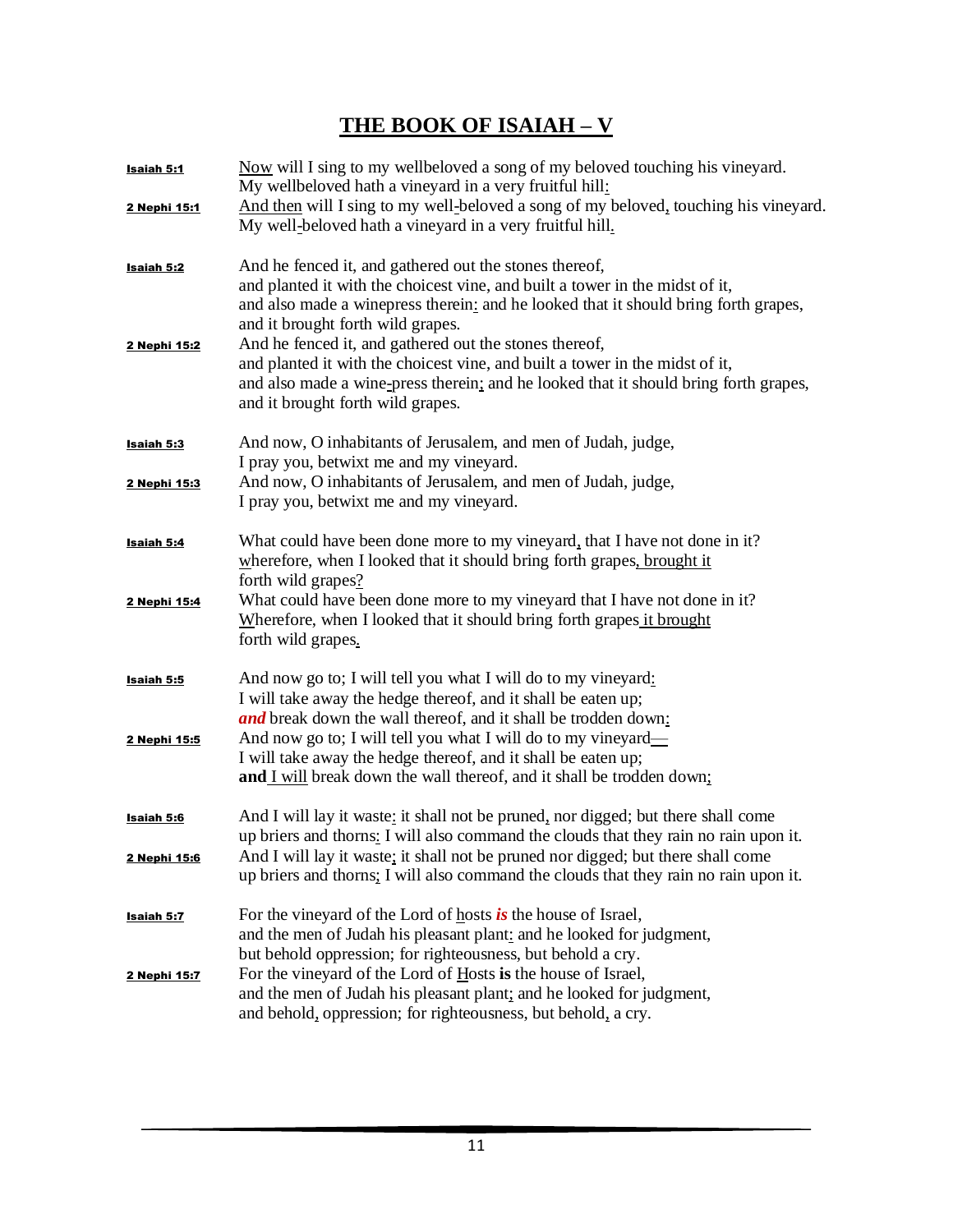| <b>Isaiah 5:8</b><br>2 Nephi 15:8 | Woe unto them that join house to house, <i>that</i> lay field to field,<br>till <i>there be</i> no place, that they may be placed alone in the midst of the earth!<br>Wo unto them that join house to house, $[X]$ |
|-----------------------------------|--------------------------------------------------------------------------------------------------------------------------------------------------------------------------------------------------------------------|
|                                   | till there can be no place, that they may be placed alone in the midst of the earth!                                                                                                                               |
| Isaiah 5:9                        | In mine ears <b>said</b> the Lord of hosts,<br>$Qf$ a truth many houses shall be desolate, <b>even</b> great and fair, without inhabitant.                                                                         |
| 2 Nephi 15:9                      | In mine ears, said the Lord of Hosts,<br>of a truth many houses shall be desolate, and great and fair cities without inhabitant.                                                                                   |
| Isaiah 5:10                       | Yea, ten acres of vineyard shall yield one bath,<br>and the seed of an homer shall yield an ephah.                                                                                                                 |
| 2 Nephi 15:10                     | Yea, ten acres of vineyard shall yield one bath,<br>and the seed of a homer shall yield an ephah.                                                                                                                  |
| <u>Isaiah 5:11</u>                | Woe unto them that rise up early in the morning,<br><i>that</i> they may follow strong drink; that continue until night, <i>till</i> wine inflame them!                                                            |
| 2 Nephi 15:11                     | Wo unto them that rise up early in the morning,<br>that they may follow strong drink, that continue until night, and wine inflame them!                                                                            |
| <b>Isaiah 5:12</b>                | And the harp, and the viol, the tabret, and pipe, and wine, are in their feasts:<br>but they regard not the work of the Lord, neither consider the operation of his hands.                                         |
| 2 Nephi 15:12                     | And the harp, and the viol, the tabret, and pipe, and wine are in their feasts;<br>but they regard not the work of the Lord, neither consider the operation of his hands.                                          |
| <b>Isaiah 5:13</b>                | Therefore my people are gone into captivity, because <i>they have</i> no knowledge:<br>and their honourable men $are$ famished, and their multitude dried up with thirst.                                          |
| 2 Nephi 15:13                     | Therefore, my people are gone into captivity, because they have no knowledge;<br>and their honorable men are famished, and their multitude dried up with thirst.                                                   |
| Isaiah 5:14                       | Therefore hell hath enlarged herself, and opened her mouth without measure:<br>and their glory, and their multitude, and their pomp,<br>and he that rejoiceth, shall descend into it.                              |
| 2 Nephi 15:14                     | Therefore, hell hath enlarged herself, and opened her mouth without measure;<br>and their glory, and their multitude, and their pomp,<br>and he that rejoiceth, shall descend into it.                             |
| Isaiah <sub>5:15</sub>            | And the mean man shall be brought down, and the mighty man shall be humbled,<br>and the eyes of the lofty shall be humbled:                                                                                        |
| 2 Nephi 15:15                     | And the mean man shall be brought down, and the mighty man shall be humbled,<br>and the eyes of the lofty shall be humbled.                                                                                        |
| <b>Isaiah 5:16</b>                | But the Lord of hosts shall be exalted in judgment,<br>and God that is holy shall be sanctified in righteousness.                                                                                                  |
| 2 Nephi 15:16                     | But the Lord of Hosts shall be exalted in judgment,<br>and God that is holy shall be sanctified in righteousness.                                                                                                  |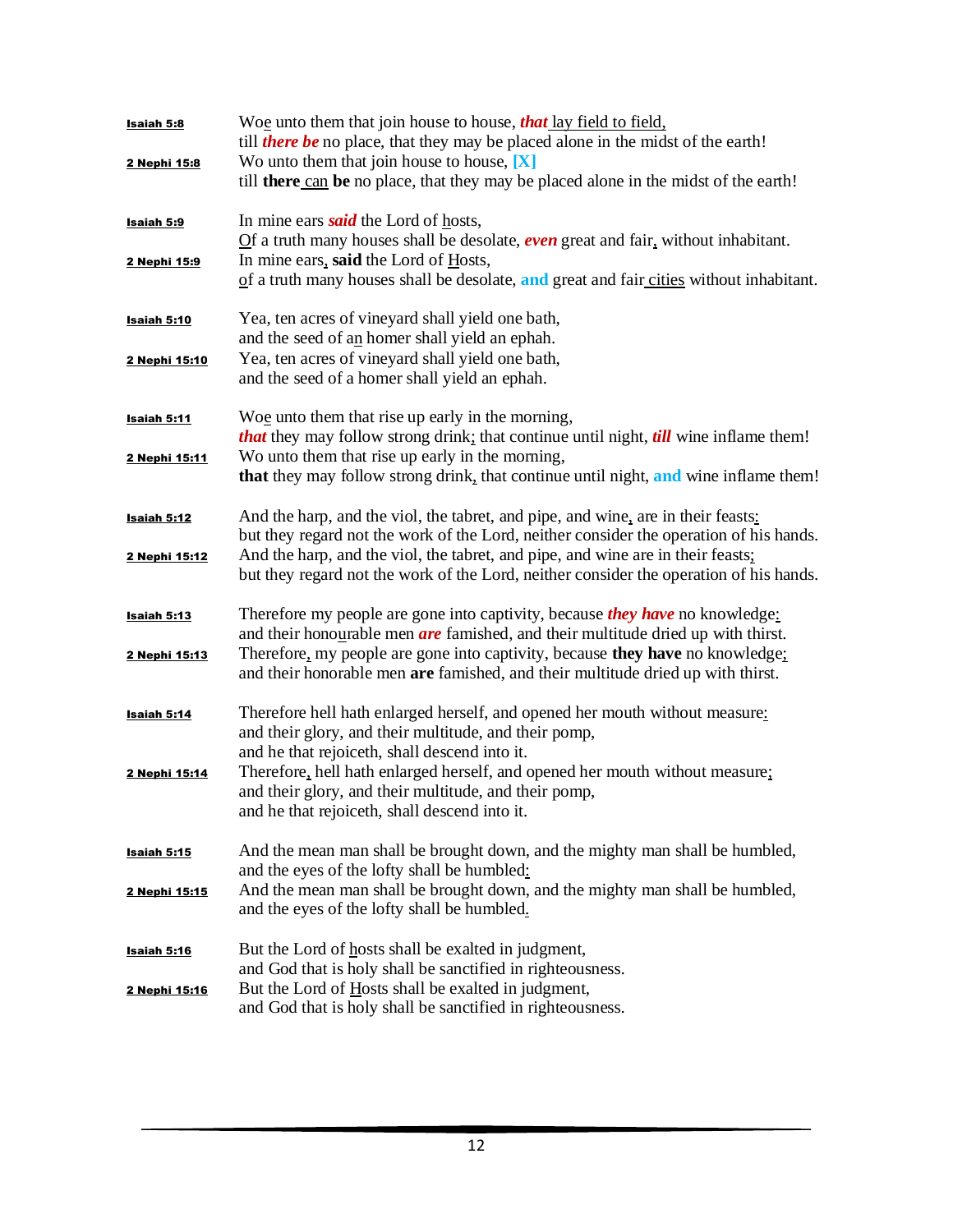| Isaiah 5:17                                | Then shall the lambs feed after their manner,<br>and the waste places of the fat ones shall strangers eat.                                                                                                                                                                         |
|--------------------------------------------|------------------------------------------------------------------------------------------------------------------------------------------------------------------------------------------------------------------------------------------------------------------------------------|
| 2 Nephi 15:17                              | Then shall the lambs feed after their manner,<br>and the waste places of the fat ones shall strangers eat.                                                                                                                                                                         |
| <u>Isaiah 5:18</u>                         | Woe unto them that draw iniquity with cords of vanity,<br>and sin as it were with a cart rope:                                                                                                                                                                                     |
| 2 Nephi 15:18                              | Wo unto them that draw iniquity with cords of vanity,<br>and sin as it were with a cart rope;                                                                                                                                                                                      |
| <u>Isaiah 5:19</u>                         | That say, Let him make speed, <i>and</i> hasten his work,<br>that we may see <i>it</i> : and let the counsel of the Holy One of Israel draw nigh and come,<br>that we may know <i>it!</i>                                                                                          |
| 2 Nephi 15:19                              | That say: Let him make speed, $[X]$ hasten his work,<br>that we may see it; and let the counsel of the Holy One of Israel draw nigh and come,<br>that we may know it.                                                                                                              |
| Isaiah 5:20                                | Woe unto them that call evil good, and good evil; that put darkness for light,<br>and light for darkness; that put bitter for sweet, and sweet for bitter!                                                                                                                         |
| 2 Nephi 15:20                              | Wo unto them that call evil good, and good evil, that put darkness for light,<br>and light for darkness, that put bitter for sweet, and sweet for bitter!                                                                                                                          |
| <u>Isaiah 5:21</u><br><u>2 Nephi 15:21</u> | Woe unto <i>them that are</i> wise in their own eyes, and prudent in their own sight!<br>Wo unto the $[X_X]$ wise in their own eyes and prudent in their own sight!                                                                                                                |
| <u>Isaiah 5:22</u>                         | Woe unto <i>them that are</i> mighty to drink wine,<br>and men of strength to mingle strong drink:                                                                                                                                                                                 |
| 2 Nephi 15:22                              | Wo unto the $[X_X]$ mighty to drink wine,<br>and men of strength to mingle strong drink;                                                                                                                                                                                           |
| <u>Isaiah 5:23</u>                         | Which justify the wicked for reward,<br>and take away the righteousness of the righteous from him!                                                                                                                                                                                 |
| 2 Nephi 15:23                              | Who justify the wicked for reward,<br>and take away the righteousness of the righteous from him!                                                                                                                                                                                   |
| <b>Isaiah 5:24</b>                         | Therefore as the fire devoureth the stubble,<br>and the flame consumeth the chaff, so their root shall be as rottenness,                                                                                                                                                           |
|                                            | and their blossom shall go up as dust: because they have cast away<br>the law of the Lord of hosts, and despised the word of the Holy One of Israel.                                                                                                                               |
| 2 Nephi 15:24                              | Therefore, as the fire devoureth the stubble,<br>and the flame consumeth the chaff, $[X]$ their root shall be rottenness,<br>and their blossoms shall go up as dust; because they have cast away<br>the law of the Lord of Hosts, and despised the word of the Holy One of Israel. |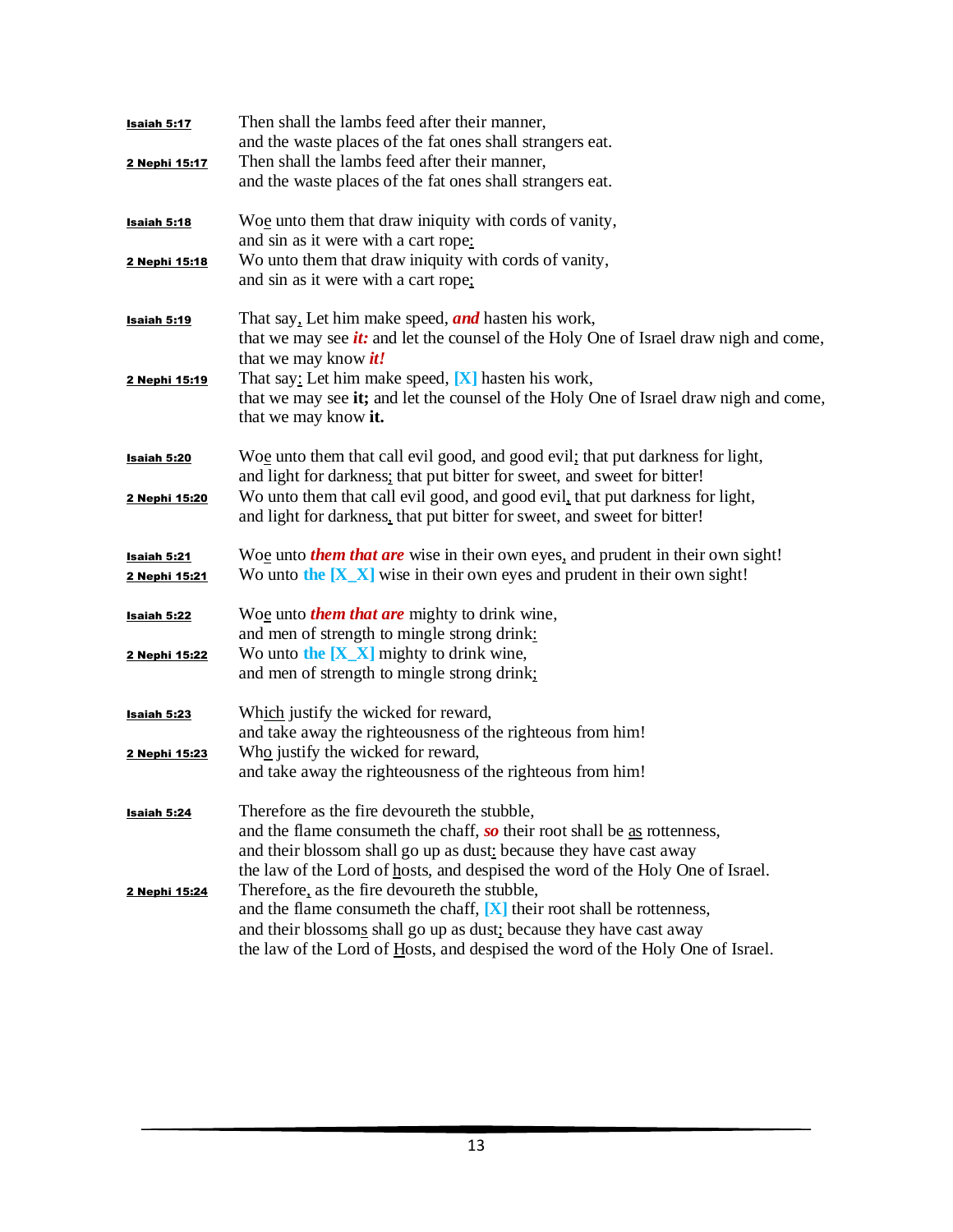| Isaiah 5:25<br>2 Nephi 15:25 | Therefore is the anger of the Lord kindled against his people,<br>and he hath stretched forth his hand against them, and hath smitten them.<br>and the hills did tremble, and their carcases were torn in the midst of the streets.<br>For all this his anger is not turned away, but his hand $\dot{i}$ s stretched out still.<br>Therefore, is the anger of the Lord kindled against his people,<br>and he hath stretched forth his hand against them, and hath smitten them;<br>and the hills did tremble, and their carcasses were torn in the midst of the streets.<br>For all this his anger is not turned away, but his hand is stretched out still. |
|------------------------------|-------------------------------------------------------------------------------------------------------------------------------------------------------------------------------------------------------------------------------------------------------------------------------------------------------------------------------------------------------------------------------------------------------------------------------------------------------------------------------------------------------------------------------------------------------------------------------------------------------------------------------------------------------------|
| Isaiah 5:26                  | And he will lift up an ensign to the nations from far, and will hiss unto them from<br>the end of the earth: and, behold, they shall come with speed swiftly:<br>And he will lift up an ensign to the nations from far, and will hiss unto them from                                                                                                                                                                                                                                                                                                                                                                                                        |
| 2 Nephi 15:26                | the end of the earth; and behold, they shall come with speed swiftly;                                                                                                                                                                                                                                                                                                                                                                                                                                                                                                                                                                                       |
| <b>Isaiah 5:27</b>           | None shall be weary nor stumble among them:<br>none shall slumber nor sleep; neither shall the girdle of their loins be loosed,<br>nor the latchet of their shoes be broken:                                                                                                                                                                                                                                                                                                                                                                                                                                                                                |
| <u>2 Nephi 15:26-27</u>      | none shall be weary nor stumble among them.<br>None shall slumber nor sleep; neither shall the girdle of their loins be loosed,<br>nor the latchet of their shoes be broken;                                                                                                                                                                                                                                                                                                                                                                                                                                                                                |
| Isaiah 5:28                  | Whose arrows <i>are</i> sharp, and all their bows bent, their horses' hoofs<br>shall be counted like flint, and their wheels like a whirlwind:                                                                                                                                                                                                                                                                                                                                                                                                                                                                                                              |
| 2 Nephi 15:28                | Whose arrows shall be sharp, and all their bows bent, and their horses' hoofs<br>shall be counted like flint, and their wheels like a whirlwind,                                                                                                                                                                                                                                                                                                                                                                                                                                                                                                            |
| Isaiah 5:29                  | Their roaring <i>shall be</i> like a lion,<br>they shall roar like young lions: yea, they shall roar, and lay hold of the prey,<br>and shall carry $\dot{u}$ away safe, and none shall deliver $\dot{u}$ .                                                                                                                                                                                                                                                                                                                                                                                                                                                  |
| 2 Nephi 15:28-29             | their roaring $[X_X]$ like a lion.<br>They shall roar like young lions; yea, they shall roar, and lay hold of the prey,<br>and shall carry $[X]$ away safe, and none shall deliver $[X]$ .                                                                                                                                                                                                                                                                                                                                                                                                                                                                  |
| Isaiah 5:30                  | And in that day they shall roar against them like the roaring of the sea:<br>and if <b>one</b> look unto the land, behold darkness <b>and</b> sorrow,<br>and the light is darkened in the heavens thereof.                                                                                                                                                                                                                                                                                                                                                                                                                                                  |
| 2 Nephi 15:30                | And in that day they shall roar against them like the roaring of the sea;<br>and if they look unto the land, behold, darkness and sorrow,<br>and the light is darkened in the heavens thereof.                                                                                                                                                                                                                                                                                                                                                                                                                                                              |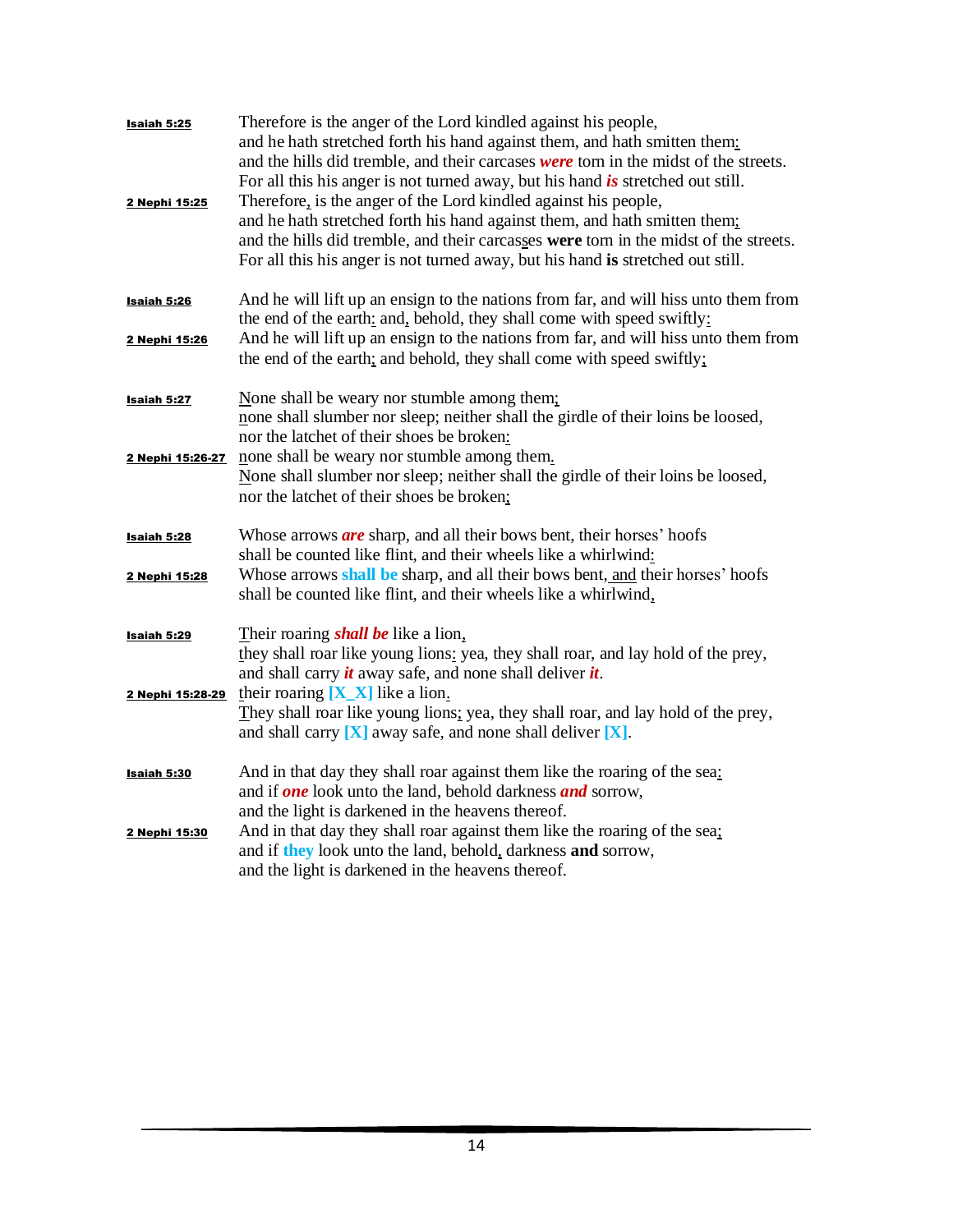## **THE BOOK OF ISAIAH – VI**

| <u>Isaiah 6:1</u><br>2 Nephi 16:1 | In the year that king Uzziah died I saw also the Lord sitting upon a throne,<br>high and lifted up, and his train filled the temple.<br>In the year that king Uzziah died, I saw also the Lord sitting upon a throne,<br>high and lifted up, and his train filled the temple.                                                                                                                        |
|-----------------------------------|------------------------------------------------------------------------------------------------------------------------------------------------------------------------------------------------------------------------------------------------------------------------------------------------------------------------------------------------------------------------------------------------------|
| <b>Isaiah 6:2</b><br>2 Nephi 16:2 | Above it stood the seraphims: each one had six wings; with twain he covered<br>his face, and with twain he covered his feet, and with twain he did fly.<br>Above it stood the seraphim; each one had six wings; with twain he covered<br>his face, and with twain he covered his feet, and with twain he did fly.                                                                                    |
| <b>Isaiah 6:3</b><br>2 Nephi 16:3 | And one cried unto another, and said, Holy, holy, holy, is the Lord of hosts:<br>the whole earth $\dot{i}$ s full of his glory.<br>And one cried unto another, and said: Holy, holy, holy, is the Lord of Hosts;<br>the whole earth is full of his glory.                                                                                                                                            |
| <b>Isaiah 6:4</b><br>2 Nephi 16:4 | And the posts of the door moved at the voice of him that cried,<br>and the house was filled with smoke.<br>And the posts of the door moved at the voice of him that cried,<br>and the house was filled with smoke.                                                                                                                                                                                   |
| Isaiah 6:5<br>2 Nephi 16:5        | Then said I, Woe is me! for I am undone; because I $am$ a man of unclean lips,<br>and I dwell in the midst of a people of unclean lips:<br>for mine eyes have seen the King, the Lord of hosts.<br>Then said I: Wo is unto me! for I am undone; because I am a man of unclean lips;<br>and I dwell in the midst of a people of unclean lips;<br>for mine eyes have seen the King, the Lord of Hosts. |
| Isaiah 6:6<br>2 Nephi 16:6        | Then flew one of the seraphims unto me, having a live coal in his hand,<br>which he had taken with the tongs from off the altar:<br>Then flew one of the seraphim unto me, having a live coal in his hand,<br>which he had taken with the tongs from off the altar;                                                                                                                                  |
| <b>Isaiah 6:7</b><br>2 Nephi 16:7 | And he laid $\dot{u}$ upon my mouth, and said, Lo, this hath touched thy lips;<br>and thine iniquity is taken away, and thy sin purged.<br>And he laid it upon my mouth, and said: Lo, this has touched thy lips;<br>and thine iniquity is taken away, and thy sin purged.                                                                                                                           |
| <b>Isaiah 6:8</b><br>2 Nephi 16:8 | Also I heard the voice of the Lord, saying,<br>Whom shall I send, and who will go for us? Then said I, Here <i>am</i> I; send me.<br>Also I heard the voice of the Lord, saying:<br>Whom shall I send, and who will go for us? Then <i>I said:</i> Here am I; send me.                                                                                                                               |
| <b>Isaiah 6:9</b><br>2 Nephi 16:9 | And he said, Go, and tell this people. Hear ye indeed, but understand not;<br>and see ye indeed, but perceive not.<br>And he said: Go and tell this people—Hear ye indeed, but they understood not;<br>and see ye indeed, but they perceived not.                                                                                                                                                    |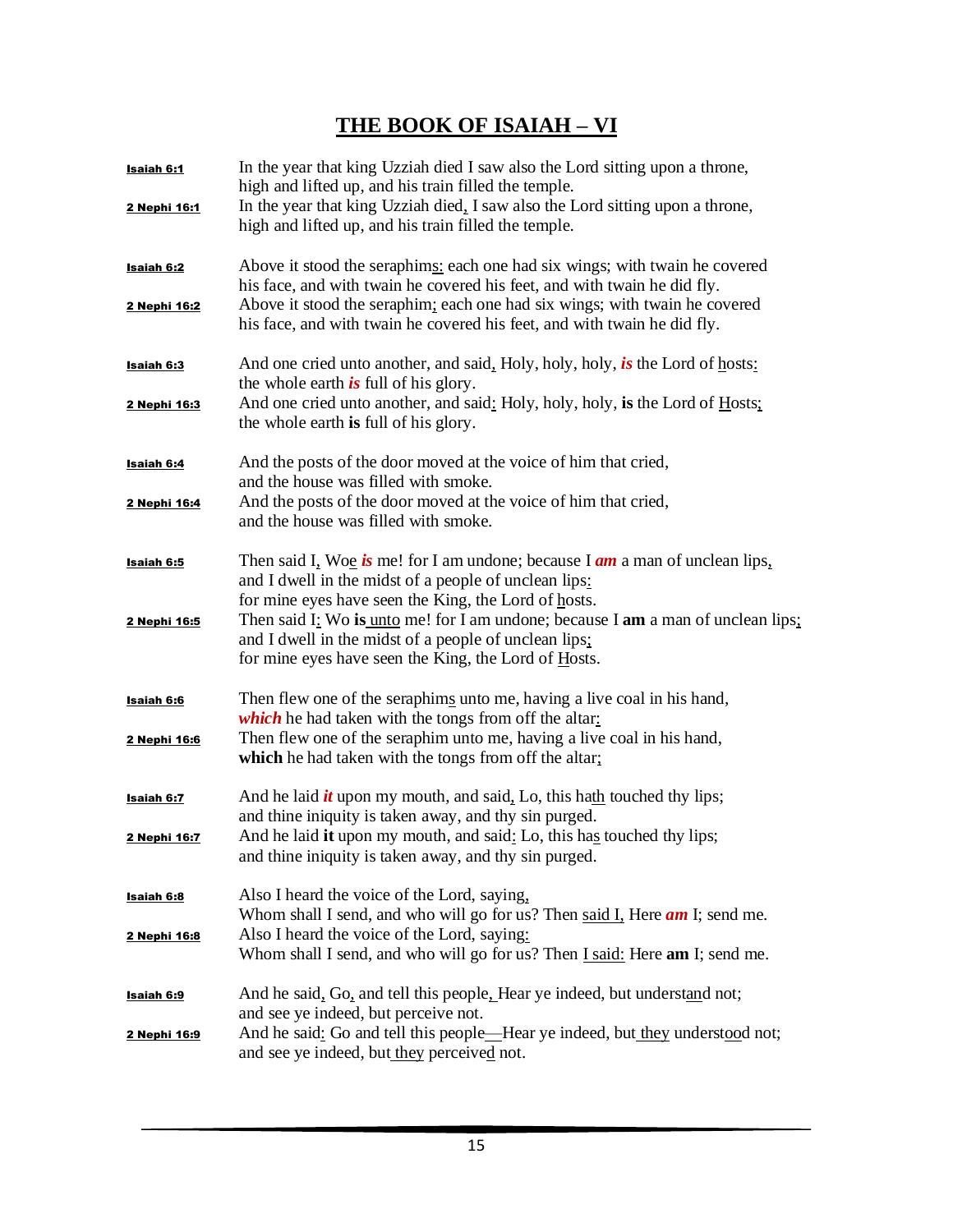| Isaiah 6:10   | Make the heart of this people fat, and make their ears heavy, and shut their eyes;<br>lest they see with their eyes, and hear with their ears, and understand with their heart,<br>and convert, and be healed.                                      |
|---------------|-----------------------------------------------------------------------------------------------------------------------------------------------------------------------------------------------------------------------------------------------------|
| 2 Nephi 16:10 | Make the heart of this people fat, and make their ears heavy, and shut their eyes—<br>lest they see with their eyes, and hear with their ears, and understand with their heart,<br>and be converted and be healed.                                  |
| Isaiah 6:11   | Then said I, Lord, how long? And he answered, Until the cities be wasted without<br>inhabitant, and the houses without man, and the land be utterly desolate,                                                                                       |
| 2 Nephi 16:11 | Then said I: Lord, how long? And he said: Until the cities be wasted without<br>inhabitant, and the houses without man, and the land be utterly desolate;                                                                                           |
| Isaiah 6:12   | And the Lord have removed men far away,<br>and <i>there be</i> a great forsaking in the midst of the land.                                                                                                                                          |
| 2 Nephi 16:12 | And the Lord have removed men far away,<br>for <b>there shall</b> be a great forsaking in the midst of the land.                                                                                                                                    |
| Isaiah 6:13   | But yet in it <i>shall be</i> a tenth, and <i>it</i> shall return, and shall be eaten:<br>as a teil tree, and as an oak, whose substance is in them, when they<br>cast <i>their leaves: so</i> the holy seed <i>shall be</i> the substance thereof. |
| 2 Nephi 16:13 | But yet there shall be a tenth, and they shall return, and shall be eaten,<br>as a teil tree, and as an oak whose substance is in them when they<br>cast their leaves; so the holy seed shall be the substance thereof.                             |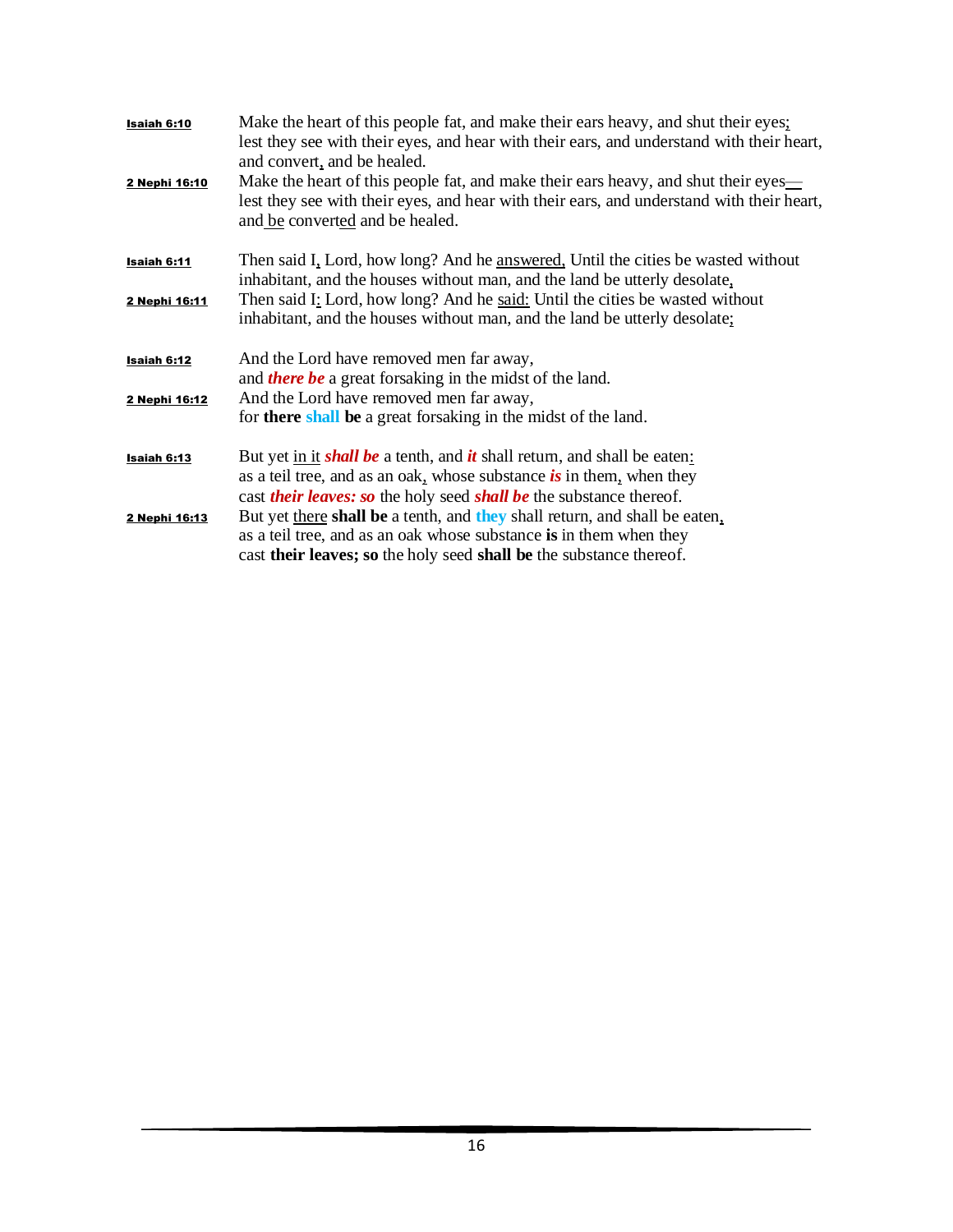## **THE BOOK OF ISAIAH – VII**

| Isaiah 7:1<br>2 Nephi 17:1        | And it came to pass in the days of Ahaz the son of Jotham, the son of Uzziah,<br>king of Judah, that Rezin the king of Syria, and Pekah the son of Remaliah,<br>king of Israel, went up toward Jerusalem to war against it, but could not prevail<br>against it.<br>And it came to pass in the days of Ahaz the son of Jotham, the son of Uzziah,<br>king of Judah, that Rezin, king of Syria, and Pekah the son of Remaliah,<br>king of Israel, went up toward Jerusalem to war against it, but could not prevail<br>against it. |
|-----------------------------------|-----------------------------------------------------------------------------------------------------------------------------------------------------------------------------------------------------------------------------------------------------------------------------------------------------------------------------------------------------------------------------------------------------------------------------------------------------------------------------------------------------------------------------------|
| <u>Isaiah 7:2</u>                 | And it was told the house of David, saying, Syria is confederate with Ephraim.<br>And his heart was moved, and the heart of his people,<br>as the trees of the wood are moved with the wind.                                                                                                                                                                                                                                                                                                                                      |
| 2 Nephi 17:2                      | And it was told the house of David, saying: Syria is confederate with Ephraim.<br>And his heart was moved, and the heart of his people,<br>as the trees of the wood are moved with the wind.                                                                                                                                                                                                                                                                                                                                      |
| <b>Isaiah 7:3</b>                 | Then said the Lord unto Isaiah. Go forth now to meet Ahaz,<br>thou, and Shear-jashub thy son, at the end of the conduit of the upper pool<br>in the highway of the fuller's field;                                                                                                                                                                                                                                                                                                                                                |
| 2 Nephi 17:3                      | Then said the Lord unto Isaiah: Go forth now to meet Ahaz,<br>thou and Shearjashub thy son, at the end of the conduit of the upper pool<br>in the highway of the fuller's field;                                                                                                                                                                                                                                                                                                                                                  |
| <u>Isaiah 7:4</u><br>2 Nephi 17:4 | And say unto him, Take heed, and be quiet; fear not,<br>neither be fainthearted for the two tails of these smoking firebrands,<br>for the fierce anger of Rezin with Syria, and of the son of Remaliah.<br>And say unto him: Take heed, and be quiet; fear not,<br>neither be faint-hearted for the two tails of these smoking firebrands,<br>for the fierce anger of Rezin with Syria, and of the son of Remaliah.                                                                                                               |
| <u>Isaiah 7:5</u><br>2 Nephi 17:5 | Because Syria, Ephraim, and the son of Remaliah,<br>have taken evil counsel against thee, saying,<br>Because Syria, Ephraim, and the son of Remaliah,<br>have taken evil counsel against thee, saying:                                                                                                                                                                                                                                                                                                                            |
| Isaiah 7:6<br>2 Nephi 17:6        | Let us go up against Judah, and vex it, and let us make a breach therein for us,<br>and set a king in the midst of it, even the son of Tabeal:<br>Let us go up against Judah and vex it, and let us make a breach therein for us,<br>and set a king in the midst of it, yea, the son of Tabeal.                                                                                                                                                                                                                                   |
| Isaiah 7:7<br>2 Nephi 17:7        | Thus saith the Lord God, It shall not stand, neither shall it come to pass.<br>Thus saith the Lord God: It shall not stand, neither shall it come to pass.                                                                                                                                                                                                                                                                                                                                                                        |
| <u>Isaiah 7:8</u><br>2 Nephi 17:8 | For the head of Syria is Damascus, and the head of Damascus is Rezin;<br>and within threescore and five years shall Ephraim be broken, that it be not a people.<br>For the head of Syria is Damascus, and the head of Damascus, [X] Rezin;<br>and within threescore and five years shall Ephraim be broken that it be not a people.                                                                                                                                                                                               |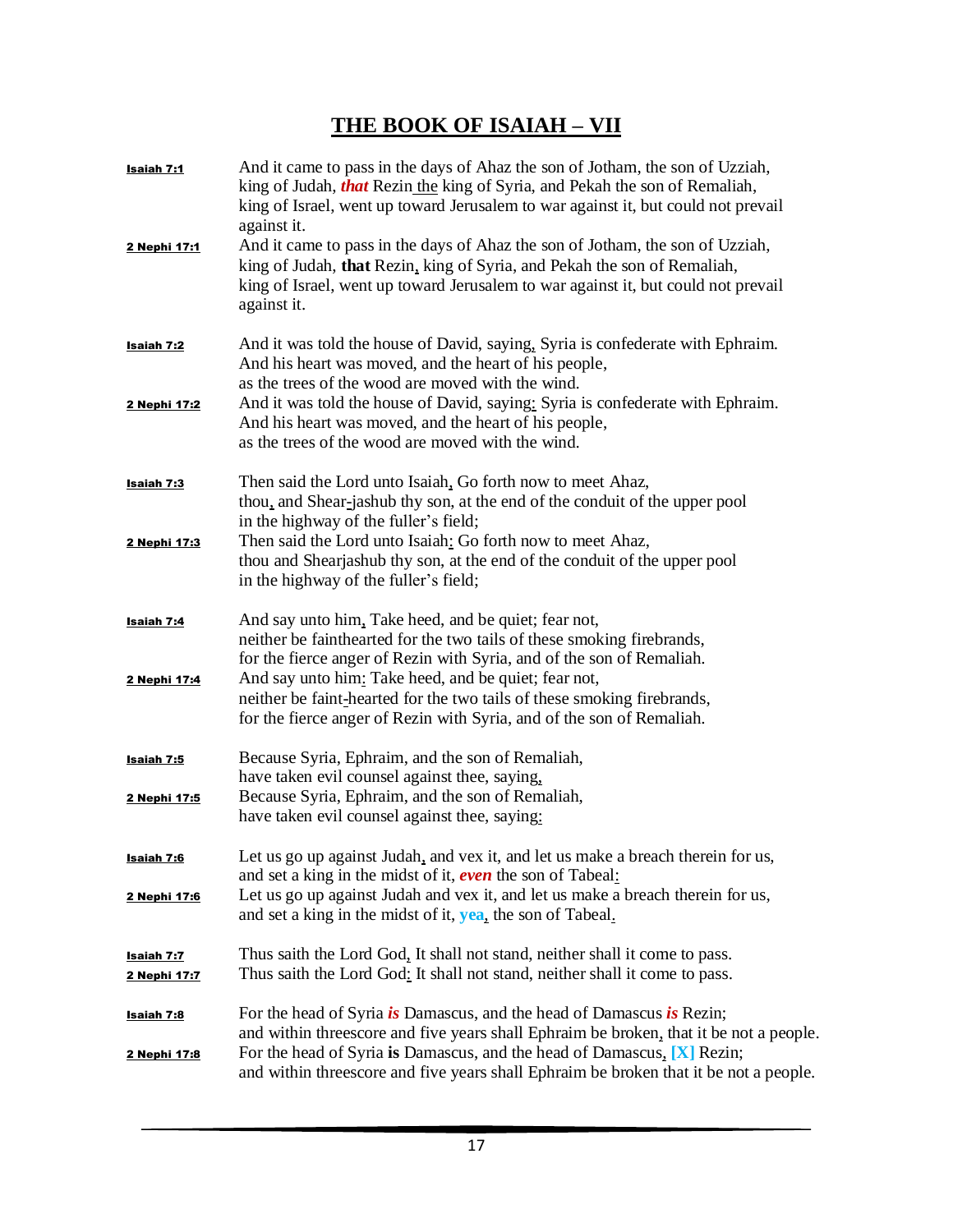| Isaiah 7:9<br>2 Nephi 17:9                 | And the head of Ephraim is Samaria, and the head of Samaria is Remaliah's son.<br>If ye will not believe, surely ye shall not be established.<br>And the head of Ephraim is Samaria, and the head of Samaria is Remaliah's son.<br>If ye will not believe surely ye shall not be established.   |
|--------------------------------------------|-------------------------------------------------------------------------------------------------------------------------------------------------------------------------------------------------------------------------------------------------------------------------------------------------|
| <b>Isaiah 7:10</b><br>2 Nephi 17:10        | Moreover the Lord spake again unto Ahaz, saying,<br>Moreover, the Lord spake again unto Ahaz, saying:                                                                                                                                                                                           |
| Isaiah 7:11<br>2 Nephi 17:11               | Ask thee a sign of the Lord thy God; ask it either in the depth,<br>or in the height above.<br>Ask thee a sign of the Lord thy God; ask it either in the depths,<br>or in the heights above.                                                                                                    |
| Isaiah 7:12<br>2 Nephi 17:12               | But Ahaz said, I will not ask, neither will I tempt the Lord.<br>But Ahaz said: I will not ask, neither will I tempt the Lord.                                                                                                                                                                  |
| Isaiah 7:13<br>2 Nephi 17:13               | And he said, Hear ye now, O house of David;<br><b>Is it a small thing for you to weary men, but will ye weary my God also?</b><br>And he said: Hear ye now, O house of David;<br>is it a small thing for you to weary men, but will ye weary my God also?                                       |
| <b>Isaiah 7:14</b><br>2 Nephi 17:14        | Therefore the Lord himself shall give you a sign;<br>Behold, a virgin shall conceive, and bear a son,<br>and shall call his name Immanuel.<br>Therefore, the Lord himself shall give you a sign—<br>Behold, a virgin shall conceive, and shall bear a son,<br>and shall call his name Immanuel. |
| <b>Isaiah 7:15</b><br>2 Nephi 17:15        | Butter and honey shall he eat, that he may know to<br>refuse the evil, and choose the good.<br>Butter and honey shall he eat, that he may know to<br>refuse the evil and to choose the good.                                                                                                    |
| <b>Isaiah 7:16</b><br><u>2 Nephi 17:16</u> | For before the child shall know to refuse the evil, and choose the good,<br>the land that thou abhorrest shall be forsaken of both her kings.<br>For before the child shall know to refuse the evil and choose the good,<br>the land that thou abhorrest shall be forsaken of both her kings.   |
| Isaiah 7:17                                | The Lord shall bring upon thee, and upon thy people,<br>and upon thy father's house, days that have not come, from the day<br>that Ephraim departed from Judah; even the king of Assyria.                                                                                                       |
| 2 Nephi 17:17                              | The Lord shall bring upon thee, and upon thy people,<br>and upon thy father's house, days that have not come from the day<br>that Ephraim departed from Judah, $[X]$ the king of Assyria.                                                                                                       |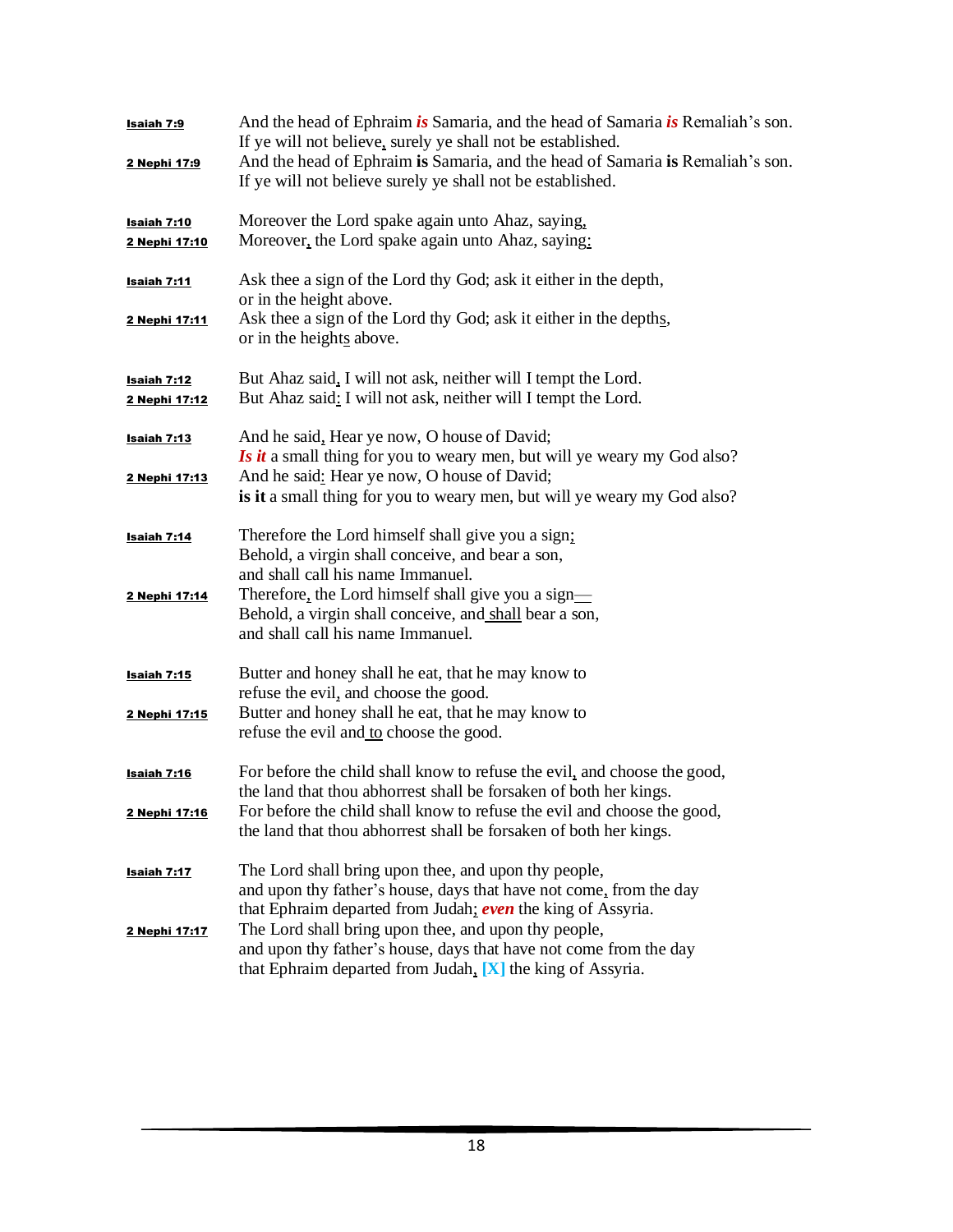| Isaiah 7:18        | And it shall come to pass in that day,                                                            |
|--------------------|---------------------------------------------------------------------------------------------------|
|                    | <i>that</i> the Lord shall hiss for the fly that is in the uttermost part of the rivers of Egypt, |
|                    | and for the bee that $\boldsymbol{is}$ in the land of Assyria.                                    |
| 2 Nephi 17:18      | And it shall come to pass in that day                                                             |
|                    | that the Lord shall hiss for the fly that is in the uttermost part of Egypt,                      |
|                    | and for the bee that is in the land of Assyria.                                                   |
|                    |                                                                                                   |
|                    | And they shall come, and shall rest all of them in the desolate valleys,                          |
| <u>Isaiah 7:19</u> | and in the holes of the rocks, and upon all thorns, and upon all bushes.                          |
|                    |                                                                                                   |
| 2 Nephi 17:19      | And they shall come, and shall rest all of them in the desolate valleys,                          |
|                    | and in the holes of the rocks, and upon all thorns, and upon all bushes.                          |
|                    |                                                                                                   |
|                    | >>Isaiah 7:20-23 / 2 Nephi 17:20-23<<                                                             |
|                    | The following four verses contain five sequential examples of <i>italics</i> word removal.        |
|                    |                                                                                                   |
| Isaiah 7:20        | In the same day shall the Lord shave with a razor that is hired,                                  |
|                    | <i>namely</i> , by them beyond the river, by the king of Assyria, the head,                       |
|                    | and the hair of the feet: and it shall also consume the beard.                                    |
| 2 Nephi 17:20      | In the same day shall the Lord shave with a razor that is hired,                                  |
|                    | [X] by them beyond the river, by the king of Assyria, the head,                                   |
|                    | and the hair of the feet; and it shall also consume the beard.                                    |
|                    |                                                                                                   |
| Isaiah 7:21        | And it shall come to pass in that day,                                                            |
|                    | <i>that</i> a man shall nourish a young cow, and two sheep;                                       |
| 2 Nephi 17:21      | And it shall come to pass in that day,                                                            |
|                    | [X] a man shall nourish a young cow and two sheep;                                                |
|                    |                                                                                                   |
| Isaiah 7:22        | And it shall come to pass, for the abundance of milk <i>that</i> they shall give he               |
|                    | shall eat butter: for butter and honey shall every one eat that is left in the land.              |
| 2 Nephi 17:22      | And it shall come to pass, for the abundance of milk $[X]$ they shall give he                     |
|                    | shall eat butter, for butter and honey shall every one eat that is left in the land.              |
|                    |                                                                                                   |
|                    | And it shall come to pass in that day, <b>that</b> every place shall be, where there were         |
| Isaiah 7:23        | a thousand vines at a thousand silverlings, it shall <b>even</b> be for briers and thorns.        |
|                    | And it shall come to pass in that day, $[X]$ every place shall be, where there were               |
| 2 Nephi 17:23      | a thousand vines at a thousand silverlings, which shall [X] be for briers and thorns.             |
|                    |                                                                                                   |
|                    |                                                                                                   |
| Isaiah 7:24        | With arrows and with bows shall <i>men</i> come thither;                                          |
|                    | because all the land shall become briers and thorns.                                              |
| 2 Nephi 17:24      | With arrows and with bows shall men come thither,                                                 |
|                    | because all the land shall become briers and thorns.                                              |
|                    |                                                                                                   |
| <u>Isaiah 7:25</u> | And $\boldsymbol{on}$ all hills that shall be digged with the mattock,                            |
|                    | there shall not come thither the fear of briers and thorns:                                       |
|                    | but it shall be for the sending forth of oxen, and for the treading of lesser cattle.             |
| 2 Nephi 17:25      | And $[X]$ all hills that shall be digged with the mattock,                                        |
|                    | there shall not come thither the fear of briers and thorns;                                       |
|                    | but it shall be for the sending forth of oxen, and the treading of lesser cattle.                 |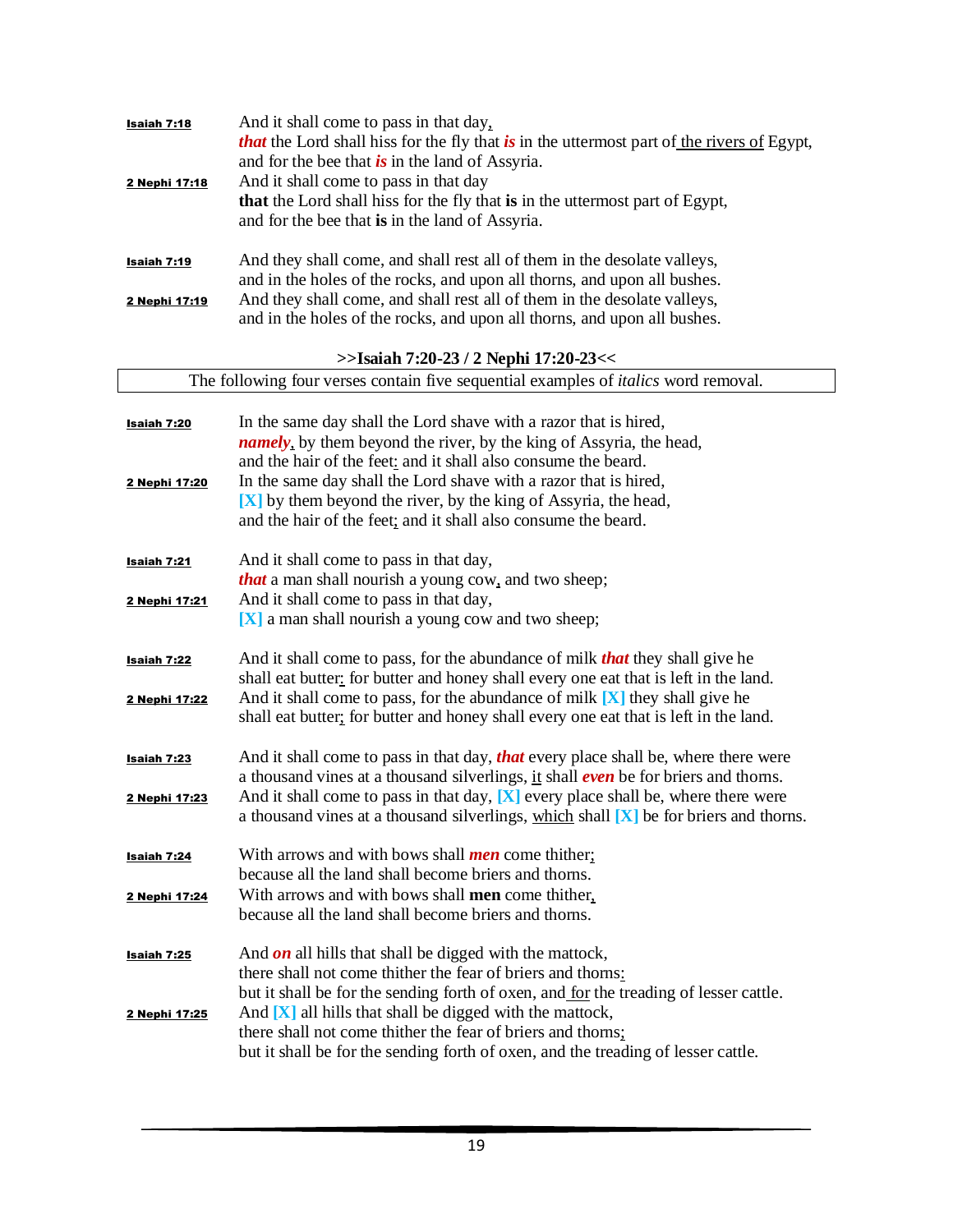## **THE BOOK OF ISAIAH – VIII**

| <b>Isaiah 8:1</b><br>2 Nephi 18:1 | Moreover the Lord said unto me, Take thee a great roll,<br>and write in it with a man's pen concerning Maher-shalal-hash-baz.<br>Moreover, the word of the Lord said unto me: Take thee a great roll,<br>and write in it with a man's pen, concerning Maher-shalal-hash-baz.                                                                                                                                                                          |
|-----------------------------------|-------------------------------------------------------------------------------------------------------------------------------------------------------------------------------------------------------------------------------------------------------------------------------------------------------------------------------------------------------------------------------------------------------------------------------------------------------|
| <b>Isaiah 8:2</b><br>2 Nephi 18:2 | And I took unto me faithful witnesses to record, Uriah the priest,<br>and Zechariah the son of Jeberechiah.<br>And I took unto me faithful witnesses to record, Uriah the priest,<br>and Zechariah the son of Jeberechiah.                                                                                                                                                                                                                            |
| <b>Isaiah 8:3</b><br>2 Nephi 18:3 | And I went unto the prophetess; and she conceived, and bare a son.<br>Then said the Lord to me, Call his name Maher-shalal-hash-baz.<br>And I went unto the prophetess; and she conceived and bare a son.<br>Then said the Lord to me: Call his name, Maher-shalal-hash-baz.                                                                                                                                                                          |
| <b>Isaiah 8:4</b><br>2 Nephi 18:4 | For before the child shall have knowledge to cry, My father,<br>and my mother, the riches of Damascus and the spoil of Samaria<br>shall be taken away before the king of Assyria.<br>For behold, the child shall not have knowledge to cry, My father,<br>and my mother, before the riches of Damascus and the spoil of Samaria                                                                                                                       |
| <b>Isaiah 8:5</b><br>2 Nephi 18:5 | shall be taken away before the king of Assyria.<br>The Lord spake also unto me again, saying,<br>The Lord spake also unto me again, saying:                                                                                                                                                                                                                                                                                                           |
| Isaiah 8:6<br>2 Nephi 18:6        | Forasmuch as this people refuse the waters of Shiloah that go softly,<br>and rejoice in Rezin and Remaliah's son;<br>Forasmuch as this people refuseth the waters of Shiloah that go softly,<br>and rejoice in Rezin and Remaliah's son;                                                                                                                                                                                                              |
| <b>Isaiah 8:7</b><br>2 Nephi 18:7 | Now therefore, behold, the Lord bringeth up upon them the waters of the river,<br>strong and many, even the king of Assyria, and all his glory:<br>and he shall come up over all his channels, and go over all his banks:<br>Now therefore, behold, the Lord bringeth up upon them the waters of the river,<br>strong and many, even the king of Assyria and all his glory:<br>and he shall come up over all his channels, and go over all his banks. |
| <b>Isaiah 8:8</b><br>2 Nephi 18:8 | And he shall pass through Judah; he shall overflow and go over,<br>he shall reach <b>even</b> to the neck;<br>and the stretching out of his wings shall fill the breadth of thy land, O Immanuel.<br>And he shall pass through Judah; he shall overflow and go over,                                                                                                                                                                                  |
|                                   | he shall reach even to the neck;<br>and the stretching out of his wings shall fill the breadth of thy land, O Immanuel.                                                                                                                                                                                                                                                                                                                               |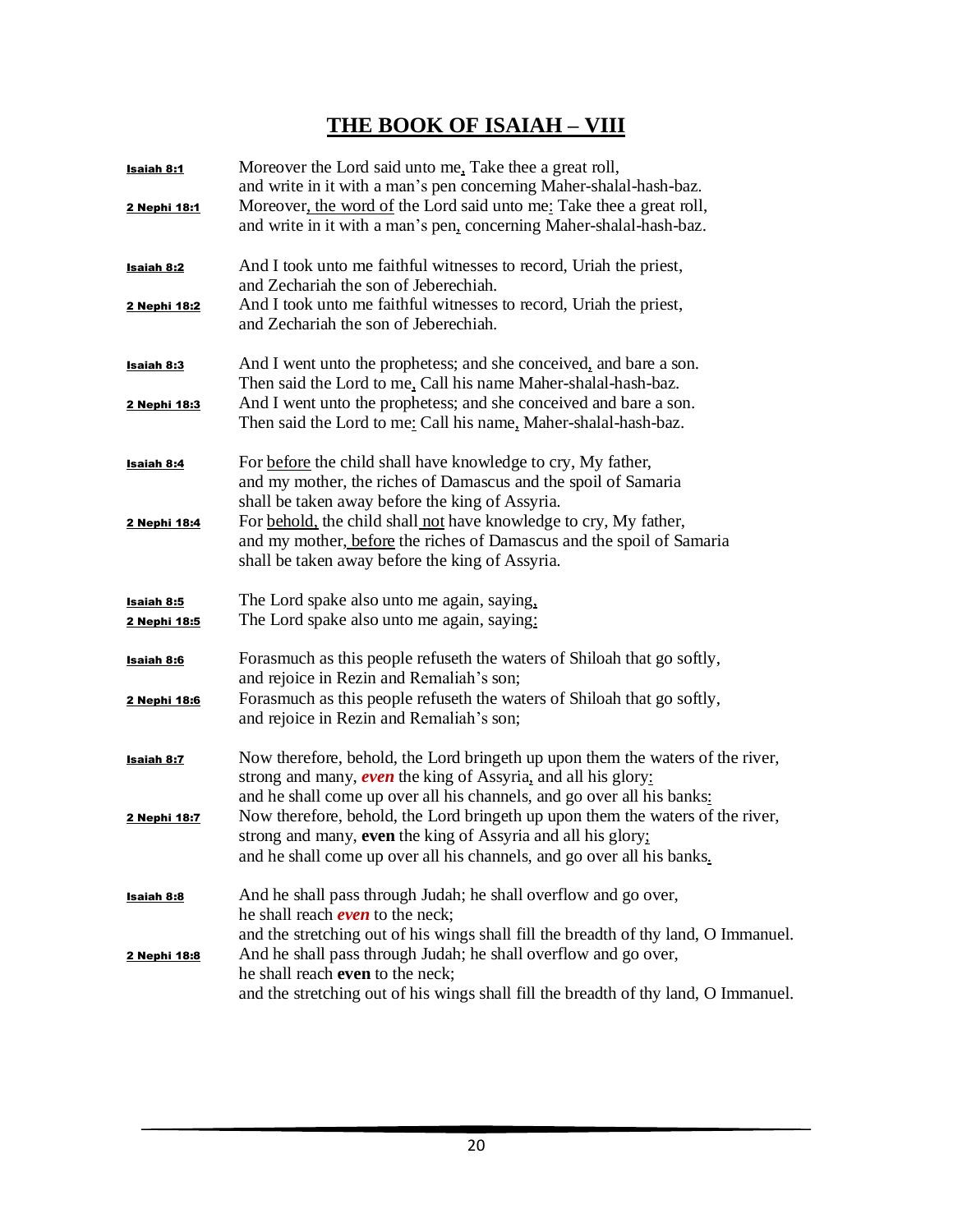| <b>Isaiah 8:9</b><br>2 Nephi 18:9   | Associate yourselves, O ye people, and ye shall be broken in pieces;<br>and give ear, all ye of far countries: gird yourselves, and ye shall be broken in pieces;<br>gird yourselves, and ye shall be broken in pieces.<br>Associate yourselves, O ye people, and ye shall be broken in pieces;<br>and give ear all ye of far countries; gird yourselves, and ye shall be broken in pieces;<br>gird yourselves, and ye shall be broken in pieces. |
|-------------------------------------|---------------------------------------------------------------------------------------------------------------------------------------------------------------------------------------------------------------------------------------------------------------------------------------------------------------------------------------------------------------------------------------------------------------------------------------------------|
| <b>Isaiah 8:10</b>                  | Take counsel together, and it shall come to nought; speak the word,<br>and it shall not stand: for God is with us.                                                                                                                                                                                                                                                                                                                                |
| 2 Nephi 18:10                       | Take counsel together, and it shall come to naught; speak the word,<br>and it shall not stand; for God is with us.                                                                                                                                                                                                                                                                                                                                |
| Isaiah 8:11<br>2 Nephi 18:11        | For the Lord spake thus to me with a strong hand,<br>and instructed me that I should not walk in the way of this people, saying,<br>For the Lord spake thus to me with a strong hand,<br>and instructed me that I should not walk in the way of this people, saying:                                                                                                                                                                              |
| <b>Isaiah 8:12</b>                  | Say ye not, A confederacy, to all <i>them to</i> whom this people shall say,<br>A confederacy; neither fear ye their fear, nor be afraid.                                                                                                                                                                                                                                                                                                         |
| 2 Nephi 18:12                       | Say ye not, A confederacy, to all $[X]$ to whom this people shall say,<br>A confederacy; neither fear ye their fear, nor be afraid.                                                                                                                                                                                                                                                                                                               |
| <b>Isaiah 8:13</b>                  | Sanctify the Lord of hosts himself; and <i>let</i> him be your fear,<br>and <i>let</i> him <i>be</i> your dread.                                                                                                                                                                                                                                                                                                                                  |
| 2 Nephi 18:13                       | Sanctify the Lord of Hosts himself, and let him be your fear,<br>and let him be your dread.                                                                                                                                                                                                                                                                                                                                                       |
| Isaiah 8:14                         | And he shall be for a sanctuary;<br>but for a stone of stumbling and for a rock of offence to both the houses of Israel,<br>for a gin and for a snare to the inhabitants of Jerusalem.                                                                                                                                                                                                                                                            |
| 2 Nephi 18:14                       | And he shall be for a sanctuary;<br>but for a stone of stumbling, and for a rock of offense to both the houses of Israel,<br>for a gin and a snare to the inhabitants of Jerusalem.                                                                                                                                                                                                                                                               |
| Isaiah 8:15                         | And many among them shall stumble, and fall, and be broken,<br>and be snared, and be taken.                                                                                                                                                                                                                                                                                                                                                       |
| <u>2 Nephi 18:15</u>                | And many among them shall stumble and fall, and be broken,<br>and be snared, and be taken.                                                                                                                                                                                                                                                                                                                                                        |
| Isaiah 8:16<br><u>2 Nephi 18:16</u> | Bind up the testimony, seal the law among my disciples.<br>Bind up the testimony, seal the law among my disciples.                                                                                                                                                                                                                                                                                                                                |
| <b>Isaiah 8:17</b>                  | And I will wait upon the Lord, that hideth his face from the house of Jacob,<br>and I will look for him.                                                                                                                                                                                                                                                                                                                                          |
| 2 Nephi 18:17                       | And I will wait upon the Lord, that hideth his face from the house of Jacob,<br>and I will look for him.                                                                                                                                                                                                                                                                                                                                          |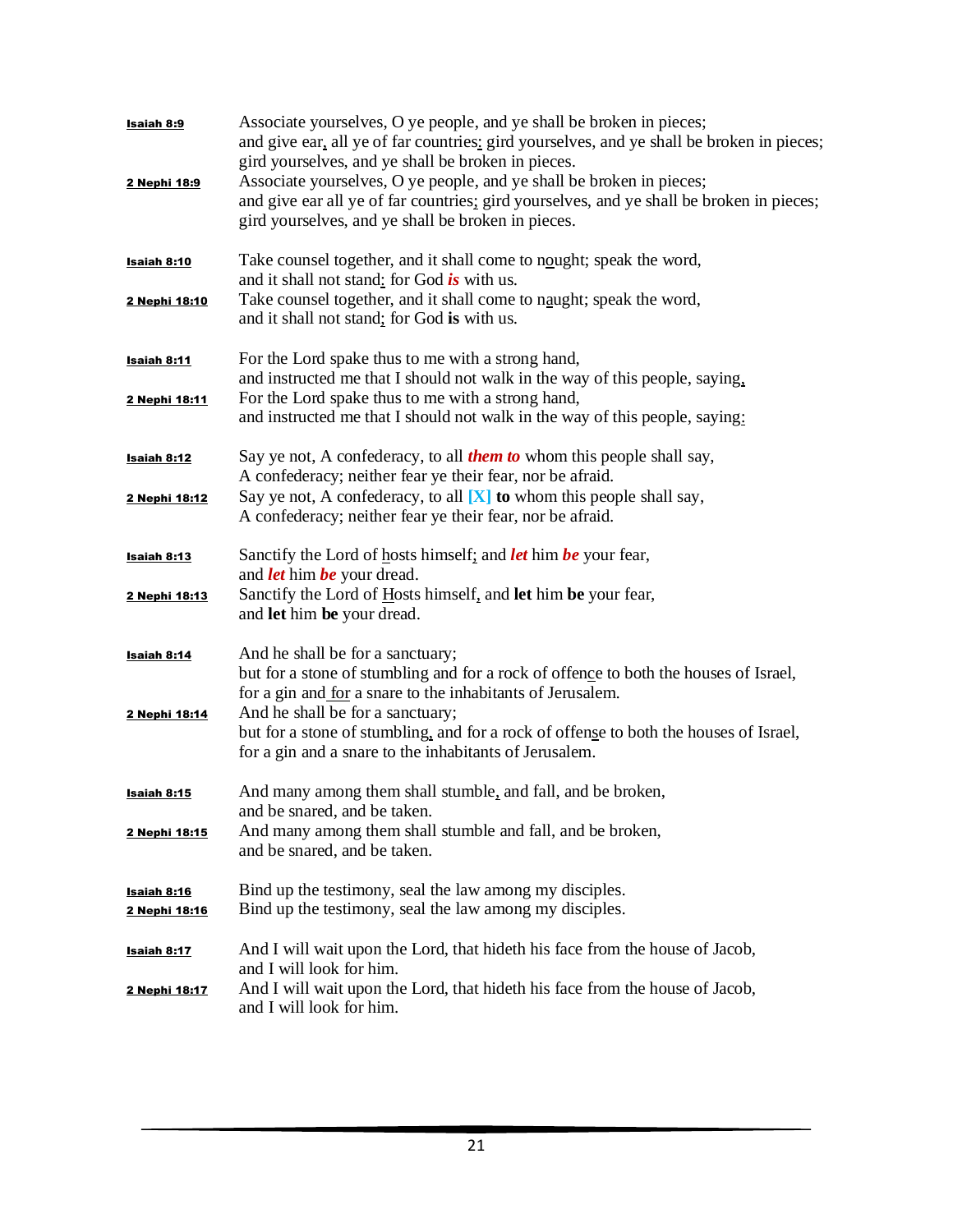| Isaiah 8:18<br>2 Nephi 18:18 | Behold, I and the children whom the Lord hath given me $are$ for signs<br>and for wonders in Israel from the Lord of hosts, which dwelleth in mount Zion.<br>Behold, I and the children whom the Lord hath given me are for signs<br>and for wonders in Israel from the Lord of Hosts, which dwelleth in Mount Zion. |
|------------------------------|----------------------------------------------------------------------------------------------------------------------------------------------------------------------------------------------------------------------------------------------------------------------------------------------------------------------|
| <b>Isaiah 8:19</b>           | And when they shall say unto you, Seek unto them that have familiar spirits,<br>and unto wizards that peep, and that mutter:                                                                                                                                                                                         |
| 2 Nephi 18:19                | should not a people seek unto their God? for the living to the dead?<br>And when they shall say unto you: Seek unto them that have familiar spirits,<br>and unto wizards that peep and mutter—<br>should not a people seek unto their God for the living to hear from the dead?                                      |
| <b>Isaiah 8:20</b>           | To the law and to the testimony: if they speak not according to this word,<br><i>it is</i> because <i>there is</i> no light in them.                                                                                                                                                                                 |
| 2 Nephi 18:20                | To the law and to the testimony; and if they speak not according to this word,<br>it is because there is no light in them.                                                                                                                                                                                           |
| Isaiah 8:21                  | And they shall pass through it, hardly bestead and hungry:<br>and it shall come to pass, that when they shall be hungry,                                                                                                                                                                                             |
| 2 Nephi 18:21                | they shall fret themselves, and curse their king and their God, and look upward.<br>And they shall pass through it hardly bestead and hungry;<br>and it shall come to pass that when they shall be hungry,<br>they shall fret themselves, and curse their king and their God, and look upward.                       |
| <b>Isaiah 8:22</b>           | And they shall look unto the earth; and behold trouble and darkness,<br>dimness of anguish; and <i>they shall be</i> driven to darkness.                                                                                                                                                                             |
| 2 Nephi 18:22                | And they shall look unto the earth and behold trouble, and darkness,<br>dimness of anguish, and $[X]$ shall be driven to darkness.                                                                                                                                                                                   |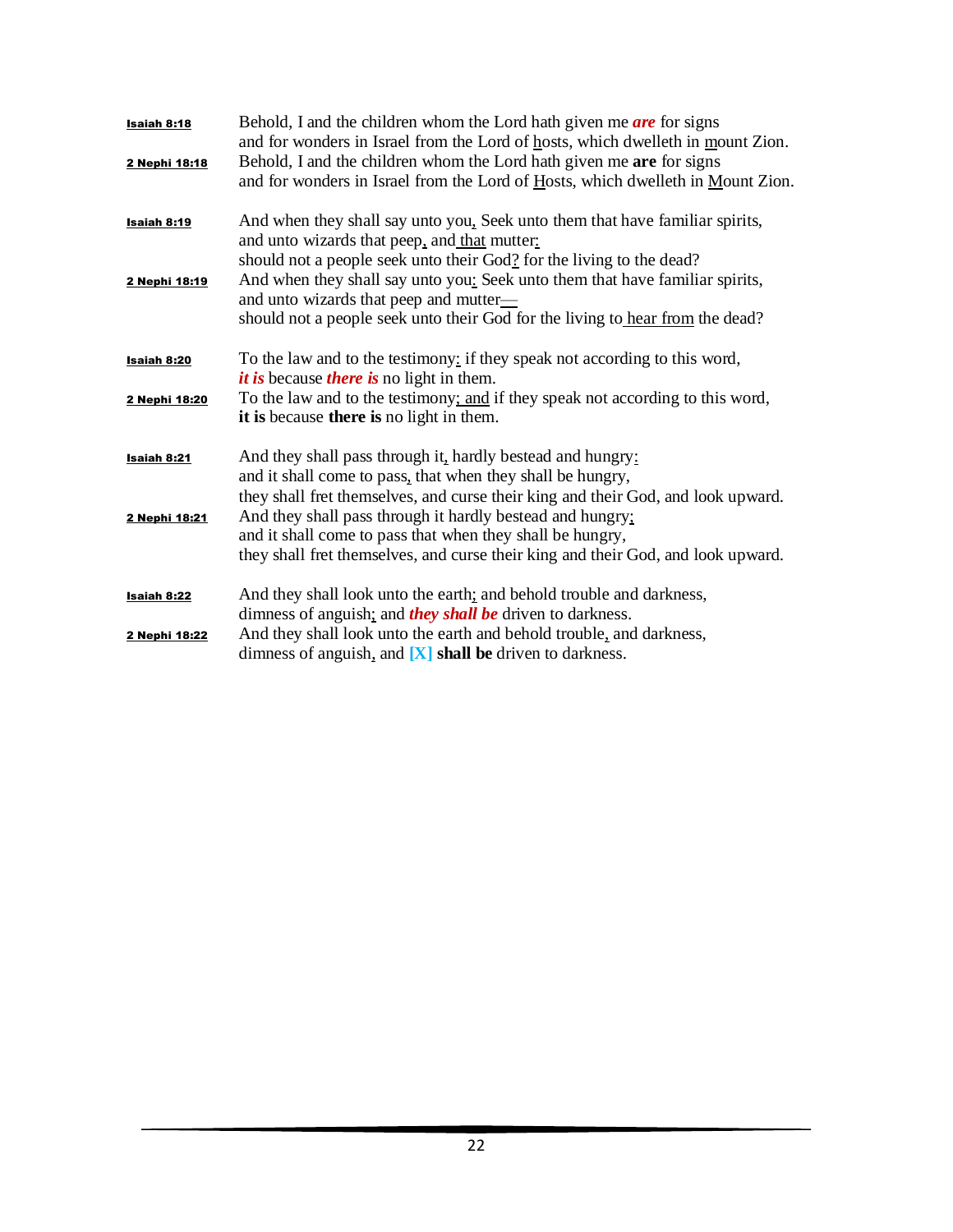## **THE BOOK OF ISAIAH – IX**

| Isaiah 9:1<br>2 Nephi 19:1 | Nevertheless the dimness shall not be such as $was$ in her vexation,<br>when at the first he lightly afflicted the land of Zebulun and the land of Naphtali,<br>and afterward did more grievously afflict <b>her by</b> the way of the sea.<br>beyond Jordan, in Galilee of the nations.<br>Nevertheless, the dimness shall not be such as was in her vexation,<br>when at first he lightly afflicted the land of Zebulun, and the land of Naphtali,<br>and afterwards did more grievously afflict $[X]$ by the way of the Red Sea<br>beyond Jordan in Galilee of the nations. |
|----------------------------|--------------------------------------------------------------------------------------------------------------------------------------------------------------------------------------------------------------------------------------------------------------------------------------------------------------------------------------------------------------------------------------------------------------------------------------------------------------------------------------------------------------------------------------------------------------------------------|
| <b>Isaiah 9:2</b>          | The people that walked in darkness have seen a great light:<br>they that dwell in the land of the shadow of death, upon them hath the light shined.                                                                                                                                                                                                                                                                                                                                                                                                                            |
| 2 Nephi 19:2               | The people that walked in darkness have seen a great light:<br>they that dwell in the land of the shadow of death, upon them hath the light shined.                                                                                                                                                                                                                                                                                                                                                                                                                            |
| <b>Isaiah 9:3</b>          | Thou hast multiplied the nation, <b>and</b> not increased the joy: they joy before thee<br>according to the joy in harvest, and as men rejoice when they divide the spoil.                                                                                                                                                                                                                                                                                                                                                                                                     |
| 2 Nephi 19:3               | Thou hast multiplied the nation, and increased the joy—they joy before thee<br>according to the joy in harvest, and as men rejoice when they divide the spoil.                                                                                                                                                                                                                                                                                                                                                                                                                 |
| Isaiah 9:4                 | For thou hast broken the yoke of his burden, and the staff of his shoulder,<br>the rod of his oppressor, as in the day of Midian.                                                                                                                                                                                                                                                                                                                                                                                                                                              |
| 2 Nephi 19:4               | For thou hast broken the yoke of his burden, and the staff of his shoulder,<br>the rod of his oppressor.                                                                                                                                                                                                                                                                                                                                                                                                                                                                       |
| Isaiah 9:5                 | For every battle of the warrior $\dot{i}$ with confused noise,<br>and garments rolled in blood; but <i>this</i> shall be with burning <i>and</i> fuel of fire.                                                                                                                                                                                                                                                                                                                                                                                                                 |
| 2 Nephi 19:5               | For every battle of the warrior is with confused noise,<br>and garments rolled in blood; but this shall be with burning and fuel of fire.                                                                                                                                                                                                                                                                                                                                                                                                                                      |
| <u>Isaiah 9:6</u>          | For unto us a child is born, unto us a son is given: and the government<br>shall be upon his shoulder: and his name shall be called Wonderful,<br>Counsellor, The mighty God, The everlasting Father, The Prince of Peace.                                                                                                                                                                                                                                                                                                                                                     |
| 2 Nephi 19:6               | For unto us a child is born, unto us a son is given; and the government                                                                                                                                                                                                                                                                                                                                                                                                                                                                                                        |
|                            | shall be upon his shoulder; and his name shall be called, Wonderful,<br>Counselor, The Mighty God, The Everlasting Father, The Prince of Peace.                                                                                                                                                                                                                                                                                                                                                                                                                                |
| <b>Isaiah 9:7</b>          | Of the increase of <i>his</i> government and peace <i>there shall be</i> no end,                                                                                                                                                                                                                                                                                                                                                                                                                                                                                               |
|                            | upon the throne of David, and upon his kingdom, to order it,<br>and to establish it with judgment and with justice from henceforth even for ever.                                                                                                                                                                                                                                                                                                                                                                                                                              |
|                            | The zeal of the Lord of hosts will perform this.                                                                                                                                                                                                                                                                                                                                                                                                                                                                                                                               |
| 2 Nephi 19:7               | Of the increase of $[X]$ government and peace there $[X]$ is no end,                                                                                                                                                                                                                                                                                                                                                                                                                                                                                                           |
|                            | upon the throne of David, and upon his kingdom to order it,<br>and to establish it with judgment and with justice from henceforth, even forever.                                                                                                                                                                                                                                                                                                                                                                                                                               |
|                            | The zeal of the Lord of Hosts will perform this.                                                                                                                                                                                                                                                                                                                                                                                                                                                                                                                               |
| <b>Isaiah 9:8</b>          | The Lord sent a word into Jacob, and it hath lighted upon Israel.                                                                                                                                                                                                                                                                                                                                                                                                                                                                                                              |
| 2 Nephi 19:8               | The Lord sent his word unto Jacob and it hath lighted upon Israel.                                                                                                                                                                                                                                                                                                                                                                                                                                                                                                             |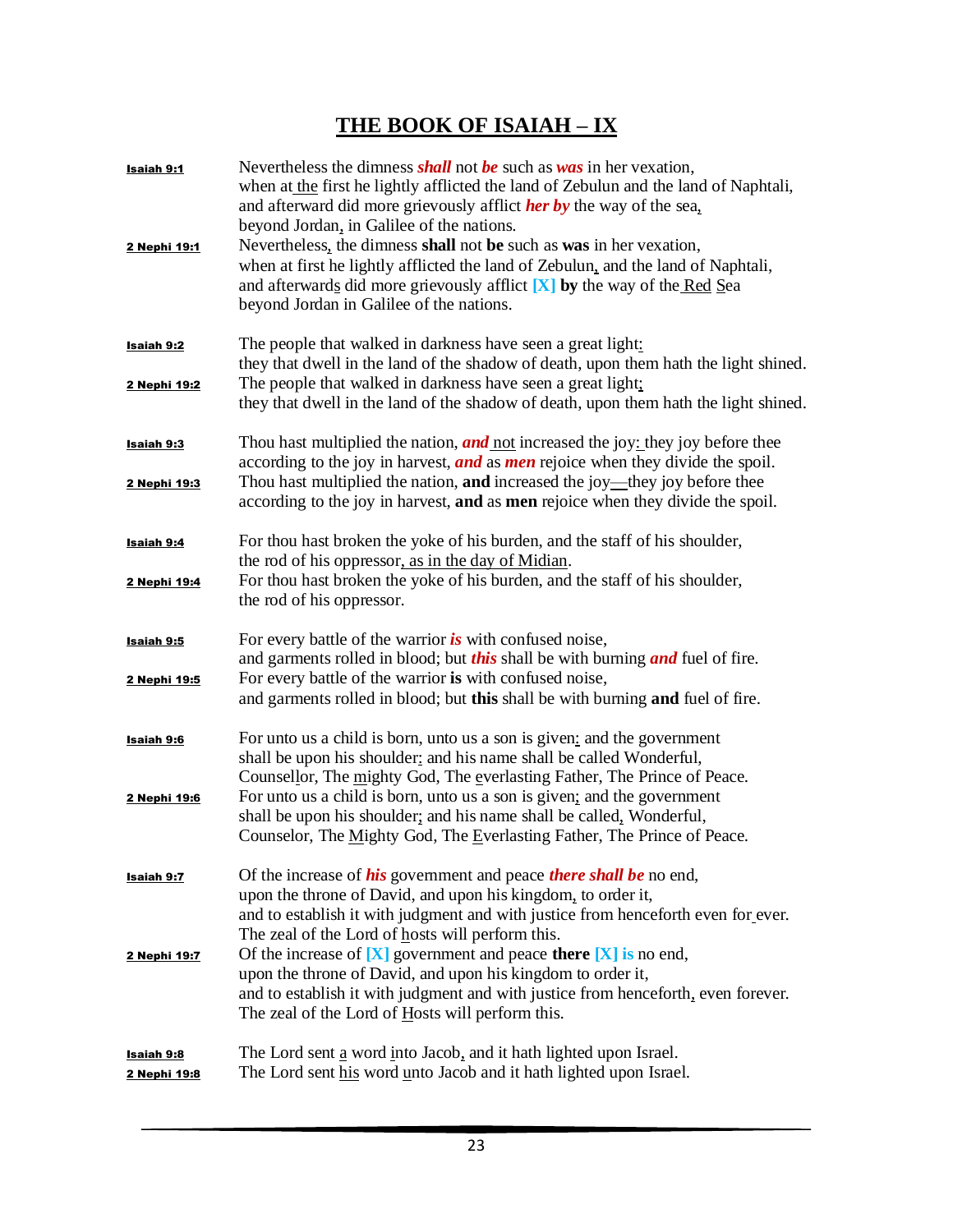| <b>Isaiah 9:9</b>  | And all the people shall know, <b>even</b> Ephraim and the inhabitant of Samaria,<br>that say in the pride and stoutness of heart.                          |
|--------------------|-------------------------------------------------------------------------------------------------------------------------------------------------------------|
| 2 Nephi 19:9       | And all the people shall know, even Ephraim and the inhabitants of Samaria,<br>that say in the pride and stoutness of heart:                                |
| <b>Isaiah 9:10</b> | The bricks are fallen down, but we will build with hewn stones:                                                                                             |
|                    | the sycomores are cut down, but we will change <i>them into</i> cedars.                                                                                     |
| 2 Nephi 19:10      | The bricks are fallen down, but we will build with hewn stones:<br>the sycamores are cut down, but we will change them into cedars.                         |
| <b>Isaiah 9:11</b> | Therefore the Lord shall set up the adversaries of Rezin against him,                                                                                       |
|                    | and join his enemies together;                                                                                                                              |
| 2 Nephi 19:11      | Therefore the Lord shall set up the adversaries of Rezin against him,<br>and join his enemies together;                                                     |
| Isaiah 9:12        | The Syrians before, and the Philistines behind;                                                                                                             |
|                    | and they shall devour Israel with open mouth.<br>For all this his anger is not turned away, but his hand $\boldsymbol{i}$ s stretched out still.            |
| 2 Nephi 19:12      | The Syrians before and the Philistines behind;                                                                                                              |
|                    | and they shall devour Israel with open mouth.                                                                                                               |
|                    | For all this his anger is not turned away, but his hand is stretched out still.                                                                             |
| <b>Isaiah 9:13</b> | For the people turneth not unto him that smiteth them,                                                                                                      |
|                    | neither do they seek the Lord of hosts.                                                                                                                     |
| 2 Nephi 19:13      | For the people turneth not unto him that smiteth them,<br>neither do they seek the Lord of Hosts.                                                           |
| Isaiah 9:14        | Therefore the Lord will cut off from Israel head and tail, branch and rush, in one day.                                                                     |
| 2 Nephi 19:14      | Therefore will the Lord cut off from Israel head and tail, branch and rush in one day.                                                                      |
| <b>Isaiah 9:15</b> | The ancient and honourable, he is the head;                                                                                                                 |
|                    | and the prophet that teacher the s, he is the tail.                                                                                                         |
| 2 Nephi 19:15      | The ancient, he is the head;<br>and the prophet that teacheth lies, he is the tail.                                                                         |
|                    |                                                                                                                                                             |
| <b>Isaiah 9:16</b> | For the leaders of this people cause <i>them</i> to err;                                                                                                    |
|                    | and <i>they that are</i> led of them <i>are</i> destroyed.                                                                                                  |
| 2 Nephi 19:16      | For the leaders of this people cause them to err;<br>and they that are led of them are destroyed.                                                           |
| <b>Isaiah 9:17</b> | Therefore the Lord shall have no joy in their young men,                                                                                                    |
|                    | neither shall have mercy on their fatherless and widows:                                                                                                    |
|                    | for every one is an hypocrite and an evildoer, and every mouth speaketh folly.                                                                              |
| 2 Nephi 19:17      | For all this his anger is not turned away, but his hand $\boldsymbol{i}$ s stretched out still.<br>Therefore the Lord shall have no joy in their young men, |
|                    | neither shall have mercy on their fatherless and widows:                                                                                                    |
|                    | for every one of them is a hypocrite and an evildoer, and every mouth speaketh folly.                                                                       |
|                    | For all this his anger is not turned away, but his hand is stretched out still.                                                                             |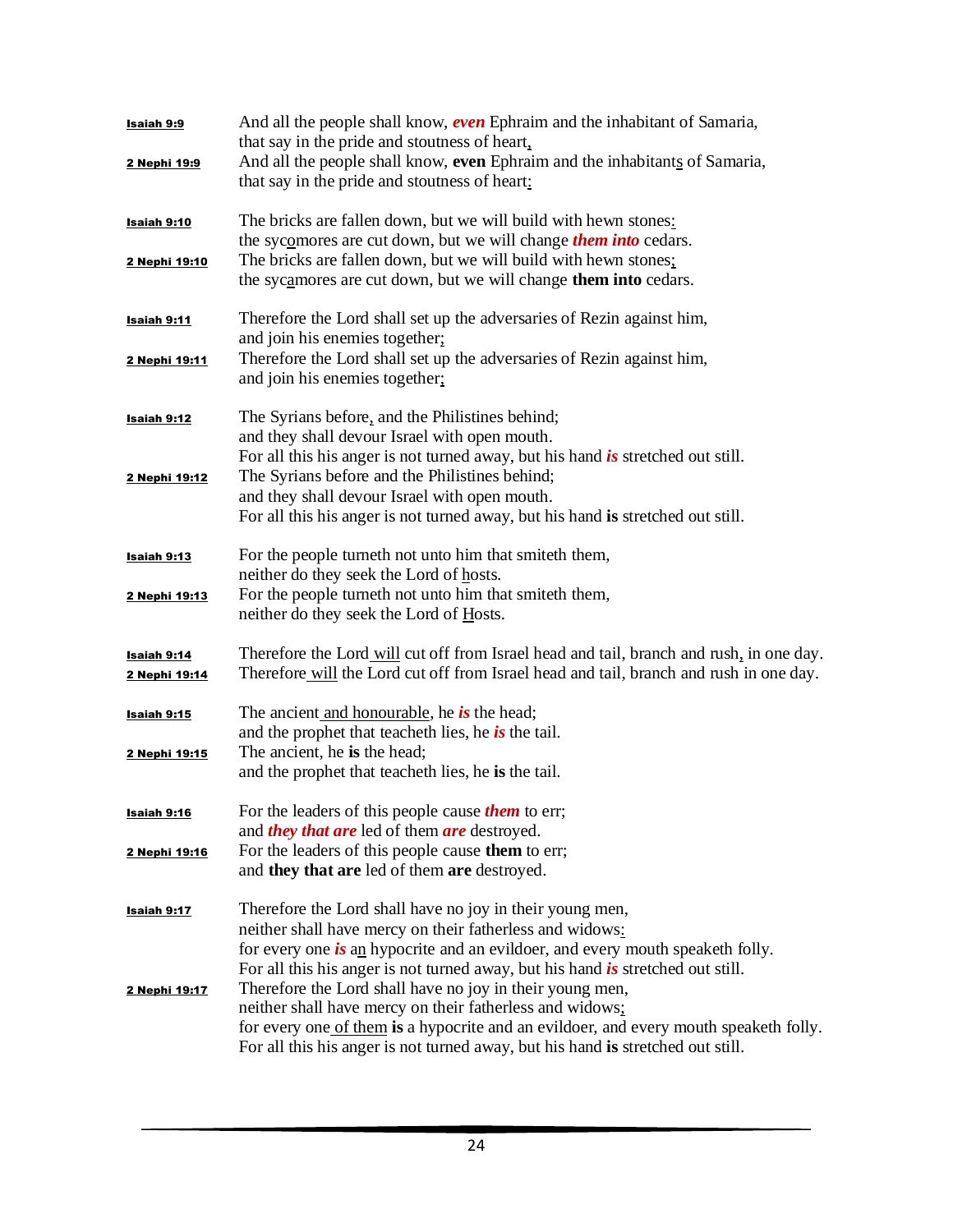| <b>Isaiah 9:18</b><br>2 Nephi 19:18 | For wickedness burneth as the fire: it shall devour the briers and thorns,<br>and shall kindle in the thickets of the forest,<br>and they shall mount up like the lifting up of smoke.<br>For wickedness burneth as the fire; it shall devour the briers and thorns,<br>and shall kindle in the thickets of the forests,<br>and they shall mount up like the lifting up of smoke. |
|-------------------------------------|-----------------------------------------------------------------------------------------------------------------------------------------------------------------------------------------------------------------------------------------------------------------------------------------------------------------------------------------------------------------------------------|
| Isaiah 9:19                         | Through the wrath of the Lord of hosts is the land darkened,<br>and the people shall be as the fuel of the fire: no man shall spare his brother.                                                                                                                                                                                                                                  |
| 2 Nephi 19:19                       | Through the wrath of the Lord of Hosts is the land darkened,<br>and the people shall be as the fuel of the fire; no man shall spare his brother.                                                                                                                                                                                                                                  |
| <b>Isaiah 9:20</b>                  | And he shall snatch on the right hand, and be hungry;<br>and he shall eat on the left hand, and they shall not be satisfied:<br>they shall eat every man the flesh of his own arm:                                                                                                                                                                                                |
| 2 Nephi 19:20                       | And he shall snatch on the right hand and be hungry;<br>and he shall eat on the left hand and they shall not be satisfied;<br>they shall eat every man the flesh of his own arm—                                                                                                                                                                                                  |
| Isaiah 9:21                         | Manasseh, Ephraim; and Ephraim, Manasseh:<br>and they together shall be against Judah.                                                                                                                                                                                                                                                                                            |
| 2 Nephi 19:21                       | For all this his anger is not turned away, but his hand is stretched out still.<br>Manasseh, Ephraim; and Ephraim, Manasseh;<br>[X] they together shall be against Judah.<br>For all this his anger is not turned away, but his hand is stretched out still.                                                                                                                      |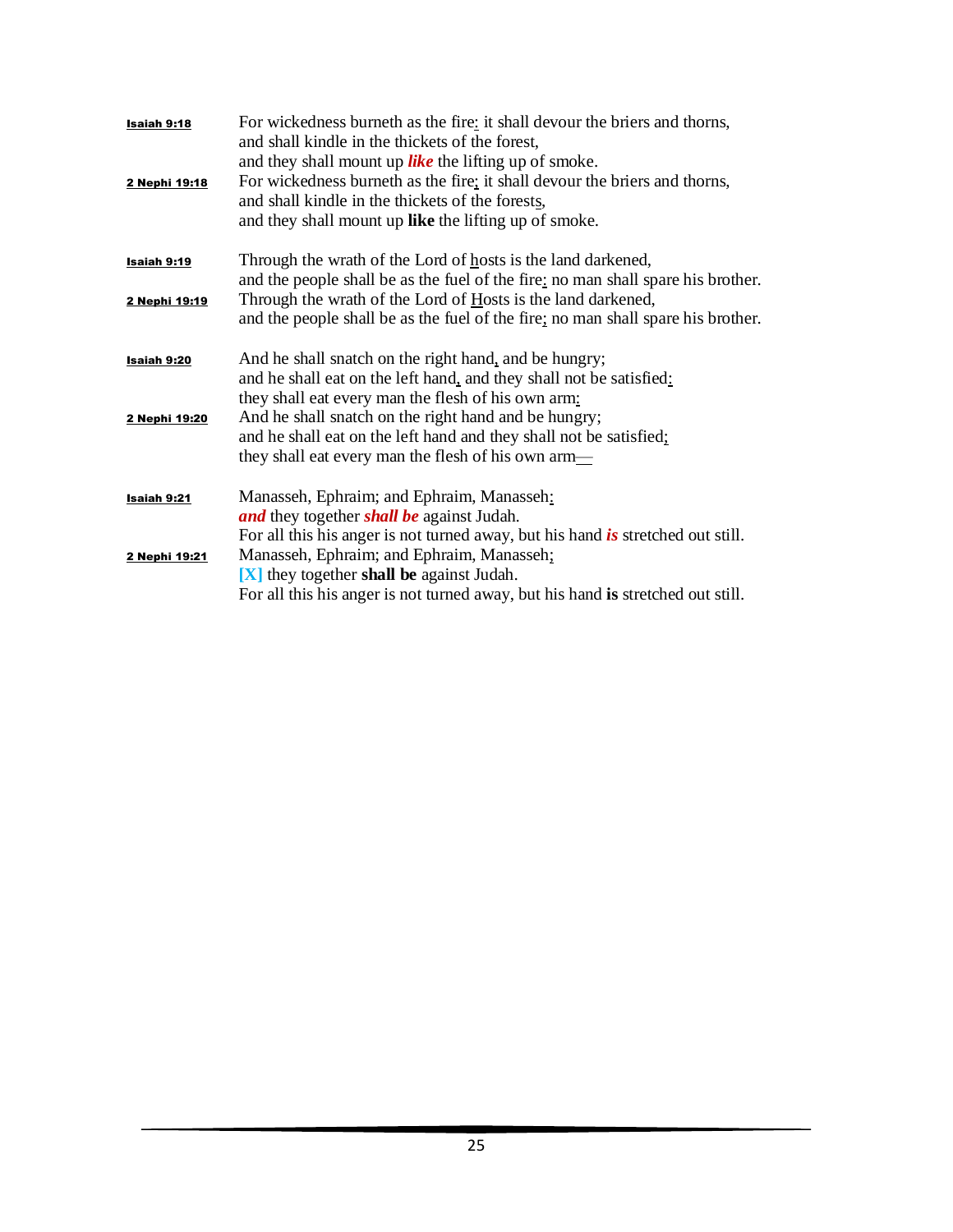## **THE BOOK OF ISAIAH – X**

| Isaiah 10:1<br>2 Nephi 20:1               | Woe unto them that decree unrighteous decrees,<br>and that write grievousness <i>which</i> they have prescribed;<br>Wo unto them that decree unrighteous decrees,<br>and that write grievousness which they have prescribed;                                                                                                                                                                                                       |
|-------------------------------------------|------------------------------------------------------------------------------------------------------------------------------------------------------------------------------------------------------------------------------------------------------------------------------------------------------------------------------------------------------------------------------------------------------------------------------------|
| <u> Isaiah 10:2</u><br>2 Nephi 20:2       | To turn aside the needy from judgment, and to take away the right from the poor of<br>my people, that widows may be their prey, and <b>that</b> they may rob the fatherless!<br>To turn away the needy from judgment, and to take away the right from the poor of<br>my people, that widows may be their prey, and that they may rob the fatherless!                                                                               |
| <b>Isaiah 10:3</b><br>2 Nephi 20:3        | And what will ye do in the day of visitation, and in the desolation which shall come<br>from far? to whom will ye flee for help? and where will ye leave your glory?<br>And what will ye do in the day of visitation, and in the desolation which shall come<br>from far? to whom will ye flee for help? and where will ye leave your glory?                                                                                       |
| <u>Isaiah 10:4</u><br><u>2 Nephi 20:4</u> | Without me they shall bow down under the prisoners, and they shall fall under the<br>slain. For all this his anger is not turned away, but his hand is stretched out still.<br>Without me they shall bow down under the prisoners, and they shall fall under the<br>slain. For all this his anger is not turned away, but his hand is stretched out still.                                                                         |
| <u>Isaiah 10:5</u><br><u>2 Nephi 20:5</u> | O Assyrian, the rod of mine anger, and the staff in their hand is mine indignation.<br>O Assyrian, the rod of mine anger, and the staff in their hand is their indignation.                                                                                                                                                                                                                                                        |
| Isaiah 10:6<br>2 Nephi 20:6               | I will send him against an hypocritical nation,<br>and against the people of my wrath will I give him a charge, to take the spoil,<br>and to take the prey, and to tread them down like the mire of the streets.<br>I will send him against a hypocritical nation,<br>and against the people of my wrath will I give him a charge to take the spoil,<br>and to take the prey, and to tread them down like the mire of the streets. |
| Isaiah 10:7<br>2 Nephi 20:7               | Howbeit he meaneth not so, neither doth his heart think so;<br>but <i>it is</i> in his heart to destroy and cut off nations not a few.<br>Howbeit he meaneth not so, neither doth his heart think so;<br>but $[X_X]$ in his heart it is to destroy and cut off nations not a few.                                                                                                                                                  |
| <b>Isaiah 10:8</b><br>2 Nephi 20:8        | For he saith, $Are$ not my princes altogether kings?<br>For he saith: Are not my princes altogether kings?                                                                                                                                                                                                                                                                                                                         |
| Isaiah 10:9<br>2 Nephi 20:9               | <i>Is</i> not Calno as Carchemish? <i>is</i> not Hamath as Arpad? <i>is</i> not Samaria as Damascus?<br>Is not Calno as Carchemish? Is not Hamath as Arpad? Is not Samaria as Damascus?                                                                                                                                                                                                                                            |
| <u>Isaiah 10:10</u><br>2 Nephi 20:10      | As my hand hath found the kingdoms of the idols,<br>and whose graven images did excel them of Jerusalem and of Samaria;<br>As my hand hath founded the kingdoms of the idols,<br>and whose graven images did excel them of Jerusalem and of Samaria;                                                                                                                                                                               |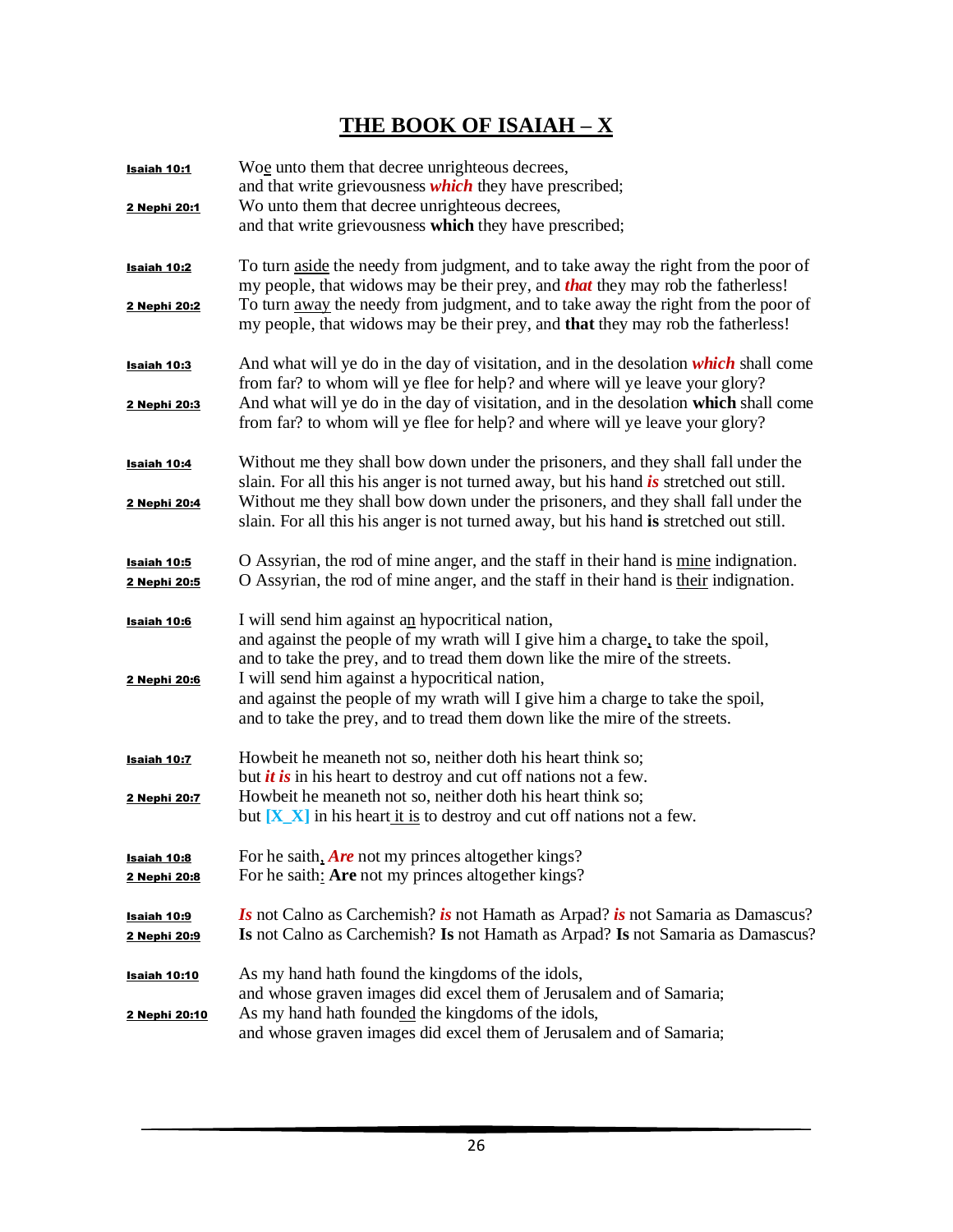| Isaiah 10:11                  | Shall I not, as I have done unto Samaria and her idols,<br>so do to Jerusalem and her idols?                                                                                                                                                                                                            |
|-------------------------------|---------------------------------------------------------------------------------------------------------------------------------------------------------------------------------------------------------------------------------------------------------------------------------------------------------|
| 2 Nephi 20:11                 | Shall I not, as I have done unto Samaria and her idols,<br>so do to Jerusalem and to her idols?                                                                                                                                                                                                         |
| <b>Isaiah 10:12</b>           | Wherefore it shall come to pass, that when the Lord hath performed his whole work<br>upon mount Zion and on Jerusalem, I will punish the fruit of the stout heart of<br>the king of Assyria, and the glory of his high looks.                                                                           |
| 2 Nephi 20:12                 | Wherefore it shall come to pass <b>that</b> when the Lord hath performed his whole work<br>upon Mount Zion and upon Jerusalem, I will punish the fruit of the stout heart of<br>the king of Assyria, and the glory of his high looks.                                                                   |
| Isaiah 10:13                  | For he saith, By the strength of my hand<br>I have done $\dot{u}$ , and by my wisdom; for I am prudent: and I have removed<br>the <u>bounds</u> of the people, and have robbed their treasures,<br>and I have put down the inhabitants like a valiant <i>man</i> :                                      |
| 2 Nephi 20:13                 | For he saith: By the strength of my hand and by my wisdom<br>I have done these things; for I am prudent; and I have moved<br>the borders of the people, and have robbed their treasures,<br>and I have put down the inhabitants like a valiant man:                                                     |
| <b>Isaiah 10:14</b>           | And my hand hath found as a nest the riches of the people:<br>and as one gathereth eggs <i>that are</i> left, have I gathered all the earth;<br>and there was none that moved the wing, or opened the mouth, or peeped.                                                                                 |
| 2 Nephi 20:14                 | And my hand hath found as a nest the riches of the people;<br>and as one gathereth eggs that are left have I gathered all the earth;<br>and there was none that moved the wing, or opened the mouth, or peeped.                                                                                         |
| Isaiah 10:15                  | Shall the axe boast itself against him that heweth therewith? $or$ shall the saw<br>magnify itself against him that shaketh it? as if the rod should shake <i>itself</i> against<br>them that lift it up, or as if the staff should lift up <i>itself, as if it were</i> no wood.                       |
| 2 Nephi 20:15                 | Shall the ax boast itself against him that heweth therewith? $[X]$ Shall the saw<br>magnify itself against him that shaketh it? $\underline{A}s$ if the rod should shake itself against<br>them that lift it up, or as if the staff should lift up itself as if it were no wood!                        |
| <b>Isaiah 10:16</b>           | Therefore shall the Lord, the Lord of hosts, send among his fat ones leanness;<br>and under his glory he shall kindle a burning like the burning of a fire.                                                                                                                                             |
| 2 Nephi 20:16                 | Therefore shall the Lord, the Lord of Hosts, send among his fat ones, leanness;<br>and under his glory he shall kindle a burning like the burning of a fire.                                                                                                                                            |
| Isaiah 10:17<br>2 Nephi 20:17 | And the light of Israel shall be for a fire, and his Holy One for a flame:<br>and it shall burn and devour his thorns and his briers in one day;<br>And the light of Israel shall be for a fire, and his Holy One for a flame,<br>and shall burn and shall devour his thorns and his briers in one day; |
| Isaiah 10:18<br>2 Nephi 20:18 | And shall consume the glory of his forest, and of his fruitful field,<br>both soul and body: and they shall be as when a standardbearer fainteth.<br>And shall consume the glory of his forest, and of his fruitful field,<br>both soul and body; and they shall be as when a standard-bearer fainteth. |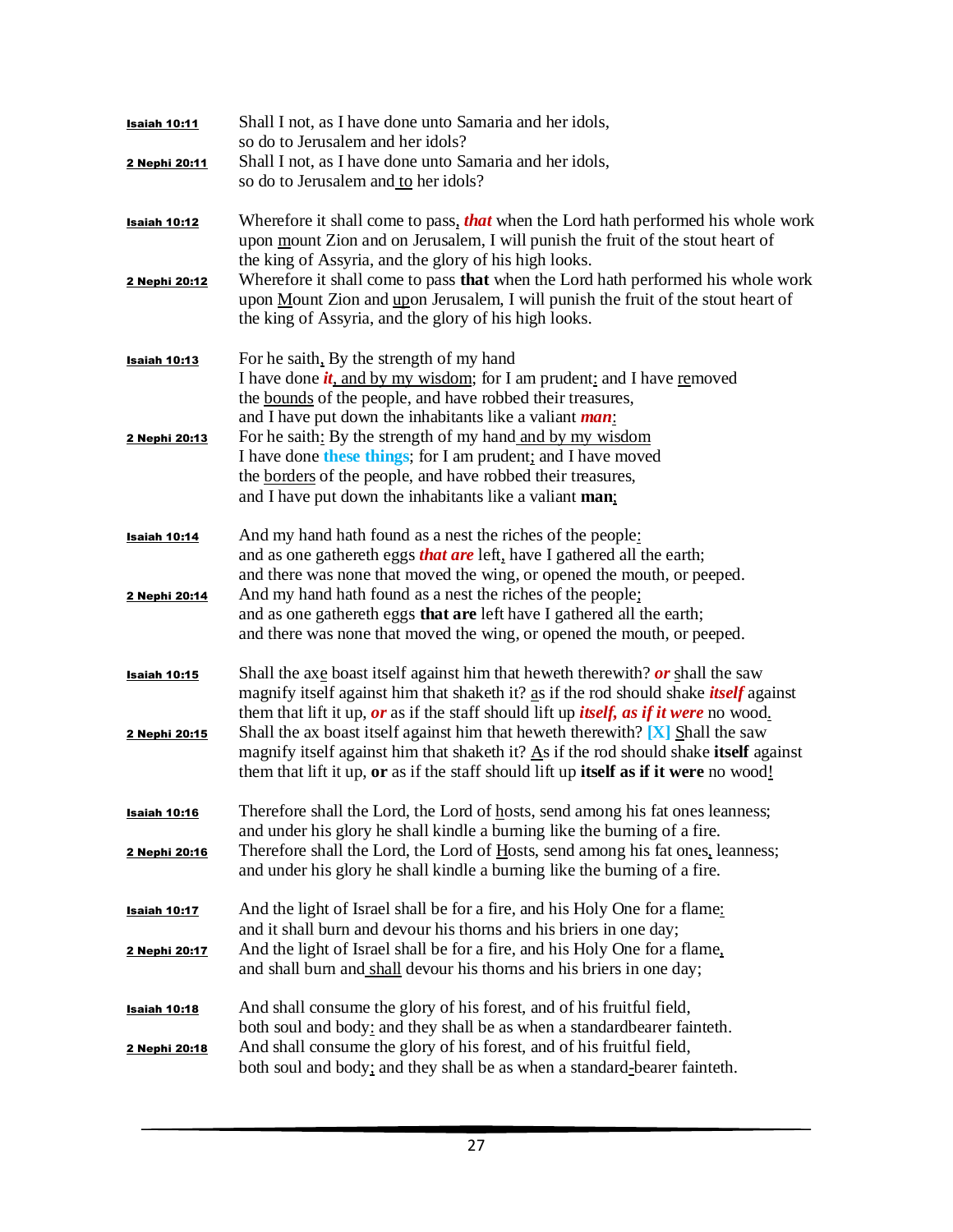| Isaiah 10:19<br>2 Nephi 20:19 | And the rest of the trees of his forest shall be few, that a child may write them.<br>And the rest of the trees of his forest shall be few, that a child may write them. |
|-------------------------------|--------------------------------------------------------------------------------------------------------------------------------------------------------------------------|
| <b>Isaiah 10:20</b>           | And it shall come to pass in that day, <i>that</i> the remnant of Israel,                                                                                                |
|                               | and such as are escaped of the house of Jacob,                                                                                                                           |
|                               | shall no more again stay upon him that smote them;<br>but shall stay upon the Lord, the Holy One of Israel, in truth.                                                    |
| 2 Nephi 20:20                 | And it shall come to pass in that day, that the remnant of Israel,                                                                                                       |
|                               | and such as are escaped of the house of Jacob,                                                                                                                           |
|                               | shall no more again stay upon him that smote them.                                                                                                                       |
|                               | but shall stay upon the Lord, the Holy One of Israel, in truth.                                                                                                          |
| <b>Isaiah 10:21</b>           | The remnant shall return, <b><i>even</i></b> the remnant of Jacob, unto the mighty God.                                                                                  |
| 2 Nephi 20:21                 | The remnant shall return, yea, even the remnant of Jacob, unto the mighty God.                                                                                           |
| Isaiah 10:22                  | For though thy people Israel be as the sand of the sea, <i>yet</i> a remnant of them                                                                                     |
|                               | shall return: the consumption decreed shall overflow with righteousness.                                                                                                 |
| 2 Nephi 20:22                 | For though thy people Israel be as the sand of the sea, yet a remnant of them                                                                                            |
|                               | shall return; the consumption decreed shall overflow with righteousness.                                                                                                 |
| Isaiah 10:23                  | For the Lord God of hosts shall make a consumption,                                                                                                                      |
|                               | even determined, in the midst of all the land.                                                                                                                           |
| 2 Nephi 20:23                 | For the Lord God of Hosts shall make a consumption,<br>even determined in all the land.                                                                                  |
|                               |                                                                                                                                                                          |
| <b>Isaiah 10:24</b>           | Therefore thus saith the Lord God of hosts, O my people that dwellest in Zion,                                                                                           |
|                               | be not afraid of the Assyrian: he shall smite thee with a rod,                                                                                                           |
|                               | and shall lift up his staff against thee, after the manner of Egypt.                                                                                                     |
| 2 Nephi 20:24                 | Therefore, thus saith the Lord God of Hosts: O my people that dwellest in Zion,<br>be not afraid of the Assyrian; he shall smite thee with a rod,                        |
|                               | and shall lift up his staff against thee, after the manner of Egypt.                                                                                                     |
|                               |                                                                                                                                                                          |
| <b>Isaiah 10:25</b>           | For yet a very little while, and the indignation shall cease,<br>and mine anger in their destruction.                                                                    |
| 2 Nephi 20:25                 | For yet a very little while, and the indignation shall cease,                                                                                                            |
|                               | and mine anger in their destruction.                                                                                                                                     |
| <b>Isaiah 10:26</b>           | And the Lord of hosts shall stir up a scourge for him                                                                                                                    |
|                               | according to the slaughter of Midian at the rock of Oreb:                                                                                                                |
|                               | and $\overline{as}$ his rod was upon the sea, so shall he lift it up after the manner of Egypt.                                                                          |
| 2 Nephi 20:26                 | And the Lord of Hosts shall stir up a scourge for him                                                                                                                    |
|                               | according to the slaughter of Midian at the rock of Oreb;<br>and as his rod was upon the sea so shall he lift it up after the manner of Egypt.                           |
|                               |                                                                                                                                                                          |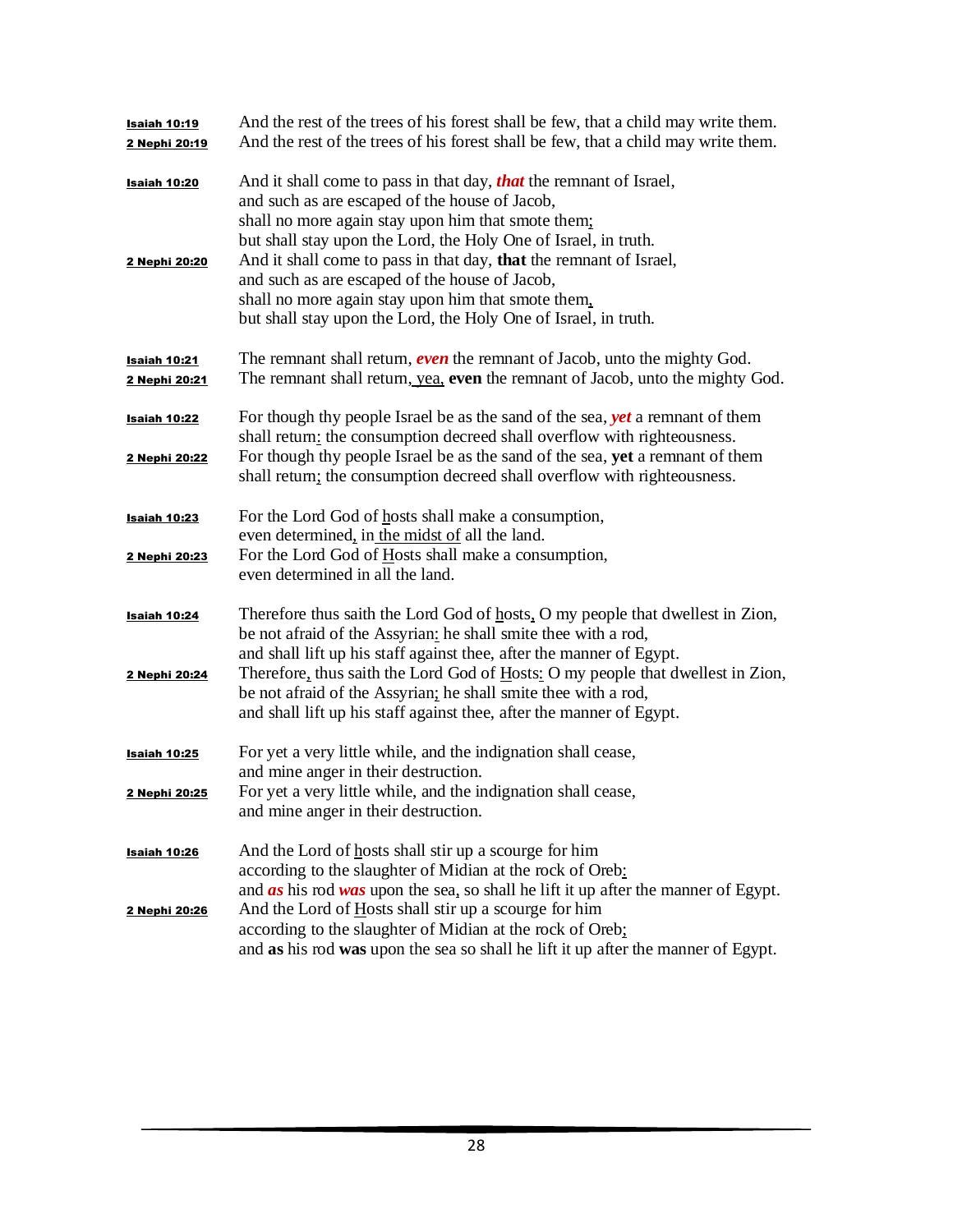| Isaiah 10:27<br>2 Nephi 20:27        | And it shall come to pass in that day, that his burden shall be<br>taken away from off thy shoulder, and his yoke from off thy neck,<br>and the yoke shall be destroyed because of the anointing.<br>And it shall come to pass in that day that his burden shall be<br>taken away from off thy shoulder, and his yoke from off thy neck,<br>and the yoke shall be destroyed because of the anointing. |
|--------------------------------------|-------------------------------------------------------------------------------------------------------------------------------------------------------------------------------------------------------------------------------------------------------------------------------------------------------------------------------------------------------------------------------------------------------|
| Isaiah 10:28<br>2 Nephi 20:28        | He is come to Aiath, he is passed to Migron;<br>at Michmash he hath laid up his carriages:<br>He is come to Aiath, he is passed to Migron;<br>at Michmash he hath laid up his carriages.                                                                                                                                                                                                              |
| Isaiah 10:29                         | They are gone over the passage: they have taken up their lodging at Geba;                                                                                                                                                                                                                                                                                                                             |
| 2 Nephi 20:29                        | Ramah is afraid; Gibeah of Saul is fled.<br>They are gone over the passage: they have taken up their lodging at Geba;<br>Ramath is afraid; Gibeah of Saul is fled.                                                                                                                                                                                                                                    |
| <b>Isaiah 10:30</b>                  | Lift up thy voice, O daughter of Gallim:<br>cause it to be heard unto Laish, O poor Anathoth.                                                                                                                                                                                                                                                                                                         |
| 2 Nephi 20:30                        | Lift up the voice, O daughter of Gallim;<br>cause it to be heard unto Laish, O poor Anathoth.                                                                                                                                                                                                                                                                                                         |
| <b>Isaiah 10:31</b><br>2 Nephi 20:31 | Madmenah is removed; the inhabitants of Gebim gather themselves to flee.<br>Madmenah is removed; the inhabitants of Gebim gather themselves to flee.                                                                                                                                                                                                                                                  |
| <b>Isaiah 10:32</b>                  | As yet shall he remain at Nob that day: he shall shake his hand<br><i>against</i> the mount of the daughter of Zion, the hill of Jerusalem.                                                                                                                                                                                                                                                           |
| 2 Nephi 20:32                        | As yet shall he remain at Nob that day; he shall shake his hand<br>against the mount of the daughter of Zion, the hill of Jerusalem.                                                                                                                                                                                                                                                                  |
| <b>Isaiah 10:33</b>                  | Behold, the Lord, the Lord of hosts, shall lop the bough with terror:<br>and the high ones of stature <i>shall be</i> hewn down, and the haughty shall be humbled.                                                                                                                                                                                                                                    |
| 2 Nephi 20:33                        | Behold, the Lord, the Lord of Hosts shall lop the bough with terror:<br>and the high ones of stature shall be hewn down; and the haughty shall be humbled.                                                                                                                                                                                                                                            |
| Isaiah 10:34                         | And he shall cut down the thickets of the forest with iron,<br>and Lebanon shall fall by a mighty one.                                                                                                                                                                                                                                                                                                |
| 2 Nephi 20:34                        | And he shall cut down the thickets of the forests with iron,<br>and Lebanon shall fall by a mighty one.                                                                                                                                                                                                                                                                                               |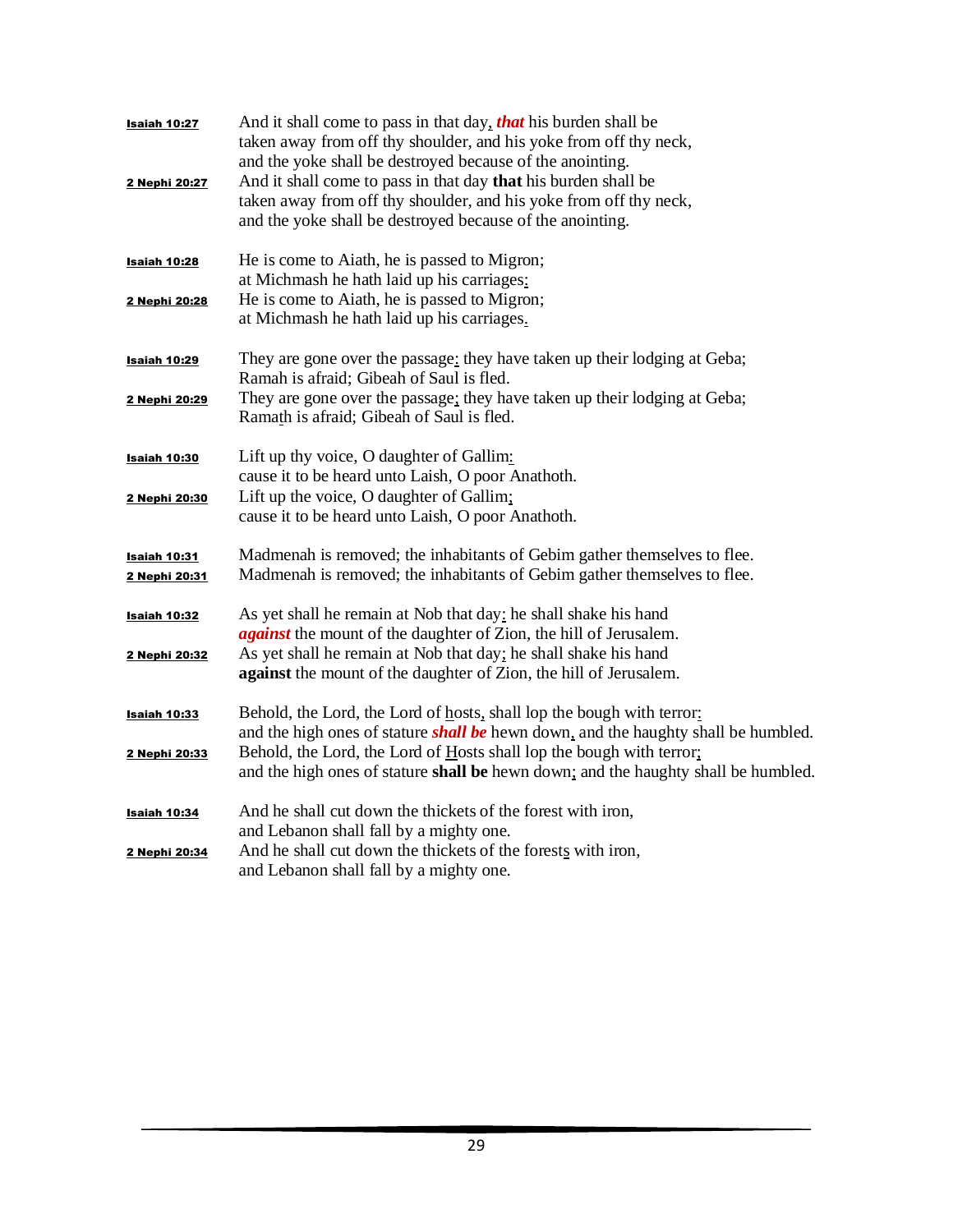## **THE BOOK OF ISAIAH – XI**

| Isaiah 11:1         | And there shall come forth a rod out of the stem of Jesse,<br>and a Branch shall grow out of his roots:                                                                                                                    |
|---------------------|----------------------------------------------------------------------------------------------------------------------------------------------------------------------------------------------------------------------------|
| <u>2 Nephi 21:1</u> | And there shall come forth a rod out of the stem of Jesse,<br>and a branch shall grow out of his roots.                                                                                                                    |
| Isaiah 11:2         | And the spirit of the Lord shall rest upon him,<br>the spirit of wisdom and understanding,<br>the spirit of counsel and might, the spirit of knowledge and of the fear of the Lord;                                        |
| 2 Nephi 21:2        | And the Spirit of the Lord shall rest upon him,<br>the spirit of wisdom and understanding,<br>the spirit of counsel and might, the spirit of knowledge and of the fear of the Lord;                                        |
| <b>Isaiah 11:3</b>  | And shall make him of quick understanding in the fear of the Lord: and he shall<br>not judge after the sight of his eyes, neither reprove after the hearing of his ears:                                                   |
| 2 Nephi 21:3        | And shall make him of quick understanding in the fear of the Lord; and he shall<br>not judge after the sight of his eyes, neither reprove after the hearing of his ears.                                                   |
| Isaiah 11:4         | But with righteousness shall he judge the poor,<br>and reprove with equity for the meek of the earth: and he shall smite the earth<br>with the rod of his mouth, and with the breath of his lips shall he slay the wicked. |
| 2 Nephi 21:4        | But with righteousness shall he judge the poor,<br>and reprove with equity for the meek of the earth; and he shall smite the earth<br>with the rod of his mouth, and with the breath of his lips shall he slay the wicked. |
| Isaiah 11:5         | And righteousness shall be the girdle of his loins,<br>and faithfulness the girdle of his reins.                                                                                                                           |
| 2 Nephi 21:5        | And righteousness shall be the girdle of his loins,<br>and faithfulness the girdle of his reins.                                                                                                                           |
| <b>Isaiah 11:6</b>  | The wolf also shall dwell with the lamb,<br>and the leopard shall lie down with the kid; and the calf and the young lion<br>and the fatling together; and a little child shall lead them.                                  |
| 2 Nephi 21:6        | The wolf also shall dwell with the lamb,<br>and the leopard shall lie down with the kid, and the calf and the young lion<br>and fatling together; and a little child shall lead them.                                      |
| Isaiah 11:7         | And the cow and the bear shall feed; their young ones shall lie down together:<br>and the lion shall eat straw like the ox.                                                                                                |
| 2 Nephi 21:7        | And the cow and the bear shall feed; their young ones shall lie down together;<br>and the lion shall eat straw like the ox.                                                                                                |
| <u>Isaiah 11:8</u>  | And the sucking child shall play on the hole of the asp,<br>and the weaned child shall put his hand on the cockatrice' den.                                                                                                |
| <u>2 Nephi 21:8</u> | And the sucking child shall play on the hole of the asp,<br>and the weaned child shall put his hand on the cockatrice's den.                                                                                               |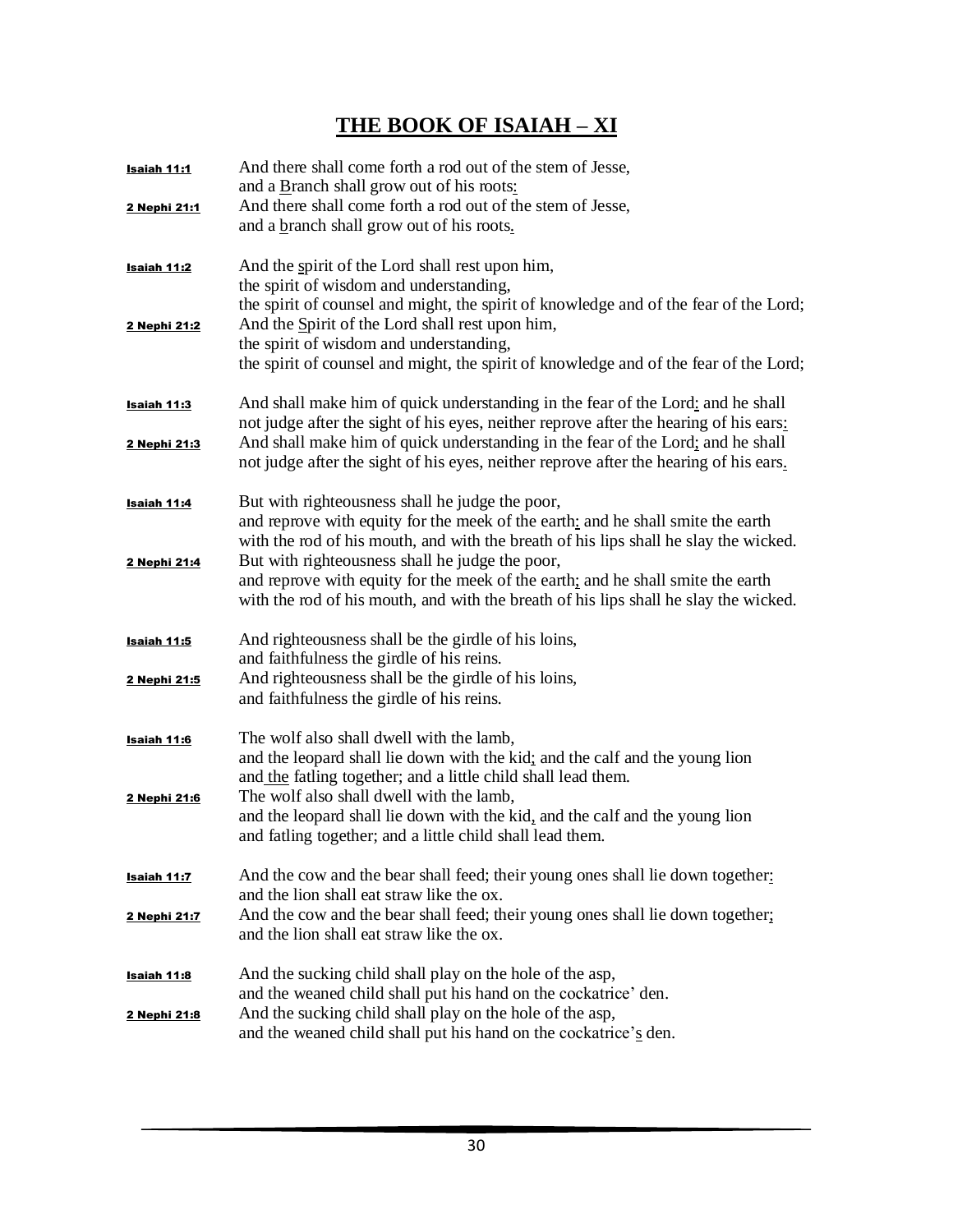| <u>Isaiah 11:9</u>  | They shall not hurt nor destroy in all my holy mountain:<br>for the earth shall be full of the knowledge of the Lord, as the waters cover the sea.<br>They shall not hurt nor destroy in all my holy mountain,                                                                                                     |
|---------------------|--------------------------------------------------------------------------------------------------------------------------------------------------------------------------------------------------------------------------------------------------------------------------------------------------------------------|
| 2 Nephi 21:9        | for the earth shall be full of the knowledge of the Lord, as the waters cover the sea.                                                                                                                                                                                                                             |
| <b>Isaiah 11:10</b> | And in that day there shall be a root of Jesse, which shall stand for an ensign<br>of the people; to it shall the Gentiles seek: and his rest shall be glorious.                                                                                                                                                   |
| 2 Nephi 21:10       | And in that day there shall be a root of Jesse, which shall stand for an ensign<br>of the people; to it shall the Gentiles seek; and his rest shall be glorious.                                                                                                                                                   |
| Isaiah 11:11        | And it shall come to pass in that day, that the Lord shall set his hand again<br>the second time to recover the remnant of his people, which shall be left,<br>from Assyria, and from Egypt, and from Pathros, and from Cush, and from Elam,<br>and from Shinar, and from Hamath, and from the islands of the sea. |
| 2 Nephi 21:11       | And it shall come to pass in that day that the Lord shall set his hand again<br>the second time to recover the remnant of his people which shall be left,<br>from Assyria, and from Egypt, and from Pathros, and from Cush, and from Elam,<br>and from Shinar, and from Hamath, and from the islands of the sea.   |
| <u>Isaiah 11:12</u> | And he shall set up an ensign for the nations,<br>and shall assemble the outcasts of Israel,<br>and gather together the dispersed of Judah from the four corners of the earth.                                                                                                                                     |
| 2 Nephi 21:12       | And he shall set up an ensign for the nations,<br>and shall assemble the outcasts of Israel,<br>and gather together the dispersed of Judah from the four corners of the earth.                                                                                                                                     |
| <b>Isaiah 11:13</b> | The envy also of Ephraim shall depart, and the adversaries of Judah shall be cut off:<br>Ephraim shall not envy Judah, and Judah shall not vex Ephraim.                                                                                                                                                            |
| 2 Nephi 21:13       | The envy of Ephraim also shall depart, and the adversaries of Judah shall be cut off,<br>Ephraim shall not envy Judah, and Judah shall not vex Ephraim.                                                                                                                                                            |
| Isaiah 11:14        | But they shall fly upon the shoulders of the Philistines toward the west;<br>they shall spoil them of the east together: they shall lay their hand<br>upon Edom and Moab; and the children of Ammon shall obey them.                                                                                               |
| 2 Nephi 21:14       | But they shall fly upon the shoulders of the Philistines towards the west;<br>they shall spoil them of the east together; they shall lay their hand<br>upon Edom and Moab; and the children of Ammon shall obey them.                                                                                              |
| <b>Isaiah 11:15</b> | And the Lord shall utterly destroy the tongue of the Egyptian sea;<br>and with his mighty wind shall he shake his hand over the river,<br>and shall smite it in the seven streams, and make <i>men</i> go over dryshod.                                                                                            |
| 2 Nephi 21:15       | And the Lord shall utterly destroy the tongue of the Egyptian sea;<br>and with his mighty wind he shall shake his hand over the river,<br>and shall smite it in the seven streams, and make men go over dry shod.                                                                                                  |
| <u>Isaiah 11:16</u> | And there shall be an highway for the remnant of his people, which shall be left,<br>from Assyria; like as it was to Israel in the day that he came up out of the land of<br>Egypt.                                                                                                                                |
| 2 Nephi 21:16       | And there shall be a highway for the remnant of his people which shall be left, from<br>Assyria, like as it was to Israel in the day that he came up out of the land of Egypt.                                                                                                                                     |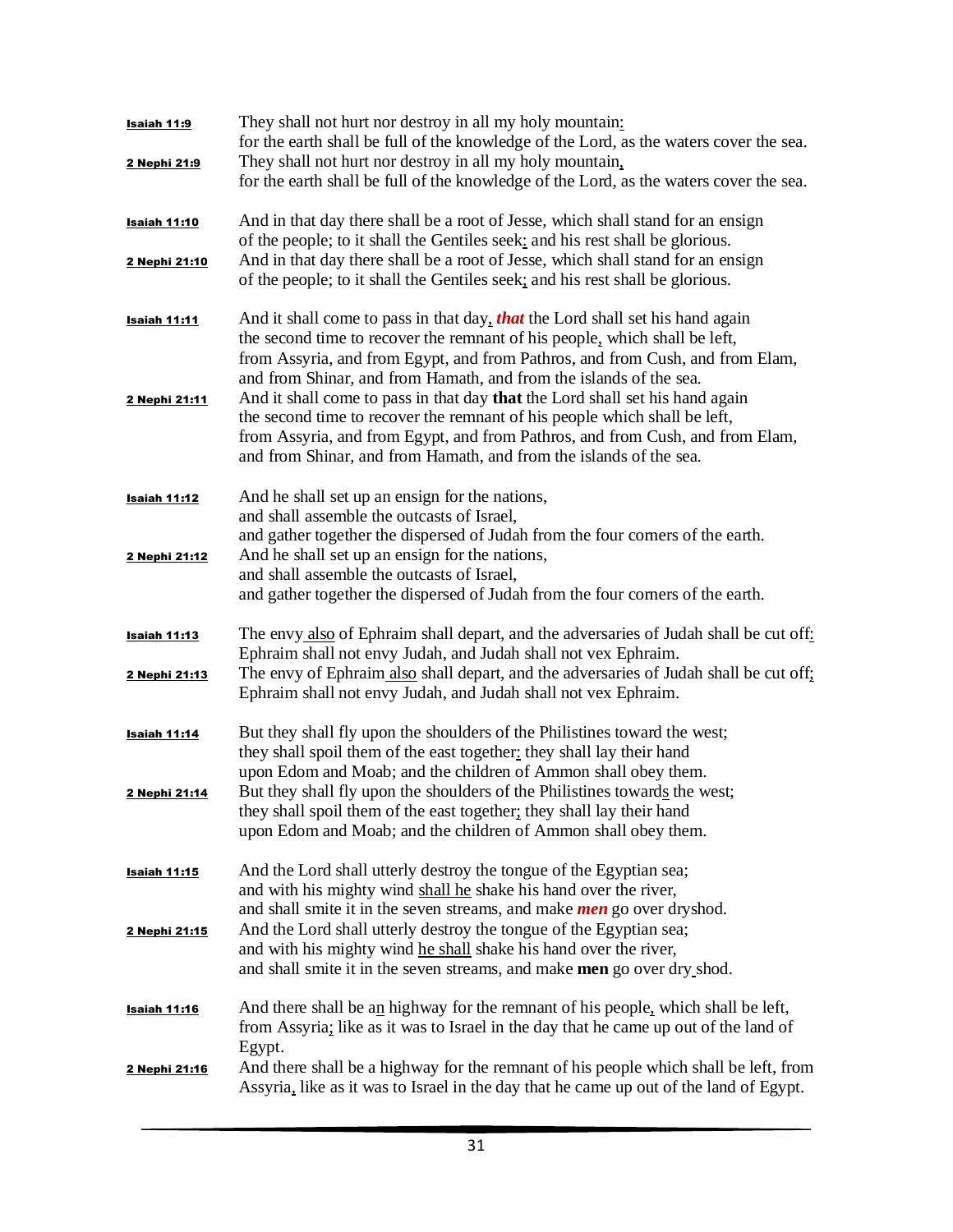## **THE BOOK OF ISAIAH – XII**

| Isaiah 12:1<br>2 Nephi 22:1 | And in that day thou shalt say, O Lord, I will praise thee: though thou wast angry<br>with me, thine anger is turned away, and thou comfortedst me.<br>And in that day thou shalt say: O Lord, I will praise thee; though thou wast angry<br>with me thine anger is turned away, and thou comfortedst me. |
|-----------------------------|-----------------------------------------------------------------------------------------------------------------------------------------------------------------------------------------------------------------------------------------------------------------------------------------------------------|
| Isaiah 12:2<br>2 Nephi 22:2 | Behold, God is my salvation; I will trust, and not be afraid: for<br>the Lord JEHOVAH is my strength and $my$ song; he also is become my salvation.<br>Behold, God is my salvation; I will trust, and not be afraid; for<br>the Lord Jehovah is my strength and my song; he also has become my salvation. |
| Isaiah 12:3<br>2 Nephi 22:3 | Therefore with joy shall ye draw water out of the wells of salvation.<br>Therefore, with joy shall ye draw water out of the wells of salvation.                                                                                                                                                           |
| Isaiah 12:4<br>2 Nephi 22:4 | And in that day shall ye say, Praise the Lord, call upon his name, declare his doings<br>among the people, make mention that his name is exalted.<br>And in that day shall ye say: Praise the Lord, call upon his name, declare his doings<br>among the people, make mention that his name is exalted.    |
| Isaiah 12:5<br>2 Nephi 22:5 | Sing unto the Lord; for he hath done excellent things: this is known in all the earth.<br>Sing unto the Lord; for he hath done excellent things; this is known in all the earth.                                                                                                                          |
| Isaiah 12:6<br>2 Nephi 22:6 | Cry out and shout, thou inhabitant of Zion:<br>for great <i>is</i> the Holy One of Israel in the midst of thee.<br>Cry out and shout, thou inhabitant of Zion;<br>for great is the Holy One of Israel in the midst of thee.                                                                               |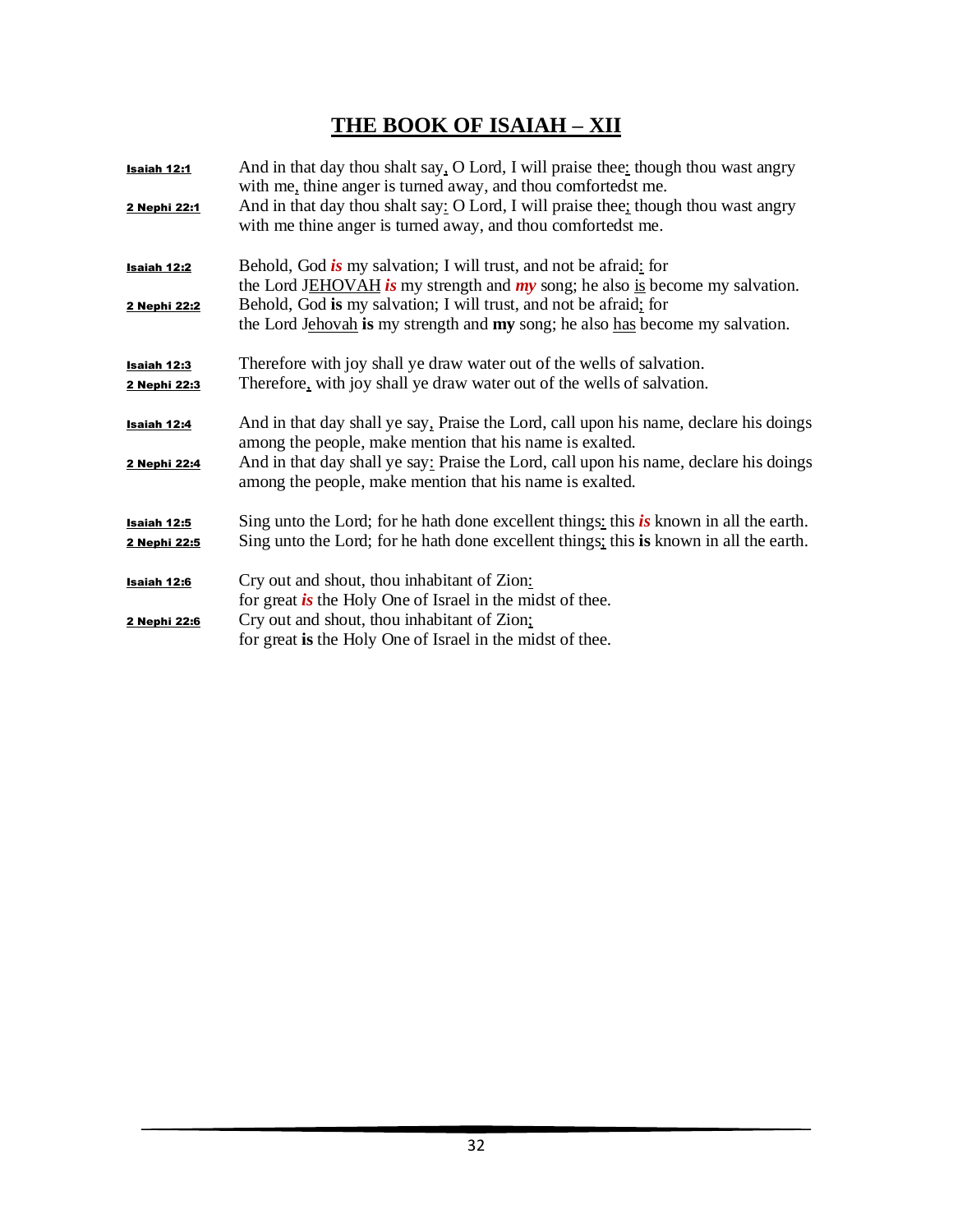#### **THE BOOK OF ISAIAH – XIII**

| Isaiah 13:1  | The burden of Babylon, which Isaiah the son of Amoz did see.           |
|--------------|------------------------------------------------------------------------|
| 2 Nephi 23:1 | The burden of Babylon, which Isaiah the son of Amoz did see.           |
|              |                                                                        |
| Isaiah 13:2  | Lift ye up a banner upon the high mountain, exalt the voice unto them, |
|              | shake the hand, that they may go into the gates of the nobles.         |
| 2 Nephi 23:2 | Lift ye up a banner upon the high mountain, exalt the voice unto them, |
|              | shake the hand, that they may go into the gates of the nobles.         |

**>>Isaiah 13:3 / 2 Nephi 23:3<<**

| This is an example of a change which seems to be at odds with Isaiah.                 |                                                                                                                         |  |
|---------------------------------------------------------------------------------------|-------------------------------------------------------------------------------------------------------------------------|--|
| The placement of the comma after <i>mighty ones</i> changes the context dramatically. |                                                                                                                         |  |
|                                                                                       |                                                                                                                         |  |
| <b>Isaiah 13:3</b>                                                                    | I have commanded my sanctified ones, I have also called my mighty ones                                                  |  |
|                                                                                       | for mine anger, even them that rejoice in my highness.                                                                  |  |
| <u>2 Nephi 23:3</u>                                                                   | I have commanded my sanctified ones, I have also called my mighty ones,                                                 |  |
|                                                                                       | for mine anger is not upon them that rejoice in my highness.                                                            |  |
|                                                                                       |                                                                                                                         |  |
| <u>Isaiah 13:4</u>                                                                    | The noise of a multitude in the mountains, like as of a great people;                                                   |  |
|                                                                                       | a tumultuous noise of the kingdoms of nations gathered together:<br>the Lord of hosts mustereth the host of the battle. |  |
| 2 Nephi 23:4                                                                          | The noise of the multitude in the mountains like as of a great people,                                                  |  |
|                                                                                       | a tumultuous noise of the kingdoms of nations gathered together.                                                        |  |
|                                                                                       | the Lord of Hosts mustereth the hosts of the battle.                                                                    |  |
|                                                                                       |                                                                                                                         |  |
| <u>Isaiah 13:5</u>                                                                    | They come from a far country, from the end of heaven, even the Lord,                                                    |  |
|                                                                                       | and the weapons of his indignation, to destroy the whole land.                                                          |  |
| 2 Nephi 23:5                                                                          | They come from a far country, from the end of heaven, yea, the Lord,                                                    |  |
|                                                                                       | and the weapons of his indignation, to destroy the whole land.                                                          |  |
|                                                                                       |                                                                                                                         |  |
| Isaiah 13:6                                                                           | Howl ye: for the day of the Lord is at hand;                                                                            |  |
|                                                                                       | it shall come as a destruction from the Almighty.                                                                       |  |
| 2 Nephi 23:6                                                                          | Howl ye, for the day of the Lord is at hand;                                                                            |  |
|                                                                                       | it shall come as a destruction from the Almighty.                                                                       |  |
|                                                                                       | Therefore shall all hands be faint, and every man's heart shall melt:                                                   |  |
| <b>Isaiah 13:7</b><br>2 Nephi 23:7                                                    | Therefore shall all hands be faint, every man's heart shall melt;                                                       |  |
|                                                                                       |                                                                                                                         |  |
| <b>Isaiah 13:8</b>                                                                    | And they shall be afraid: pangs and sorrows shall take hold of them;                                                    |  |
|                                                                                       | they shall be in pain as a woman that travaileth:                                                                       |  |
|                                                                                       | they shall be amazed one at another; their faces <b>shall be as</b> flames.                                             |  |
| 2 Nephi 23:8                                                                          | And they shall be afraid; pangs and sorrows shall take hold of them;                                                    |  |
|                                                                                       | they shall be amazed one at another; their faces shall be as flames.                                                    |  |
|                                                                                       |                                                                                                                         |  |
| <u>Isaiah 13:9</u>                                                                    | Behold, the day of the Lord cometh, cruel both with wrath and fierce anger,                                             |  |
|                                                                                       | to lay the land desolate: and he shall destroy the sinners thereof out of it.                                           |  |
| 2 Nephi 23:9                                                                          | Behold, the day of the Lord cometh, cruel both with wrath and fierce anger,                                             |  |
|                                                                                       | to lay the land desolate; and he shall destroy the sinners thereof out of it.                                           |  |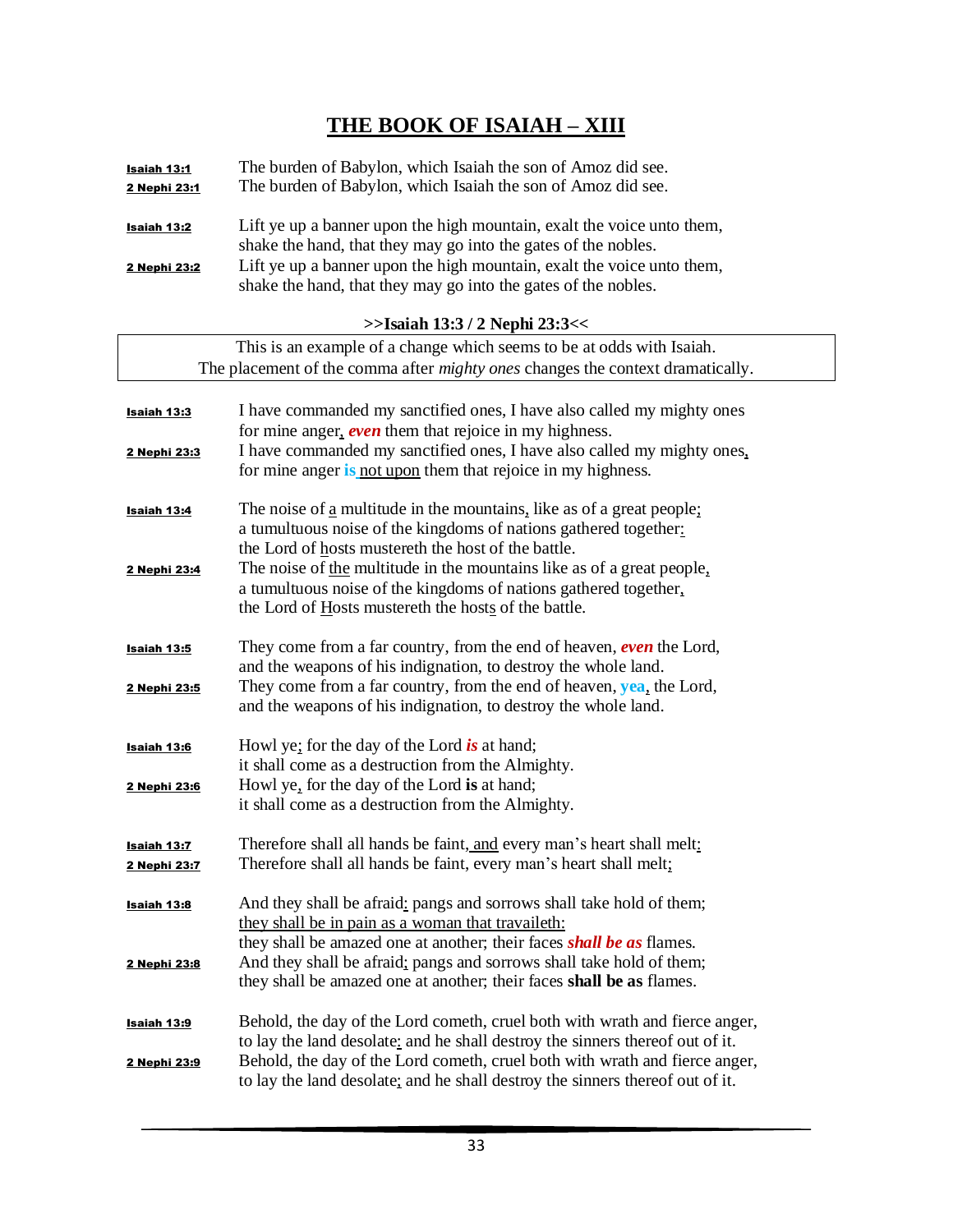| <b>Isaiah 13:10</b> | For the stars of heaven and the constellations thereof shall not give their light:<br>the sun shall be darkened in his going forth,<br>and the moon shall not cause her light to shine.                    |
|---------------------|------------------------------------------------------------------------------------------------------------------------------------------------------------------------------------------------------------|
| 2 Nephi 23:10       | For the stars of heaven and the constellations thereof shall not give their light;<br>the sun shall be darkened in his going forth,<br>and the moon shall not cause her light to shine.                    |
| <u>Isaiah 13:11</u> | And I will punish the world for <i>their</i> evil, and the wicked<br>for their iniquity; and I will cause the arrogancy of the proud to cease,<br>and will lay <u>low</u> the haughtiness of the terrible. |
| 2 Nephi 23:11       | And I will punish the world for $[X]$ evil, and the wicked<br>for their iniquity; I will cause the arrogancy of the proud to cease,<br>and will lay down the haughtiness of the terrible.                  |
| <u>Isaiah 13:12</u> | I will make a man more precious than fine gold;<br>even a man than the golden wedge of Ophir.                                                                                                              |
| 2 Nephi 23:12       | I will make a man more precious than fine gold;<br>even a man than the golden wedge of Ophir.                                                                                                              |
| <b>Isaiah 13:13</b> | Therefore I will shake the heavens, and the earth shall remove out of her place,<br>in the wrath of the Lord of hosts, and in the day of his fierce anger.                                                 |
| 2 Nephi 23:13       | Therefore, I will shake the heavens, and the earth shall remove out of her place,<br>in the wrath of the Lord of Hosts, and in the day of his fierce anger.                                                |
| Isaiah 13:14        | And it shall be as the chased roe, and as a sheep that no man taketh up:<br>they shall every man turn to his own people,<br>and flee every one into his own land.                                          |
| 2 Nephi 23:14       | And it shall be as the chased roe, and as a sheep that no man taketh up; and<br>they shall every man turn to his own people,<br>and flee every one into his own land.                                      |
| <b>Isaiah 13:15</b> | Every one that is <u>found</u> shall be thrust through;<br>and every one that is joined <i>unto them</i> shall fall by the sword.                                                                          |
| 2 Nephi 23:15       | Every one that is proud shall be thrust through; yea,<br>and every one that is joined to the wicked shall fall by the sword.                                                                               |
| <b>Isaiah 13:16</b> | Their children also shall be dashed to pieces before their eyes;<br>their houses shall be spoiled, and their wives ravished.                                                                               |
| 2 Nephi 23:16       | Their children also shall be dashed to pieces before their eyes;<br>their houses shall be spoiled and their wives ravished.                                                                                |
| <b>Isaiah 13:17</b> | Behold, I will stir up the Medes against them,<br>which shall not regard silver, and <b>as for</b> gold, they shall not delight in it.                                                                     |
| 2 Nephi 23:17       | Behold, I will stir up the Medes against them,<br>which shall not regard silver and $[X_X]$ gold, nor shall they delight in it.                                                                            |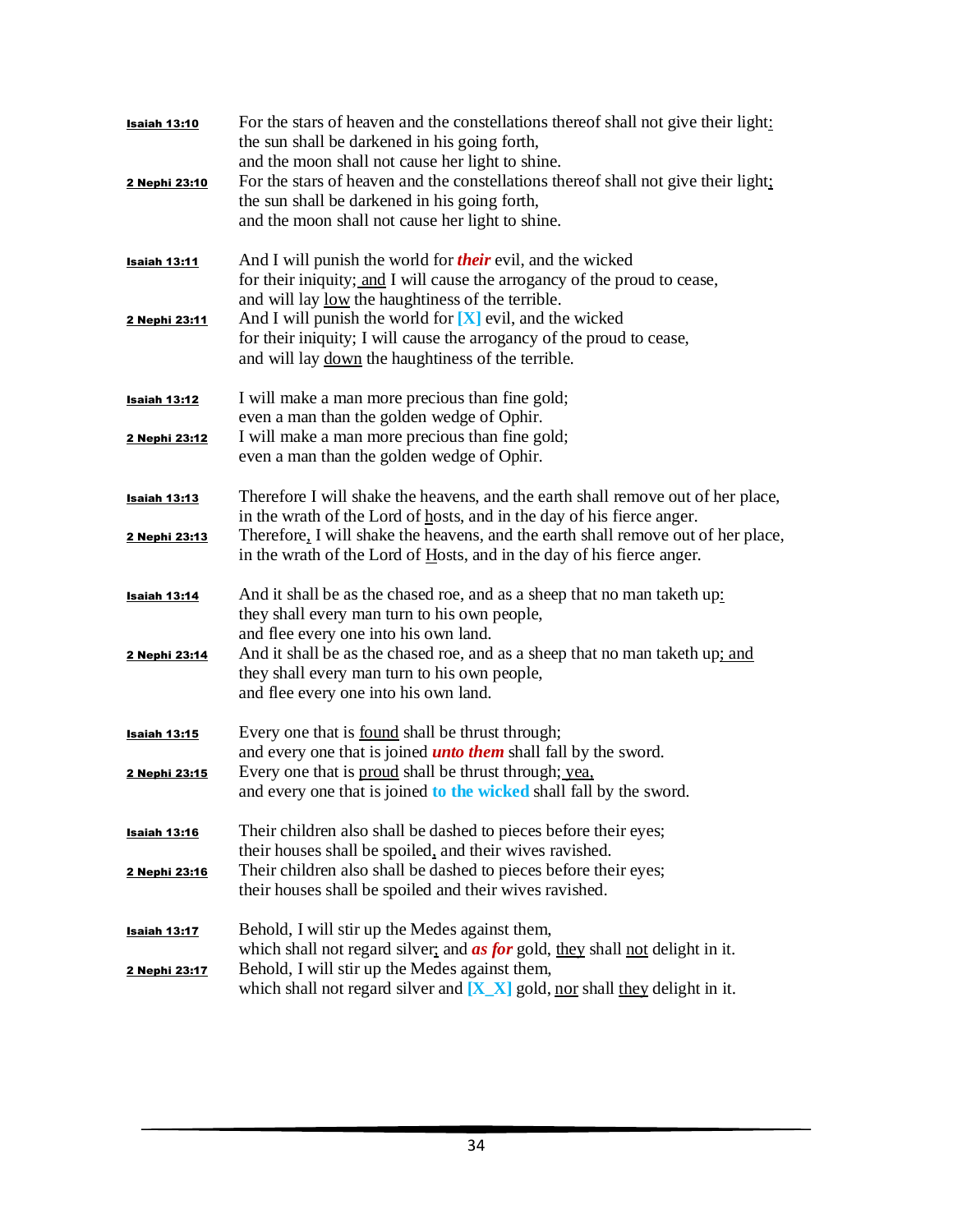| <b>Isaiah 13:18</b><br>2 Nephi 23:18 | <b>Their</b> bows also shall dash the young men to pieces;<br>and they shall have no pity on the fruit of the womb;<br>their eye shall not spare children.<br>Their bows shall also dash the young men to pieces;<br>and they shall have no pity on the fruit of the womb;<br>their eyes shall not spare children. |
|--------------------------------------|--------------------------------------------------------------------------------------------------------------------------------------------------------------------------------------------------------------------------------------------------------------------------------------------------------------------|
| <b>Isaiah 13:19</b><br>2 Nephi 23:19 | And Babylon, the glory of kingdoms, the beauty of the Chaldees' excellency,<br>shall be as when God overthrew Sodom and Gomorrah.<br>And Babylon, the glory of kingdoms, the beauty of the Chaldees' excellency,<br>shall be as when God overthrew Sodom and Gomorrah.                                             |
| <b>Isaiah 13:20</b><br>2 Nephi 23:20 | It shall never be inhabited, neither shall it be dwelt in<br>from generation to generation: neither shall the Arabian pitch tent there;<br>neither shall the shepherds make their fold there.<br>It shall never be inhabited, neither shall it be dwelt in                                                         |
|                                      | from generation to generation: neither shall the Arabian pitch tent there;<br>neither shall the shepherds make their fold there.                                                                                                                                                                                   |
| <b>Isaiah 13:21</b>                  | But wild beasts of the desert shall lie there; and their houses shall be full of<br>doleful creatures; and owls shall dwell there, and satyrs shall dance there.                                                                                                                                                   |
| 2 Nephi 23:21                        | But wild beasts of the desert shall lie there; and their houses shall be full of<br>doleful creatures; and owls shall dwell there, and satyrs shall dance there.                                                                                                                                                   |
| Isaiah 13:22                         | And the wild beasts of the islands shall cry in their desolate houses,<br>and dragons in <i>their</i> pleasant palaces: and her time is near to come,<br>and her days shall not be prolonged.                                                                                                                      |
| 2 Nephi 23:22                        | And the wild beasts of the islands shall cry in their desolate houses,<br>and dragons in their pleasant palaces; and her time is near to come,<br>and her day shall not be prolonged. For I will destroy her speedily; yea,<br>for I will be merciful unto my people, but the wicked shall perish.                 |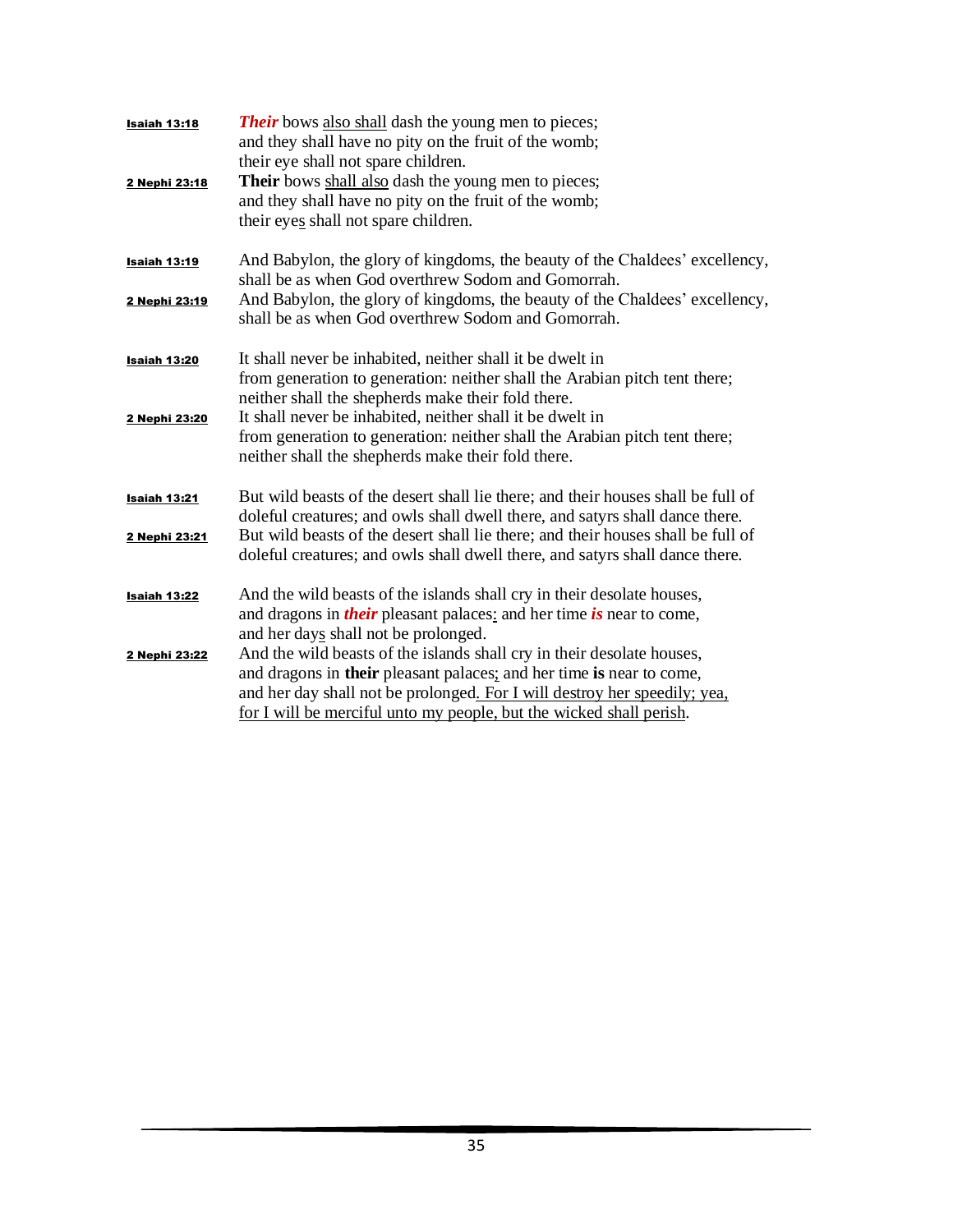## **THE BOOK OF ISAIAH – XIV**

| Isaiah 14:1                 | For the Lord will have mercy on Jacob, and will yet choose Israel,<br>and set them in their own land: and the strangers shall be joined with them,<br>and they shall cleave to the house of Jacob.                                                                                                                                                                                        |
|-----------------------------|-------------------------------------------------------------------------------------------------------------------------------------------------------------------------------------------------------------------------------------------------------------------------------------------------------------------------------------------------------------------------------------------|
| 2 Nephi 24:1                | For the Lord will have mercy on Jacob, and will yet choose Israel,<br>and set them in their own land; and the strangers shall be joined with them,<br>and they shall cleave to the house of Jacob.                                                                                                                                                                                        |
| Isaiah 14:2                 | And the people shall take them, and bring them to their place:<br>and the house of Israel shall possess them in the land of the Lord<br>for servants and handmaids: and they shall take them captives,<br>whose captives they were; and they shall rule over their oppressors.                                                                                                            |
| 2 Nephi 24:2                | And the people shall take them and bring them to their place:<br>yea, from far unto the ends of the earth; and they shall return to their lands of<br>promise. And the house of Israel shall possess them, and the land of the Lord<br>shall be for servants and handmaids; and they shall take them captives unto<br>whom they were captives; and they shall rule over their oppressors. |
| Isaiah 14:3                 | And it shall come to pass in the day that the Lord shall give thee rest from<br>thy sorrow, and from thy fear,<br>and from the hard bondage wherein thou wast made to serve,                                                                                                                                                                                                              |
| 2 Nephi 24:3                | And it shall come to pass in that day that the Lord shall give thee rest, from<br>thy sorrow, and from thy fear,<br>and from the hard bondage wherein thou wast made to serve.                                                                                                                                                                                                            |
| Isaiah 14:4<br>2 Nephi 24:4 | That thou shalt take up this proverb against the king of Babylon,<br>and say, How hath the oppressor ceased! the golden city ceased!<br>And it shall come to pass in that day,                                                                                                                                                                                                            |
|                             | that thou shalt take up this proverb against the king of Babylon,<br>and say: How hath the oppressor ceased, the golden city ceased!                                                                                                                                                                                                                                                      |
| Isaiah 14:5<br>2 Nephi 24:5 | The Lord hath broken the staff of the wicked, <i>and</i> the sceptre of the rulers.<br>The Lord hath broken the staff of the wicked, $[X]$ the scepters of the rulers.                                                                                                                                                                                                                    |
| Isaiah 14:6<br>2 Nephi 24:6 | He who smote the people in wrath with a continual stroke,<br>he that ruled the nations in anger, is persecuted, <i>and</i> none hindereth.<br>He who smote the people in wrath with a continual stroke,                                                                                                                                                                                   |
| <u>Isaiah 14:7</u>          | he that ruled the nations in anger, is persecuted, and none hindereth.<br>The whole earth is at rest, and is quiet: they break forth into singing.                                                                                                                                                                                                                                        |
| 2 Nephi 24:7                | The whole earth is at rest, and is quiet; they break forth into singing.                                                                                                                                                                                                                                                                                                                  |
| <u>Isaiah 14:8</u>          | Yea, the fir trees rejoice at thee, and the cedars of Lebanon, saying,<br>Since thou art laid down, no feller is come up against us.                                                                                                                                                                                                                                                      |
| 2 Nephi 24:8                | Yea, the fir trees rejoice at thee, and also the cedars of Lebanon, saying:<br>Since thou art laid down no feller is come up against us.                                                                                                                                                                                                                                                  |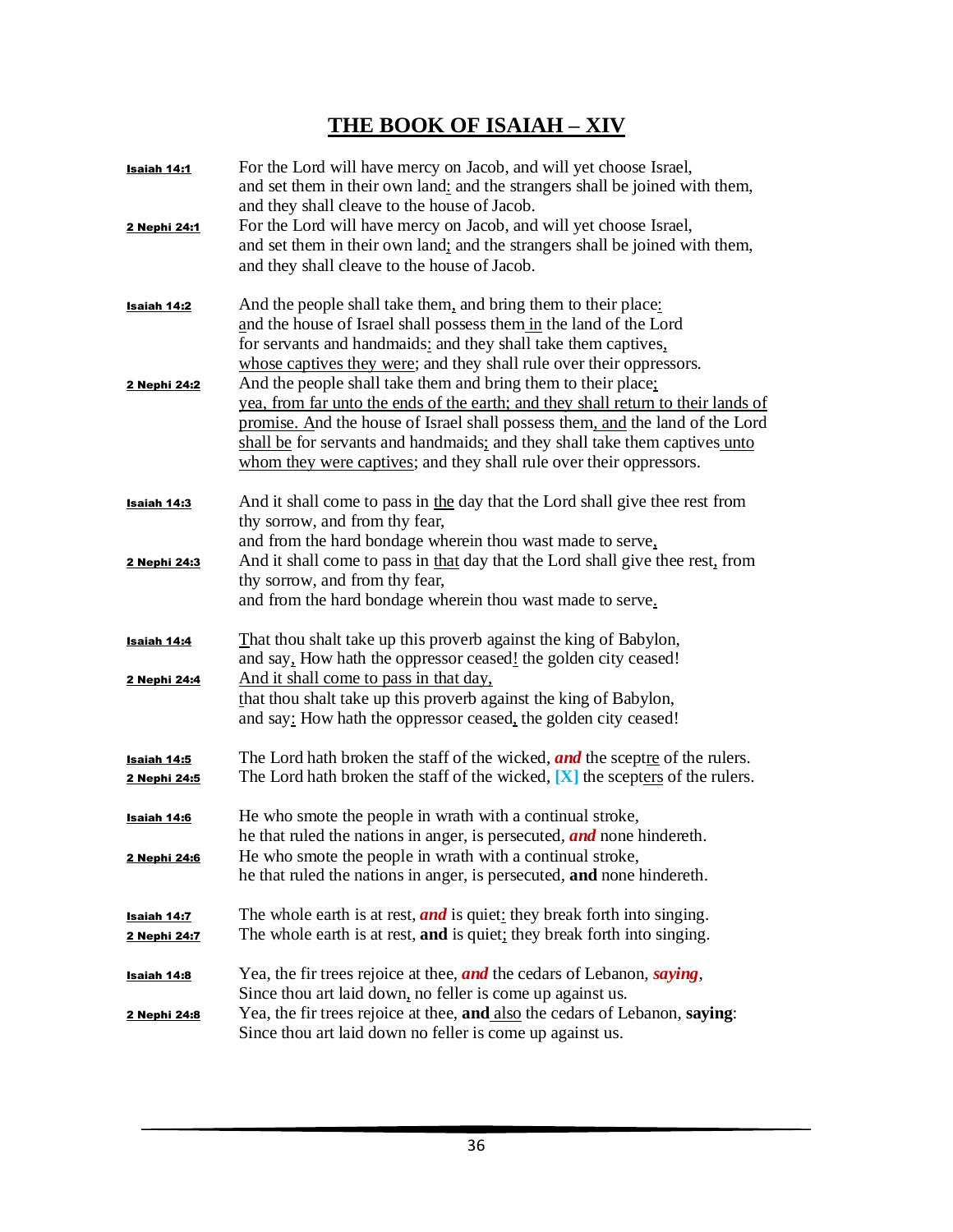| Isaiah 14:9<br>2 Nephi 24:9          | Hell from beneath is moved for thee to meet <b>thee</b> at thy coming:<br>it stirreth up the dead for thee, <b>even</b> all the chief ones of the earth;<br>it hath raised up from their thrones all the kings of the nations.<br>Hell from beneath is moved for thee to meet thee at thy coming:<br>it stirreth up the dead for thee, even all the chief ones of the earth;<br>it hath raised up from their thrones all the kings of the nations. |
|--------------------------------------|----------------------------------------------------------------------------------------------------------------------------------------------------------------------------------------------------------------------------------------------------------------------------------------------------------------------------------------------------------------------------------------------------------------------------------------------------|
| <b>Isaiah 14:10</b><br>2 Nephi 24:10 | All they shall speak and say unto thee, Art thou also become weak as we?<br>art thou become like unto us?<br>All they shall speak and say unto thee: Art thou also become weak as we?<br>Art thou become like unto us?                                                                                                                                                                                                                             |
| <b>Isaiah 14:11</b><br>2 Nephi 24:11 | Thy pomp is brought down to the grave, and the noise of thy viols:<br>the worm is spread under thee, and the worms cover thee.<br>Thy pomp is brought down to the grave: $[X]$ the noise of thy viols is not heard:<br>the worm is spread under thee, and the worms cover thee.                                                                                                                                                                    |
| Isaiah 14:12<br>2 Nephi 24:12        | How art thou fallen from heaven, O Lucifer, son of the morning! how<br>art thou cut down to the ground, which didst weaken the nations!<br>How art thou fallen from heaven, O Lucifer, son of the morning! $[X]$<br>Art thou cut down to the ground, which did weaken the nations!                                                                                                                                                                 |
| Isaiah 14:13<br>2 Nephi 24:13        | For thou hast said in thine heart, I will ascend into heaven,<br>I will exalt my throne above the stars of God:<br>I will sit also upon the mount of the congregation, in the sides of the north:<br>For thou hast said in thy heart: I will ascend into heaven,<br>I will exalt my throne above the stars of God;<br>I will sit also upon the mount of the congregation, in the sides of the north;                                               |
| <b>Isaiah 14:14</b><br>2 Nephi 24:14 | I will ascend above the heights of the clouds; I will be like the most High.<br>I will ascend above the heights of the clouds; I will be like the Most High.                                                                                                                                                                                                                                                                                       |
| <u>Isaiah 14:15</u><br>2 Nephi 24:15 | Yet thou shalt be brought down to hell, to the sides of the pit.<br>Yet thou shalt be brought down to hell, to the sides of the pit.                                                                                                                                                                                                                                                                                                               |
| <b>Isaiah 14:16</b><br>2 Nephi 24:16 | They that see thee shall narrowly look upon thee,<br>and consider thee, saying,<br>Is this the man that made the earth to tremble, that did shake kingdoms:<br>They that see thee shall narrowly look upon thee,<br>and shall consider thee, and shall say:<br>Is this the man that made the earth to tremble, that did shake kingdoms?                                                                                                            |
| <b>Isaiah 14:17</b><br>2 Nephi 24:17 | <b>That</b> made the world as a wilderness, and destroyed the cities thereof:<br><i>that</i> opened not the house of his prisoners?<br>And made the world as a wilderness, and destroyed the cities thereof,<br>and opened not the house of his prisoners?                                                                                                                                                                                         |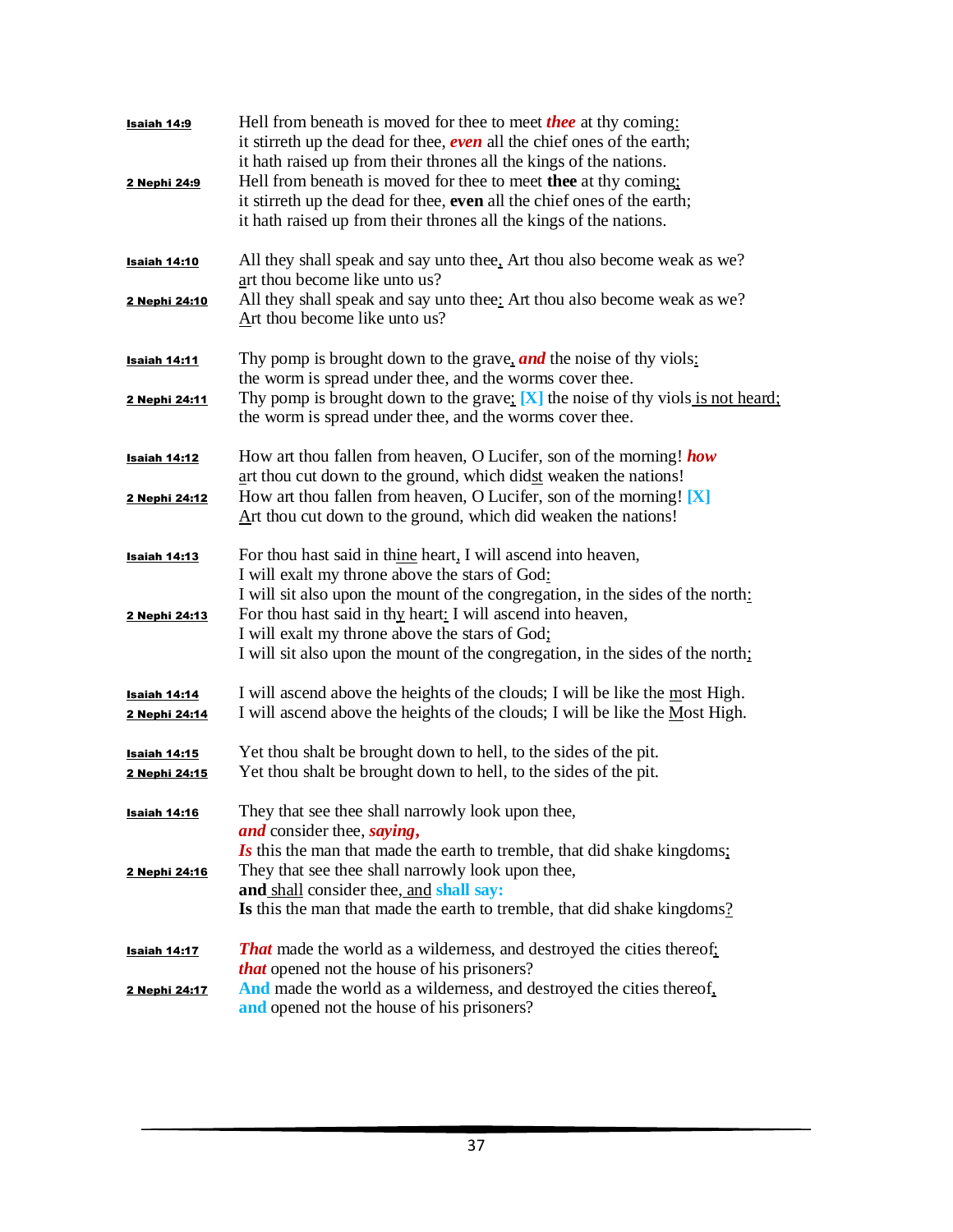| Isaiah 14:18        | All the kings of the nations, <b>even</b> all of them, lie in glory,                     |
|---------------------|------------------------------------------------------------------------------------------|
|                     | every one in his own house.                                                              |
| 2 Nephi 24:18       | All the kings of the nations, yea, all of them, lie in glory,                            |
|                     | every one of them in his own house.                                                      |
|                     |                                                                                          |
| <u>Isaiah 14:19</u> | But thou art cast out of thy grave like an abominable branch,                            |
|                     | <b>and as</b> the <u>raiment</u> of those that are slain, thrust through with a sword,   |
|                     | that go down to the stones of the pit; as a carcase trodden under feet.                  |
| 2 Nephi 24:19       | But thou art cast out of thy grave like an abominable branch,                            |
|                     | and [X] the remnant of those that are slain, thrust through with a sword,                |
|                     | that go down to the stones of the pit; as a carcass trodden under feet.                  |
| <b>Isaiah 14:20</b> | Thou shalt not be joined with them in burial, because thou hast destroyed thy            |
|                     | land, <i>and</i> slain thy people: the seed of evildoers shall never be renowned.        |
| 2 Nephi 24:20       | Thou shalt not be joined with them in burial, because thou hast destroyed thy            |
|                     | land and slain thy people; the seed of evil-doers shall never be renowned.               |
|                     |                                                                                          |
| <u>Isaiah 14:21</u> | Prepare slaughter for his children for the iniquity of their fathers;                    |
|                     | that they do not rise, nor possess the land, nor fill the face of the world with cities. |
| 2 Nephi 24:21       | Prepare slaughter for his children for the iniquities of their fathers,                  |
|                     | that they do not rise, nor possess the land, nor fill the face of the world with cities. |
| <b>Isaiah 14:22</b> | For I will rise up against them,                                                         |
|                     | saith the Lord of hosts, and cut off from Babylon                                        |
|                     | the name, and remnant, and son, and nephew, saith the Lord.                              |
| 2 Nephi 24:22       | For I will rise up against them,                                                         |
|                     | saith the Lord of Hosts, and cut off from Babylon                                        |
|                     | the name, and remnant, and son, and nephew, saith the Lord.                              |
|                     |                                                                                          |
| Isaiah 14:23        | I will also make it a possession for the bittern, and pools of water:                    |
|                     | and I will sweep it with the besom of destruction, saith the Lord of hosts.              |
| 2 Nephi 24:23       | I will also make it a possession for the bittern, and pools of water;                    |
|                     | and I will sweep it with the besom of destruction, saith the Lord of Hosts.              |
|                     |                                                                                          |
| Isaiah 14:24        | The Lord of hosts hath sworn, saying, Surely as I have thought,                          |
|                     | so shall it come to pass; and as I have purposed, so shall it stand:                     |
| 2 Nephi 24:24       | The Lord of Hosts hath sworn, saying: Surely as I have thought,                          |
|                     | so shall it come to pass; and as I have purposed, so shall it stand—                     |
| Isaiah 14:25        | That I will break the Assyrian in my land, and upon my mountains                         |
|                     | tread him under foot: then shall his yoke depart from off them,                          |
|                     | and his burden depart from off their shoulders.                                          |
| 2 Nephi 24:25       | That I will bring the Assyrian in my land, and upon my mountains                         |
|                     | tread him under foot; then shall his yoke depart from off them,                          |
|                     | and his burden depart from off their shoulders.                                          |
|                     |                                                                                          |
| <u>Isaiah 14:26</u> | This is the purpose that is purposed upon the whole earth:                               |
|                     | and this is the hand that is stretched out upon all the nations.                         |
| 2 Nephi 24:26       | This is the purpose that is purposed upon the whole earth;                               |
|                     | and this is the hand that is stretched out upon all nations.                             |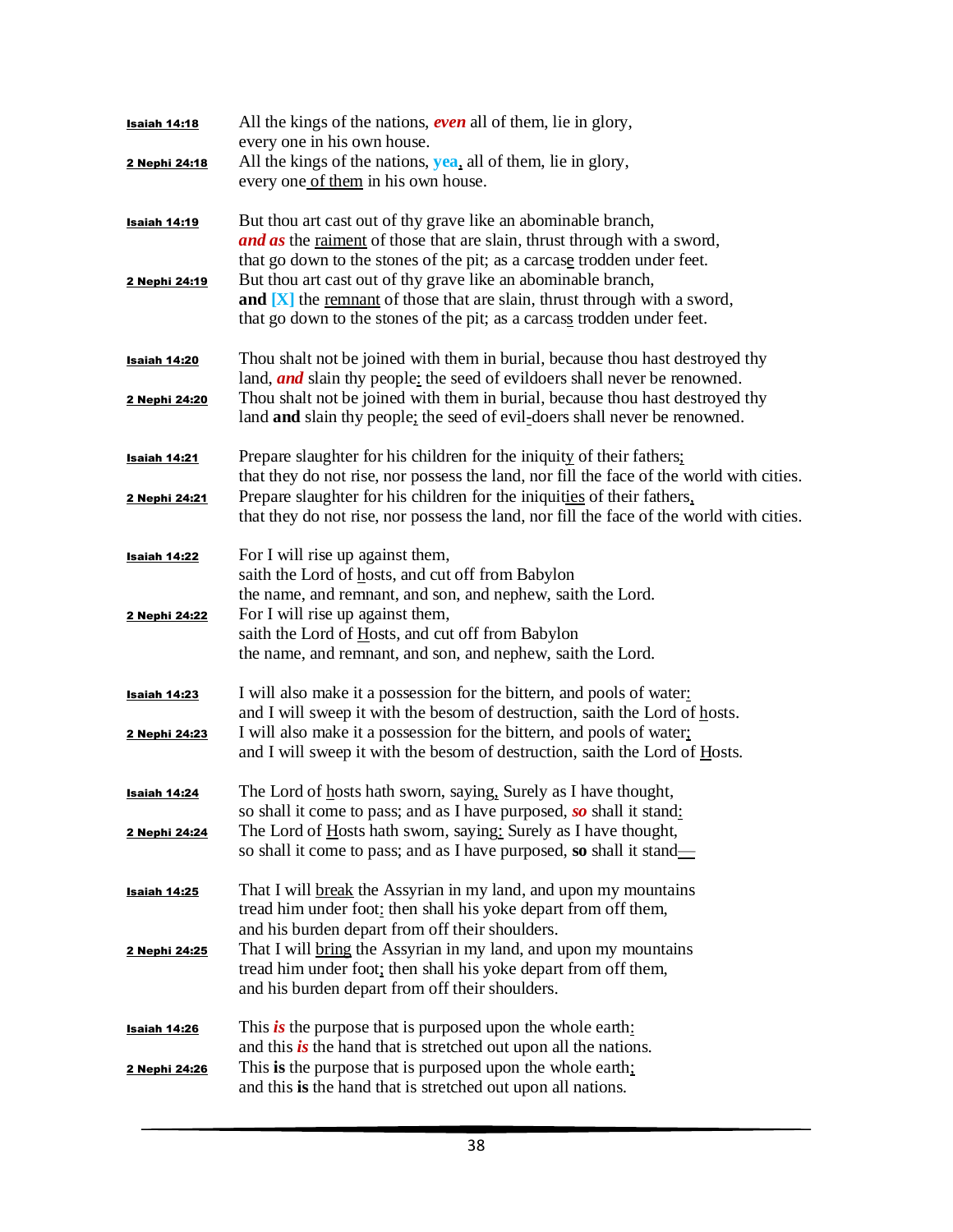| Isaiah 14:27        | For the Lord of hosts hath purposed, and who shall disannul $it$ ?<br>and his hand is stretched out, and who shall turn it back? |
|---------------------|----------------------------------------------------------------------------------------------------------------------------------|
| 2 Nephi 24:27       | For the Lord of Hosts hath purposed, and who shall disannul $[X]$ ?                                                              |
|                     | And his hand is stretched out, and who shall turn it back?                                                                       |
|                     |                                                                                                                                  |
| Isaiah 14:28        | In the year that king Ahaz died was this burden.                                                                                 |
| 2 Nephi 24:28       | In the year that king Ahaz died was this burden.                                                                                 |
| Isaiah 14:29        | Rejoice not thou, whole Palestina, because the rod of him that                                                                   |
|                     | smote thee is broken: for out of the serpent's root shall come forth a cockatrice,                                               |
|                     | and his fruit <i>shall be</i> a fiery flying serpent.                                                                            |
| 2 Nephi 24:29       | Rejoice not thou, whole Palestina, because the rod of him that                                                                   |
|                     | smote thee is broken; for out of the serpent's root shall come forth a cockatrice,                                               |
|                     | and his fruit shall be a fiery flying serpent.                                                                                   |
|                     |                                                                                                                                  |
| <b>Isaiah 14:30</b> | And the firstborn of the poor shall feed, and the needy shall lie down in safety:                                                |
|                     | and I will kill thy root with famine, and he shall slay thy remnant.                                                             |
| 2 Nephi 24:30       | And the firstborn of the poor shall feed, and the needy shall lie down in safety;                                                |
|                     | and I will kill thy root with famine, and he shall slay thy remnant.                                                             |
| <b>Isaiah 14:31</b> | Howl, O gate; cry, O city; thou, whole Palestina,                                                                                |
|                     | art dissolved: for there shall come from the north a smoke,                                                                      |
|                     | and none <i>shall be</i> alone in his appointed times.                                                                           |
| 2 Nephi 24:31       | Howl, O gate; cry, O city; thou, whole Palestina,                                                                                |
|                     | art dissolved; for there shall come from the north a smoke,                                                                      |
|                     | and none shall be alone in his appointed times.                                                                                  |
| Isaiah 14:32        | What shall <i>one</i> then answer the messengers of the nation?                                                                  |
|                     | That the Lord hath founded Zion, and the poor of his people shall trust in it.                                                   |
| 2 Nephi 24:32       | What shall $[X]$ then answer the messengers of the nations?                                                                      |
|                     | That the Lord hath founded Zion, and the poor of his people shall trust in it.                                                   |
|                     |                                                                                                                                  |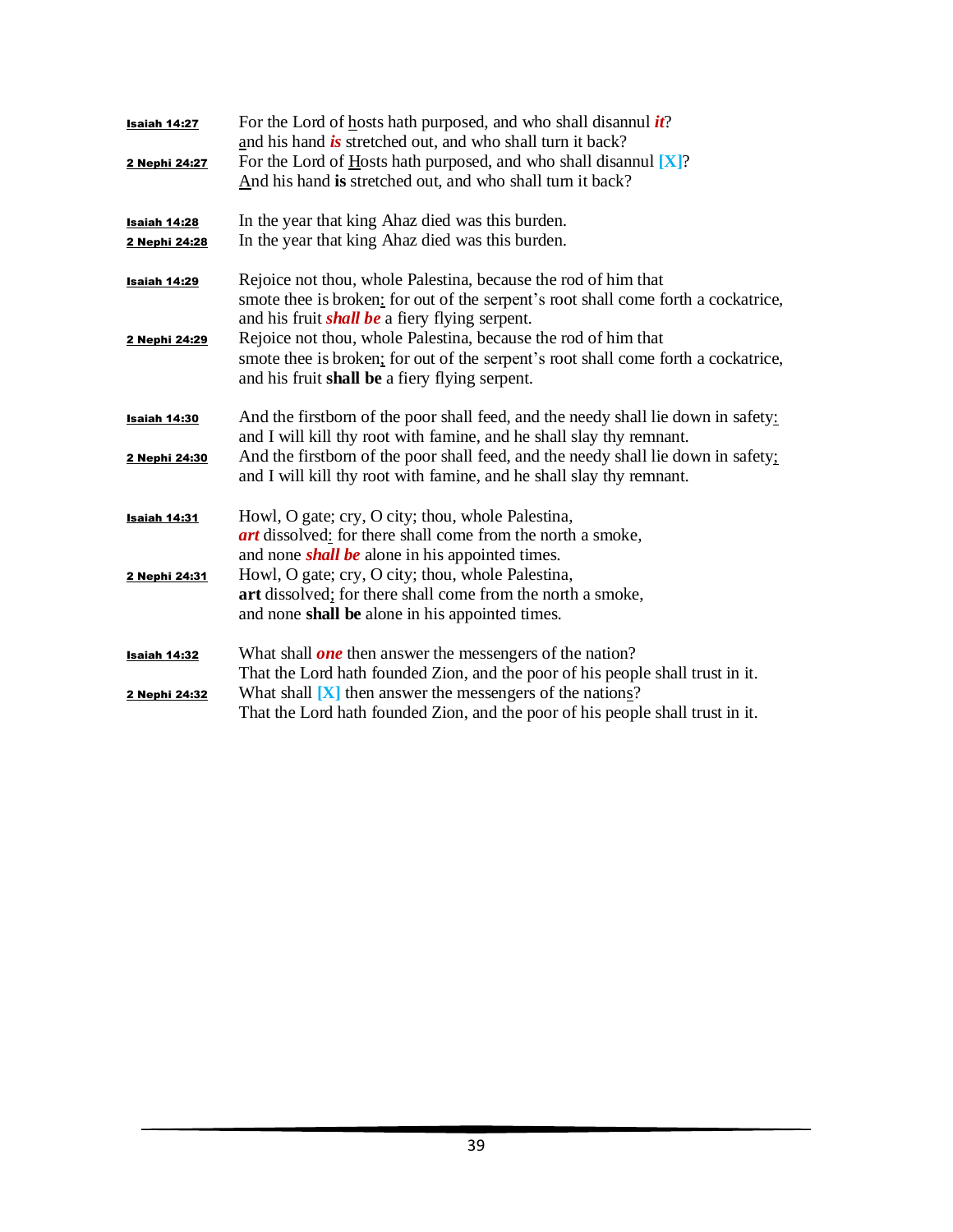## **THE BOOK OF ISAIAH – XXIX**

| <b>Isaiah 29:1-5</b> | Woe to Ariel, to Ariel, the city where David dwelt! add ye year to year; let them kill<br>sacrifices. Yet I will distress Ariel, and there shall be heaviness and sorrow: and it<br>shall be unto me as Ariel. And I will camp against thee round about, and will lay<br>siege against thee with a mount, and I will raise forts against thee. And thou shalt be<br>brought down, <i>and</i> shalt speak out of the ground, and thy speech shall be low out of<br>the dust, and thy voice shall be, as of one that hath a familiar spirit, out of the ground,<br>and thy speech shall whisper out of the dust. Moreover the multitude of thy strangers<br>shall be like small dust, and the multitude of the terrible ones <b>shall be</b> as chaff that<br>passeth away: yea, it shall be at an instant suddenly. |
|----------------------|--------------------------------------------------------------------------------------------------------------------------------------------------------------------------------------------------------------------------------------------------------------------------------------------------------------------------------------------------------------------------------------------------------------------------------------------------------------------------------------------------------------------------------------------------------------------------------------------------------------------------------------------------------------------------------------------------------------------------------------------------------------------------------------------------------------------|
| <b>Isaiah 29:6</b>   | Thou shalt be visited of the Lord of hosts with<br>thunder, and with earthquake, and great noise, with storm and<br>tempest, and the flame of devouring fire.                                                                                                                                                                                                                                                                                                                                                                                                                                                                                                                                                                                                                                                      |
| 2 Nephi 27:2         | And when that day shall come they shall be visited of the Lord of Hosts, with<br>thunder and with earthquake, and with a great noise, and with storm, and with<br>tempest, and with the flame of devouring fire.                                                                                                                                                                                                                                                                                                                                                                                                                                                                                                                                                                                                   |
| Isaiah 29:7          | And the multitude of all the nations that fight against Ariel,<br>even all that fight against her and her munition, and that distress her,<br>shall be as a dream of a night vision.                                                                                                                                                                                                                                                                                                                                                                                                                                                                                                                                                                                                                               |
| 2 Nephi 27:3         | And all the nations that fight against Zion,<br>and that distress her,<br>shall be as a dream of a night vision; yea                                                                                                                                                                                                                                                                                                                                                                                                                                                                                                                                                                                                                                                                                               |
| <b>Isaiah 29:8</b>   | It shall even be as when an hungry <i>man</i> dreameth, and, behold,<br>he eateth; but he awaketh, and his soul is empty: or as when a thirsty man<br>dreameth, and, behold, he drinketh; but he awaketh, and, behold, he is faint,<br>and his soul hath appetite: so shall the multitude of all the nations be,<br>that fight against mount Zion.                                                                                                                                                                                                                                                                                                                                                                                                                                                                 |
| 2 Nephi 27:3         | it shall be unto them, even as unto a hungry man which dreameth, and behold<br>he eateth but he awaketh and his soul is empty; or like unto a thirsty man which<br>dreameth, and behold he drinketh but he awaketh and behold he is faint,<br>and his soul hath appetite; yea, even so shall the multitude of all the nations be<br>that fight against Mount Zion.                                                                                                                                                                                                                                                                                                                                                                                                                                                 |
| Isaiah 29:9          | Stay yourselves, and wonder;<br>cry ye out, and cry: they are drunken, but not with wine;<br>they stagger, but not with strong drink.                                                                                                                                                                                                                                                                                                                                                                                                                                                                                                                                                                                                                                                                              |
| 2 Nephi 27:4         | For behold, all ye that doeth iniquity, stay yourselves and wonder,<br>for ye shall cry out, and cry; yea, ye shall be drunken but not with wine.<br>ye shall stagger but not with strong drink.                                                                                                                                                                                                                                                                                                                                                                                                                                                                                                                                                                                                                   |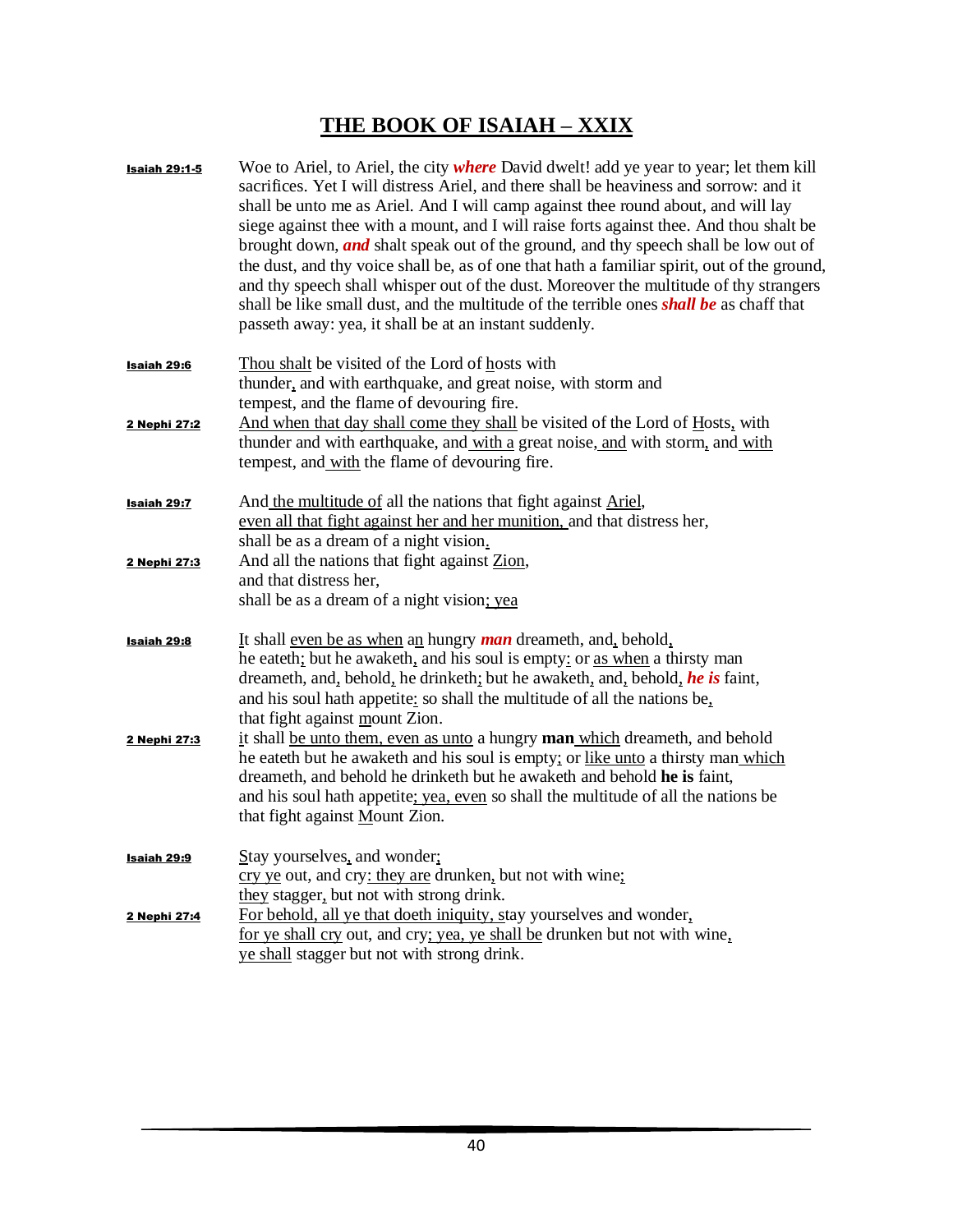| <b>Isaiah 29:10</b> | For the Lord hath poured out upon you the spirit of deep sleep,<br>and hath closed your eyes: the prophets<br>and your rulers, the seers hath he covered.                                                                                                                                                                                                                                                                                                                                                                                                                                                                                                                                                                                                                             |
|---------------------|---------------------------------------------------------------------------------------------------------------------------------------------------------------------------------------------------------------------------------------------------------------------------------------------------------------------------------------------------------------------------------------------------------------------------------------------------------------------------------------------------------------------------------------------------------------------------------------------------------------------------------------------------------------------------------------------------------------------------------------------------------------------------------------|
| 2 Nephi 27:5        | For behold, the Lord hath poured out upon you the spirit of deep sleep.<br>For behold, ye have closed your eyes, and ye have rejected the prophets;<br>and your rulers, and the seers hath he covered because of your iniquity.                                                                                                                                                                                                                                                                                                                                                                                                                                                                                                                                                       |
| Isaiah 29:11        | And the vision of all is become unto you as<br>the words of a book that is sealed,<br>which <b>men</b> deliver to one that is learned, saying, Read this, I pray thee:<br>and he saith, I cannot; for it is sealed:                                                                                                                                                                                                                                                                                                                                                                                                                                                                                                                                                                   |
| 2 Nephi 27:9-10     | But the book shall be delivered unto a man, and he shall deliver<br>the words of the book, which are the words of those who have slumbered in the dust,<br>and he shall deliver these words unto another;<br>But the words which are sealed                                                                                                                                                                                                                                                                                                                                                                                                                                                                                                                                           |
| Isaiah 29:12        | And the book is delivered to him that is not<br>learned, saying, Read this, I pray thee: and he saith,<br>I am not learned.                                                                                                                                                                                                                                                                                                                                                                                                                                                                                                                                                                                                                                                           |
| 2 Nephi 27:15-19    | But behold, it shall come to pass that the Lord God shall say unto him to whom he<br>shall deliver the book: Take these words which are not sealed and deliver them to<br>another, that he may show them unto the<br>learned, saying: Read this, I pray thee. And the learned shall say:<br>Bring hither the book, and I will read them. And now, because of<br>the glory of the world and to get gain will they say this, and not for<br>the glory of God. And the man shall say: I cannot bring the book,<br>for it is sealed. Then shall the learned say: I cannot read it. Wherefore<br>it shall come to pass, that the Lord God will deliver again the book and<br>the words thereof to him that is not learned; and the man that is not learned shall say:<br>I am not learned. |
| Isaiah 29:13        | Wherefore the Lord said,<br>Forasmuch as this people draw near me with their mouth,<br>and with their lips do honour me, but have removed their heart far from me,<br>and their fear toward me is taught by the precept of men:                                                                                                                                                                                                                                                                                                                                                                                                                                                                                                                                                       |
|                     | <b>2 Nephi 27:24-25</b> And again it shall come to pass that the Lord shall say<br>unto him that shall read the words that shall be delivered him:<br>Forasmuch as this people draw near unto me with their mouth,<br>and with their lips do honor me, but have removed their hearts far from me,<br>and their fear towards me is taught by the precepts of men—                                                                                                                                                                                                                                                                                                                                                                                                                      |
| <u>Isaiah 29:14</u> | Therefore, behold, I will proceed to do a marvellous work among this people,<br>even a marvellous work and a wonder.<br>for the wisdom of their wise <i>men</i> shall perish,<br>and the understanding of their prudent <i>men</i> shall be hid.                                                                                                                                                                                                                                                                                                                                                                                                                                                                                                                                      |
| 2 Nephi 27:26       | Therefore, I will proceed to do a marvelous work among this people,<br>yea, a marvelous work and a wonder,<br>for the wisdom of their wise and learned shall perish,<br>and the understanding of their prudent $[X]$ shall be hid.                                                                                                                                                                                                                                                                                                                                                                                                                                                                                                                                                    |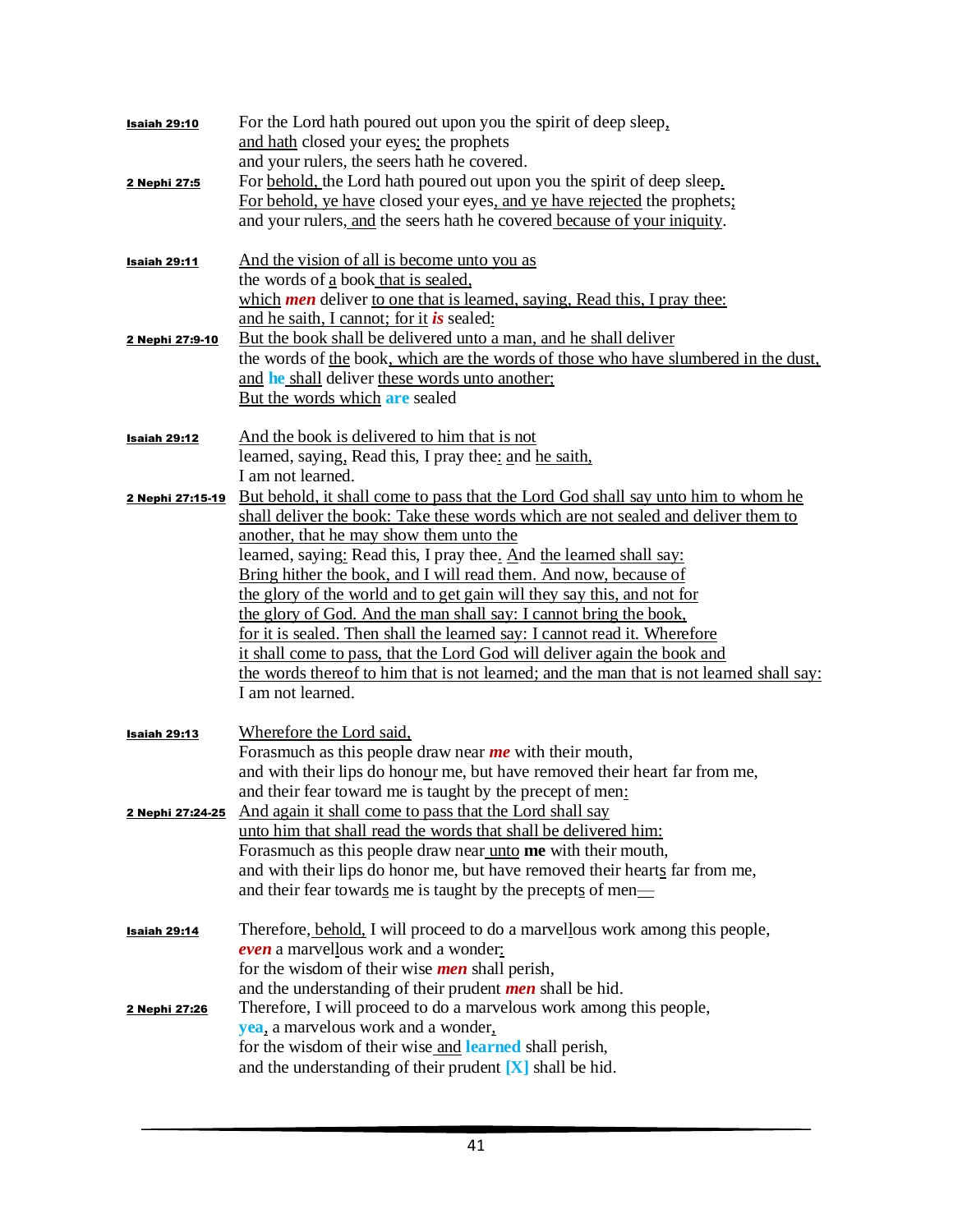| <b>Isaiah 29:15</b> | Woe unto them that seek deep to hide their counsel from the Lord,<br>and their works are in the dark, and they say. Who seeth us? and who knoweth us?                                                                                                                                                                                               |
|---------------------|-----------------------------------------------------------------------------------------------------------------------------------------------------------------------------------------------------------------------------------------------------------------------------------------------------------------------------------------------------|
| 2 Nephi 27:27       | And wo unto them that seek deep to hide their counsel from the Lord!<br>And their works are in the dark; and they say: Who seeth us, and who knoweth us?                                                                                                                                                                                            |
| <b>Isaiah 29:16</b> | Surely your turning of things upside down shall be esteemed as<br>the potter's clay: for shall the work say of him that made it, He made me not?<br>or shall the thing framed say of him that framed it, $He$ had no understanding?                                                                                                                 |
| 2 Nephi 27:27       | And they also say: Surely, your turning of things upside down shall be esteemed as<br>the potter's clay. But behold, I will show unto them, saith the Lord of Hosts, that<br>I know all their works. For shall the work say of him that made it, he made me not?<br>$Qr$ shall the thing framed say of him that framed it, he had no understanding? |
| Isaiah 29:17        | Is it not yet a very little while, and Lebanon shall be turned into a fruitful field,<br>and the fruitful field shall be esteemed as a forest?                                                                                                                                                                                                      |
| 2 Nephi 27:28       | But behold, saith the Lord of Hosts: I will show unto the children of men that<br>it is yet a very little while and Lebanon shall be turned into a fruitful field;<br>and the fruitful field shall be esteemed as a forest.                                                                                                                         |
| Isaiah 29:18        | And in that day shall the deaf hear the words of the book,<br>and the eyes of the blind shall see out of obscurity, and out of darkness.                                                                                                                                                                                                            |
| 2 Nephi 27:29       | And in that day shall the deaf hear the words of the book,<br>and the eyes of the blind shall see out of obscurity and out of darkness.                                                                                                                                                                                                             |
| Isaiah 29:19        | The meek also shall increase <i>their</i> joy in the Lord,<br>and the poor among men shall rejoice in the Holy One of Israel.                                                                                                                                                                                                                       |
| 2 Nephi 27:30       | And the meek also shall increase, and their joy shall be in the Lord,<br>and the poor among men shall rejoice in the Holy One of Israel.                                                                                                                                                                                                            |
| <b>Isaiah 29:20</b> | For the terrible one is brought to nought,<br>and the scorner is consumed, and all that watch for iniquity are cut off:                                                                                                                                                                                                                             |
| 2 Nephi 27:31       | For assuredly as the Lord liveth they shall see<br>that the terrible one is brought to naught,<br>and the scorner is consumed, and all that watch for iniquity are cut off;                                                                                                                                                                         |
| <u>Isaiah 29:21</u> | That make a man an offender for a word, and lay a snare for him that<br>reprove th in the gate, and turn aside the just for a thing of nought.                                                                                                                                                                                                      |
| 2 Nephi 27:32       | And they that make a man an offender for a word, and lay a snare for him that<br>reprove th in the gate, and turn aside the just for a thing of naught.                                                                                                                                                                                             |
| <b>Isaiah 29:22</b> | Therefore thus saith the Lord, who redeemed Abraham, concerning the house of<br>Jacob, Jacob shall not now be ashamed, neither shall his face now wax pale.                                                                                                                                                                                         |
| 2 Nephi 27:33       | Therefore, thus saith the Lord, who redeemed Abraham, concerning the house of<br>Jacob: Jacob shall not now be ashamed, neither shall his face now wax pale.                                                                                                                                                                                        |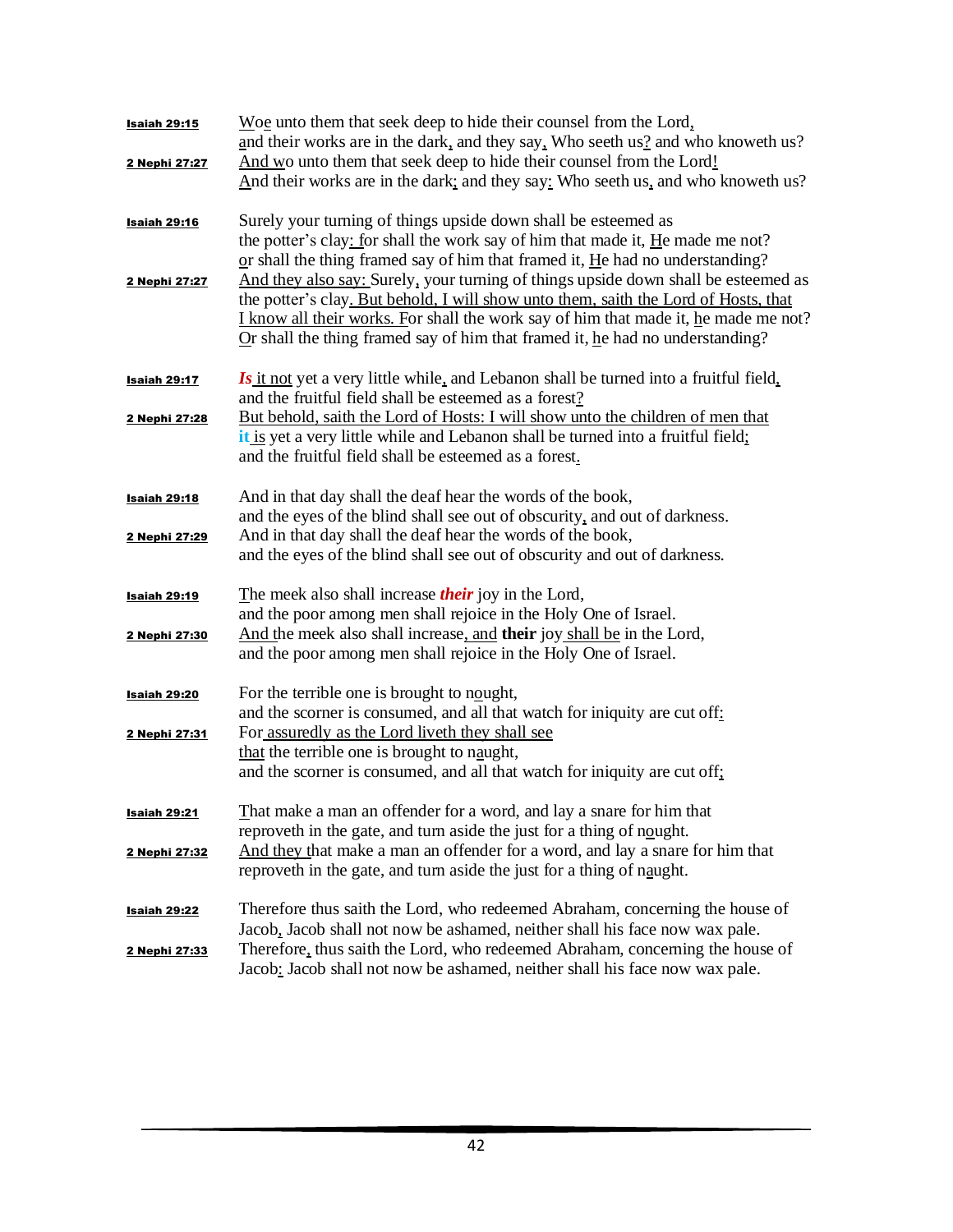| Isaiah 29:23<br>2 Nephi 27:34 | But when he seeth his children, the work of mine hands,<br>in the midst of him, they shall sanctify my name,<br>and sanctify the Holy One of Jacob, and shall fear the God of Israel.<br>But when he seeth his children, the work of my hands,<br>in the midst of him, they shall sanctify my name,<br>and sanctify the Holy One of Jacob, and shall fear the God of Israel. |
|-------------------------------|------------------------------------------------------------------------------------------------------------------------------------------------------------------------------------------------------------------------------------------------------------------------------------------------------------------------------------------------------------------------------|
| Isaiah 29:24                  | They also that erred in spirit shall come to understanding,<br>and they that murmured shall learn doctrine.                                                                                                                                                                                                                                                                  |
| 2 Nephi 27:35                 | They also that erred in spirit shall come to understanding,<br>and they that murmured shall learn doctrine.                                                                                                                                                                                                                                                                  |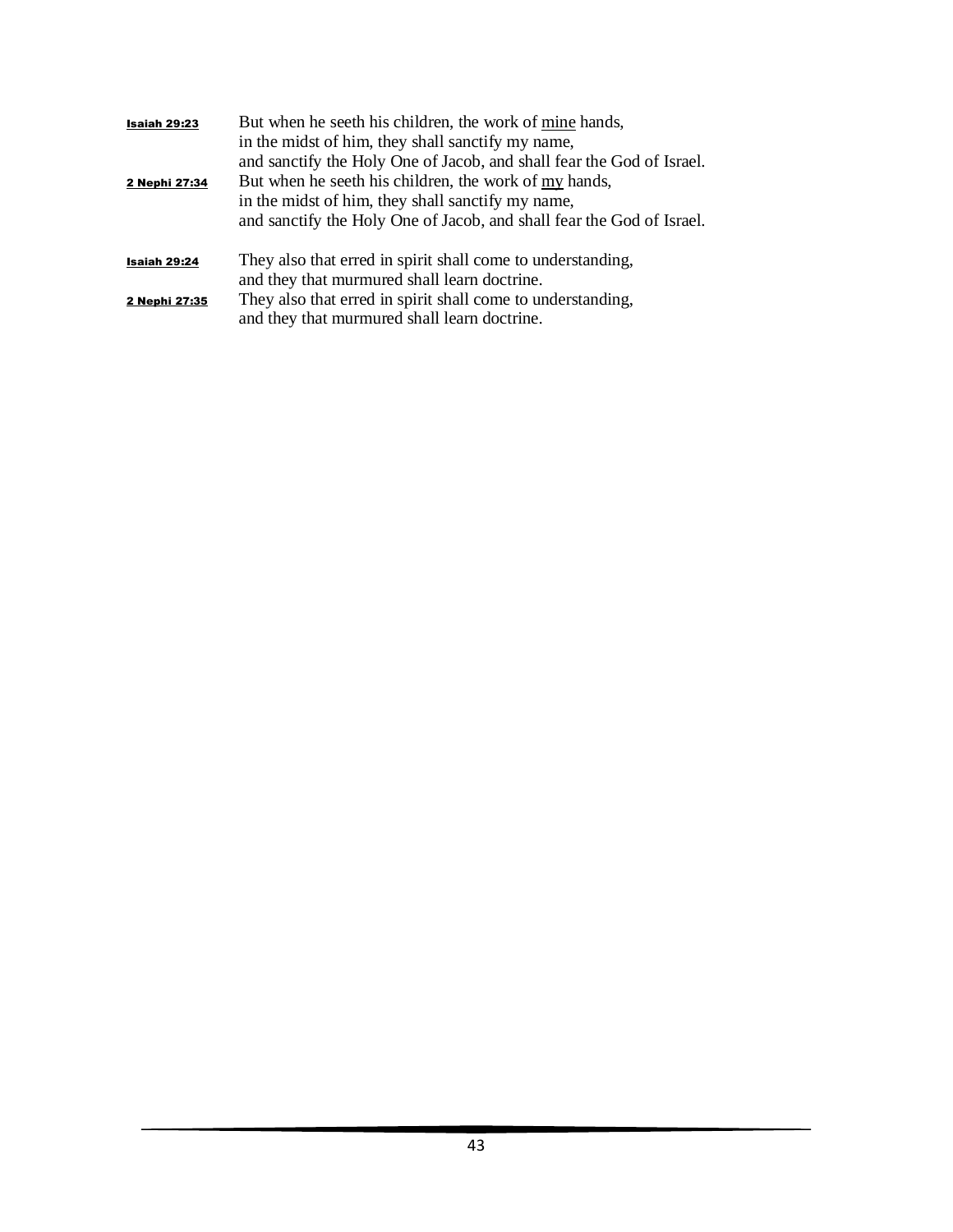#### **THE BOOK OF ISAIAH – XLVIII**

| Isaiah 48:1<br>1 Nephi 20:1        | Hear ye this, O house of Jacob, which are called by the name of Israel,<br>and are come forth out of the waters of Judah,<br>which swear by the name of the Lord, and make mention of the God of Israel,<br><b>but</b> not in truth, nor in righteousness.<br>Hearken and hear this, O house of Jacob, who are called by the name of Israel,<br>and are come forth out of the waters of Judah, or out of the waters of baptism,<br>who swear by the name of the Lord, and make mention of the God of Israel,<br><b>yet</b> they swear not in truth nor in righteousness. |
|------------------------------------|--------------------------------------------------------------------------------------------------------------------------------------------------------------------------------------------------------------------------------------------------------------------------------------------------------------------------------------------------------------------------------------------------------------------------------------------------------------------------------------------------------------------------------------------------------------------------|
| <b>Isaiah 48:2</b>                 | For they call themselves of the holy city,<br>and stay themselves upon the God of Israel;<br>The Lord of hosts is his name.                                                                                                                                                                                                                                                                                                                                                                                                                                              |
| 1 Nephi 20:2                       | Nevertheless, they call themselves of the holy city,<br>but they do not stay themselves upon the God of Israel,<br>who is the Lord of Hosts; yea,<br>the Lord of Hosts is his name.                                                                                                                                                                                                                                                                                                                                                                                      |
| <b>Isaiah 48:3</b><br>1 Nephi 20:3 | I have declared the former things from the beginning;<br>and they went forth out of my mouth, and I shewed them;<br>I did <i>them</i> suddenly, and they came to pass.<br>Behold, I have declared the former things from the beginning;                                                                                                                                                                                                                                                                                                                                  |
|                                    | and they went forth out of my mouth, and I showed them.<br>I did show them suddenly.                                                                                                                                                                                                                                                                                                                                                                                                                                                                                     |
| Isaiah 48:4                        | Because I knew that thou <b>art</b> obstinate,<br>and thy neck is an iron sinew, and thy brow brass;                                                                                                                                                                                                                                                                                                                                                                                                                                                                     |
| 1 Nephi 20:4                       | And I did it because I knew that thou art obstinate,<br>and thy neck is an iron sinew, and thy brow brass;                                                                                                                                                                                                                                                                                                                                                                                                                                                               |
| <b>Isaiah 48:5</b>                 | I have even from the beginning declared $\dot{u}$ to thee;<br>before it came to pass I shewed <i>it</i> thee:<br>lest thou shouldest say. Mine idol hath done them, and my graven image,                                                                                                                                                                                                                                                                                                                                                                                 |
| 1 Nephi 20:5                       | and my molten image, hath commanded them.<br>And I have even from the beginning declared $[X]$ to thee;<br>before it came to pass I showed them thee; and I showed them for fear<br>lest thou shouldst say—Mine idol hath done them, and my graven image,<br>and my molten image hath commanded them.                                                                                                                                                                                                                                                                    |
| Isaiah 48:6                        | Thou hast heard, see all this; and will not ye declare <i>it?</i><br>I have shewed thee new things from this time, even hidden things,                                                                                                                                                                                                                                                                                                                                                                                                                                   |
| 1 Nephi 20:6                       | and thou didst not know them.<br>Thou hast seen and heard all this; and will ye not declare them? And that<br>I have showed thee new things from this time, even hidden things,<br>and thou didst not know them.                                                                                                                                                                                                                                                                                                                                                         |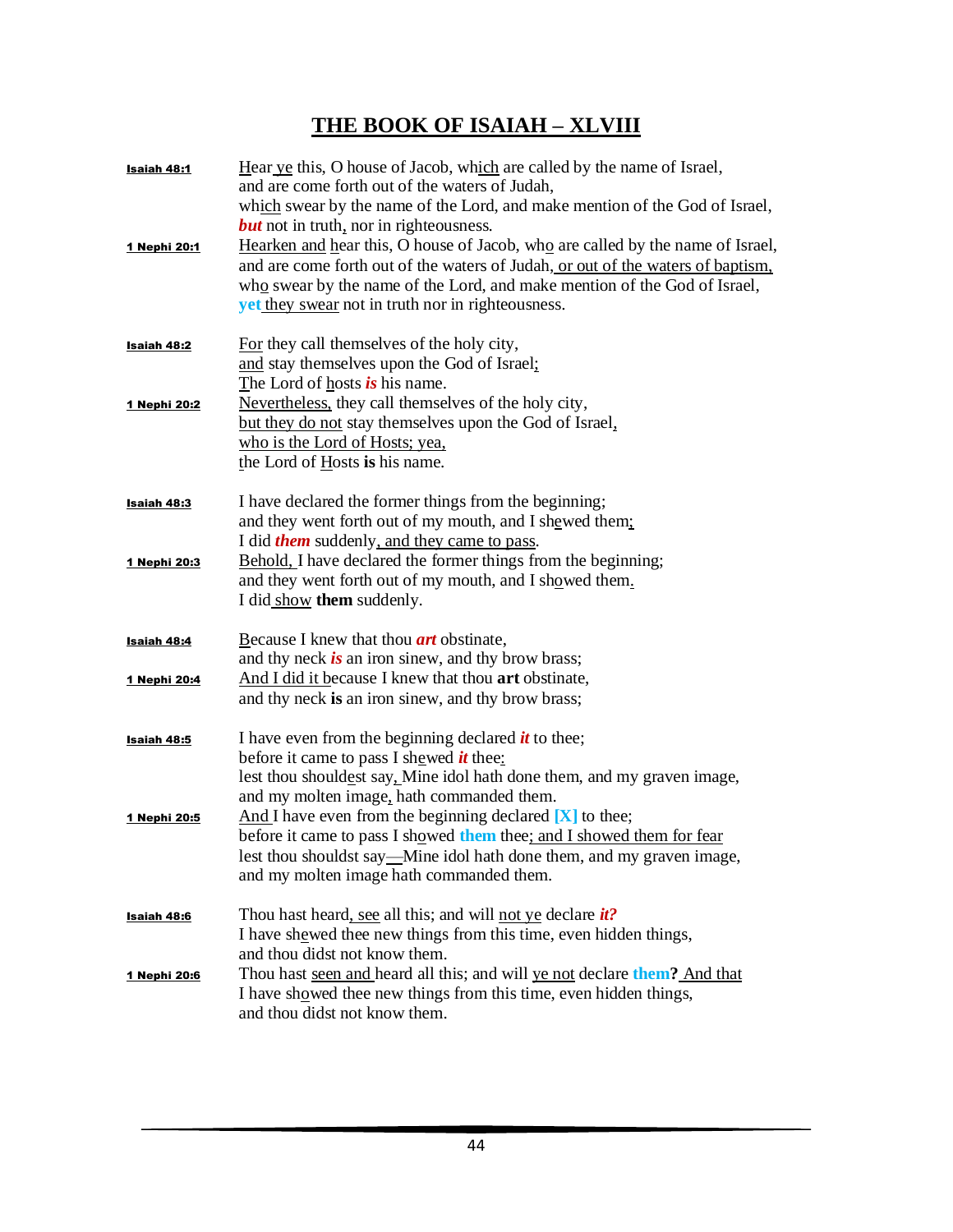| <b>Isaiah 48:7</b>   | They are created now, and not from the beginning;<br>even before the day when thou heardest them not:<br>lest thou shouldest say, Behold, I knew them.                                                                                                                            |
|----------------------|-----------------------------------------------------------------------------------------------------------------------------------------------------------------------------------------------------------------------------------------------------------------------------------|
| 1 Nephi 20:7         | They are created now, and not from the beginning,<br>even before the day when thou heardest them not they were declared unto thee,<br>lest thou shouldst say—Behold I knew them.                                                                                                  |
| <b>Isaiah 48:8</b>   | Yea, thou heardest not; yea, thou knewest not; yea,<br>from that time <i>that</i> thine ear was not opened: for I knew that thou<br>wouldest deal very treacherously, and wast called a transgressor from the womb.                                                               |
| 1 Nephi 20:8         | Yea, and thou heardest not; yea, thou knewest not; yea,<br>from that time $[X]$ thine ear was not opened; for I knew that thou<br>wouldst deal very treacherously, and wast called a transgressor from the womb.                                                                  |
| <b>Isaiah 48:9</b>   | For my name's sake will I defer mine anger,<br>and for my praise will I refrain for thee, that I cut thee not off.                                                                                                                                                                |
| 1 Nephi 20:9         | Nevertheless, for my name's sake will I defer mine anger,<br>and for my praise will I refrain from thee, that I cut thee not off.                                                                                                                                                 |
| <u>Isaiah 48:10</u>  | Behold, I have refined thee, but not with silver;<br>I have chosen thee in the furnace of affliction.                                                                                                                                                                             |
| 1 Nephi 20:10        | For, behold, I have refined thee,<br>I have chosen thee in the furnace of affliction.                                                                                                                                                                                             |
| <b>Isaiah 48:11</b>  | For mine own sake, even for mine own sake, will I do it:<br>for <u>how should</u> <b>my name</b> be polluted?<br>and I will not give my glory unto another.                                                                                                                       |
| 1 Nephi 20:11        | For mine own sake, yea, for mine own sake will I do this,<br>for <u>I will not suffer</u> my name to be polluted,<br>and I will not give my glory unto another.                                                                                                                   |
| <b>Isaiah 48:12</b>  | Hearken unto me, O Jacob and Israel, my called;<br>I am he; I am the first, I also am the last.                                                                                                                                                                                   |
| <u>1 Nephi 20:12</u> | Hearken unto me, O Jacob, and Israel my called, for<br>I am he; I am the first, and I am also the last.                                                                                                                                                                           |
| <b>Isaiah 48:13</b>  | Mine hand also hath laid the foundation of the earth,<br>and my right hand hath spanned the heavens:<br>when I call unto them, they stand up together.                                                                                                                            |
| 1 Nephi 20:13        | Mine hand hath also laid the foundation of the earth,<br>and my right hand hath spanned the heavens.<br>* $\&$ */[X] I call unto them and they stand up together.                                                                                                                 |
| Isaiah 48:14         | All ye, assemble yourselves, and hear; which among them hath declared<br>these <i>things</i> ? The Lord hath loved him:<br>he will do his pleasure on Babylon, and his arm <i>shall be on</i> the Chaldeans.                                                                      |
| 1 Nephi 20:14        | All ye, assemble yourselves, and hear; who among them hath declared<br>these things unto them? The Lord hath loved him;<br>yea, and he will fulfil his word which he hath declared by them; and<br>he will do his pleasure on Babylon, and his arm shall come upon the Chaldeans. |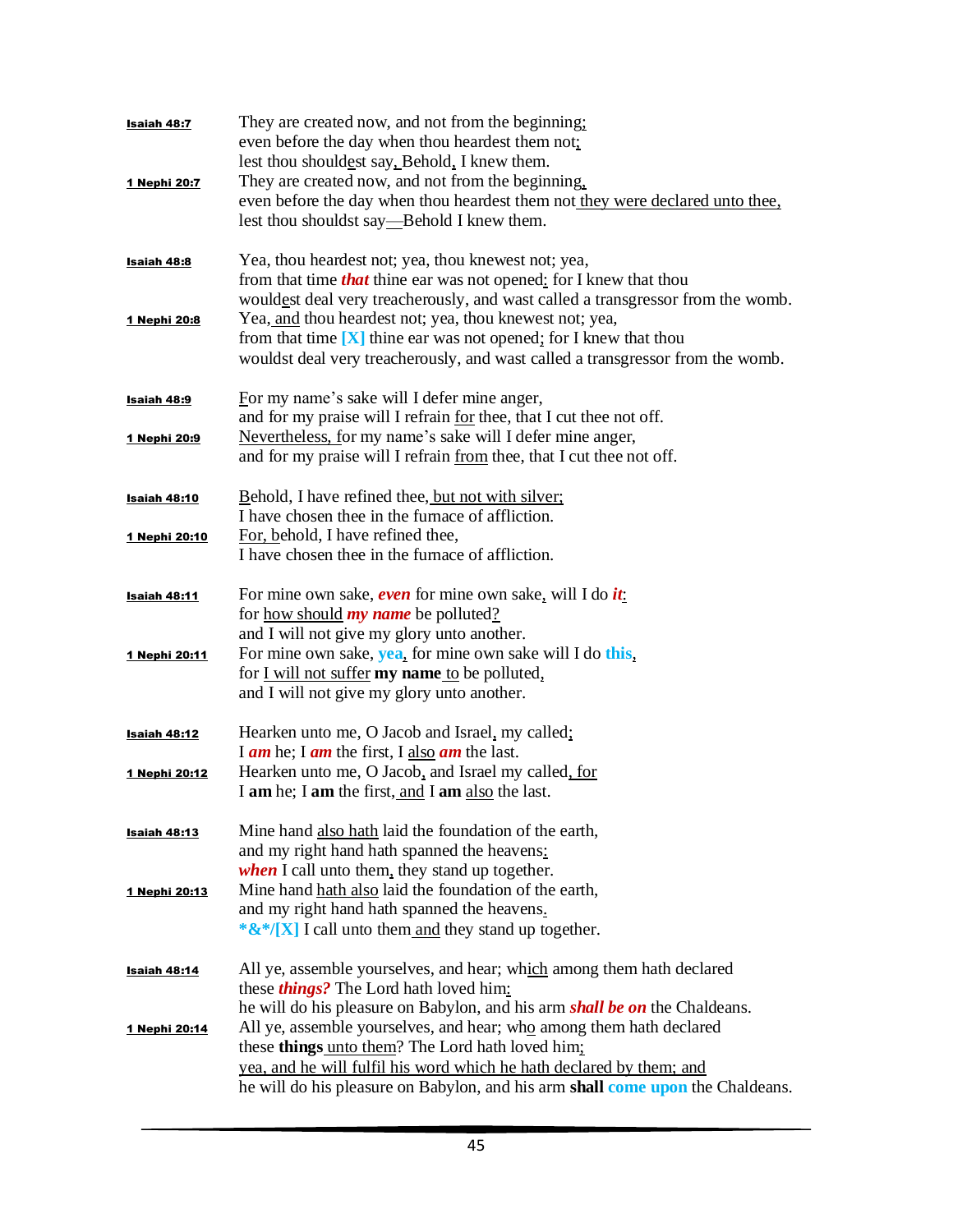| Isaiah 48:15         | I, even I, have spoken;<br>yea, I have called him:                                    |
|----------------------|---------------------------------------------------------------------------------------|
|                      | I have brought him, and he shall make his way prosperous.                             |
| 1 Nephi 20:15        | Also, saith the Lord;                                                                 |
|                      | I the Lord, yea, I have spoken;                                                       |
|                      | yea, I have called him to declare,                                                    |
|                      | I have brought him, and he shall make his way prosperous.                             |
| <u>Isaiah 48:16</u>  | Come ye near unto me, hear ye this; I have not spoken in secret from the beginning;   |
|                      | from the time that it was, there $am \, I$ :                                          |
|                      | and now the Lord God, and his Spirit, hath sent me.                                   |
| 1 Nephi 20:16        | Come ye near unto me; I have not spoken in secret; from the beginning,                |
|                      | from the time that it was declared have I spoken;                                     |
|                      | and the Lord God, and his Spirit, hath sent me.                                       |
| <b>Isaiah 48:17</b>  | Thus saith the Lord, thy Redeemer, the Holy One of Israel;                            |
|                      | I $am$ the Lord thy God which teacher the to profit,                                  |
|                      | which leadeth thee by the way <b>that</b> thou shouldest go.                          |
| 1 Nephi 20:17        | And thus saith the Lord, thy Redeemer, the Holy One of Israel;                        |
|                      | I have sent him, the Lord thy God who teacheth thee to profit,                        |
|                      | who leadeth thee by the way $[X]$ thou shouldst go, hath done it.                     |
| <u>Isaiah 48:18</u>  | O that thou hadst hearkened to my commandments!                                       |
|                      | then had thy peace been as a river, and thy righteousness as the waves of the sea:    |
| 1 Nephi 20:18        | O that thou hadst hearkened to my commandments—                                       |
|                      | then had thy peace been as a river, and thy righteousness as the waves of the sea.    |
| <u>Isaiah 48:19</u>  | Thy seed also had been as the sand, and the offspring of thy bowels like the gravel   |
|                      | thereof; his name should not have been cut off nor destroyed from before me.          |
| 1 Nephi 20:19        | Thy seed also had been as the sand; the offspring of thy bowels like the gravel       |
|                      | thereof; his name should not have been cut off nor destroyed from before me.          |
| <b>Isaiah 48:20</b>  | Go ye forth of Babylon, flee ye from the Chaldeans,                                   |
|                      | with a voice of singing declare ye, tell this, utter it even to the end of the earth; |
|                      | say ye, The Lord hath redeemed his servant Jacob.                                     |
| 1 Nephi 20:20        | Go ye forth of Babylon, flee ye from the Chaldeans,                                   |
|                      | with a voice of singing declare ye, tell this, utter $[X]$ to the end of the earth;   |
|                      | say ye: The Lord hath redeemed his servant Jacob.                                     |
| Isaiah 48:21         | And they thirsted not when he led them through the deserts: he caused the waters to   |
|                      | flow out of the rock for them: he clave the rock also, and the waters gushed out.     |
| 1 Nephi 20:21        | And they thirsted not: $[X]$ he led them through the deserts; he caused the waters to |
|                      | flow out of the rock for them; he clave the rock also and the waters gushed out.      |
| <b>Isaiah 48:22</b>  | <b>There is</b> no peace, saith the Lord, unto the wicked.                            |
| <u>1 Nephi 20:22</u> | And notwithstanding he hath done all this, and greater also,                          |
|                      | there is no peace, saith the Lord, unto the wicked.                                   |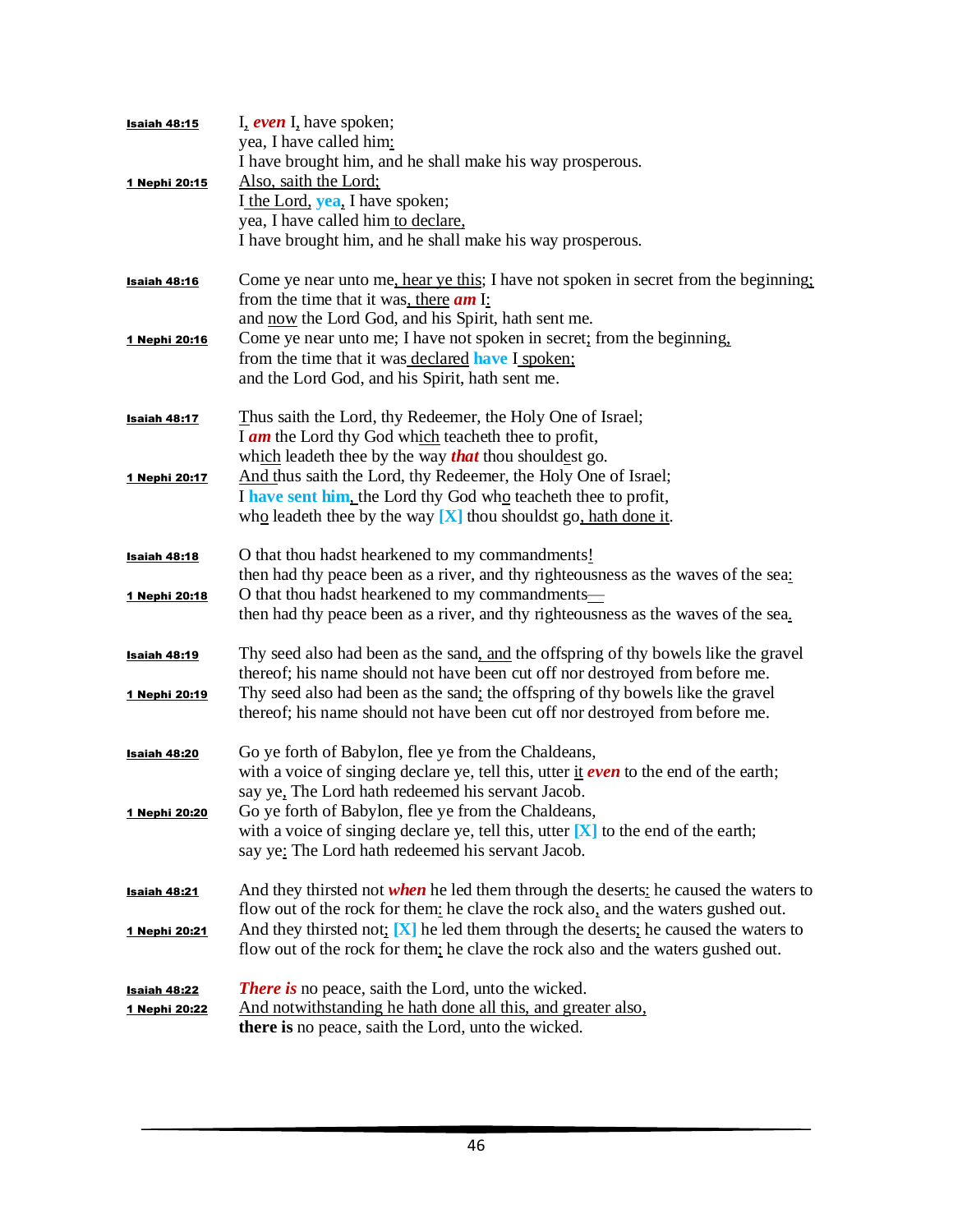# **THE BOOK OF ISAIAH – XLIX**

| <u>Isaiah 49:1</u>                 | Listen, O isles, unto me; and hearken, ye people, from far; The Lord hath called me<br>from the womb; from the bowels of my mother hath he made mention of my name.                                                                                                                                                                                                                                                            |
|------------------------------------|--------------------------------------------------------------------------------------------------------------------------------------------------------------------------------------------------------------------------------------------------------------------------------------------------------------------------------------------------------------------------------------------------------------------------------|
| 1 Nephi 21:1                       | And again: Hearken, O ye house of Israel, all ye that are broken off and are driven<br>out because of the wickedness of the pastors of my people; yea, all ye that are broken<br>off, that are scattered abroad, who are of my people, O house of Israel.<br>Listen, O isles, unto me, and hearken ye people from far; the Lord hath called me<br>from the womb; from the bowels of my mother hath he made mention of my name. |
| Isaiah 49:2                        | And he hath made my mouth like a sharp sword; in the shadow of his hand<br>hath he hid me, and made me a polished shaft; in his quiver hath he hid me;                                                                                                                                                                                                                                                                         |
| 1 Nephi 21:2                       | And he hath made my mouth like a sharp sword; in the shadow of his hand<br>hath he hid me, and made me a polished shaft; in his quiver hath he hid me;                                                                                                                                                                                                                                                                         |
| <u>Isaiah 49:3</u><br>1 Nephi 21:3 | And said unto me, Thou <i>art</i> my servant, O Israel, in whom I will be glorified.<br>And said unto me: Thou art my servant, O Israel, in whom I will be glorified.                                                                                                                                                                                                                                                          |
| <u>Isaiah 49:4</u>                 | Then I said, I have laboured in vain, I have spent my strength for nought, and<br>in vain: <i>yet</i> surely my judgment is with the Lord, and my work with my God.                                                                                                                                                                                                                                                            |
| 1 Nephi 21:4                       | Then I said, I have labored in vain, I have spent my strength for naught and<br>in vain; $[X]$ surely my judgment is with the Lord, and my work with my God.                                                                                                                                                                                                                                                                   |
| Isaiah 49:5                        | And now, saith the Lord that formed me from the womb<br>to be his servant, to bring Jacob again to him,<br>Though Israel be not gathered, yet shall I be glorious in the eyes of the Lord,<br>and my God shall be my strength.                                                                                                                                                                                                 |
| 1 Nephi 21:5                       | And now, saith the Lord—that formed me from the womb that I<br>should be his servant, to bring Jacob again to him-<br>though Israel be not gathered, yet shall I be glorious in the eyes of the Lord,<br>and my God shall be my strength.                                                                                                                                                                                      |
| Isaiah 49:6                        | And he said, It is a light thing that thou shouldest be my servant<br>to raise up the tribes of Jacob, and to restore the preserved of Israel:<br>I will also give thee for a light to the Gentiles,<br>that thou may est be my salvation unto the end of the earth.                                                                                                                                                           |
| <u>1 Nephi 21:6</u>                | And he said: It is a light thing that thou shouldst be my servant<br>to raise up the tribes of Jacob, and to restore the preserved of Israel.<br>I will also give thee for a light to the Gentiles,<br>that thou may est be my salvation unto the ends of the earth.                                                                                                                                                           |
| <u>Isaiah 49:7</u>                 | Thus saith the Lord, the Redeemer of Israel, and his Holy One,<br>to him whom man despiseth, to him whom the nation abhorreth,<br>to a servant of rulers, Kings shall see and arise, princes also shall worship, because of<br>the Lord that is faithful, and the Holy One of Israel, and he shall choose thee.                                                                                                                |
| <u>1 Nephi 21:7</u>                | Thus saith the Lord, the Redeemer of Israel, $[X]$ his Holy One,<br>to him whom man despiseth, to him whom the nations abhorreth,<br>to servant of rulers: Kings shall see and arise, princes also shall worship, because of<br>the Lord that is faithful. $[X]$                                                                                                                                                               |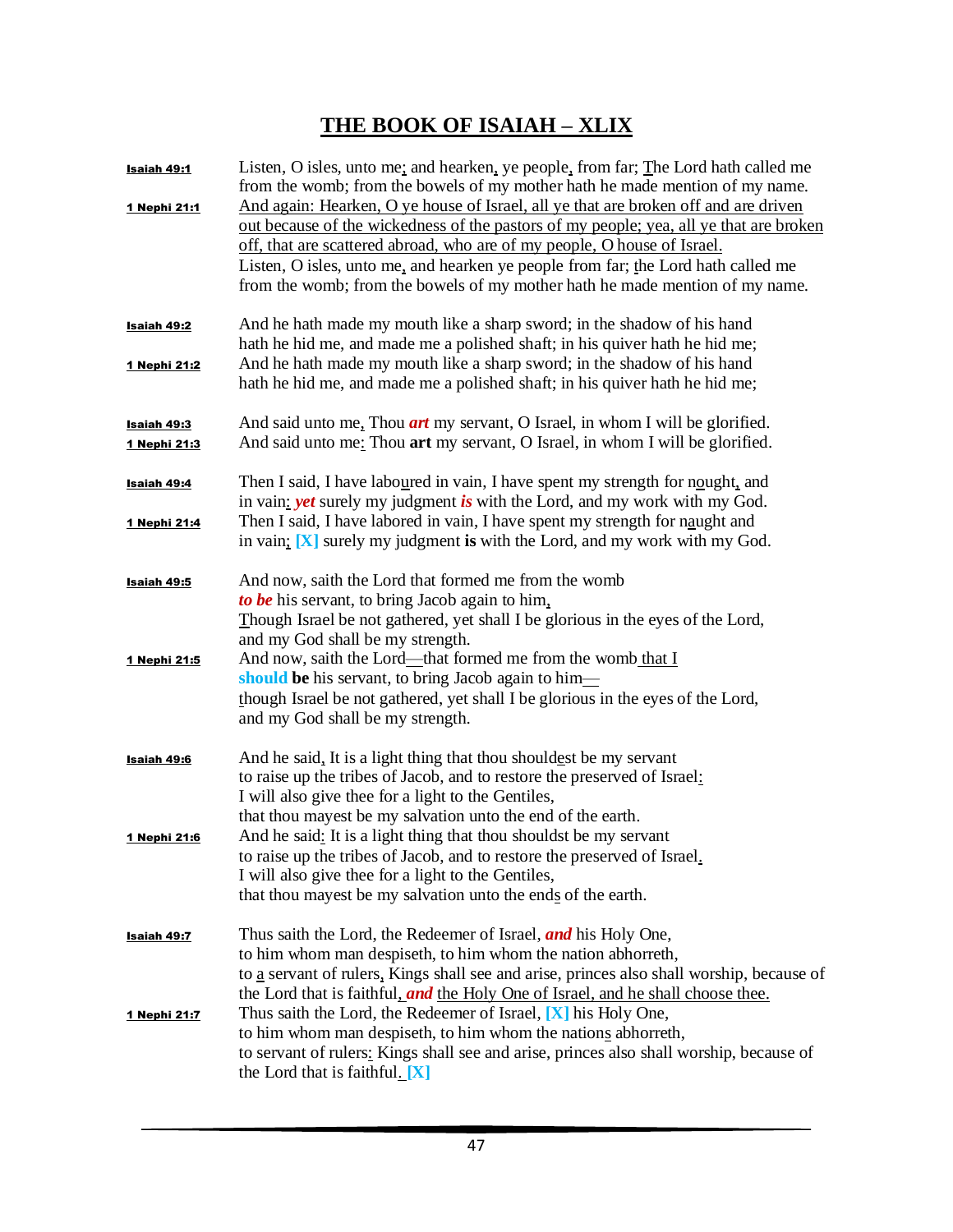| <b>Isaiah 49:8</b><br>1 Nephi 21:8   | Thus saith the Lord, In an acceptable time have I heard thee,<br>and in a day of salvation have I helped thee: and I will preserve thee,<br>and give thee for a covenant of the people, to establish the earth,<br>to cause to inherit the desolate heritages;<br>Thus saith the Lord: In an acceptable time have I heard thee, O isles of the sea, |
|--------------------------------------|-----------------------------------------------------------------------------------------------------------------------------------------------------------------------------------------------------------------------------------------------------------------------------------------------------------------------------------------------------|
|                                      | and in a day of salvation have I helped thee; and I will preserve thee,<br>and give thee <u>my servant</u> for a covenant of the people, to establish the earth,<br>to cause to inherit the desolate heritages;                                                                                                                                     |
| <b>Isaiah 49:9</b>                   | That thou may est say to the prisoners. Go forth; to them that <b>are</b> in darkness.<br>Shew yourselves. They shall feed in the ways,<br>and their pastures <i>shall be</i> in all high places.                                                                                                                                                   |
| 1 Nephi 21:9                         | That thou mayest say to the prisoners: Go forth; to them that sit in darkness:<br>Show yourselves. They shall feed in the ways,<br>and their pastures shall be in all high places.                                                                                                                                                                  |
| <b>Isaiah 49:10</b>                  | They shall not hunger nor thirst; neither shall the heat nor sun smite them:<br>for he that hath mercy on them shall lead them,<br>even by the springs of water shall he guide them.                                                                                                                                                                |
| 1 Nephi 21:10                        | They shall not hunger nor thirst, neither shall the heat nor the sun smite them;<br>for he that hath mercy on them shall lead them,<br>even by the springs of water shall he guide them.                                                                                                                                                            |
| <u>Isaiah 49:11</u><br>1 Nephi 21:11 | And I will make all my mountains a way, and my highways shall be exalted.<br>And I will make all my mountains a way, and my highways shall be exalted.                                                                                                                                                                                              |
| Isaiah 49:12<br>1 Nephi 21:12        | Behold, these shall come from far and, lo,<br>these from the north and from the west; and these from the land of Sinim.<br>And then, O house of Israel, behold, these shall come from far, and lo,                                                                                                                                                  |
|                                      | these from the north and from the west; and these from the land of Sinim.                                                                                                                                                                                                                                                                           |
| <b>Isaiah 49:13</b>                  | Sing, O heavens; and be joyful, O earth;<br>and break forth into singing, O mountains:<br>for the Lord hath comforted his people, and will have mercy upon his afflicted.                                                                                                                                                                           |
| <u>1 Nephi 21:13</u>                 | Sing, O heavens; and be joyful, O earth;<br>for the feet of those who are in the east shall be established;<br>and break forth into singing, O mountains; for they shall be smitten no more;<br>for the Lord hath comforted his people, and will have mercy upon his afflicted.                                                                     |
| Isaiah 49:14                         | But Zion said, The Lord hath forsaken me,<br>and my Lord hath forgotten me.                                                                                                                                                                                                                                                                         |
| 1 Nephi 21:14                        | But, behold, Zion hath said: The Lord hath forsaken me,<br>and my Lord hath forgotten me-but he will show that he hath not.                                                                                                                                                                                                                         |
| Isaiah 49:15                         | Can a woman forget her sucking child, that she should not have compassion<br>on the son of her womb? yea, they may forget, yet will I not forget thee.                                                                                                                                                                                              |
| 1 Nephi 21:15                        | For can a woman forget her sucking child, that she should not have compassion<br>on the son of her womb? Yea, they may forget, yet will I not forget thee.<br>O house of Israel.                                                                                                                                                                    |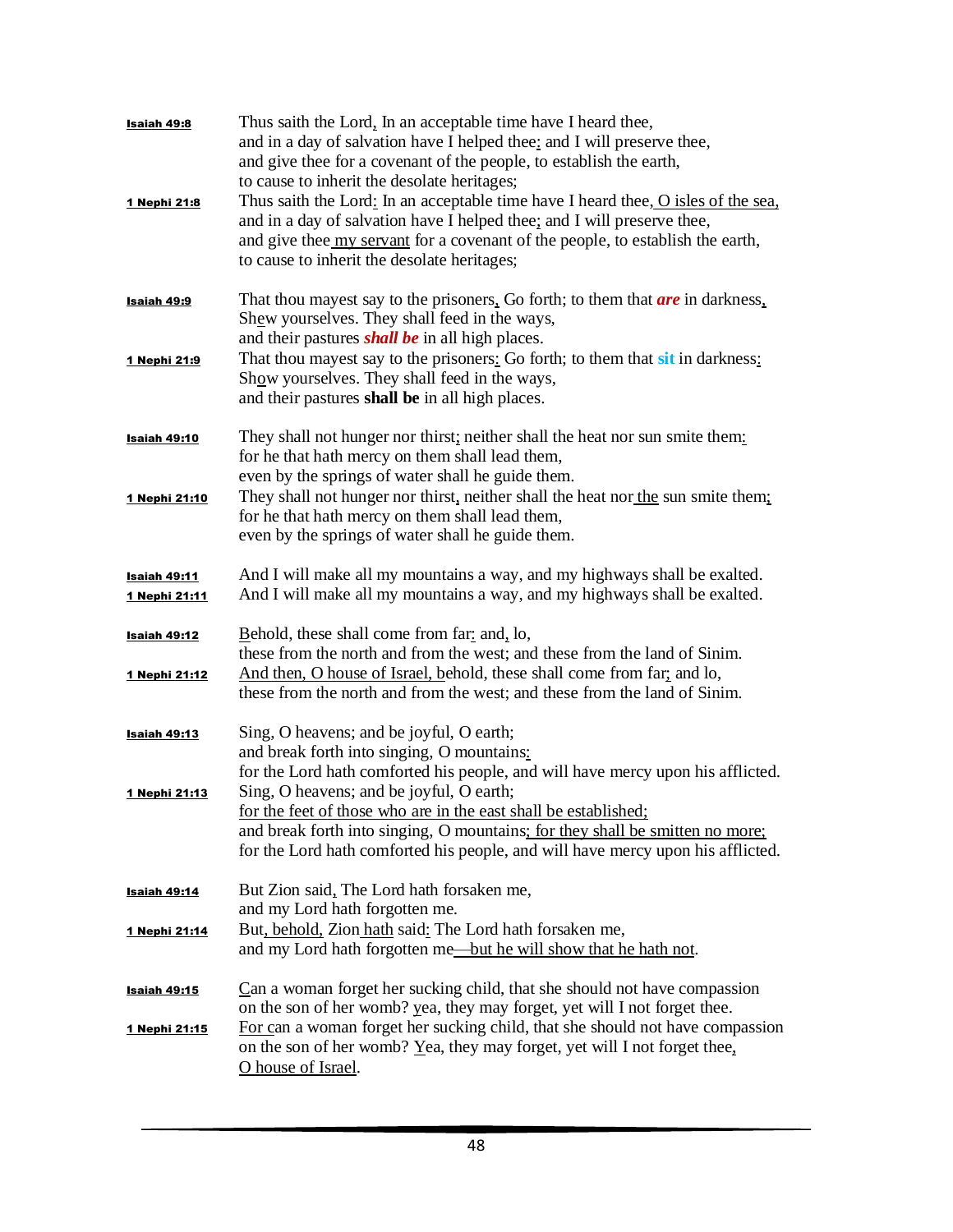| Isaiah 49:16        | Behold, I have graven thee upon the palms of $my$ hands;                                  |
|---------------------|-------------------------------------------------------------------------------------------|
|                     | thy walls <i>are</i> continually before me.                                               |
| 1 Nephi 21:16       | Behold, I have graven thee upon the palms of my hands;                                    |
|                     | thy walls are continually before me.                                                      |
| <b>Isaiah 49:17</b> | Thy children shall make haste;                                                            |
|                     | thy destroyers and they that made thee waste shall go forth of thee.                      |
| 1 Nephi 21:17       | Thy children shall make haste against                                                     |
|                     | thy destroyers; and they that made thee waste shall go forth of thee.                     |
| Isaiah 49:18        | Lift up thine eyes round about, and behold: all these gather themselves                   |
|                     | together, and come to thee. As I live, saith the Lord,                                    |
|                     | thou shalt surely clothe thee with them all, as with an ornament,                         |
|                     | and bind them on thee, as a bride doeth.                                                  |
| 1 Nephi 21:18       | Lift up thine eyes round about and behold: all these gather themselves                    |
|                     | together, and they shall come to thee. And as I live, saith the Lord,                     |
|                     | thou shalt surely clothe thee with them all, as with an ornament,                         |
|                     | and bind them on even as a bride $[X]$ .                                                  |
|                     | For thy waste and thy desolate places, and the land of thy destruction,                   |
| <u>Isaiah 49:19</u> | shall even now be too narrow by reason of the inhabitants,                                |
|                     | and they that swallowed thee up shall be far away.                                        |
| 1 Nephi 21:19       | For thy waste and thy desolate places, and the land of thy destruction,                   |
|                     | shall even now be too narrow by reason of the inhabitants;                                |
|                     | and they that swallowed thee up shall be far away.                                        |
|                     | The children which thou shalt have, after thou hast lost the other,                       |
| <b>Isaiah 49:20</b> | shall say again in thine ears. The place is too strait for me:                            |
|                     | give place to me that I may dwell.                                                        |
| 1 Nephi 21:20       | The children whom thou shalt have, after thou hast lost the first,                        |
|                     | shall again in thine ears say: The place is too strait for me;                            |
|                     | give place to me that I may dwell.                                                        |
|                     |                                                                                           |
| <b>Isaiah 49:21</b> | Then shalt thou say in thine heart, Who hath begotten me these,                           |
|                     | seeing I have lost my children, and am desolate, a captive, and removing to and fro?      |
|                     | and who hath brought up these?                                                            |
|                     | Behold, I was left alone; these, where <i>had</i> they <i>been?</i>                       |
| 1 Nephi 21:21       | Then shalt thou say in thine heart: Who hath begotten me these,                           |
|                     | seeing I have lost my children, and am desolate, a captive, and removing to and fro?      |
|                     | And who hath brought up these?                                                            |
|                     | Behold, I was left alone; these, where have they been?                                    |
| <u>Isaiah 49:22</u> | Thus saith the Lord God, Behold, I will lift up mine hand to the Gentiles,                |
|                     | and set up my standard to the people: and they shall bring thy sons in <i>their</i> arms, |
|                     | and thy daughters shall be carried upon their shoulders.                                  |
| 1 Nephi 21:22       | Thus saith the Lord God: Behold, I will lift up mine hand to the Gentiles,                |
|                     | and set up my standard to the people; and they shall bring thy sons in their arms,        |
|                     | and thy daughters shall be carried upon their shoulders.                                  |
|                     |                                                                                           |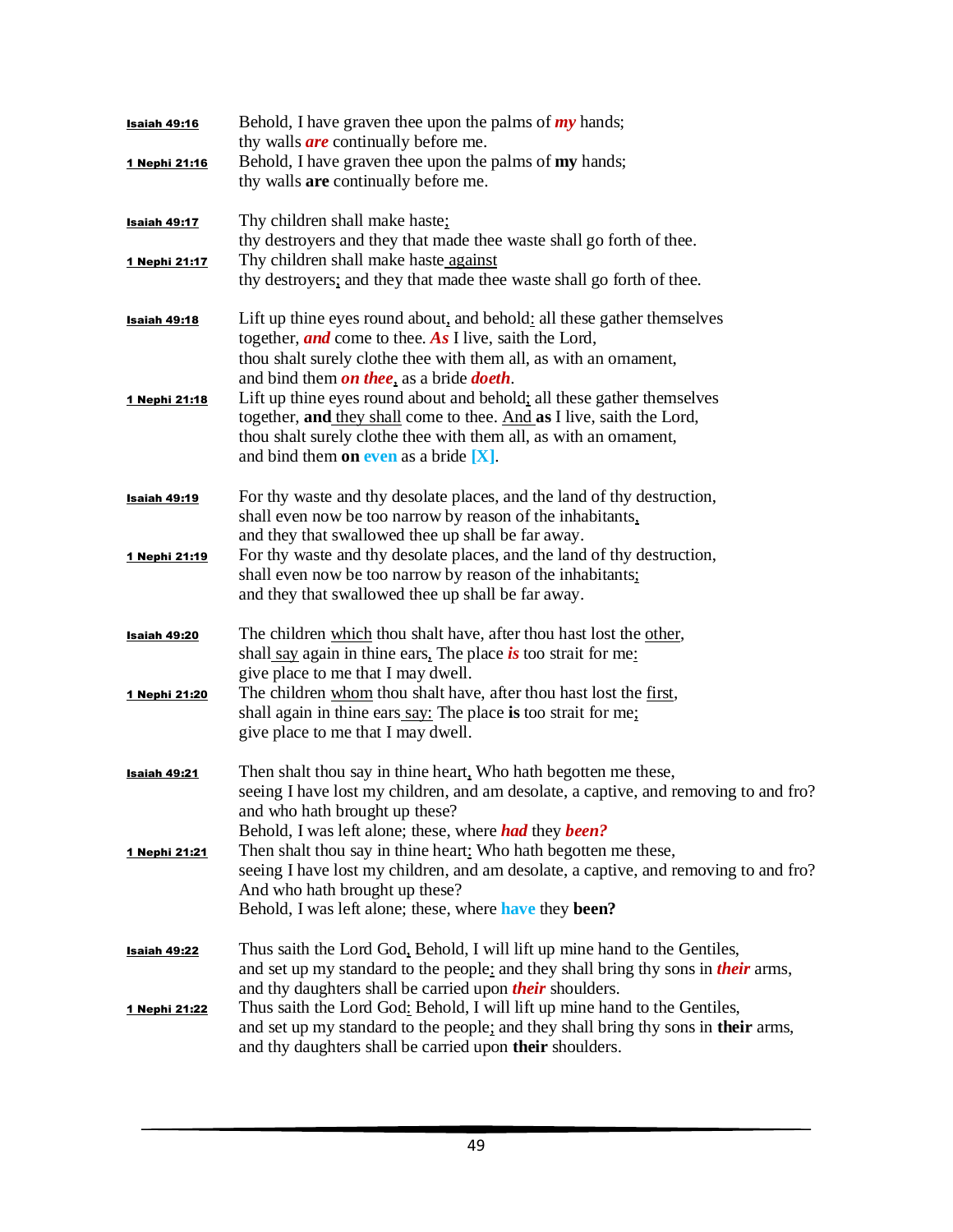| Isaiah 49:23<br>1 Nephi 21:23        | And kings shall be thy nursing fathers, and their queens thy nursing mothers:<br>they shall bow down to thee with <i>their</i> face toward the earth,<br>and lick up the dust of thy feet; and thou shalt know that $\text{I}$ am the Lord:<br>for they shall not be ashamed that wait for me.<br>And kings shall be thy nursing fathers, and their queens thy nursing mothers;<br>they shall bow down to thee with their face towards the earth,<br>and lick up the dust of thy feet; and thou shalt know that I am the Lord;<br>for they shall not be ashamed that wait for me. |
|--------------------------------------|-----------------------------------------------------------------------------------------------------------------------------------------------------------------------------------------------------------------------------------------------------------------------------------------------------------------------------------------------------------------------------------------------------------------------------------------------------------------------------------------------------------------------------------------------------------------------------------|
| <b>Isaiah 49:24</b><br>1 Nephi 21:24 | Shall the prey be taken from the mighty, or the lawful captive delivered?<br>For shall the prey be taken from the mighty, or the lawful captives delivered?                                                                                                                                                                                                                                                                                                                                                                                                                       |
| Isaiah 49:25                         | But thus saith the Lord, Even the captives of the mighty shall be taken away,<br>and the prey of the terrible shall be delivered:                                                                                                                                                                                                                                                                                                                                                                                                                                                 |
| 1 Nephi 21:25                        | for I will contend with him that contendeth with thee, and I will save thy children.<br>But thus saith the Lord, even the captives of the mighty shall be taken away,<br>and the prey of the terrible shall be delivered;<br>for I will contend with him that contendeth with thee, and I will save thy children.                                                                                                                                                                                                                                                                 |
| Isaiah 49:26                         | And I will feed them that oppress thee with their own flesh; and<br>they shall be drunken with their own blood, as with sweet wine:<br>and all flesh shall know that I the Lord <i>am</i> thy Saviour and thy Redeemer,<br>the mighty One of Jacob.                                                                                                                                                                                                                                                                                                                               |
| 1 Nephi 21:26                        | And I will feed them that oppress thee with their own flesh;<br>they shall be drunken with their own blood as with sweet wine;<br>and all flesh shall know that I, the Lord, am thy Savior and thy Redeemer,<br>the Mighty One of Jacob.                                                                                                                                                                                                                                                                                                                                          |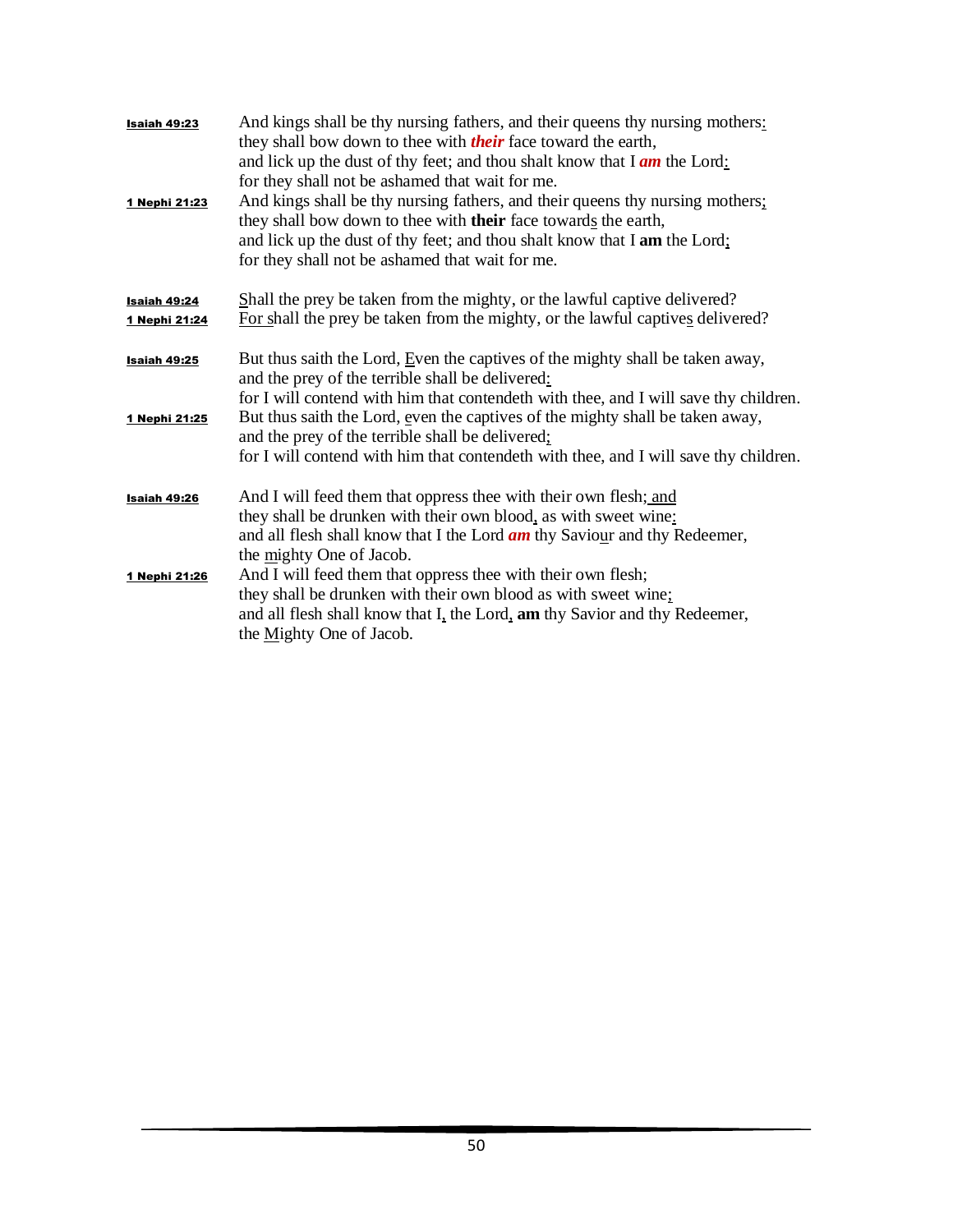# **THE BOOK OF ISAIAH – L**

| Isaiah 50:1        | Thus saith the Lord, Where is the bill of your mother's divorcement,                   |
|--------------------|----------------------------------------------------------------------------------------|
|                    | whom I have put away? or which of my creditors is it to whom I have sold you?          |
|                    | Behold, for your iniquities have ye sold yourselves,                                   |
|                    | and for your transgressions is your mother put away.                                   |
| 2 Nephi 7:1        | Yea, for thus saith the Lord: Have I put thee away, or have I cast thee off forever?   |
|                    | For thus saith the Lord: Where is the bill of your mother's divorcement? To            |
|                    | whom <u>have I</u> put thee away, or to which of my creditors $[X_X]$ have I sold you? |
|                    | Yea, to whom have I sold you?<br>Behold, for your iniquities have ye sold yourselves,  |
|                    | and for your transgressions is your mother put away.                                   |
|                    |                                                                                        |
| <b>Isaiah 50:2</b> | Wherefore, when I came, was there no man? when I called, was there none to             |
|                    | answer? Is my hand shortened at all, that it cannot redeem?                            |
|                    | or have I no power to deliver? behold, at my rebuke I dry up the sea,                  |
|                    | I make the rivers a wilderness: their fish stinketh, because                           |
|                    | <i>there is no water, and dieth for thirst.</i>                                        |
| 2 Nephi 7:2        | Wherefore, when I came, there was no man; when I called, yea, there was none to        |
|                    | answer. O house of Israel, is my hand shortened at all that it cannot redeem,          |
|                    | or have I no power to deliver? Behold, at my rebuke I dry up the sea,                  |
|                    | I make their rivers a wilderness and their fish to stink because                       |
|                    | the [X] waters are dried up, and they die because of thirst.                           |
| <u>Isaiah 50:3</u> | I clothe the heavens with blackness, and I make sackcloth their covering.              |
| 2 Nephi 7:3        | I clothe the heavens with blackness, and I make sackcloth their covering.              |
|                    |                                                                                        |
|                    | $>>$ Isaiah 50:4 / 2 Nephi 7:4<<                                                       |
|                    | This longer modification exchanges Isaiah with thee, O House of Israel. When ye are.   |
| <b>Isaiah 50:4</b> | The Lord God hath given me the tongue of the learned, that I should know               |
|                    | how to speak a word in season to <b>him that is</b> weary:                             |
|                    | he wakeneth morning by morning, he wakeneth mine ear to hear as the learned.           |
| 2 Nephi 7:4        | The Lord God hath given me the tongue of the learned, that I should know               |
|                    | how to speak a word in season unto thee, O house of Israel. When ye are weary          |
|                    | he waketh morning by morning. He waketh mine ear to hear as the learned.               |
|                    |                                                                                        |
| <u>Isaiah 50:5</u> | The Lord God hath opened mine ear,                                                     |
|                    | and I was not rebellious, neither turned away back.                                    |
| 2 Nephi 7:5        | The Lord God hath opened mine ear,                                                     |
|                    | and I was not rebellious, neither turned away back.                                    |
| Isaiah 50:6        | I gave my back to the smiters, and my cheeks to them that plucked off the hair:        |
|                    | I hid not my face from shame and spitting.                                             |
| 2 Nephi 7:6        | I gave my back to the smiter, and my cheeks to them that plucked off the hair.         |
|                    | I hid not my face from shame and spitting.                                             |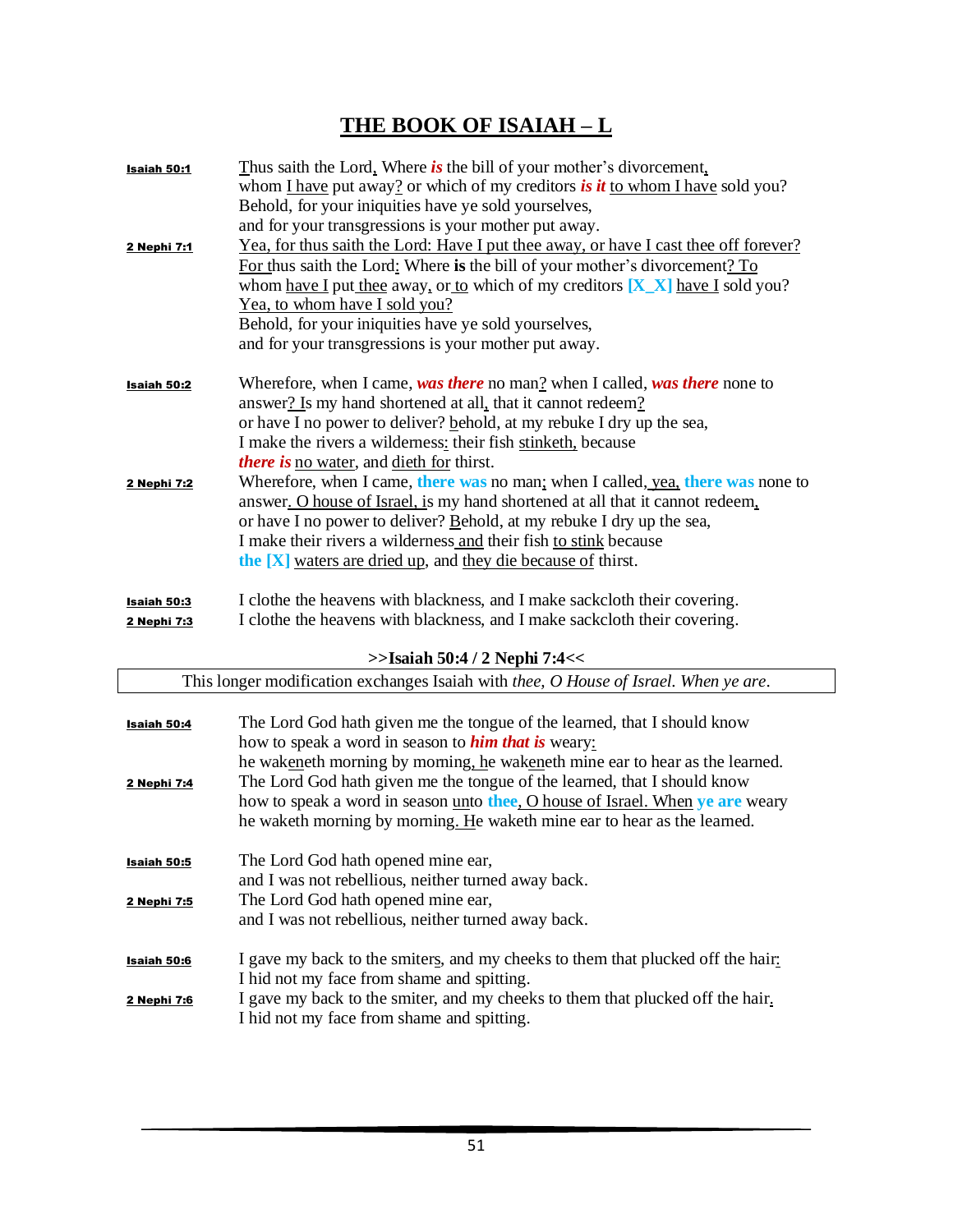| Isaiah 50:7         | For the Lord God will help me; therefore shall I not be confounded:<br>therefore have I set my face like a flint, and I know that I shall not be ashamed.                                                                        |
|---------------------|----------------------------------------------------------------------------------------------------------------------------------------------------------------------------------------------------------------------------------|
| 2 Nephi 7:7         | For the Lord God will help me, therefore shall I not be confounded.<br>Therefore have I set my face like a flint, and I know that I shall not be ashamed.                                                                        |
| Isaiah 50:8         | <b>He is near that justifieth me; who will contend with me?</b><br>let us stand together: who is mine adversary? let him come near to me.                                                                                        |
| 2 Nephi 7:8         | And the <b>Lord is</b> near, and he justifieth me. Who will contend with me?<br>Let us stand together. Who is mine adversary? Let him come near me,<br>and I will smite him with the strength of my mouth.                       |
| Isaiah 50:9         | Behold, the Lord God will help me; who is he that shall condemn me?<br>lo, they all shall wax old as a garment; the moth shall eat them up.                                                                                      |
| 2 Nephi 7:9         | For the Lord God will help me. And all they who shall condemn me.<br>behold, all they shall wax old as a garment, and the moth shall eat them up.                                                                                |
| <b>Isaiah 50:10</b> | Who is among you that feareth the Lord, that obeyeth the voice of his servant,<br>that walketh <i>in</i> darkness, and hath no light?<br>let him trust in the name of the Lord, and stay upon his God.                           |
| 2 Nephi 7:10        | Who is among you that feareth the Lord, that obeyeth the voice of his servant,<br>that walketh in darkness and hath no light?                                                                                                    |
| <b>Isaiah 50:11</b> | Behold, all ye that kindle a fire, that compass yourselves about with sparks:<br>walk in the light of your fire, and in the sparks <i>that</i> ye have kindled.<br>This shall ye have of mine hand; ye shall lie down in sorrow. |
| 2 Nephi 7:11        | Behold all ye that kindle fire, that compass yourselves about with sparks,<br>walk in the light of your fire and in the sparks which ye have kindled.<br>This shall ye have of mine hand—ye shall lie down in sorrow.            |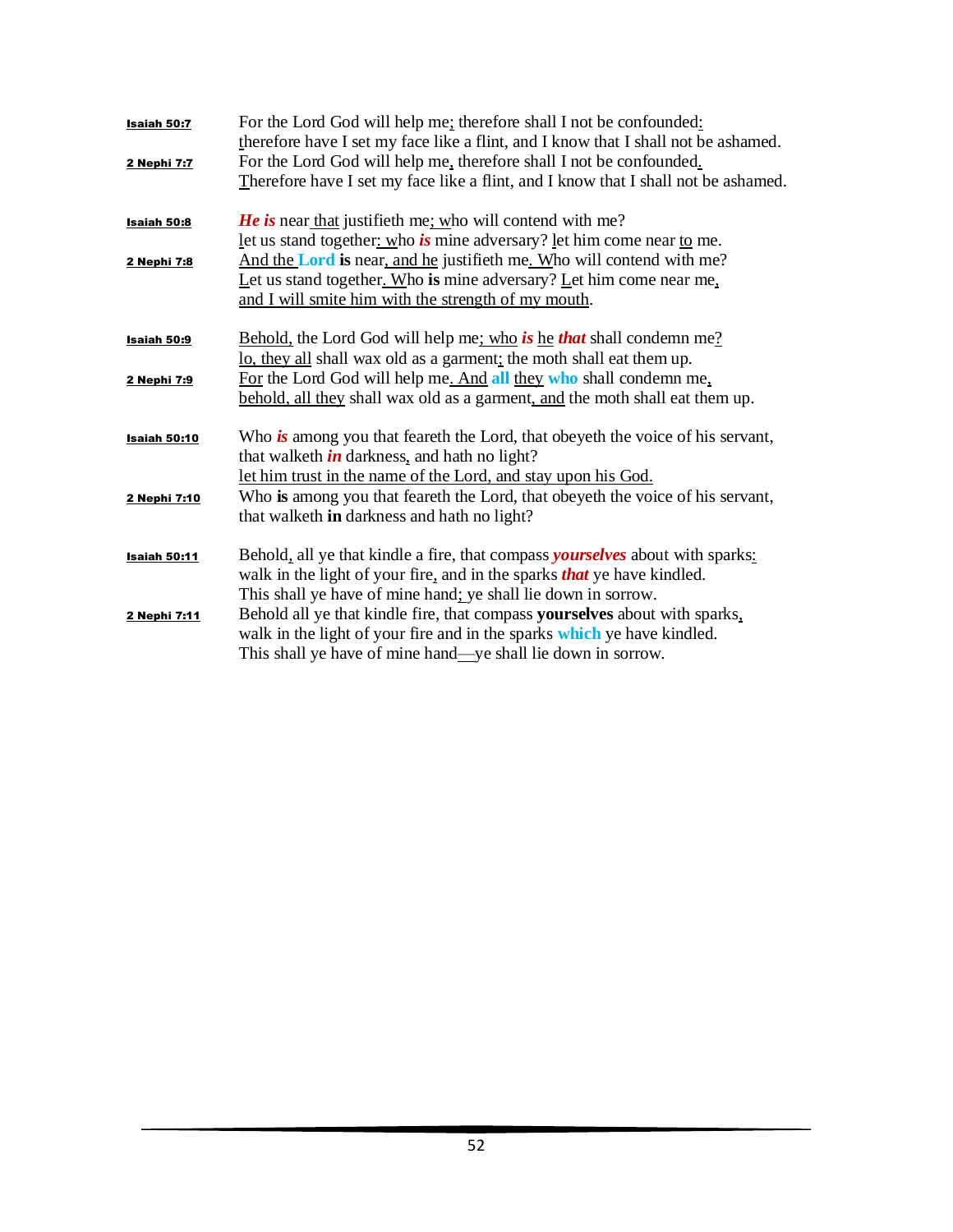## **THE BOOK OF ISAIAH – LI**

| <b>Isaiah 51:1</b> | Hearken to me, ye that follow after righteousness, ye that seek the Lord:<br>look unto the rock <i>whence</i> ye are hewn,<br>and to the hole of the pit <i>whence</i> ye are digged. |
|--------------------|---------------------------------------------------------------------------------------------------------------------------------------------------------------------------------------|
| 2 Nephi 8:1        | Hearken unto me, ye that follow after righteousness.                                                                                                                                  |
|                    | Look unto the rock from whence ye are hewn,                                                                                                                                           |
|                    | and to the hole of the pit from whence ye are digged.                                                                                                                                 |
| <b>Isaiah 51:2</b> | Look unto Abraham your father, and unto Sarah that bare you:                                                                                                                          |
|                    | for I called him alone, and blessed him, and increased him.<br>Look unto Abraham, your father, and unto Sarah, she that bare you;                                                     |
| 2 Nephi 8:2        | for I called him alone, and blessed him.                                                                                                                                              |
| <b>Isaiah 51:3</b> | For the Lord shall comfort Zion: he will comfort all her waste places;                                                                                                                |
|                    | and he will make her wilderness like Eden, and her desert like the garden of the Lord;<br>joy and gladness shall be found therein, thanksgiving, and the voice of melody.             |
| 2 Nephi 8:3        | For the Lord shall comfort Zion, he will comfort all her waste places;                                                                                                                |
|                    | and he will make her wilderness like Eden, and her desert like the garden of the Lord.                                                                                                |
|                    | Joy and gladness shall be found therein, thanksgiving and the voice of melody.                                                                                                        |
| <u>Isaiah 51:4</u> | Hearken unto me, my people; and give ear unto me, O my nation: for a law                                                                                                              |
|                    | shall proceed from me, and I will make my judgment to rest for a light of the people.                                                                                                 |
| 2 Nephi 8:4        | Hearken unto me, my people; and give ear unto me, O my nation; for a law<br>shall proceed from me, and I will make my judgment to rest for a light for the people.                    |
| Isaiah 51:5        | My righteousness is near; my salvation is gone forth, and mine arms shall judge                                                                                                       |
|                    | the people; the isles shall wait upon me, and on mine arm shall they trust.                                                                                                           |
| 2 Nephi 8:5        | My righteousness is near; my salvation is gone forth, and mine arm shall judge<br>the people. The isles shall wait upon me, and on mine arm shall they trust.                         |
|                    |                                                                                                                                                                                       |
| Isaiah 51:6        | Lift up your eyes to the heavens, and look upon the earth beneath:                                                                                                                    |
|                    | for the heavens shall vanish away like smoke, and the earth shall wax old like a                                                                                                      |
|                    | garment, and they that dwell therein shall die in like manner:<br>but my salvation shall be for ever, and my righteousness shall not be abolished.                                    |
| <u>2 Nephi 8:6</u> | Lift up your eyes to the heavens, and look upon the earth beneath;                                                                                                                    |
|                    | for the heavens shall vanish away like smoke, and the earth shall wax old like a                                                                                                      |
|                    | garment; and they that dwell therein shall die in like manner.                                                                                                                        |
|                    | $B$ ut my salvation shall be forever, and my righteousness shall not be abolished.                                                                                                    |
| Isaiah 51:7        | Hearken unto me, ye that know righteousness,                                                                                                                                          |
|                    | the people in whose heart is my law; fear ye not the reproach of men,                                                                                                                 |
|                    | neither be ye afraid of their revilings.                                                                                                                                              |
| 2 Nephi 8:7        | Hearken unto me, ye that know righteousness,<br>the people in whose heart I have written my law, fear ye not the reproach of men,                                                     |
|                    | neither be ye afraid of their revilings.                                                                                                                                              |
|                    |                                                                                                                                                                                       |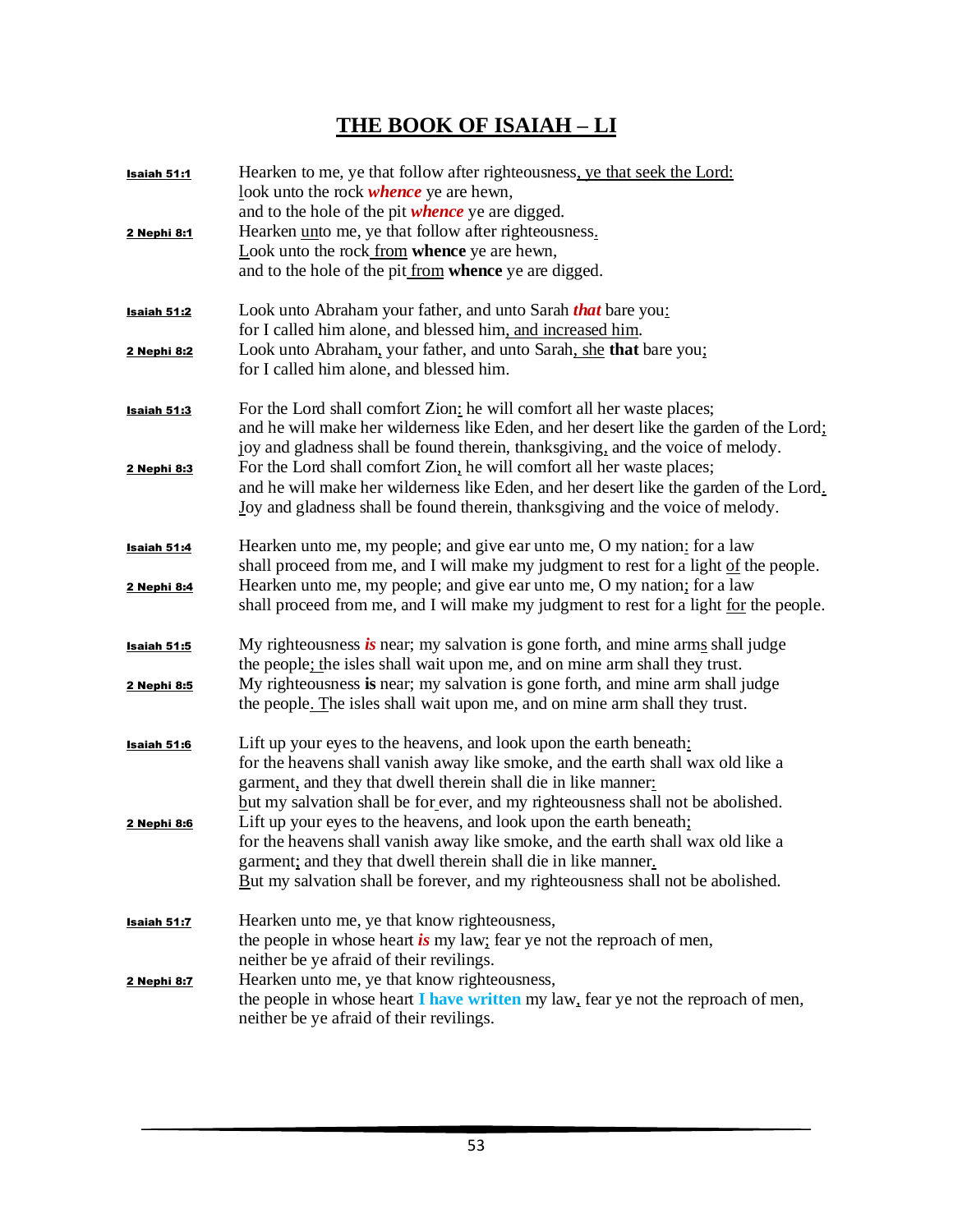| Isaiah 51:8         | For the moth shall eat them up like a garment, and the worm shall eat them like wool:<br>but my righteousness shall be for ever,                                                  |
|---------------------|-----------------------------------------------------------------------------------------------------------------------------------------------------------------------------------|
| 2 Nephi 8:8         | and my salvation from generation to generation.<br>For the moth shall eat them up like a garment, and the worm shall eat them like wool.                                          |
|                     | But my righteousness shall be forever,                                                                                                                                            |
|                     | and my salvation from generation to generation.                                                                                                                                   |
| <b>Isaiah 51:9</b>  | Awake, awake, put on strength, O arm of the Lord; awake, as in the ancient days,                                                                                                  |
|                     | in the generations of old.                                                                                                                                                        |
|                     | Art thou not it that hath cut Rahab, and wounded the dragon?                                                                                                                      |
| 2 Nephi 8:9         | Awake, awake! Put on strength, O arm of the Lord; awake as in the ancient days.<br>Art thou not he that hath cut Rahab, and wounded the dragon?                                   |
| <b>Isaiah 51:10</b> | <b>Art</b> thou not it which hath dried the sea, the waters of the great deep;                                                                                                    |
|                     | that hath made the depths of the sea a way for the ransomed to pass over?                                                                                                         |
| 2 Nephi 8:10        | Art thou not he who hath dried the sea, the waters of the great deep;                                                                                                             |
|                     | that hath made the depths of the sea a way for the ransomed to pass over?                                                                                                         |
| <b>Isaiah 51:11</b> | Therefore the redeemed of the Lord shall return, and come with singing unto Zion;                                                                                                 |
|                     | and everlasting joy <i>shall be</i> upon their head: they shall obtain                                                                                                            |
|                     | gladness and joy; <i>and</i> sorrow and mourning shall flee away.                                                                                                                 |
| 2 Nephi 8:11        | Therefore, the redeemed of the Lord shall return, and come with singing unto Zion;                                                                                                |
|                     | and everlasting joy and holiness shall be upon their heads; and they shall obtain<br>gladness and joy; [X] sorrow and mourning shall flee away.                                   |
|                     |                                                                                                                                                                                   |
| <b>Isaiah 51:12</b> | I, even I, am he that comforte th you: who art thou, that thou                                                                                                                    |
|                     | shouldest be afraid of a man <i>that</i> shall die,                                                                                                                               |
|                     | and of the son of man which shall be made as grass;                                                                                                                               |
| 2 Nephi 8:12        | I am he; yea, I am he that comforteth you. Behold, who art thou, that thou shouldst                                                                                               |
|                     | be afraid of man, *which*/who shall die,                                                                                                                                          |
|                     | and of the son of man, *which*/who shall be made like unto grass?                                                                                                                 |
| <b>Isaiah 51:13</b> | And forgettest the Lord thy maker, that hath stretched forth the heavens, and laid the                                                                                            |
|                     | foundations of the earth; and hast feared continually every day because of the fury of                                                                                            |
|                     | the oppressor, as if he were ready to destroy? and where is the fury of the oppressor?                                                                                            |
| 2 Nephi 8:13        | And forgettest the Lord thy maker, that hath stretched forth the heavens, and laid the                                                                                            |
|                     | foundations of the earth, and hast feared continually every day, because of the fury of<br>the oppressor, as if he were ready to destroy? And where is the fury of the oppressor? |
|                     |                                                                                                                                                                                   |
| <b>Isaiah 51:14</b> | The captive exile hasteneth that he may be loosed,                                                                                                                                |
|                     | and that he should not die in the pit, nor that his bread should fail.                                                                                                            |
| 2 Nephi 8:14        | The captive exile hasteneth, that he may be loosed,                                                                                                                               |
|                     | and that he should not die in the pit, nor that his bread should fail.                                                                                                            |
| <b>Isaiah 51:15</b> | But I <b>am</b> the Lord thy God, that divided the sea, whose waves roared:                                                                                                       |
|                     | The Lord of hosts is his name.                                                                                                                                                    |
| 2 Nephi 8:15        | But I am the Lord thy God, whose waves roared;                                                                                                                                    |
|                     | the Lord of Hosts is my name.                                                                                                                                                     |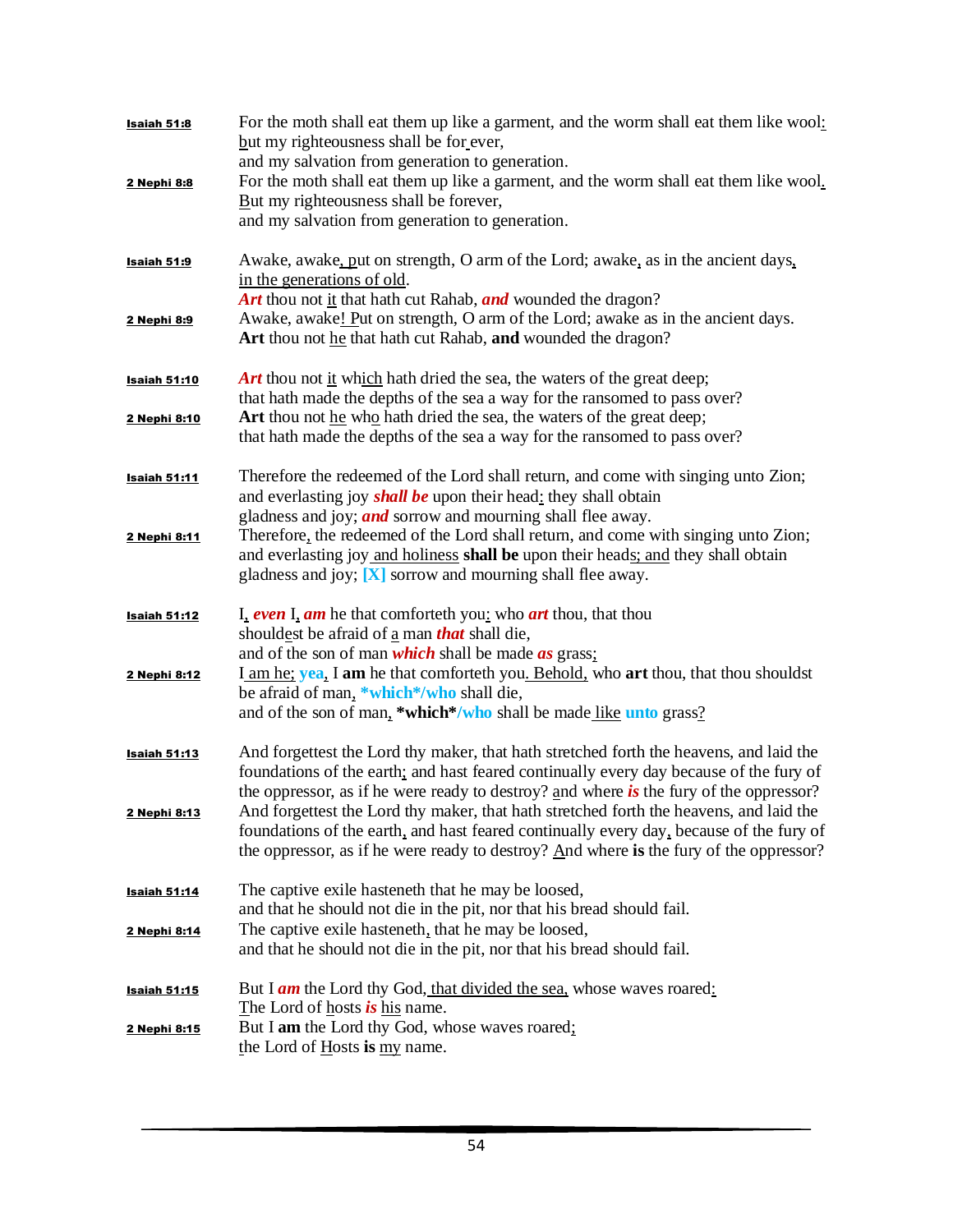| <u>Isaiah 51:16</u>                 | And I have put my words in thy mouth, and I have covered thee in the shadow of<br>mine hand, that I may plant the heavens, and lay the foundations of the earth,<br>and say unto Zion, Thou <i>art</i> my people.                            |
|-------------------------------------|----------------------------------------------------------------------------------------------------------------------------------------------------------------------------------------------------------------------------------------------|
| 2 Nephi 8:16                        | And I have put my words in thy mouth, and have covered thee in the shadow of<br>mine hand, that I may plant the heavens and lay the foundations of the earth,<br>and say unto Zion: Behold, thou art my people.                              |
| <b>Isaiah 51:17</b>                 | Awake, awake, stand up, O Jerusalem, which hast drunk<br>at the hand of the Lord the cup of his fury;<br>thou hast drunken the dregs of the cup of trembling, and wrung them out.                                                            |
| 2 Nephi 8:17                        | Awake, awake, stand up, O Jerusalem, which hast drunk<br>at the hand of the Lord the cup of his fury—<br>thou hast drunken the dregs of the cup of trembling $[X]$ wrung $[X]$ out—                                                          |
| <u>Isaiah 51:18</u>                 | <b>There is</b> none to guide her among all the sons whom she hath brought forth;<br>neither <i>is there any</i> that taketh her by the hand<br>of all the sons <i>that</i> she hath brought up.                                             |
| 2 Nephi 8:18                        | And $[X \ X]$ none to guide her among all the sons $[X]$ she hath brought forth;<br>neither $[X_X X]$ that taketh her by the hand,<br>of all the sons $[X]$ she hath brought up.                                                             |
| <b>Isaiah 51:19</b>                 | These two <i>things</i> are come unto thee; who shall be sorry for thee?<br>desolation, and destruction, and the famine, and the sword:<br>by whom shall I comfort thee?                                                                     |
| 2 Nephi 8:19                        | These two sons are come unto thee, who shall be sorry for thee—thy<br>desolation and destruction, and the famine and the sword-and<br>by whom shall I comfort thee?                                                                          |
| <b>Isaiah 51:20</b><br>2 Nephi 8:20 | Thy sons have fainted, they lie at the head of all the streets,<br>as a wild bull in a net: they are full of the fury of the Lord, the rebuke of thy God.<br>Thy sons have fainted, save these two; they lie at the head of all the streets; |
|                                     | as a wild bull in a net, they are full of the fury of the Lord, the rebuke of thy God.                                                                                                                                                       |
| <u>Isaiah 51:21</u><br>2 Nephi 8:21 | Therefore hear now this, thou afflicted, and drunken, but not with wine:<br>Therefore hear now this, thou afflicted, and drunken, and not with wine:                                                                                         |
| <b>Isaiah 51:22</b>                 | Thus saith thy Lord the Lord, and thy God <b>that</b> pleadeth the cause of his people,<br>Behold, I have taken out of thine hand the cup of trembling,<br><b>even</b> the dregs of the cup of my fury; thou shalt no more drink it again:   |
| 2 Nephi 8:22                        | Thus saith thy Lord, the Lord and thy God $[X]$ pleadeth the cause of his people;<br>behold, I have taken out of thine hand the cup of trembling,<br>[X] the dregs of the cup of my fury; thou shalt no more drink it again.                 |
| <b>Isaiah 51:23</b>                 | But I will put it into the hand of them that afflict thee; which have said to thy soul,<br>Bow down, that we may go over and thou hast laid thy body as the ground,<br>and as the street, to them that went over.                            |
| 2 Nephi 8:23                        | But I will put it into the hand of them that afflict thee; who have said to thy soul:<br>Bow down, that we may go over-and thou hast laid thy body as the ground<br>and as the street to them that went over.                                |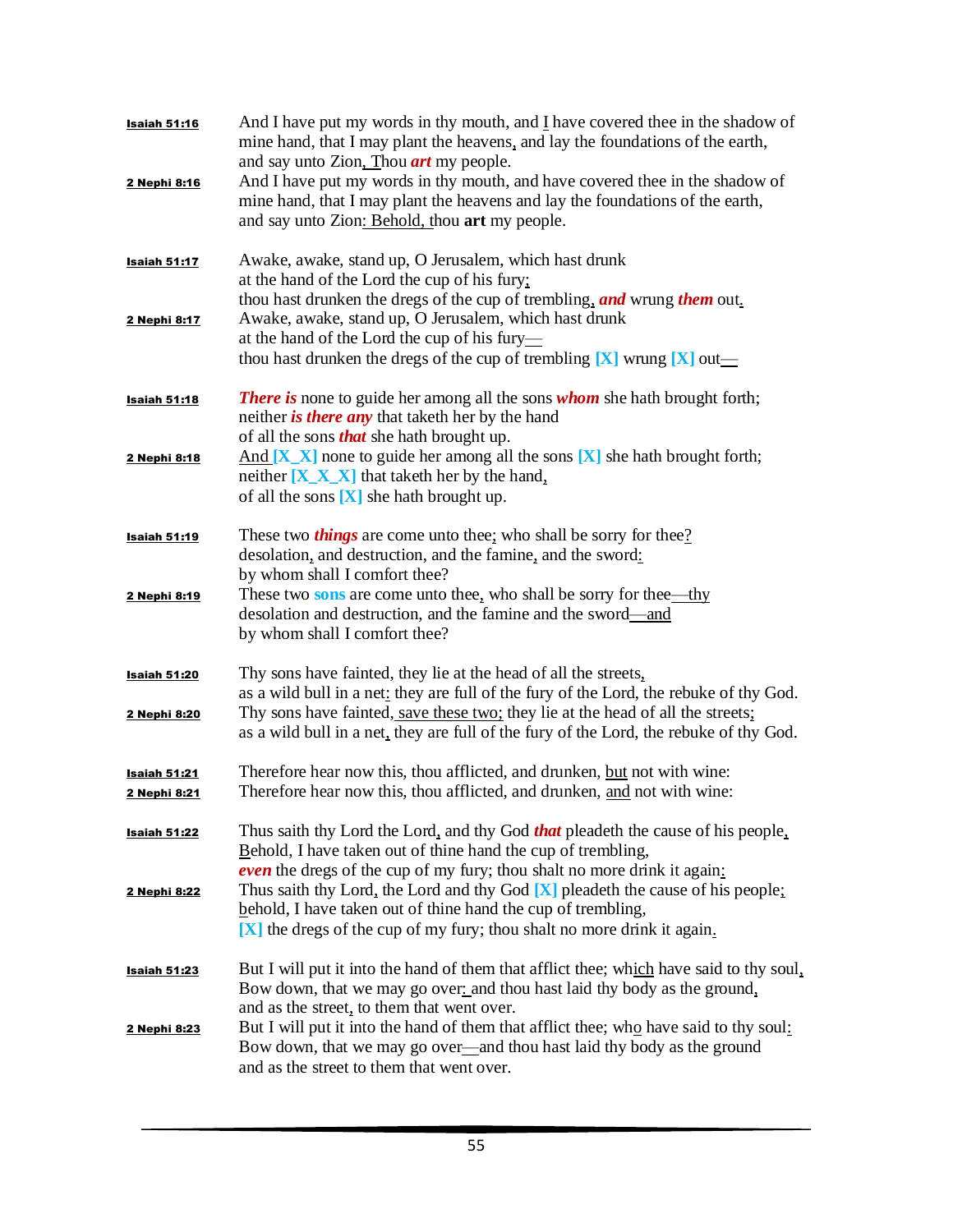## **THE BOOK OF ISAIAH – LII**

| Isaiah 52:1          | Awake, awake; put on thy strength, O Zion;<br>put on thy beautiful garments, O Jerusalem, the holy city:<br>for henceforth there shall no more come into thee the uncircumcised and the unclean.                                                                                                                                                                          |
|----------------------|---------------------------------------------------------------------------------------------------------------------------------------------------------------------------------------------------------------------------------------------------------------------------------------------------------------------------------------------------------------------------|
| 2 Nephi 8:24         | Awake, awake, put on thy strength, O Zion;<br>put on thy beautiful garments, O Jerusalem, the holy city:<br>for henceforth there shall no more come into thee the uncircumcised and the unclean.                                                                                                                                                                          |
| Isaiah 52:2          | Shake thyself from the dust; arise, <i>and</i> sit down,<br>O Jerusalem: loose thy self from the bands of thy neck, O captive daughter of Zion.                                                                                                                                                                                                                           |
| 2 Nephi 8:25         | Shake thy self from the dust; arise, $[X]$ sit down,<br>O Jerusalem: loose thyself from the bands of thy neck, O captive daughter of Zion.                                                                                                                                                                                                                                |
| <u>Isaiah 52:3</u>   | For thus saith the Lord, Ye have sold yourselves for nought;<br>and ye shall be redeemed without money.                                                                                                                                                                                                                                                                   |
| 3 Nephi 20:38        | For thus saith the Lord: Ye have sold yourselves for naught,<br>and ye shall be redeemed without money.                                                                                                                                                                                                                                                                   |
| <b>Isaiah 52:4-5</b> | For thus saith the Lord God, My people went down aforetime into Egypt to sojourn<br>there; and the Assyrian oppressed them without cause. Now therefore, what have I<br>here, saith the Lord, that my people is taken away for nought? they that rule over<br>them make them to howl, saith the Lord; and my name continually every<br>day $\boldsymbol{i}$ s blasphemed. |
| Isaiah 52:6          | Therefore my people shall know my name:<br>therefore they shall know in that day that $\overline{I}$ am he that doth speak: behold, it is $\overline{I}$ .                                                                                                                                                                                                                |
| 3 Nephi 20:39        | Verily, verily, I say unto you, that my people shall know my name;<br>yea, in that day they shall know that I am he that doth speak $[X_X]$ .                                                                                                                                                                                                                             |
| <b>Isaiah 52:7</b>   | How beautiful upon the mountains are the feet of him<br>that bringeth good tidings, that publisheth peace;<br>that bringeth good tidings of good, that publisheth salvation;<br>that saith unto Zion, Thy God reigneth!                                                                                                                                                   |
| 3 Nephi 20:40        | And then shall they say: How beautiful upon the mountains are the feet of him<br>that bringeth good tidings unto them, that publisheth peace;<br>that bringeth good tidings unto them of good, that publisheth salvation;<br>that saith unto Zion: Thy God reigneth!                                                                                                      |
| <b>Isaiah 52:8</b>   | Thy watchmen shall lift up the voice; with the voice together shall they sing:<br>for they shall see eye to eye, when the Lord shall bring again Zion.                                                                                                                                                                                                                    |
| <u> Mosiah 12:22</u> | Thy watchmen shall lift up the voice; with the voice together shall they sing:<br>for they shall see eye to eye when the Lord shall bring again Zion;                                                                                                                                                                                                                     |
| <b>Isaiah 52:9</b>   | Break forth into joy, sing together, ye waste places of Jerusalem:<br>for the Lord hath comforted his people, he hath redeemed Jerusalem.                                                                                                                                                                                                                                 |
| Mosiah 12:23         | Break forth into joy; sing together ye waste places of Jerusalem;<br>for the Lord hath comforted his people, he hath redeemed Jerusalem;                                                                                                                                                                                                                                  |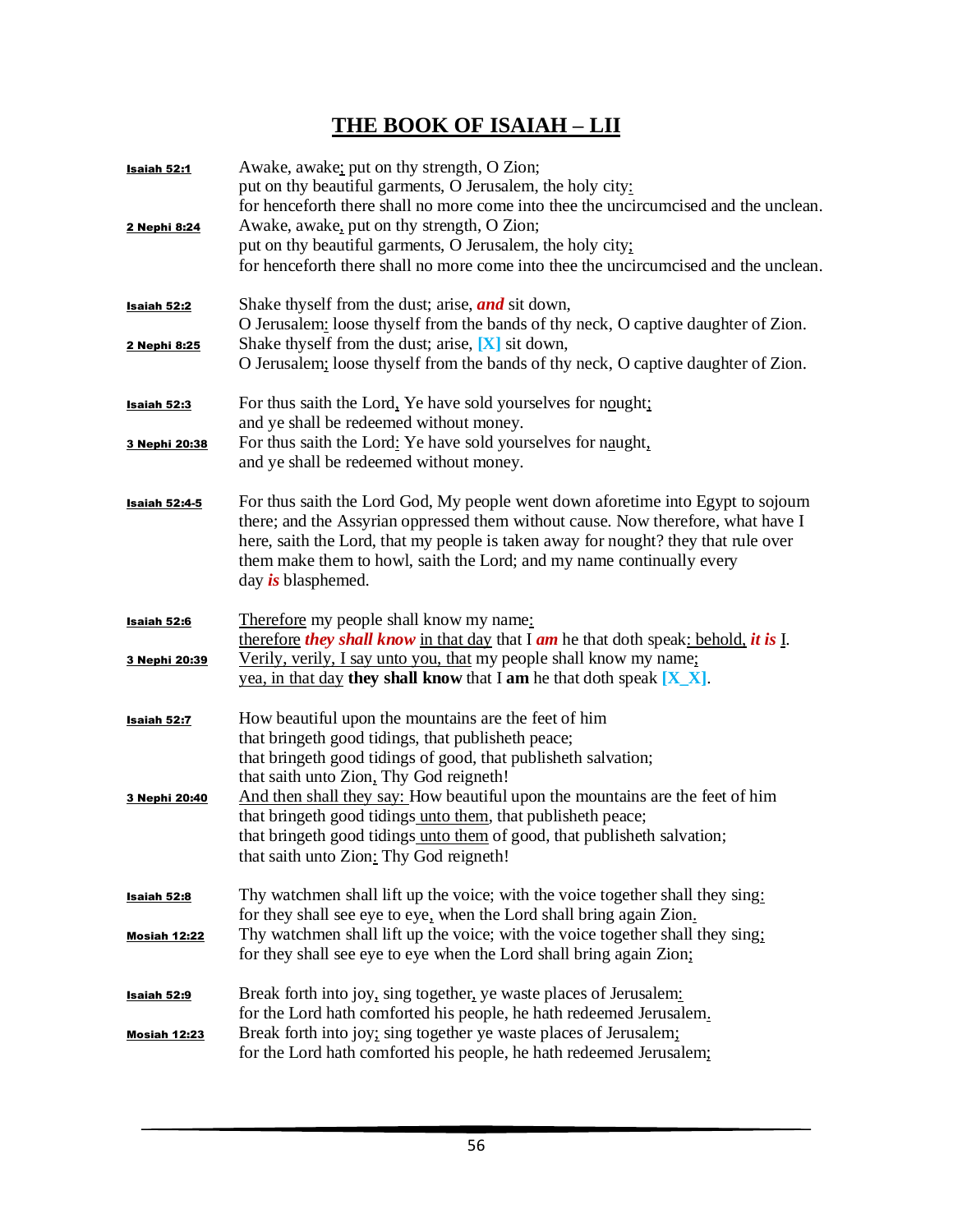| <b>Isaiah 52:10</b>                  | The Lord hath made bare his holy arm in the eyes of all the nations;<br>and all the ends of the earth shall see the salvation of our God.                                                                                                                                                                                                              |
|--------------------------------------|--------------------------------------------------------------------------------------------------------------------------------------------------------------------------------------------------------------------------------------------------------------------------------------------------------------------------------------------------------|
| <b>Mosiah 12:24</b>                  | The Lord hath made bare his holy arm in the eyes of all the nations,<br>and all the ends of the earth shall see the salvation of our God?                                                                                                                                                                                                              |
| <b>Isaiah 52:11</b>                  | Depart ye, depart ye, go ye out from thence,<br>touch <u>no unclean</u> <i>thing</i> ; go ye out of the midst of her;                                                                                                                                                                                                                                  |
| 3 Nephi 20:41                        | be ye clean, that bear the vessels of the Lord.<br>And then shall a cry go forth: Depart ye, depart ye, go ye out from thence,<br>touch not that which is unclean; go ye out of the midst of her;<br>be ye clean that bear the vessels of the Lord.                                                                                                    |
| <b>Isaiah 52:12</b><br>3 Nephi 20:42 | For ye shall not go out with haste, nor go by flight:<br>For the Lord will go before you; and the God of Israel will be your rearward.<br>For ye shall not go out with haste nor go by flight:<br>for the Lord will go before you, and the God of Israel shall be your rearward.                                                                       |
| <b>Isaiah 52:13</b><br>3 Nephi 20:43 | Behold, my servant shall deal prudently,<br>he shall be exalted and extolled, and be very high.<br>Behold, my servant shall deal prudently;<br>he shall be exalted and extolled and be very high.                                                                                                                                                      |
| <b>Isaiah 52:14</b><br>3 Nephi 20:44 | As many were astonied at thee; his visage was so marred more than any man,<br>and his form more than the sons of men:<br>As many were astonished at thee—his visage was so marred, more than any man,<br>and his form more than the sons of men—                                                                                                       |
| <b>Isaiah 52:15</b><br>3 Nephi 20:45 | So shall he sprinkle many nations; the kings shall shut their mouths at him:<br>for <b>that</b> which had not been told them shall they see;<br>and <b>that</b> which they had not heard shall they consider.<br>So shall he sprinkle many nations; the kings shall shut their mouths at him.<br>for that which had not been told them shall they see; |
|                                      | and <b>that</b> which they had not heard shall they consider.                                                                                                                                                                                                                                                                                          |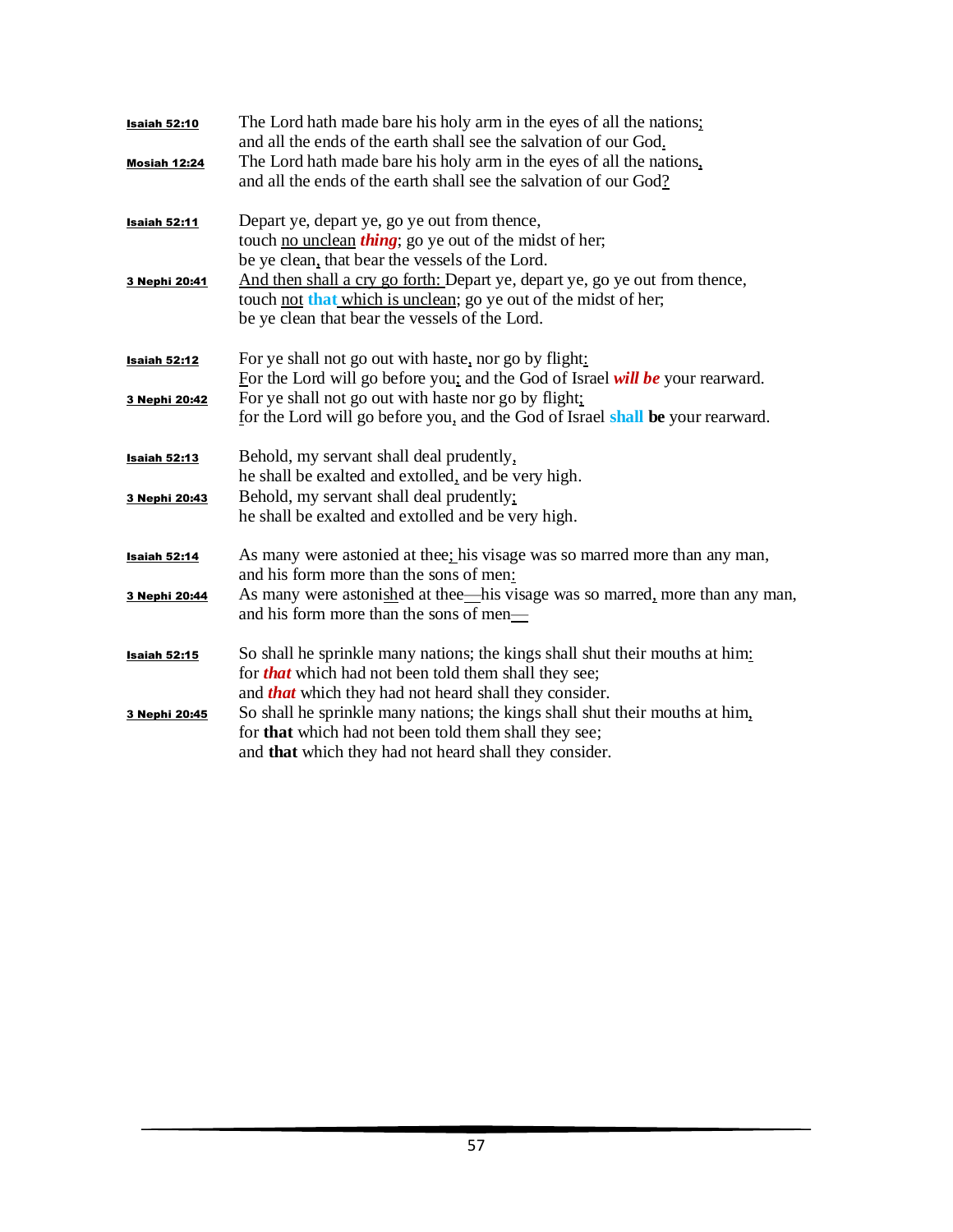# **THE BOOK OF ISAIAH – LIII**

| Isaiah 53:1                       | Who hath believed our report?<br>and to whom is the arm of the Lord revealed?                                                                                                                                                                                                      |
|-----------------------------------|------------------------------------------------------------------------------------------------------------------------------------------------------------------------------------------------------------------------------------------------------------------------------------|
| Mosiah 14:1                       | Yea, even doth not Isaiah say: Who hath believed our report,<br>and to whom is the arm of the Lord revealed?                                                                                                                                                                       |
| Isaiah 53:2                       | For he shall grow up before him as a tender plant,<br>and as a root out of $\underline{a}$ dry ground: he hath no form nor comeliness;<br>and when we shall see him, <i>there is</i> no beauty that we should desire him.                                                          |
| Mosiah 14:2                       | For he shall grow up before him as a tender plant,<br>and as a root out of dry ground; he hath no form nor comeliness;<br>and when we shall see him there is no beauty that we should desire him.                                                                                  |
| Isaiah 53:3                       | He is despised and rejected of men; a man of sorrows, and acquainted with grief:<br>and we hid as it were <i>our</i> faces from him;<br>he was despised, and we esteemed him not.                                                                                                  |
| Mosiah 14:3                       | He is despised and rejected of men; a man of sorrows, and acquainted with grief;<br>and we hid as it were <b>our</b> faces from him;<br>he was despised, and we esteemed him not.                                                                                                  |
| Isaiah 53:4                       | Surely he hath borne our griefs, and carried our sorrows:<br>yet we did esteem him stricken, smitten of God, and afflicted.                                                                                                                                                        |
| Mosiah 14:4                       | Surely he has borne our griefs, and carried our sorrows:<br>yet we did esteem him stricken, smitten of God, and afflicted.                                                                                                                                                         |
| <b>Isaiah 53:5</b><br>Mosiah 14:5 | But he was wounded for our transgressions, he was bruised for our iniquities:<br>the chastisement of our peace $was$ upon him; and with his stripes we are healed.<br>But he was wounded for our transgressions, he was bruised for our iniquities;                                |
|                                   | the chastisement of our peace was upon him; and with his stripes we are healed.                                                                                                                                                                                                    |
| <b>Isaiah 53:6</b><br>Mosiah 14:6 | All we like sheep have gone astray; we have turned every one to his own way;<br>and the Lord hath laid on him the iniquity of us all.<br>All we, like sheep, have gone astray; we have turned every one to his own way;<br>and the Lord hath laid on him the iniquities of us all. |
| Isaiah 53:7                       | He was oppressed, and he was afflicted, yet he opened not his mouth:<br>he is brought as a lamb to the slaughter, and as a sheep before her shearers is dumb,<br>so he openeth not his mouth.                                                                                      |
| Mosiah 14:7                       | He was oppressed, and he was afflicted, yet he opened not his mouth;<br>he is brought as a lamb to the slaughter, and as a sheep before her shearers is dumb<br>so he opened not his mouth.                                                                                        |
| <b>Isaiah 53:8</b>                | He was taken from prison and from judgment:<br>and who shall declare his generation? for he was cut off out of the land of the living:<br>for the transgression of my people was he stricken.                                                                                      |
| <b>Mosiah 14:8</b>                | He was taken from prison and from judgment;<br>and who shall declare his generation? For he was cut off out of the land of the living:<br>for the transgressions of my people was he stricken.                                                                                     |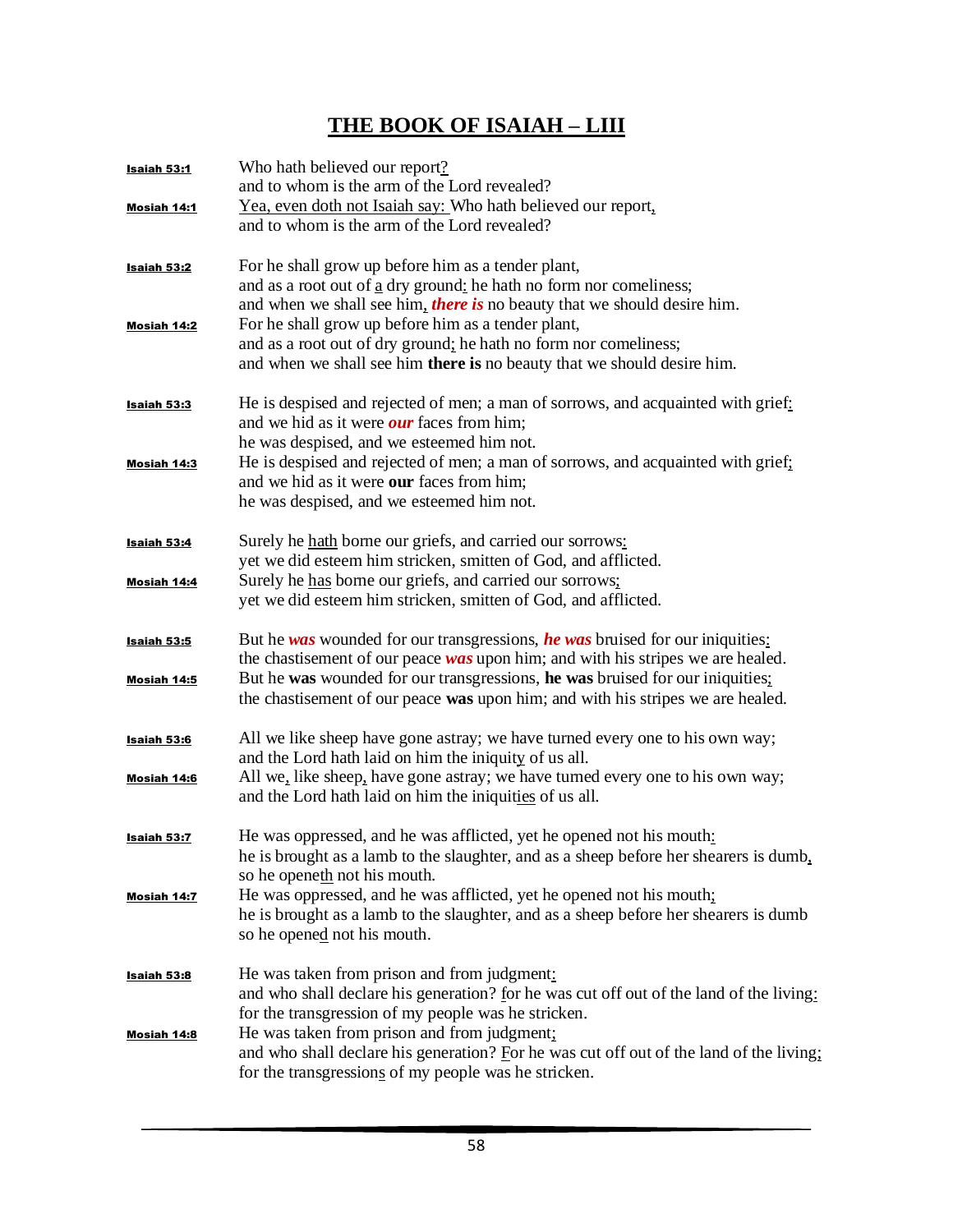| Isaiah 53:9<br>Mosiah 14:9 | And he made his grave with the wicked, and with the rich in his death;<br>because he had done no violence, neither was any deceit in his mouth.<br>And he made his grave with the wicked, and with the rich in his death;<br>because he had done no evil, neither was any deceit in his mouth. |
|----------------------------|------------------------------------------------------------------------------------------------------------------------------------------------------------------------------------------------------------------------------------------------------------------------------------------------|
| <b>Isaiah 53:10</b>        | Yet it pleased the Lord to bruise him; he hath put <i>him</i> to grief:                                                                                                                                                                                                                        |
|                            | when thou shalt make his soul an offering for sin, he shall see <i>his</i> seed,                                                                                                                                                                                                               |
|                            | he shall prolong <i>his</i> days, and the pleasure of the Lord shall prosper in his hand.                                                                                                                                                                                                      |
| Mosiah 14:10               | Yet it pleased the Lord to bruise him; he hath put him to grief;                                                                                                                                                                                                                               |
|                            | when thou shalt make his soul an offering for sin he shall see his seed,                                                                                                                                                                                                                       |
|                            | he shall prolong his days, and the pleasure of the Lord shall prosper in his hand.                                                                                                                                                                                                             |
| <b>Isaiah 53:11</b>        | He shall see of the travail of his soul, <b>and</b> shall be satisfied: by his knowledge                                                                                                                                                                                                       |
|                            | shall my righteous servant justify many; for he shall bear their iniquities.                                                                                                                                                                                                                   |
| Mosiah 14:11               | He shall see the travail of his soul, and shall be satisfied; by his knowledge<br>shall my righteous servant justify many; for he shall bear their iniquities.                                                                                                                                 |
| <b>Isaiah 53:12</b>        | Therefore will I divide him <b>a portion</b> with the great,                                                                                                                                                                                                                                   |
|                            | and he shall divide the spoil with the strong; because he hath poured out his soul                                                                                                                                                                                                             |
|                            | unto death: and he was numbered with the transgressors;                                                                                                                                                                                                                                        |
|                            | and he bare the sin of many, and made intercession for the transgressors.                                                                                                                                                                                                                      |
| Mosiah 14:12               | Therefore will I divide him a portion with the great,                                                                                                                                                                                                                                          |
|                            | and he shall divide the spoil with the strong; because he hath poured out his soul                                                                                                                                                                                                             |
|                            | unto death; and he was numbered with the transgressors;                                                                                                                                                                                                                                        |
|                            | and he bore the sins of many, and made intercession for the transgressors.                                                                                                                                                                                                                     |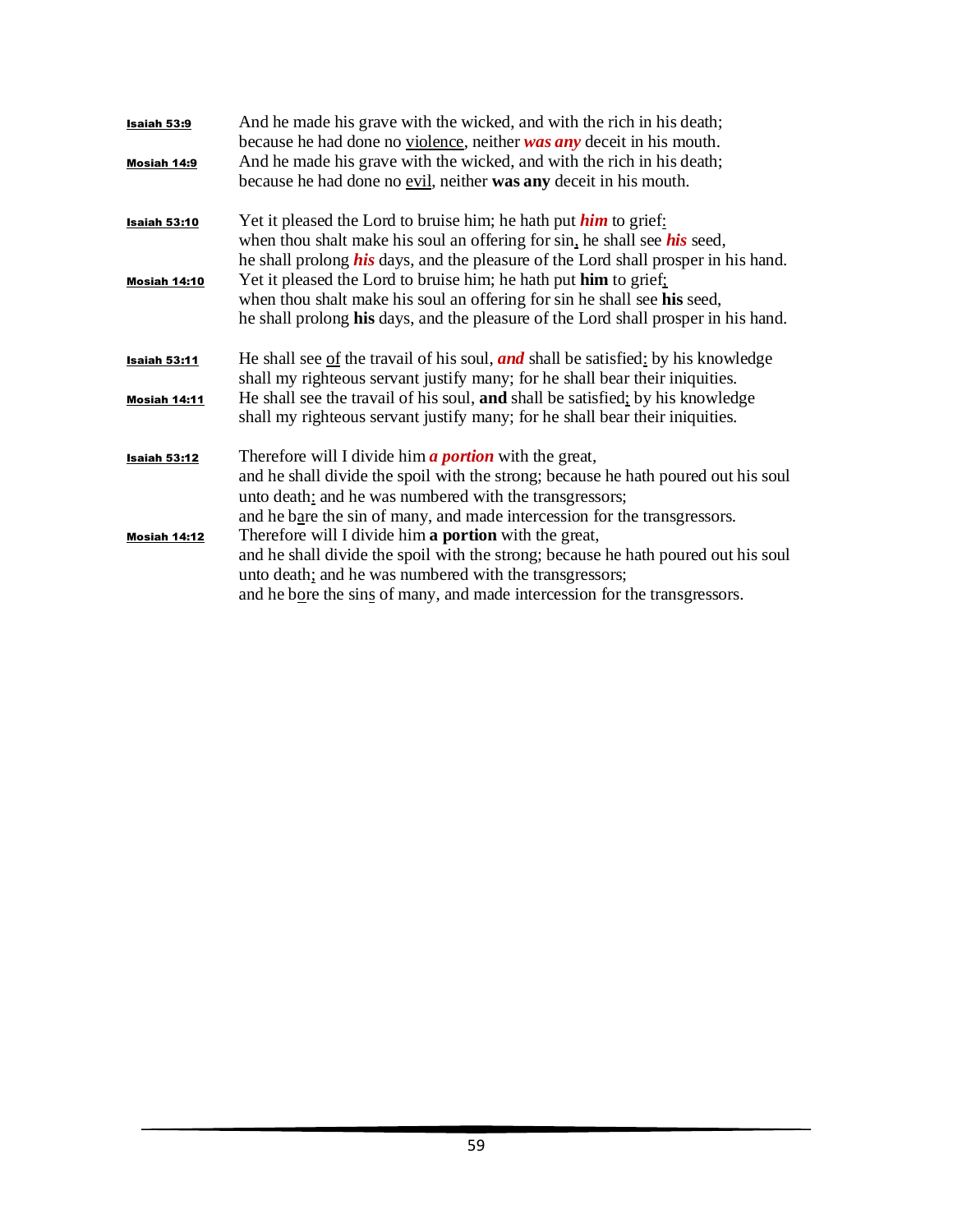## **THE BOOK OF ISAIAH – LIV**

| Isaiah 54:1         | Sing, O barren, thou <i>that</i> didst not bear; break forth into singing,<br>and cry aloud, thou <i>that</i> didst not travail with child: for more<br>are the children of the desolate than the children of the married wife, saith the Lord. |
|---------------------|-------------------------------------------------------------------------------------------------------------------------------------------------------------------------------------------------------------------------------------------------|
| 3 Nephi 22:1        | And then shall that which is written come to pass:                                                                                                                                                                                              |
|                     | Sing, O barren, thou that didst not bear; break forth into singing,                                                                                                                                                                             |
|                     | and cry aloud, thou that didst not travail with child; for more<br>are the children of the desolate than the children of the married wife, saith the Lord.                                                                                      |
|                     |                                                                                                                                                                                                                                                 |
| Isaiah 54:2         | Enlarge the place of thy tent, and let them stretch forth the curtains of thine<br>habitations: spare not, lengthen thy cords, and strengthen thy stakes;                                                                                       |
| 3 Nephi 22:2        | Enlarge the place of thy tent, and let them stretch forth the curtains of thy                                                                                                                                                                   |
|                     | habitations: spare not, lengthen thy cords and strengthen thy stakes;                                                                                                                                                                           |
|                     |                                                                                                                                                                                                                                                 |
| <u>Isaiah 54:3</u>  | For thou shalt break forth on the right hand and on the left;                                                                                                                                                                                   |
| 3 Nephi 22:3        | and thy seed shall inherit the Gentiles, and make the desolate cities to be inhabited.<br>For thou shalt break forth on the right hand and on the left,                                                                                         |
|                     | and thy seed shall inherit the Gentiles and make the desolate cities to be inhabited.                                                                                                                                                           |
|                     |                                                                                                                                                                                                                                                 |
| Isaiah 54:4         | Fear not; for thou shalt not be ashamed: neither be thou confounded;                                                                                                                                                                            |
|                     | for thou shalt not be put to shame: for thou shalt forget the shame of thy youth,                                                                                                                                                               |
|                     | and shalt not remember the reproach of thy widowhood any more.                                                                                                                                                                                  |
| 3 Nephi 22:4        | Fear not, for thou shalt not be ashamed: neither be thou confounded.                                                                                                                                                                            |
|                     | for thou shalt not be put to shame; for thou shalt forget the shame of thy youth,<br>and shalt not remember the reproach of thy youth,                                                                                                          |
|                     | and shalt not remember the reproach of thy widowhood any more.                                                                                                                                                                                  |
|                     |                                                                                                                                                                                                                                                 |
| Isaiah 54:5         | For thy Maker is thine husband; the Lord of hosts is his name;                                                                                                                                                                                  |
|                     | and thy Redeemer the Holy One of Israel;                                                                                                                                                                                                        |
|                     | The God of the whole earth shall he be called.                                                                                                                                                                                                  |
| 3 Nephi 22:5        | For thy maker, $[X]$ thy husband, the Lord of Hosts is his name;                                                                                                                                                                                |
|                     | and thy Redeemer, the Holy One of Israel-<br>the God of the whole earth shall he be called.                                                                                                                                                     |
|                     |                                                                                                                                                                                                                                                 |
| Isaiah 54:6         | For the Lord hath called thee as a woman forsaken and grieved in spirit,                                                                                                                                                                        |
|                     | and a wife of youth, when thou wast refused, saith thy God.                                                                                                                                                                                     |
| <u>3 Nephi 22:6</u> | For the Lord hath called thee as a woman forsaken and grieved in spirit,                                                                                                                                                                        |
|                     | and a wife of youth, when thou wast refused, saith thy God.                                                                                                                                                                                     |
|                     |                                                                                                                                                                                                                                                 |
| <b>Isaiah 54:7</b>  | For a small moment have I forsaken thee: but with great mercies will I gather thee.<br>For a small moment have I forsaken thee, but with great mercies will I gather thee.                                                                      |
| 3 Nephi 22:7        |                                                                                                                                                                                                                                                 |
| <u>Isaiah 54:8</u>  | In a little wrath I hid my face from thee for a moment;                                                                                                                                                                                         |
|                     | but with everlasting kindness will I have mercy on thee, saith the Lord thy Redeemer.                                                                                                                                                           |
| 3 Nephi 22:8        | In a little wrath I hid my face from thee for a moment,                                                                                                                                                                                         |
|                     | but with everlasting kindness will I have mercy on thee, saith the Lord thy Redeemer.                                                                                                                                                           |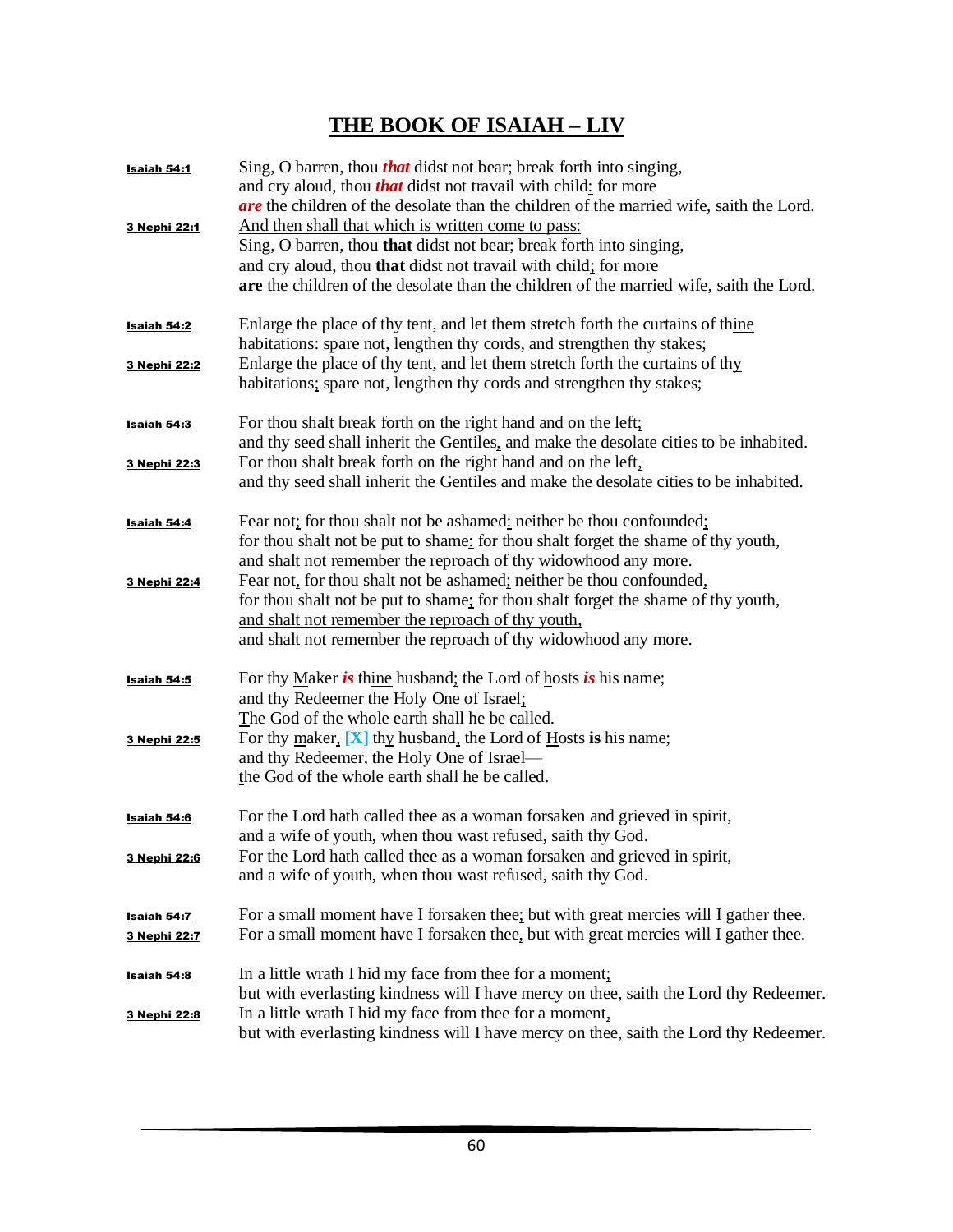| Isaiah 54:9         | For this is as the waters of Noah unto me:<br>for $\alpha s$ I have sworn that the waters of Noah should no more go over the earth;<br>so have I sworn that I would not be wroth with thee, nor rebuke thee.          |
|---------------------|-----------------------------------------------------------------------------------------------------------------------------------------------------------------------------------------------------------------------|
| 3 Nephi 22:9        | For this, $[X_X]$ the waters of Noah unto me,<br>for as I have sworn that the waters of Noah should no more go over the earth,<br>so have I sworn that I would not be wroth with thee.                                |
| <b>Isaiah 54:10</b> | For the mountains shall depart, and the hills be removed;<br>but my kindness shall not depart from thee, neither shall the covenant<br>of my peace be removed, saith the Lord that hath mercy on thee.                |
| 3 Nephi 22:10       | For the mountains shall depart and the hills be removed,<br>but my kindness shall not depart from thee, neither shall the covenant<br>of my peace be removed, saith the Lord that hath mercy on thee.                 |
| <u>Isaiah 54:11</u> | O thou afflicted, tossed with tempest, and not comforted.<br>behold, I will lay thy stones with fair colours, and lay thy foundations with sapphires.                                                                 |
| 3 Nephi 22:11       | O thou afflicted, tossed with tempest, and not comforted!<br>Behold, I will lay thy stones with fair colors, and lay thy foundations with sapphires.                                                                  |
| Isaiah 54:12        | And I will make thy windows of agates, and thy gates of carbuncles,<br>and all thy borders of pleasant stones.                                                                                                        |
| 3 Nephi 22:12       | And I will make thy windows of agates, and thy gates of carbuncles,<br>and all thy borders of pleasant stones.                                                                                                        |
| <u>Isaiah 54:13</u> | And all thy children <i>shall be</i> taught of the Lord;<br>and great <i>shall be</i> the peace of thy children.                                                                                                      |
| 3 Nephi 22:13       | And all thy children shall be taught of the Lord;<br>and great shall be the peace of thy children.                                                                                                                    |
| Isaiah 54:14        | In righteousness shalt thou be established: thou shalt be far from oppression;<br>for thou shalt not fear: and from terror; for it shall not come near thee.                                                          |
| 3 Nephi 22:14       | In righteousness shalt thou be established; thou shalt be far from oppression<br>for thou shalt not fear, and from terror for it shall not come near thee.                                                            |
| <b>Isaiah 54:15</b> | Behold, they shall surely gather together, <b>but</b> not by me:<br>whosoever shall gather together against thee shall fall for thy sake.                                                                             |
| 3 Nephi 22:15       | Behold, they shall surely gather together $\alpha$ against thee, $[X]$ not by me.<br>whosoever shall gather together against thee shall fall for thy sake.                                                            |
| <b>Isaiah 54:16</b> | Behold, I have created the smith that bloweth the coals in the fire,<br>and that bringeth forth an instrument for his work;                                                                                           |
| 3 Nephi 22:16       | and I have created the waster to destroy.<br>Behold, I have created the smith that bloweth the coals in the fire,<br>and that bringeth forth an instrument for his work;<br>and I have created the waster to destroy. |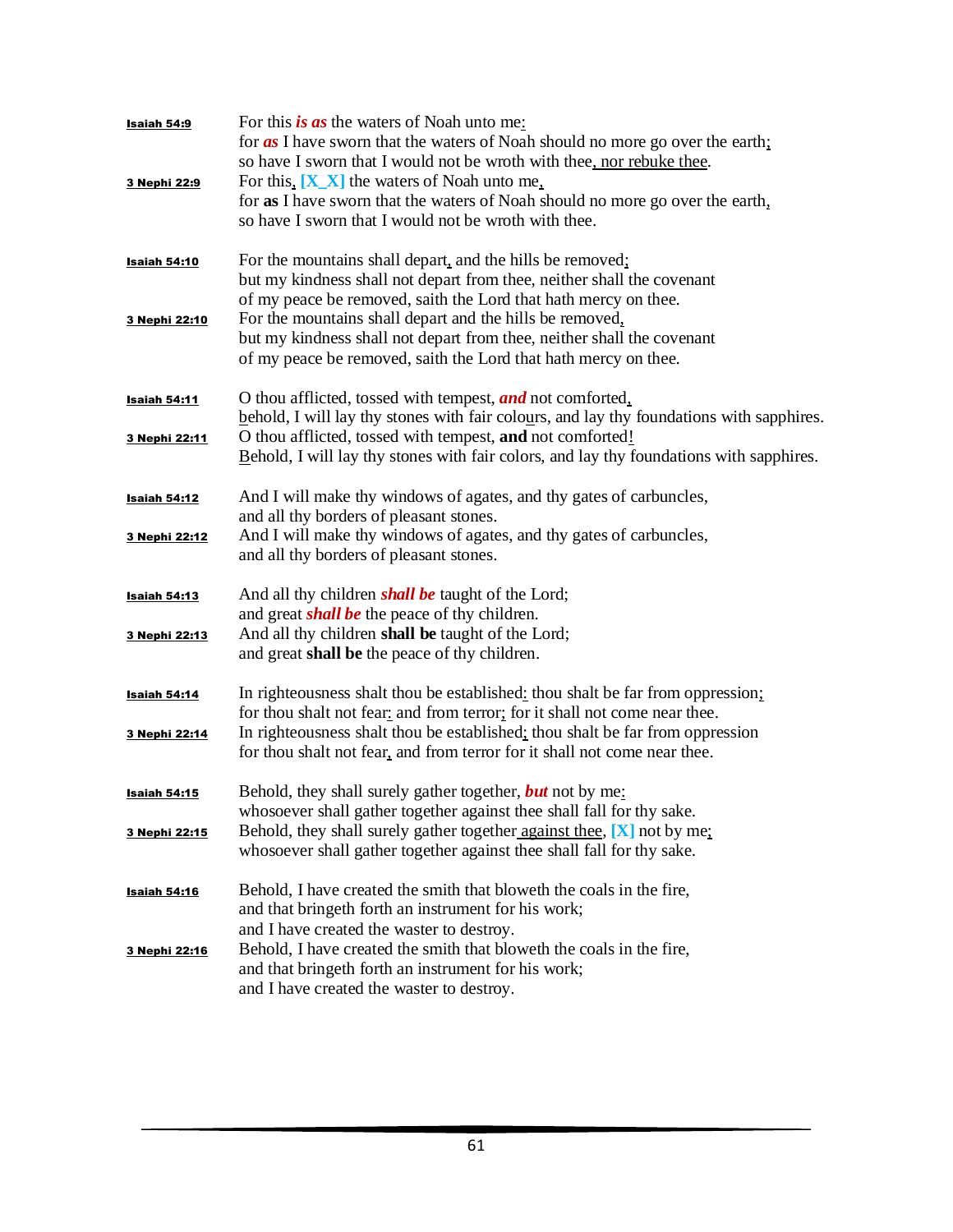| Isaiah 54:17  | No weapon that is formed against thee shall prosper; and every tongue      |
|---------------|----------------------------------------------------------------------------|
|               | <b><i>that</i></b> shall rise against thee in judgment thou shalt condemn. |
|               | This is the heritage of the servants of the Lord,                          |
|               | and their righteousness is of me, saith the Lord.                          |
| 3 Nephi 22:17 | No weapon that is formed against thee shall prosper; and every tongue      |
|               | that shall revile against thee in judgment thou shalt condemn.             |
|               | This is the heritage of the servants of the Lord,                          |
|               | and their righteousness is of me, saith the Lord.                          |
|               |                                                                            |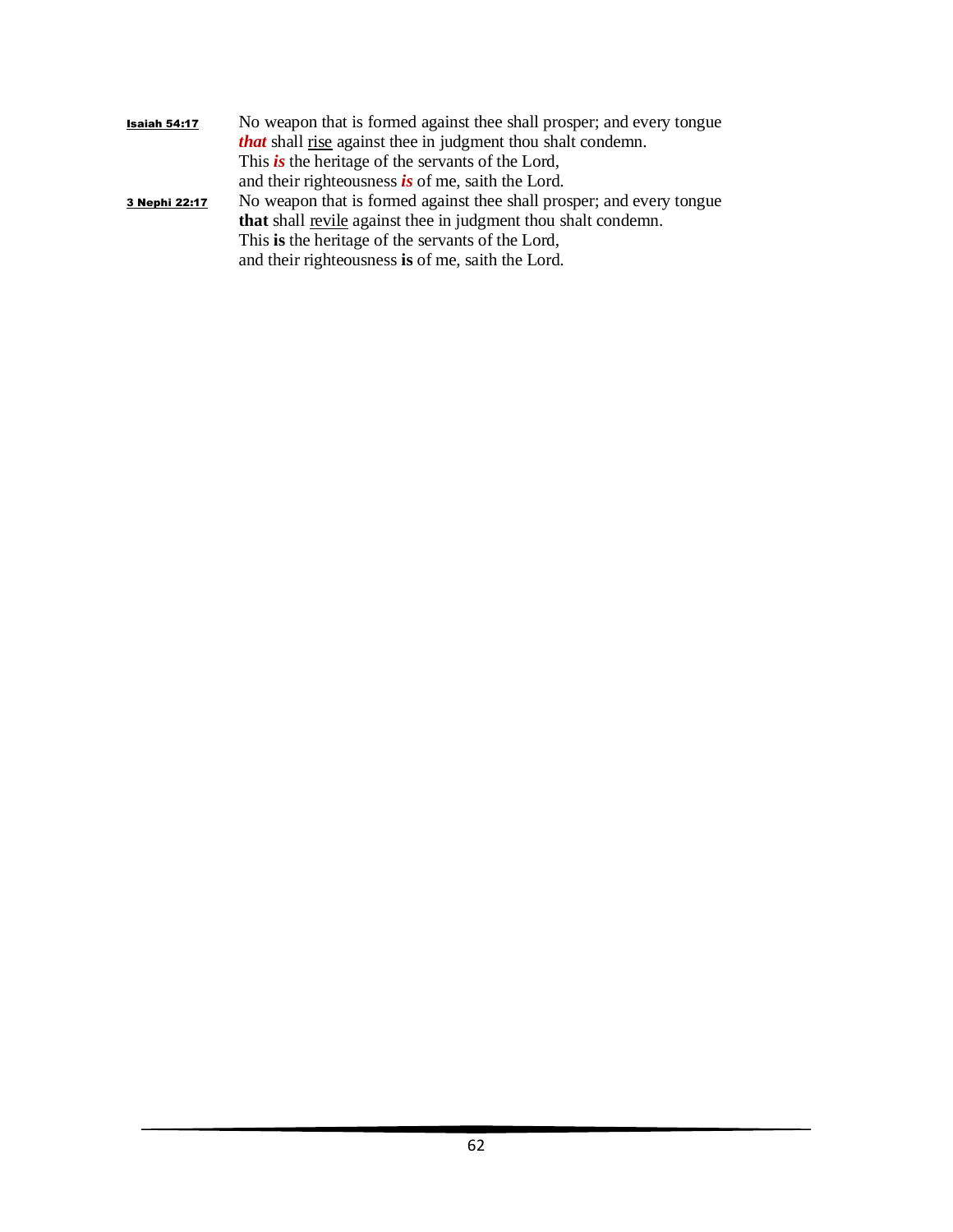# CONCLUSION

#### *THIRTY-FIVE YEARS AND COUNTING.*

 Comparing differences between the AKJV and the BOM has been a focus of mine since 1980. It began when I purchased a copy of the facsimile edition of the 1830 edition of the Book of Mormon by *Deseret Book*, produced in that same year – a celebration of 150 years in print. At the time, I was fascinated by the fact that there were *any* changes at all, let alone the amount I would soon discover. Armed with a fine-tipped red sharpie marker, I made my way through this new book with my 1977 LDS edition green leather triple-combination by its side, carefully marking every difference, even if it was only punctuation. This was a time before personal computers had become widely available, so all of the work was done manually. The gratification was limited because the task was larger than this newlywed could give to it. It was quickly abandoned.

 Fast-forward to 2015. The exciting series of *The Joseph Smith Papers* had begun, and the longanticipated offering of the *Printer's Manuscript* transcription was released by the Church Historian's Press. I was spellbound, and absolutely speechless as I journeyed through the pages of one of the most beautiful books I have ever seen. The color-coding, and the attention to every detail was resurrecting old feelings, and I decided it was time to get back to that old project I began 35 years before. Technology was now on my side, and I had become efficient enough using Microsoft Office that I could make this a reality. I decided to meld the transcriptions of the *Original Manuscript* and the *Printer's Manuscript* and compare them to the current version of the Book of Mormon found on the church's website.

 There was still a great deal of work that needed to be done manually, since the *Original Manuscript* was not available in such a glorious format as the *Printer's Manuscript* was, so I was resigned to sift through the transcriptions built by Royal Skousen in 2001 in his brilliant work *The Original Manuscript of the Book of Mormon*. This was perhaps the greatest challenge I faced in production, as Skousen's format and use of syntax was like having to learn a new language. My determination persevered, and I ultimately had a copy of what I felt was the closest blending of the two manuscripts I was aware of. This text would ultimately become *The Handwritten Book of Mormon* – released in 2017. However, that volume was more of an afterthought. My main goal was to show a side-by-side, unbiased comparison of the Book of Mormon (the earliest known words) to the current rendition. The *Book of Mormon Comparative* is the result, and was also completed in 2017. My thirty-five-year adventure was finally complete. NOTE: *The Joseph Smith Papers* has projected the release of the *Original Manuscript* in late 2021.

#### *THE BIBLE TO BOOK OF MORMON COMPARATIVE.*

 Having the luxury of the digitally coalesced manuscripts in hand, a new project began in 2018. There was a tremendous buzz about where the content of the Book of Mormon came from – How were these ideas generated? In 2004, Dan Vogel produced a masterpiece entitled *Joseph Smith: The Making of a Prophet*. Little known to most, this book included a detailed evaluation of the Book of Mormon. It focused primarily on the social climate the young prophet was raised in, and how most of the main settings projected in the BOM had both *possible* as well as *strong* ties to his personal landscape. Aside from Vogel, others were producing comparisons to such books as *The Golden Pot*, *The Late War between the United States and Great Britain*, and *View of the Hebrews*, to name a few. Although titillating, I personally found Vogel's assessment more foundational. Besides, every study I wasreading was quick to point out that the AJKV was the greatest influence on the text of the BOM. This was